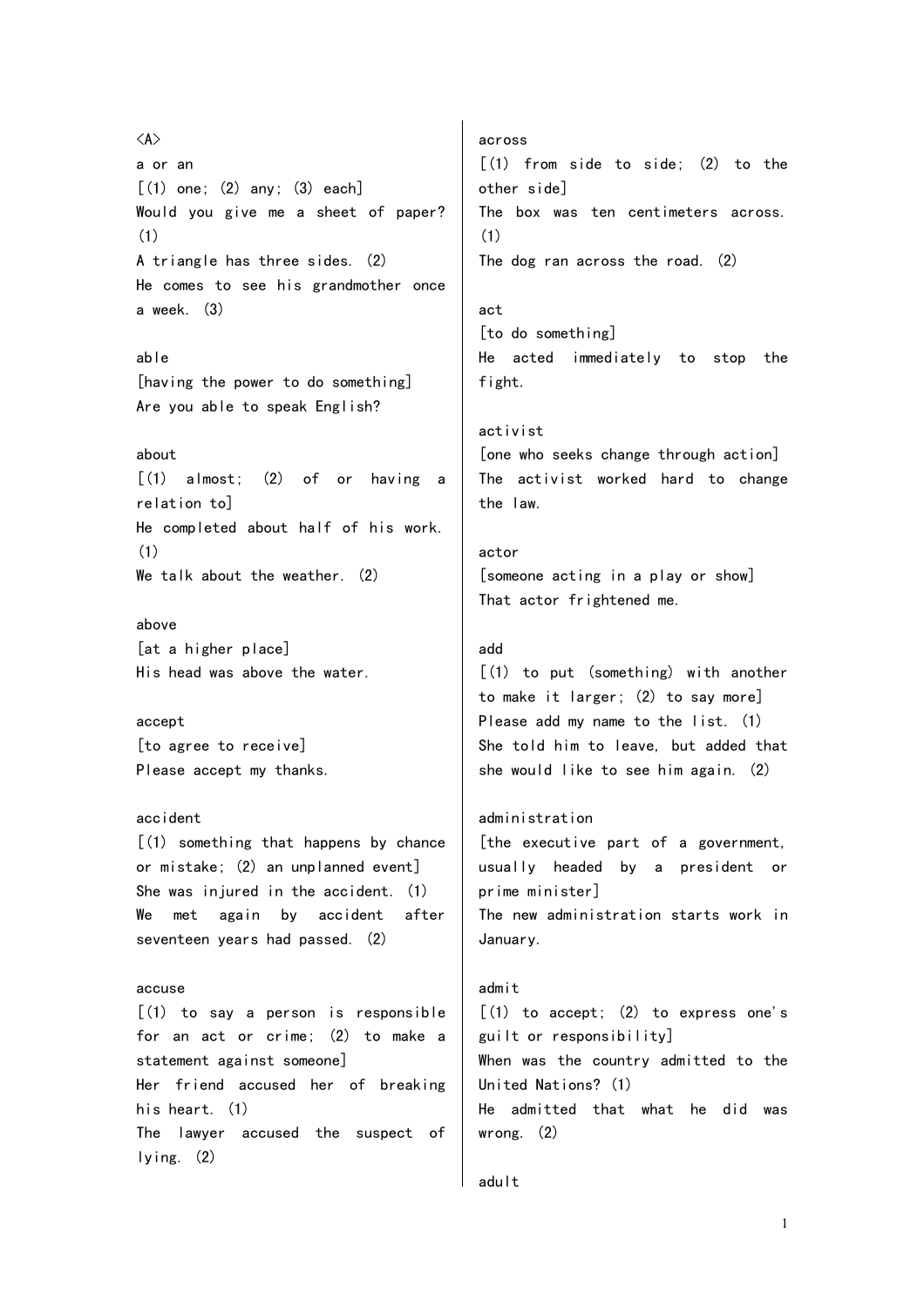[a grown person] Only an adult can sign the document. advise [to help with information, knowledge or ideas in making a decision] Did you advise him to leave? affect  $[(1)$  to influence;  $(2)$  to produce an effect on] A lack of sleep affected the singer's performance. (1) Mr. Nutley's belief in my talent greatly affected my life. (2) afraid [feeling fear] I am afraid of guns. after  $[(1)$  later;  $(2)$  behind] She arrived after the lesson started. (1) In the alphabet, B is after A. (2) again  $(1)$  another time:  $(2)$  as before] Sam played the song again. (1) I found my book in the same place again. (2) against  $\lceil$ (1) opposed to: (2) not agreeing with something] They marched against the war. (1) He agreed to most of the plan, but was against starting it now. (2) age [how old a person or thing is] The legal age for voting is eighteen. [an organization that is part of a larger group] UNICEF is an agency of the United Nations. aggression [(1) an attack against a person or country; (2) the violation of a country's borders] The surprise attack was an act of aggression. (1) The country committed aggression when it crossed the border of the other country. (2) ago  $\lceil$  (1) of time past; (2) before now] He was my friend long ago. (1) I saw her two years ago. (2) agree [(1) to have the same belief as someone; (2) to be willing to do something] We agree about politics. (1) Both sides agree to meet again next week. (2) agriculture [farming] John studied agriculture because he wanted to be a farmer. aid  $\lceil$ (1) to help: (2) to support: (3) help, assistance] He offered to aid the victims of the fire. (1) Did you give money to aid the Democratic or the Republican candidate? (2)

Congress voted to provide aid to the flood victims. (3)

agency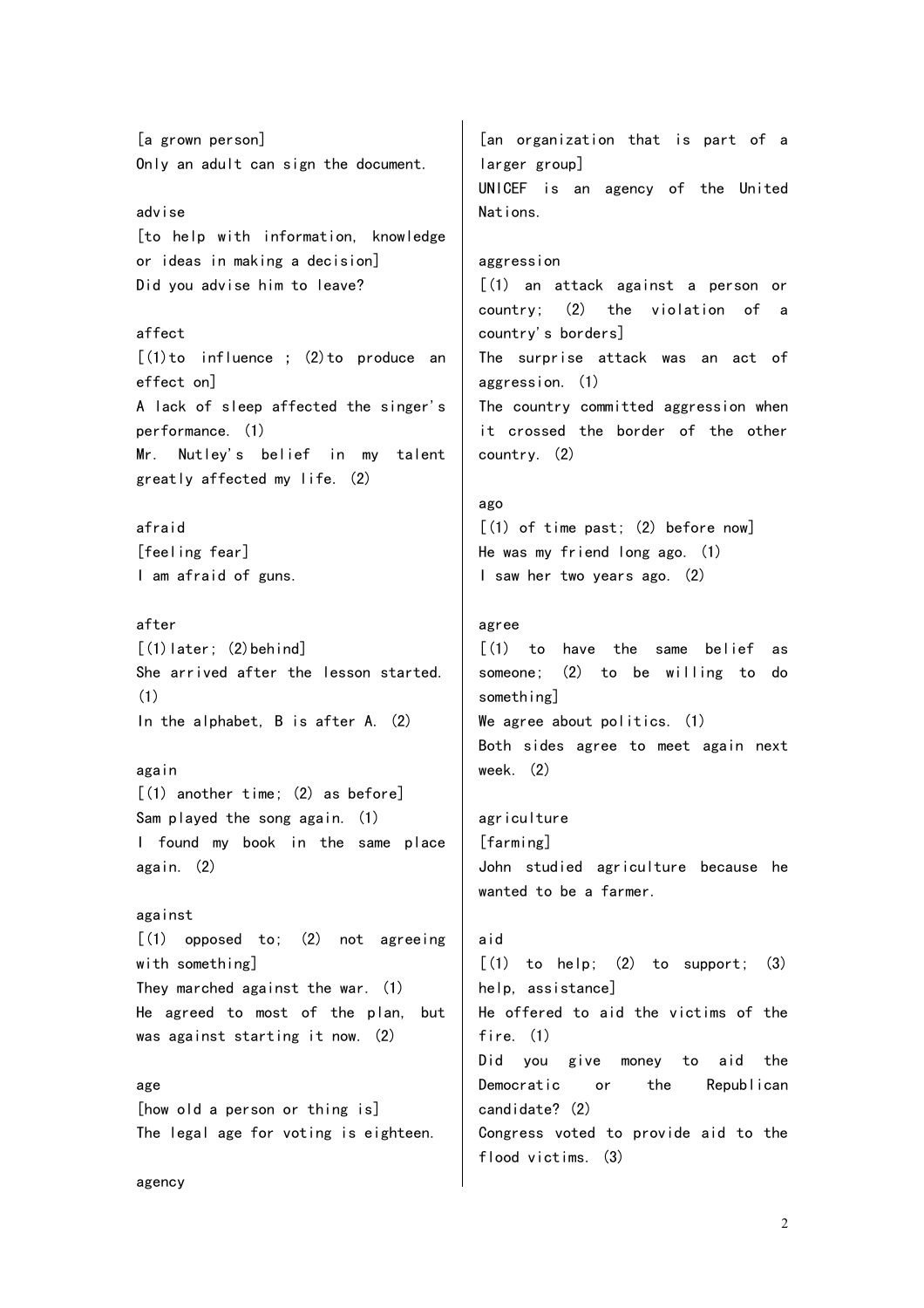aim  $[(1)$  to point a gun at;  $(2)$  a goal or purpose] You cannot hit the target if you do not aim the gun. (1) The aim of the reformers is to improve government. (2) air [the mixture of gases around the earth, mostly nitrogen and oxygen, that we breathe] The air is clean in the mountains. air force [a military organization using airplanes] The air force wants more airplanes and missiles. airplane [a vehicle with wings that flies] I flew home on an airplane. airport [a place where airplanes take off and land] The airplane landed at the airport in Washington. album [a collection of recorded music] He recorded the song from an old record album. alcohol [a strong, colorless liquid, usually made from grain, used as a drug or in industrial products] The man fell because he drank too much alcohol. [(1) having life; (2) not dead] The flowers become alive in the spring. (1) The accident victim was seriously injured but is still alive. (2) all  $\lceil$ (1) everything; (2) everyone; (3) the complete amount] She ate all that she wanted. (1) All were invited to speak on the proposal. (2) She spent all her money for a new car. (3) ally [a nation or person joined with another for a special purpose] Britain is a military ally of the United States. almost [a little less than completely] My dog is almost five years old. alone [separated from others] Some people enjoy eating alone. along [near or on] We walked along the road. already  $\lceil$  (1) before now: (2) even now She was already there when we arrived. (1) It is already too late to take the train. (2) also  $(1)$  added to:  $(2)$  tool Please bring me the fish dinner and coffee, and also some water. (1)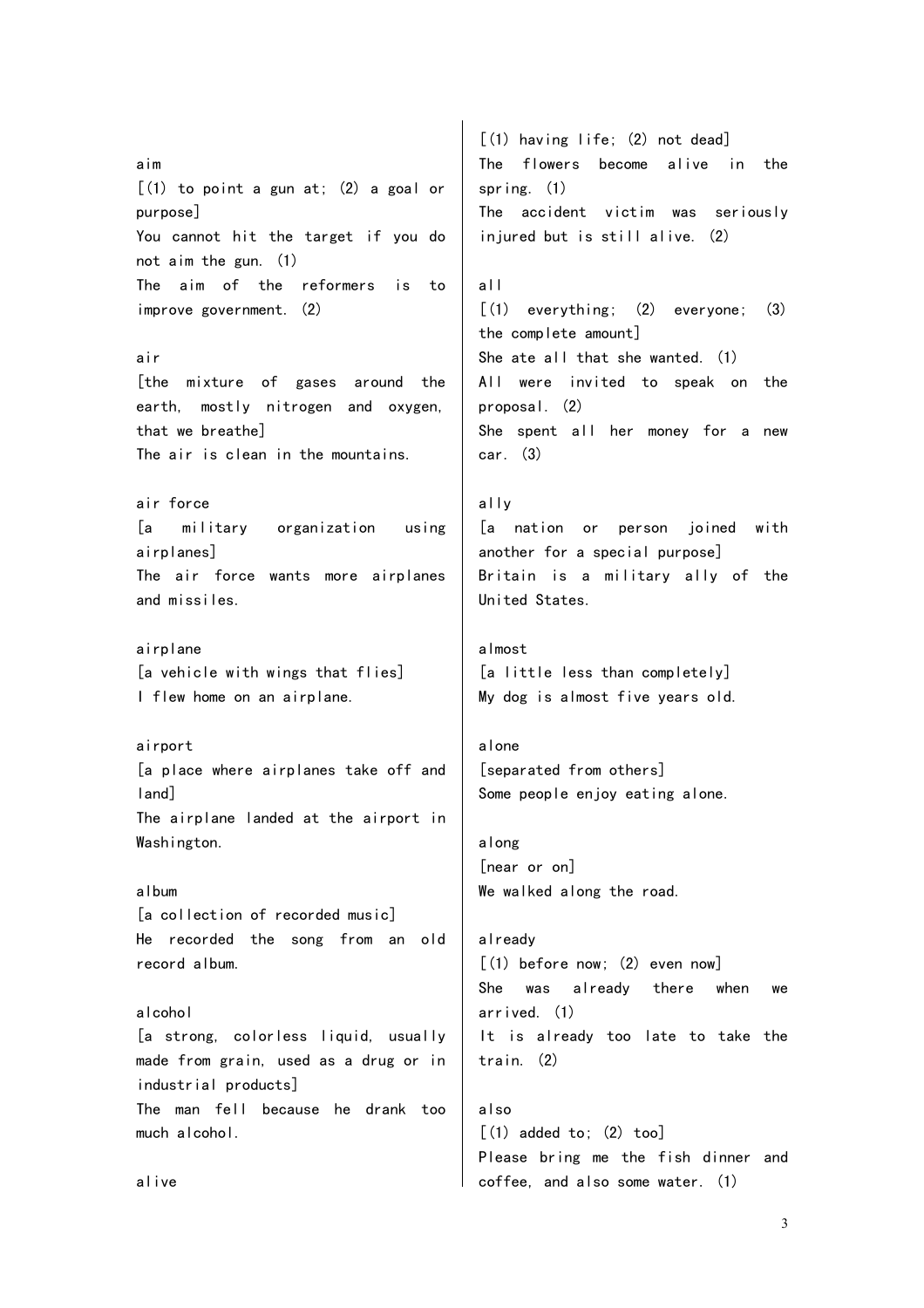She said she also wanted to go home. (2) although [even if it is true that] Although he was tired, he kept walking. always [(1) at all times; (2) every time] This street is always busy. (1) We always study together. (2) ambassador [a nation's highest diplomatic representative (to another government)] Foreign ambassadors live in the capital city. amend [to add to or to change (a proposal or law)] The committee refused to amend its proposal. ammunition [the bullets or shells fired from guns] They could not fight without ammunition. among [in or part of (a group)] She was among the students who left the school. amount [the number, size or weight of anything] The doctor gave him only a small amount of medicine. anarchy  $\lceil$  (1) a lack of order; (2) lawlessness] The peaceful protests blocked the streets and produced anarchy. (1) Anarchy resulted when the city could not stop the riots. (2) ancestor [a family member from the past] My ancestors came from Switzerland in 1742. ancient  $[(1)$  very old;  $(2)$  long ago] Scientists discovered the ancient knife in a cave. (1) They read the Iliad while studying ancient Greece. (2) and  $\lceil$  (1) also: (2) in addition to: (3) with] My dog likes to run and jump. (1) Five and three equal eight. (2) Do you like rice and black beans? (3) anger [a strong emotion against someone or something] The protester's voice was full of anger. animal [a living creature that moves, such as a dog or cat] The kangaroo is a strange animal. anniversary [a yearly celebration or observance of an event that happened in the past] When is your wedding anniversary? announce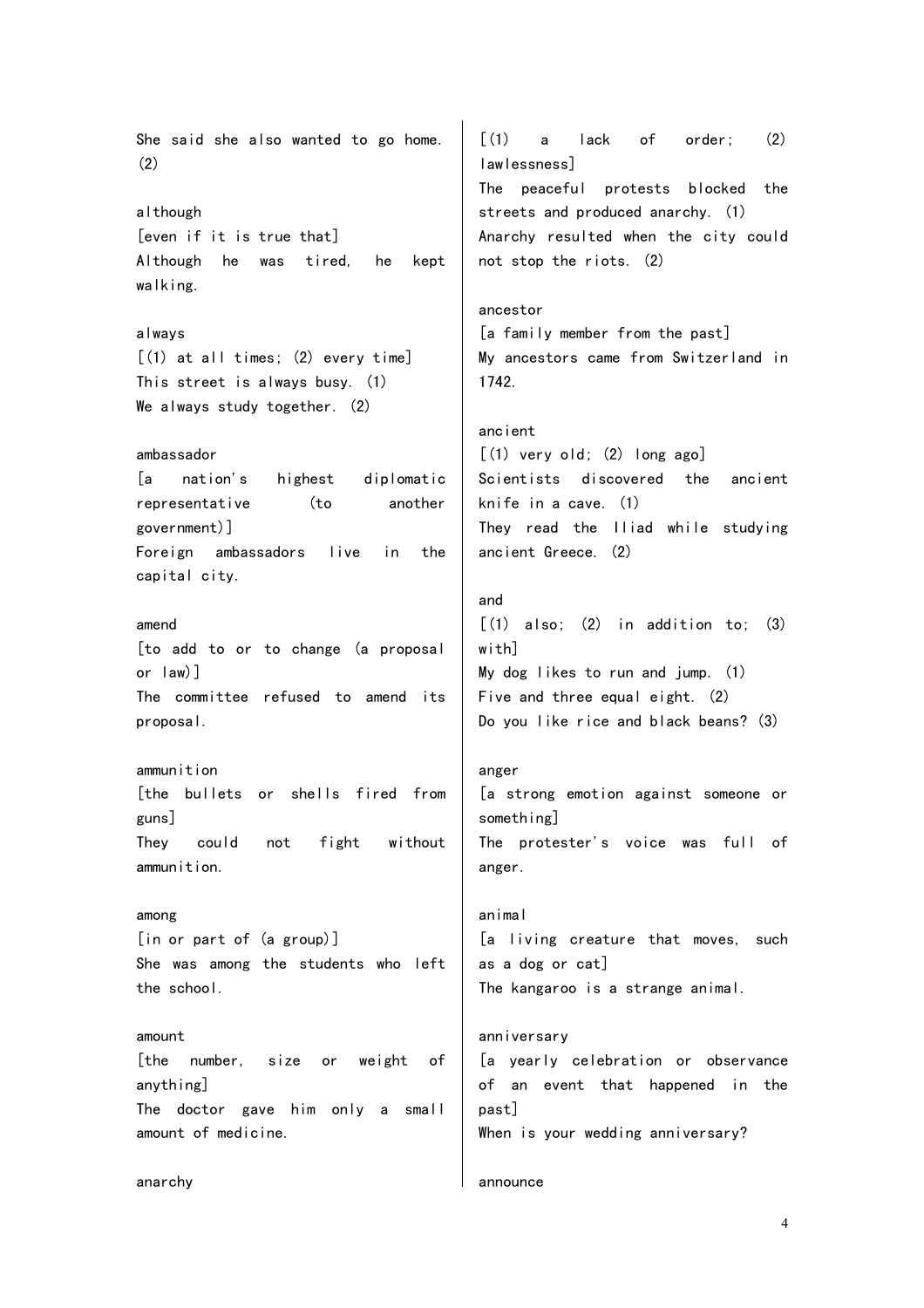[(1) to make known publicly; (2) to declare officially] Who announced the VOA news last night? (1) The president announced a tax cut. (2)

#### another

 $[$ (1) one more; (2) a different one] May I have another kiss? (1) Let's do this another way. (2)

## answer

[(1) a statement produced by a question; (2) to make a statement after being asked a question] That was my final answer. (1) She answered the question with a smile. (2)

## any

[one or more of no special kind] I do not have any plans to leave town.

# apologize

[to express regret for a mistake or accident for which one accepts responsibility] Do not apologize for someone else's mistake.

## appeal

 $(1)$  to take to a higher court, person or group for a decision; (2) to call on somebody for help] I have appealed the decision to a higher court. (1) The aid organization appealed for more food and water for flood victims. (2)

#### appear

into sight; (3) to seem] The actor appeared on television for the first time. (1) The ship appeared as the fog lifted.  $(2)$ The farmer appeared to be very tired. (3)

# appoint  $[(1)$  to name;  $(2)$  to choose] The owner appointed John to head the new business. (1) The president can appoint a judge to the new court. (2)

# approve [(1) to agree with; (2) to agree to support] The bank approved my loan. (1) I approve of your proposal. (2)

archeology [the scientific study of past human life and activities] He studied archeology in college.

# area [any place or part of it] My friend lives in this area.

## argue

[(1) to offer reasons for or against something; (2) to dispute; (3) to disagree] The President argued for more aid to schools. (1) They argued all day but could not find agreement. (2) George and Al love to argue about politics. (3)

## arms

 $\lceil$  (1) to show oneself; (2) to come The rebels got most of their arms by [(1) military equipment; (2) weapons]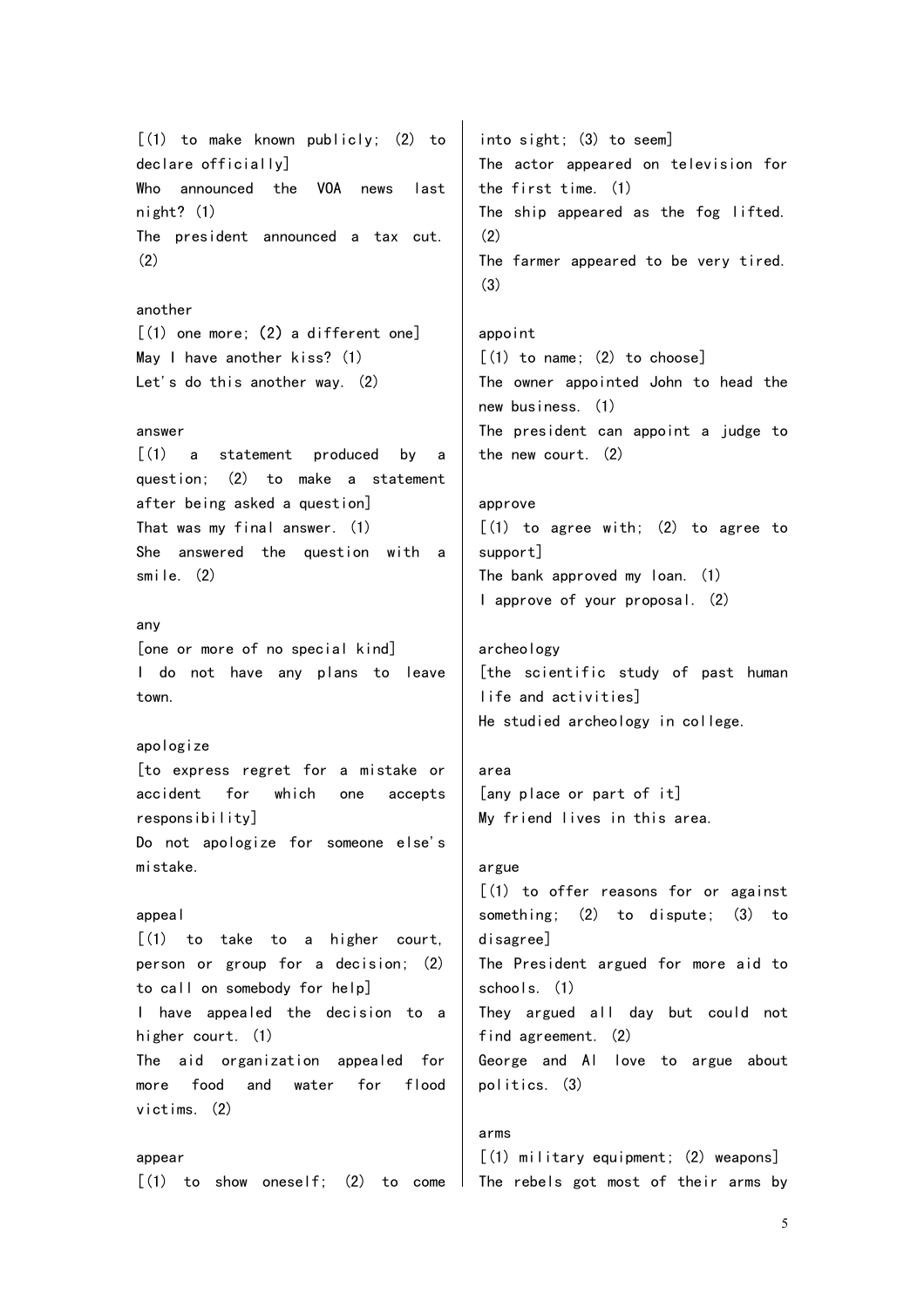taking them from soldiers. (1) We are very concerned about the spread of nuclear arms. (2)

army [military ground forces] The army fights on the ground.

around [on every side (of)] She drove around in her new car.

#### arrest

[(1) to seize a person for legal action; (2) to take as a prisoner] The judge ordered police to arrest him because he refused to come to court. (1) The police arrested the violent demonstrators. (2)

#### arrive

[to come to a place, especially at the end of a trip] The president arrived in Tokyo for an official visit.

## art

[expressions or creations by humans, such as paintings, music, writing or statues] Much of the art included paintings stolen during World War II.

artillery [big guns] Artillery destroyed most of the buildings in the town.

### as

 $[(1)$  equally;  $(2)$  when;  $(3)$  while] The wild fire spread as fast as the wind behind it. (1) As he heard the gunshot, he looked at  $\parallel$ 

his watch and saw it was almost five o'clock. (2) He watched the animal as it ran across the field. (3)

## ash

[the part left after something burns] Only ashes were left when the fire passed.

## ask

 $\lceil$  (1) to question; (2) to say something is wanted] We ask the teacher questions every day. (1) The candidate asked the people for their votes. (2)

assist [to help] The doctor asked the medical student to assist him.

#### astronaut

[a person who travels in space] Astronaut Neil Armstrong was the first man to walk on the moon.

# astronomy [the scientific study of stars and the universe]

I study astronomy because I like to look at stars.

# asylum [political protection given by a government to a person from another country] The refugee asked for political asylum.

at  $[(1)$  in or near;  $(2)$  where;  $(3)$  when] She saw the bear at the edge of the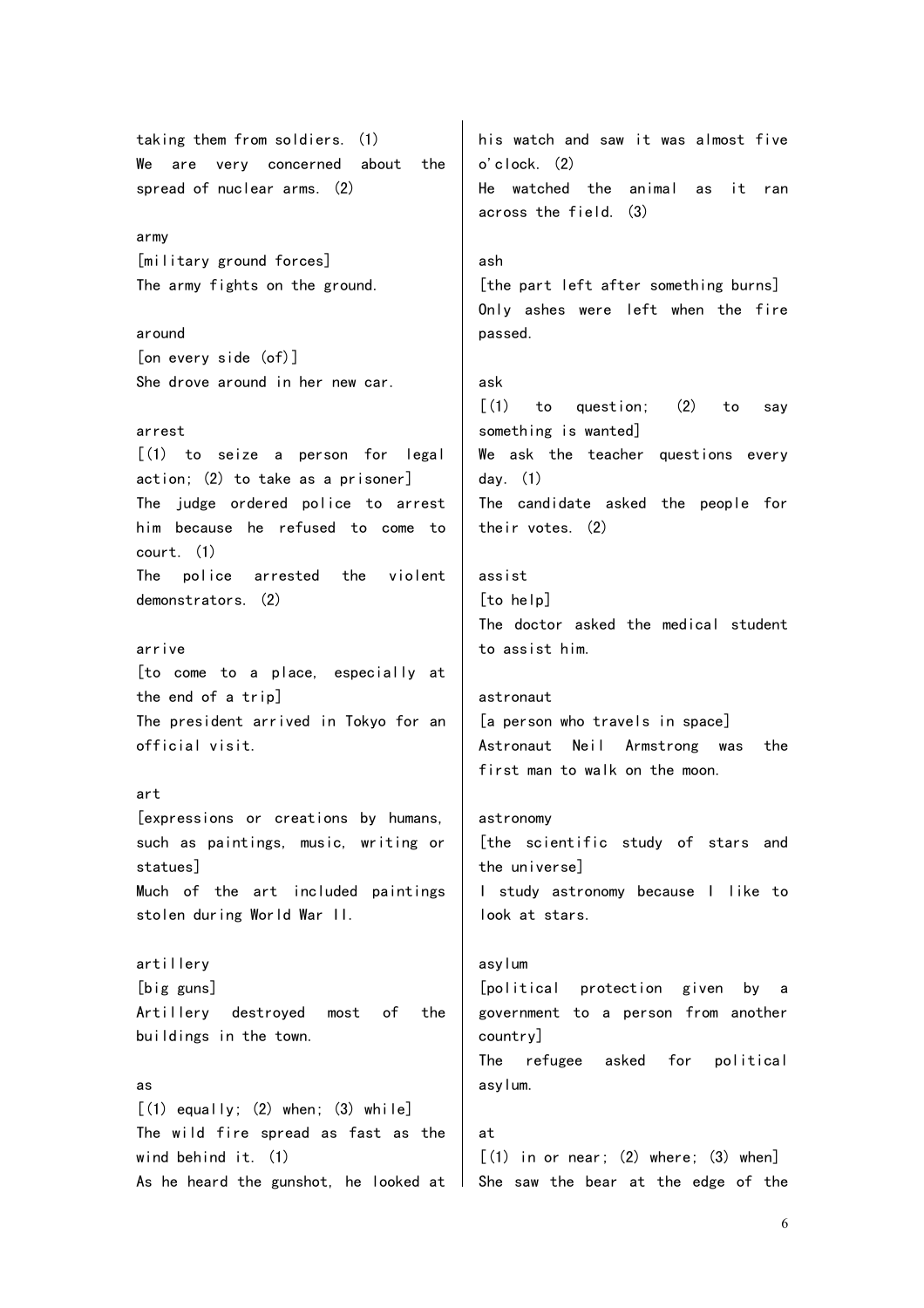forest. (1) Look at the bear. (2) We must go home at noon. (3)

### atmosphere

[the gases surrounding any star or planet] The atmosphere of Venus is mostly water and carbon dioxide.

#### attach

[(1) to tie together; (2) to connect] Please attach this name card to your coat. (1) He attached himself to our group. (2)

## attack

[(1) a violent attempt to damage, injure or  $kill$ : (2) to start a fight] The war started with a rebel attack on government troops at Charleston, South Carolina. (1) Several men attacked him on the street. (2)

#### attempt

[(1) to work toward something; (2) to try; (3) to make an effort] He attempted to change his life one step at a time. (1) Do not attempt to drive through the flood waters. (2) You will never write your book if you do not attempt it. (3)

attend [to be present at] The president will attend the meeting.

automobile  $(1)$  a vehicle with wheels used to carry people; (2) a car] Is a bus an automobile? (1)

Who invented the automobile? (2)

#### autumn

[the time of the year between summer and winter] The trees of autumn are bright red and yellow.

#### average

[(1) something (a number) representing the middle; (2) common; (3) normal] The average of daily high temperatures in Washington in January is zero degrees, Celsius. (1) The average amount spent for lunch was two dollars. (2) John is an average student. (3)

## avoid

[to stay away from] Avoid meat and milk products to prevent a heart attack.

# awake

[not sleeping] The storm kept everyone awake for hours.

# award [an honor or prize for an act or service]

Last night, we saw the movie that won the best picture award.

## away [not near]

The old man came from far away, but his home is here now.

# $\langle B \rangle$ baby [a newly born creature]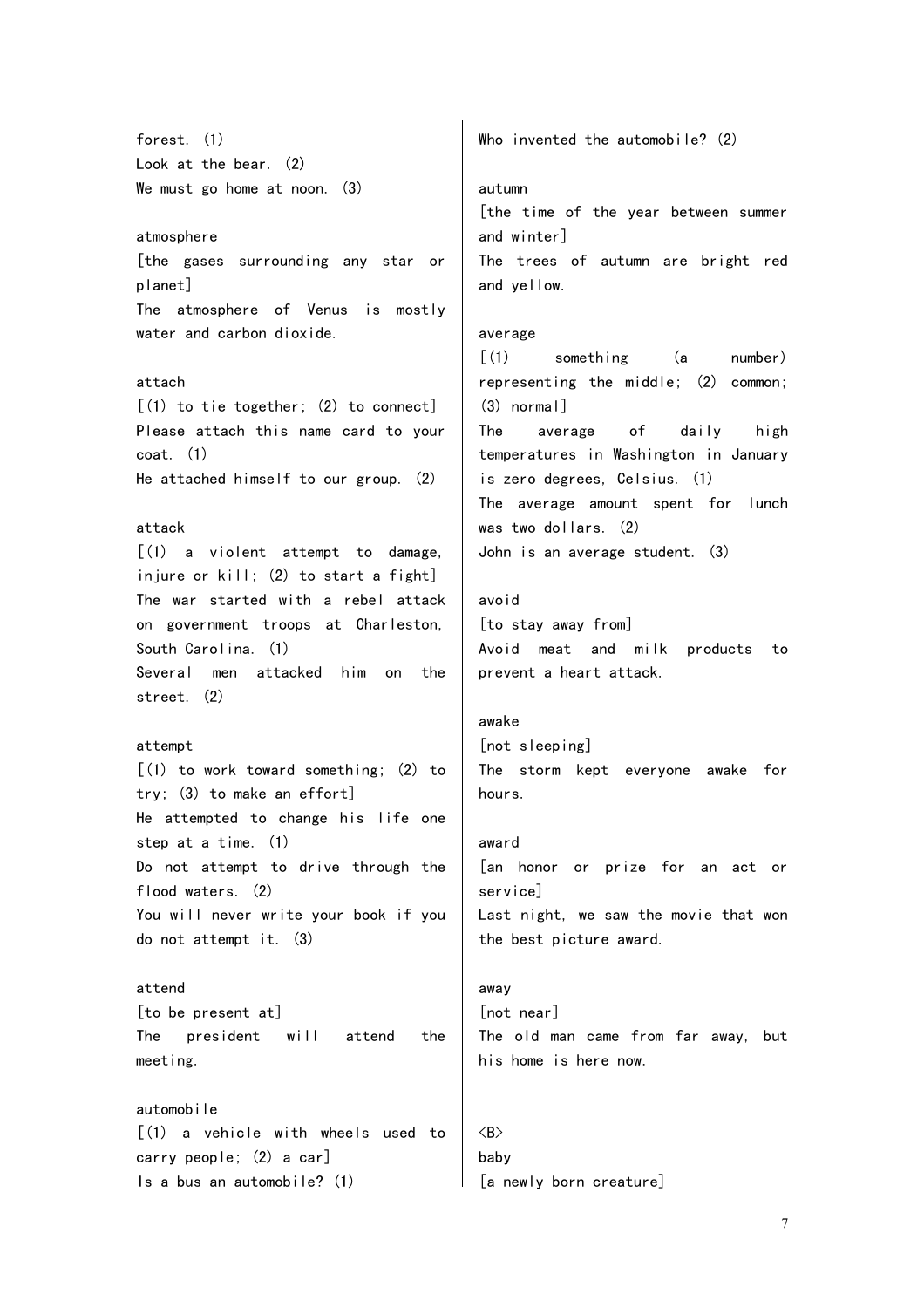Mary had a baby last night.

## back

 $(1)$  the part behind the front;  $(2)$ the other way from forward] The writer's picture is on the back of the book. (1) She stopped walking away and looked back at me. (2)

## bad

[(1) wrong; (2) acting against the law; (3) not good] Bill made a bad decision. (1) The prisoner was a bad man for most of his life. (2) The water was dirty and had a bad taste. (3)

## balance

[to make two sides or forces equal] I balanced my budget by not spending more than I earned.

ball [something round] The earth is shaped like a ball.

## balloon

[a device of strong, light material that rises when filled with gas lighter than air] Many hot air balloons race in New Mexico each year.

#### ballot

[a piece of paper used for voting] I was asked to count the ballots and announce the winner.

#### ban

 $[(1)$  to not permit;  $(2)$  to stop;  $(3)$ an official restriction] Running is banned at our swimming pool. (1) The curfew bans all night time travel. (2) The protestors called for a ban on smoking in public buildings. (3)

## bank

[an organization that keeps and lends money] The man said he robbed banks because that is where the money is.

#### bar

[to prevent or block] He was barred from competing in the games because he used illegal drugs.

## barrier

[anything that blocks or makes an action difficult] The voting rights law removes most racial barriers to voting.

#### base

[(1) a military center; (2) to establish as a fact] My brother is at a military training base. (1) Her research was based on experiments. (2)

battle [a fight between opposing armed forces] Southern forces won the battle but lost the war.

# be  $[(1)$  to live;  $(2)$  to happen;  $(3)$  to exist] The man is very sick and will not be here much longer. (1) The wedding will be soon. (2) Washington, D.C., has been the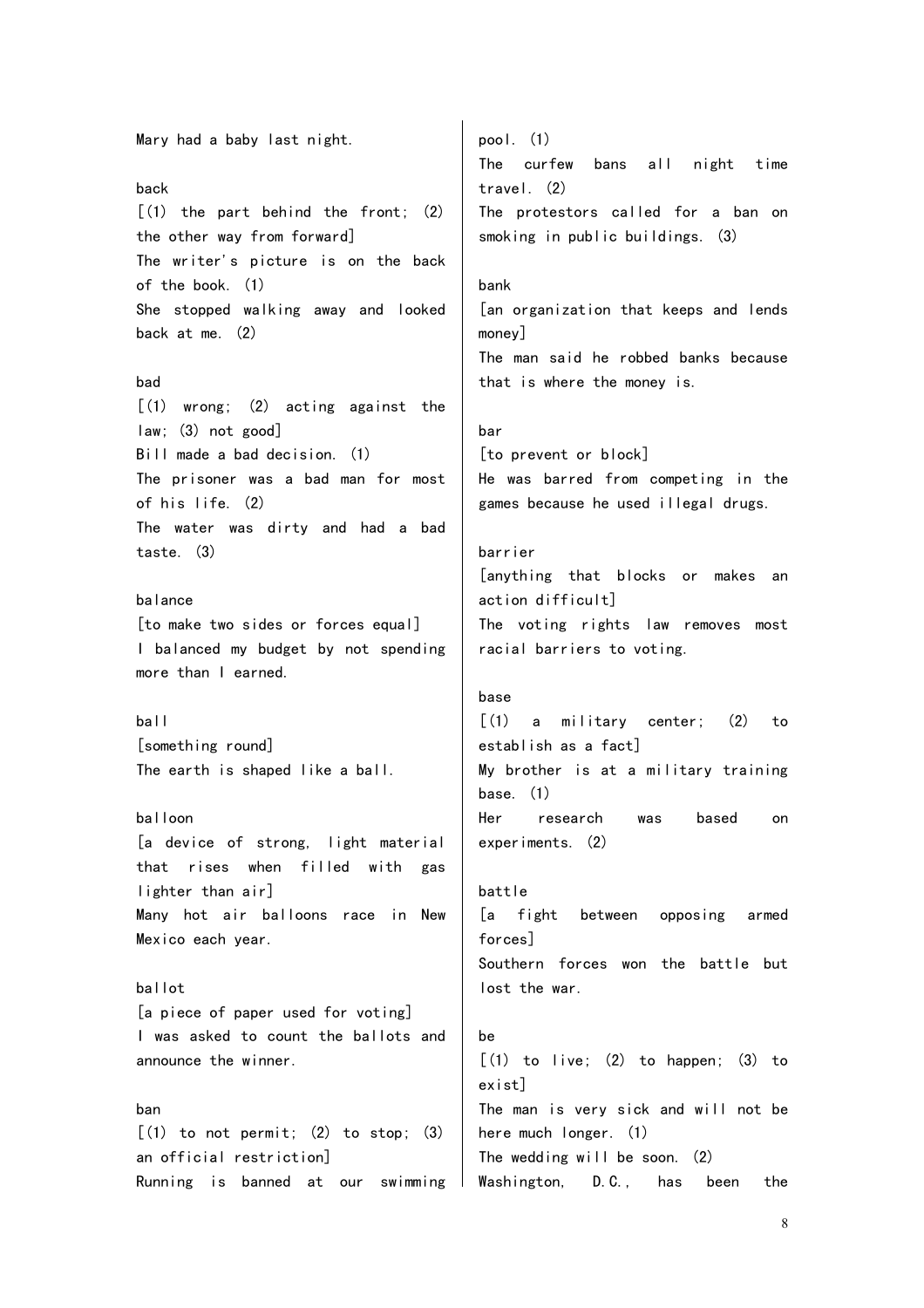capital for 200 years. (3) beat [to hit again and again] The prison guards denied they beat the prisoner. beauty [that which pleases the eye, ear or spirit] All fell silent at the beauty of the mountains. because [for the reason that] He left because he was sick. become [to come to be] When did he become sick? bed [a sleeping place] The bed was so hard that I could not sleep. before [earlier] Bill ate before he went to work. begin [(1) to do the first part of an action; (2) to start] He began to laugh when he saw me. (1) A long walk begins with one step. (2) behind  $[(1)$  at the back of;  $(2)$  in back of] Our fastest runner was far behind the leader. (1) I live behind that hill. (2) believe  $(1)$  to think;  $(2)$  to feel sure of; (3) to accept as true; (4) to trust] I believe it may rain tonight. (1) Jim believes his friend is a good writer. (2) The lawyer believed the suspect's statement. (3) We believe in God. (4) bell [an instrument that makes a musical sound] Jim says he likes the sound of a church bell. belong  $[(1)$  to be owned by;  $(2)$  to be a member of] That book belongs to my sister. (1) My brother belongs to the Boy Scouts. (2) below [lower than] The temperature outside is below freezing. best [the most good] All of our singers are good but Lisa is best. betray  $[(1)$  to turn against;  $(2)$  to be false to] The spy betrayed his country. (1) The boy betrayed his mother's trust in him. (2) better [more good than] Zach is a better baseball player than Al. between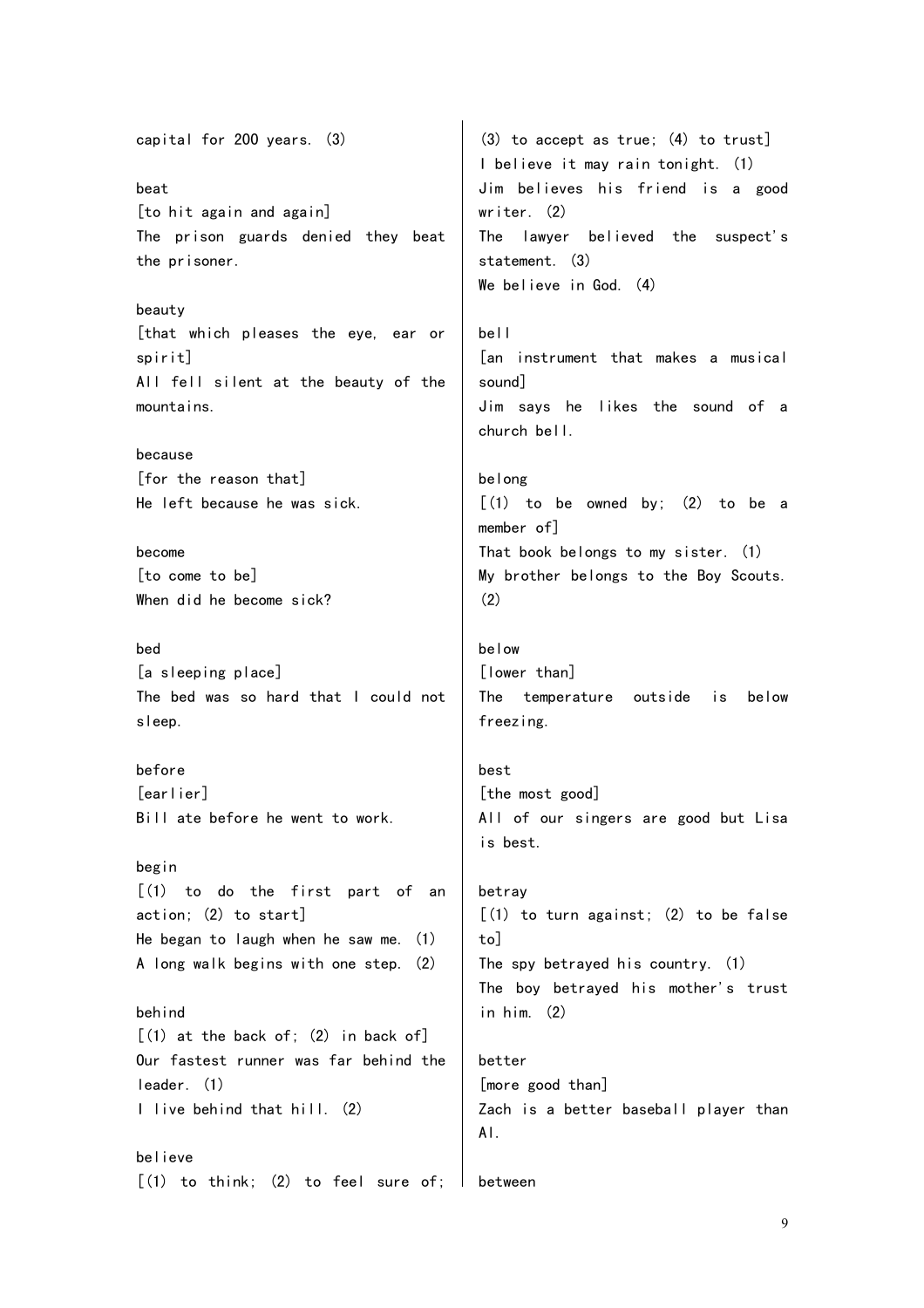[(1) in the space or time that separates; (2) from one to the other] I would like to meet with you between two and three o'clock. (1) Secret talks between the two nations produced an agreement. (2)

big [(1) of great size; (2) not small] Texas is a big state. (1) Melissa was a big baby. (2)

bill

[a legislative proposal] To become law, a bill must be approved by both houses of Congress and signed by the President.

## biology

[the scientific study of life or living things in all their forms] My school requires one year of study each of biology, physics and chemistry.

bird [a creature that flies] I watched the bird fly away until I could no longer see it.

bite [to cut with the teeth] My dog sounds aggressive but he will not bite you.

black [(1) dark; (2) having the color like that of the night sky] I first saw him on a black and stormy night. (1) The doctor arrived in a big black car. (2)

 $\lceil$  (1) to accuse; (2) to hold responsible] The police blamed him for the crime. (1) Don't blame me for your bad decision. (2)

blanket [a cloth cover used to keep warm] The flood refugees needed food and warm blankets.

```
bleed
[to lose blood]
Do you know how to stop your nose
from bleeding?
```
blind [not able to see] Being blind did not keep him from becoming a famous singer.

```
block
```
[(1) to stop something from being done; (2) to prevent movement] He blocked any attempt to become friends. (1) A truck accident blocked the road for an hour. (2)

blood [red fluid in the body] A blood test is usually part of a yearly medical examination.

blow [to move with force, as in air] The wind blows the autumn leaves.

blue [having the color like that of a clear sky] My son has blue eyes.

blame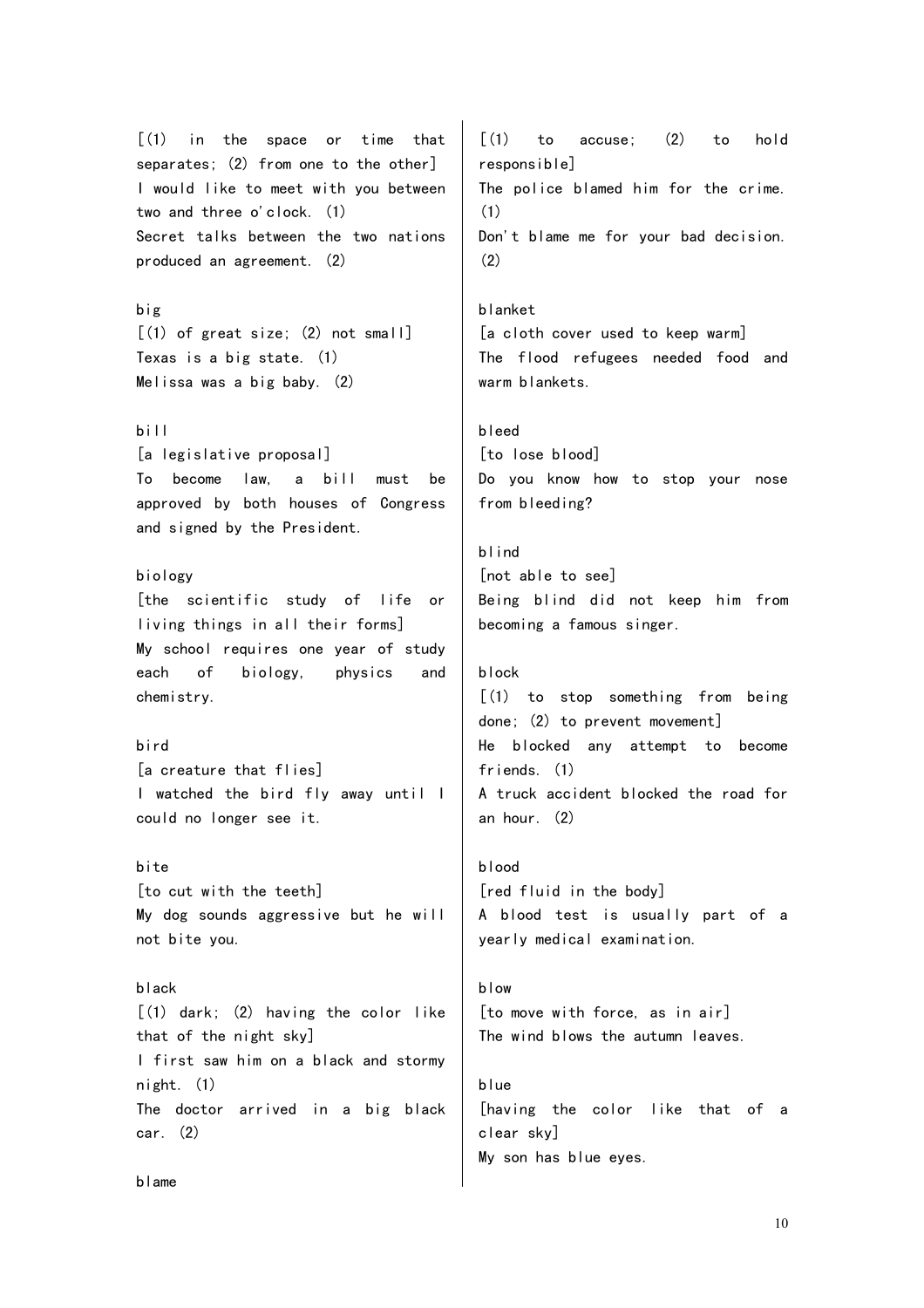boat [something built to travel on water that carries people or goods] I like to fish from a boat. body [(1) all of a person or animal; (2) the remains of a person or animal] Exercise can improve anyone's body. (1) Police found five bodies buried beneath the house. (2) boil [to heat a liquid until it becomes very hot] Boil one cup of water, add frozen vegetables and cook for five minutes. bomb  $(1)$  a device that explodes with great force; (2) to attack or destroy with bombs] The bomb exploded outside the building. (1) The warplanes bombed enemy missile launchers. (2) bone [the hard material in the body] The girl broke a bone in her wrist when she fell. book [a long written work for reading] The professor has written six books about East Asia. border [a dividing line between nations] Many new factories have been built across the border in Mexico.  $[(1)$  to come to life;  $(2)$  to come into existence] When were you born? (1) The American Revolution was born in Massachusetts. (2) borrow [to take as a loan] The bank refused to let me borrow any more money. both [not just one of two, but the two together] Both of us were educated at the University of Virginia. bottle [a container, usually made of glass, to hold liquid] He drank the last bottle of water. bottom [the lowest part of something] The damaged submarine is still at the bottom of the ocean. box [something to put things into] Put the old books in that box. boy [a young male person] The boys played together after school. boycott [to refuse to take part in or deal withl The farm workers union called for a boycott of vegetables picked by foreign workers.

brain

(be) born

11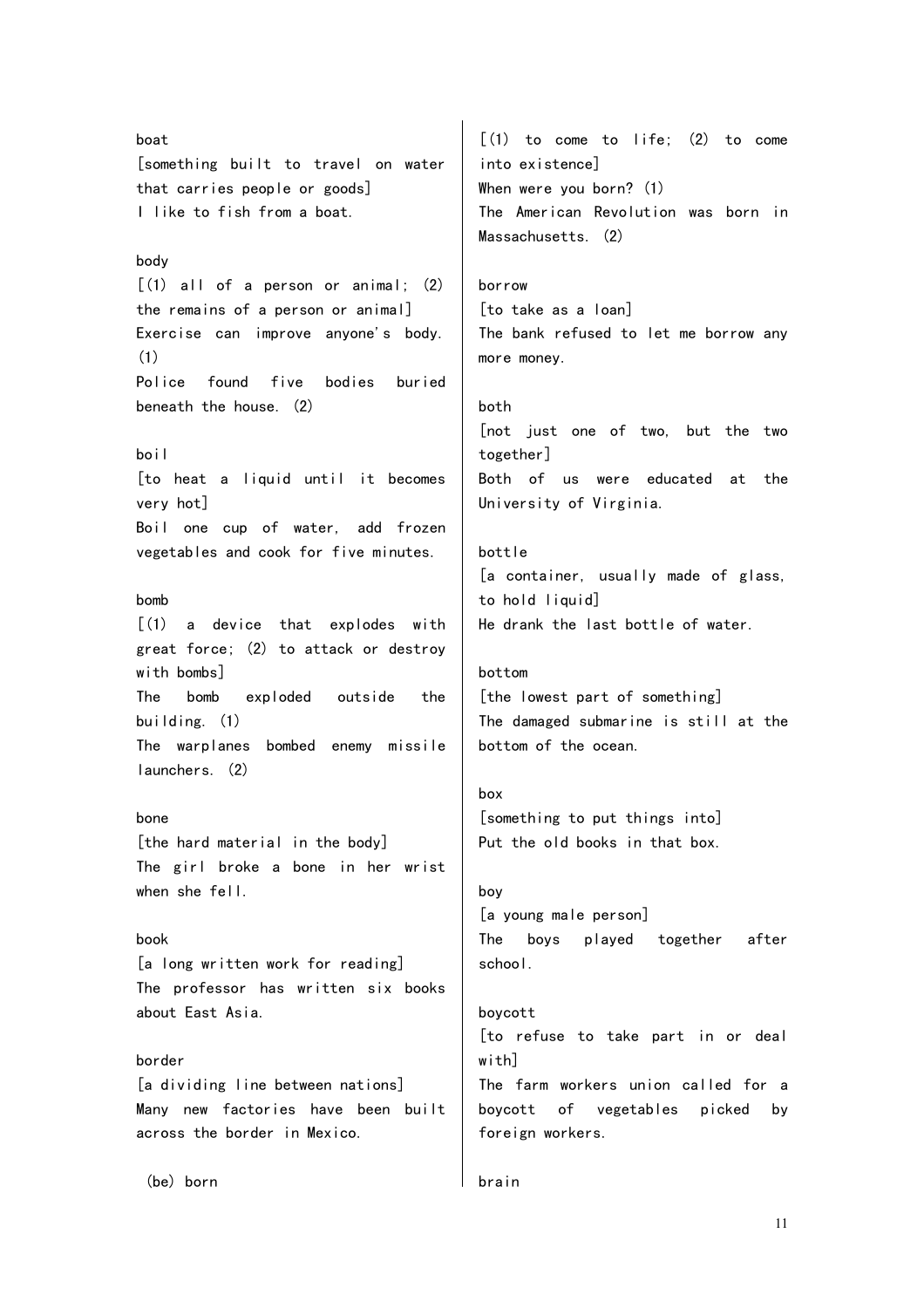[the control center of thought, emotions and body activity of all creatures] Scientists continue to discover new information about the chemistry of the brain.

## brave

[having no fear] Leaving home was a brave decision.

## bread

[a food made from grain] We have bread at every meal.

## break

[(1) to divide into parts by force; (2) to destroy] The glass broke into many pieces. (1) Years of hard work broke his health, but it did not break his spirit. (2)

## breathe

[to take air into the body and let it out again] Breathe deeply before you begin your speech.

#### bridge

[a structure built over a waterway, valley or road so people and vehicles can cross from one side to the other] The city needs a new bridge across the river.

## brief

 $[(1)$  short;  $(2)$  not long] Many people wish to speak, so please keep your comments brief. (1) The car slowed down briefly, then speeded up. (2)

bright  $[(1)$  giving much light;  $(2)$  strong

and clear in color] Bright sunlight hurts my eyes. (1) The new grass is bright green. (2)

#### bring

[to come with something] Sam will bring Tracy to the party.

## broadcast

[(1) to send information, stories or music by radio or television; (2) a radio or television program] VOA broadcasts the news in Special English. (1) The Special English broadcast can be heard almost everywhere. (2)

## brother

[a male with the same father or mother as another person] I have three brothers, but no sisters.

## brown

[having the color like that of coffee] Richard has brown hair and brown eyes.

budget [a spending plan] Congress decided to add money to the education budget.

# build [to join materials together to make something] Tim plans to build a house for his dog.

building [anything built for use as a house, factory, office, school, store or place of entertainment]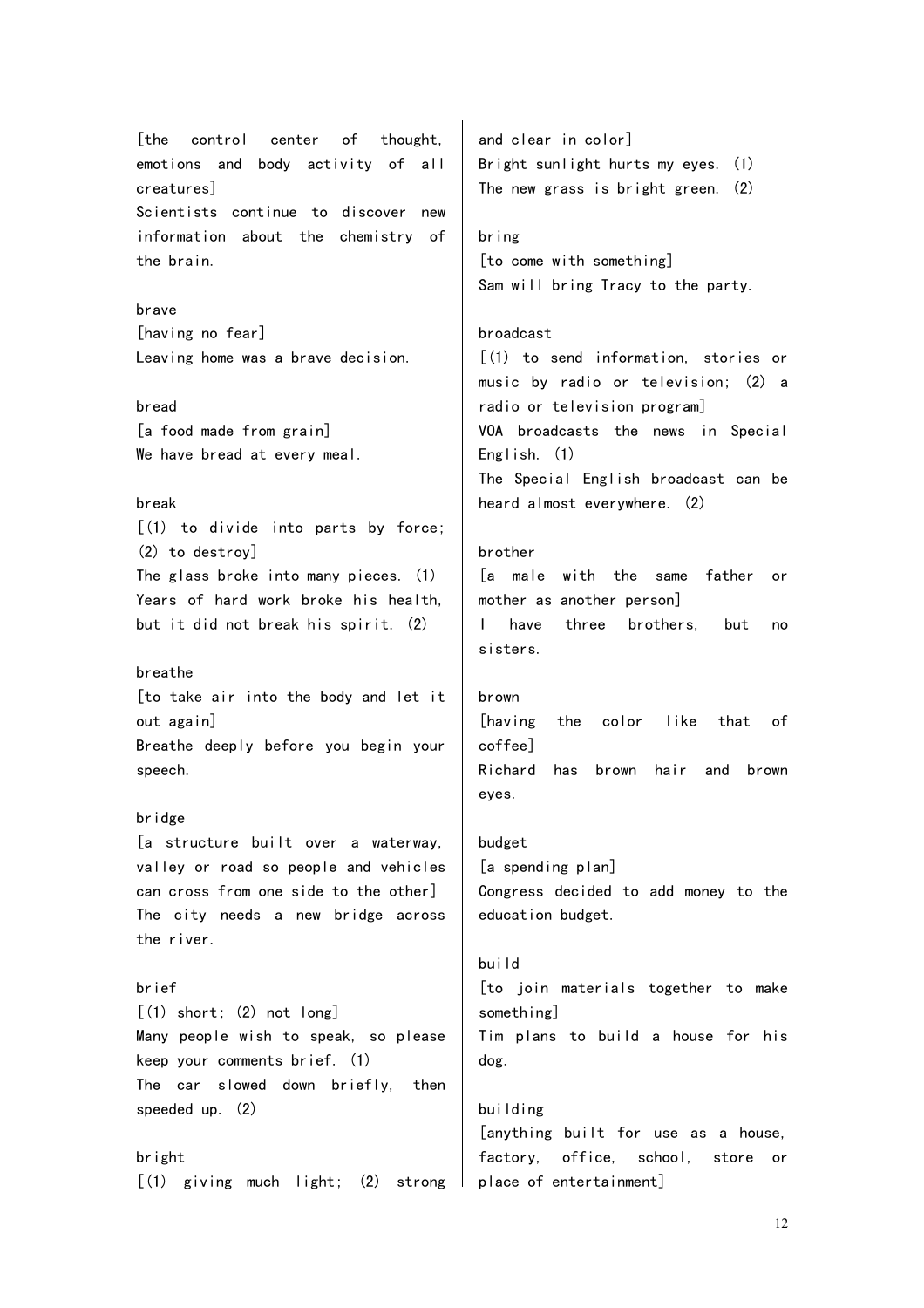My office is in that building next to the hotel. bullet [a small piece of metal shot from a gun] The bullet hit the exact center of the target. burn [(1) to be on fire; (2) to destroy or damage by fire] The candles burned brightly enough for me to read the book. (1) The wildfire burned much of the forest. (2) burst [to break open suddenly] The dam burst and sent a wall of water rushing down the valley. bury [to put into the ground and cover with earth] Where do you think they buried the treasure? bus [a public vehicle to carry people] Ride the A-17 bus to 4th and Independence Avenue. business  $\lceil$  (1) one's work: (2) buving and selling to earn money; (3) trade] My business is writing radio programs. (1) The Internet is creating many new markets for business. (2) I have done business with that company for many years. (3) [(1) doing something; (2) very active] Are you busy now? (1) George was very busy this morning with an emergency case. (2) but  $\lceil$  (1) however; (2) other than; (3) yet] She knew who called but I did not know. (1) The boy ate nothing but candy. (2) Jean was tired but she could not get to sleep. (3) buy [to get by paying something, usually money] Where did Lila buy those great clothes? by  $\lceil$  (1) near; at; (2) next to; (3) from ; (4) not later than] Please sit here by me. (1) They walked by the river. (2) They performed a play by William Shakespeare. (3) Her mother said that she had to be home by midnight. (4)  $\langle C \rangle$ cabinet [a group of ministers that helps lead a government] The President meets every week with his cabinet. call  $[(1)$  to give a name to ;  $(2)$  to ask for or request] I call myself John. (1)

They called for an end to the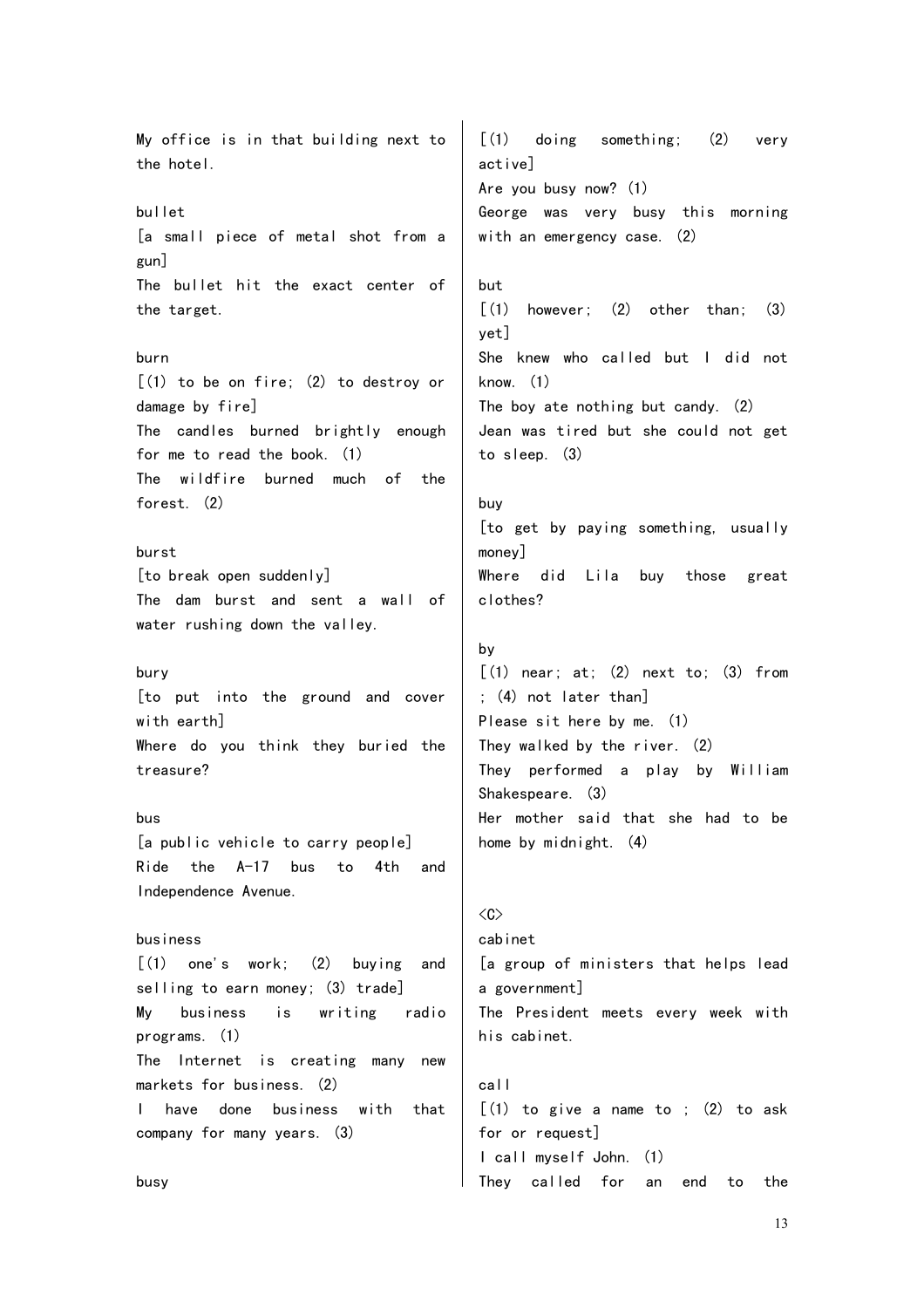## fighting. (2) calm  $[(1)$  quiet;  $(2)$  peaceful;  $(3)$ opposite of tense] The calm crowd waited for the president to speak. The city was calm after two days of rioting. Can you remain calm in a tense situation? (3) camera [a device for taking pictures] Your camera takes very good pictures. party next week. (2) cancer body] candidate

camp

[a place with temporary housing] The refugee camp provides temporary shelter, food and medical care.

#### campaign

[(1) a competition by opposing political candidates seeking support from voters; (2) a connected series of military actions during a war] Presidential campaigns are much too long and cost too much. (1) The Allied campaigns won the war in Europe and Asia. (2)

#### can

 $\lceil$  (1) to be able to: (2) to have the right to; (3) a container used to hold liquid or food, usually made of metal] The two sides can meet on Tuesday. (1) I can live anywhere I wish in this country because that is my right. (2) I bought three cans of vegetables at the food store. (3)

 $[(1)$  to end;  $(2)$  to stop] Who cancelled the agreement? (1) Mary cancelled her plans to have a

[a disease in which dangerous cells grow quickly and destroy parts of the Scientists continue to find better ways to treat many kinds of cancer.

[a person who seeks or is nominated for an office or an honor] Each political party has nominated a candidate for president.

## capital

[(1) the official center of a government; (2) the city where a country's government is] The capital of the government is in Washington. (1) Washington is the capital of the United States. (2)

## capitalism

[an economic system in which the production of most goods and services is owned and operated for profit by private citizens or companies] In the United States, capitalism has produced the world's strongest economy.

## capture

[(1) to make a person or animal a prisoner; (2) to seize or take by force; (3) to get control of] Police captured the terrorist before he could explode the bomb. (1) Rebel forces captured the city. (2) Democrats won the election and

cancel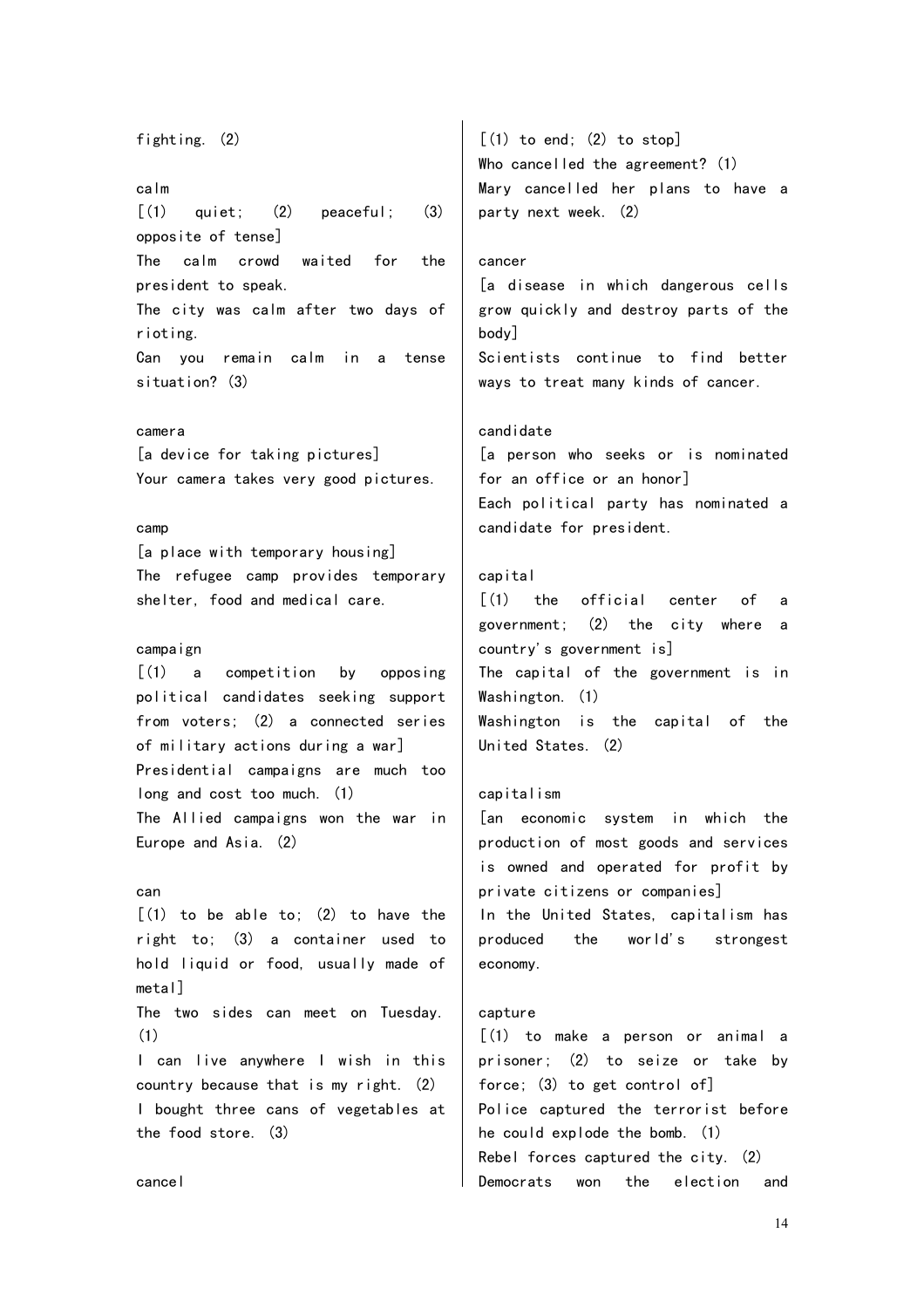captured control of Congress. (3) car [(1) a vehicle with wheels used to carry people; (2) an automobile; (3) a part of a train] Electric street cars were replaced with buses many years ago. (1) Fred's and Martha's new car will carry six people. (2) That train has 57 flat cars and 12 box cars. (3) care  $[(1)$  to like;  $(2)$  to protect;  $(3)$  to feel worry or interest] Jim told Laura that he cared for her and would like to see her again. (1) His mother told him to take care of his younger brother. (2) Would you care if I borrowed your car? (3) careful [(1) acting safely; (2) with much thought] Please be careful when you drive. (1) He was careful to choose exactly the right words. (2) carry [to take something or someone from one place to another] Would you carry this bag for me, please? case (court) [a legal action] The judge will call your case next. case (medical) [an incident of disease] There was only one case of chicken pox at the school. cat [a small animal that often lives with humans] My cat climbed that tree and is afraid to come down. catch  $\lceil$ (1) to seize after a chase: (2) to stop and seize with the hands] He runs so fast that no one can catch him. (1) Catch the ball and throw it back to me. (2) cause  $[(1)$  to make happen;  $(2)$  the thing or person that produces a result] Too much rain caused the flood. (1) The cause of the flood was too much rain. (2) ceasefire [a halt in fighting, usually by agreement] The ceasefire stopped the fighting. celebrate [to honor a person or event with special activities] I think we should have a party to celebrate your birthday. center  $(1)$  the middle of something:  $(2)$  the place in the middle; (3) a place that is the main point of an activity] There was a hole in the center of the target. (1) The chair sat at the center of the room. (2) The experts checked the nuclear center for radiation leaks. (3)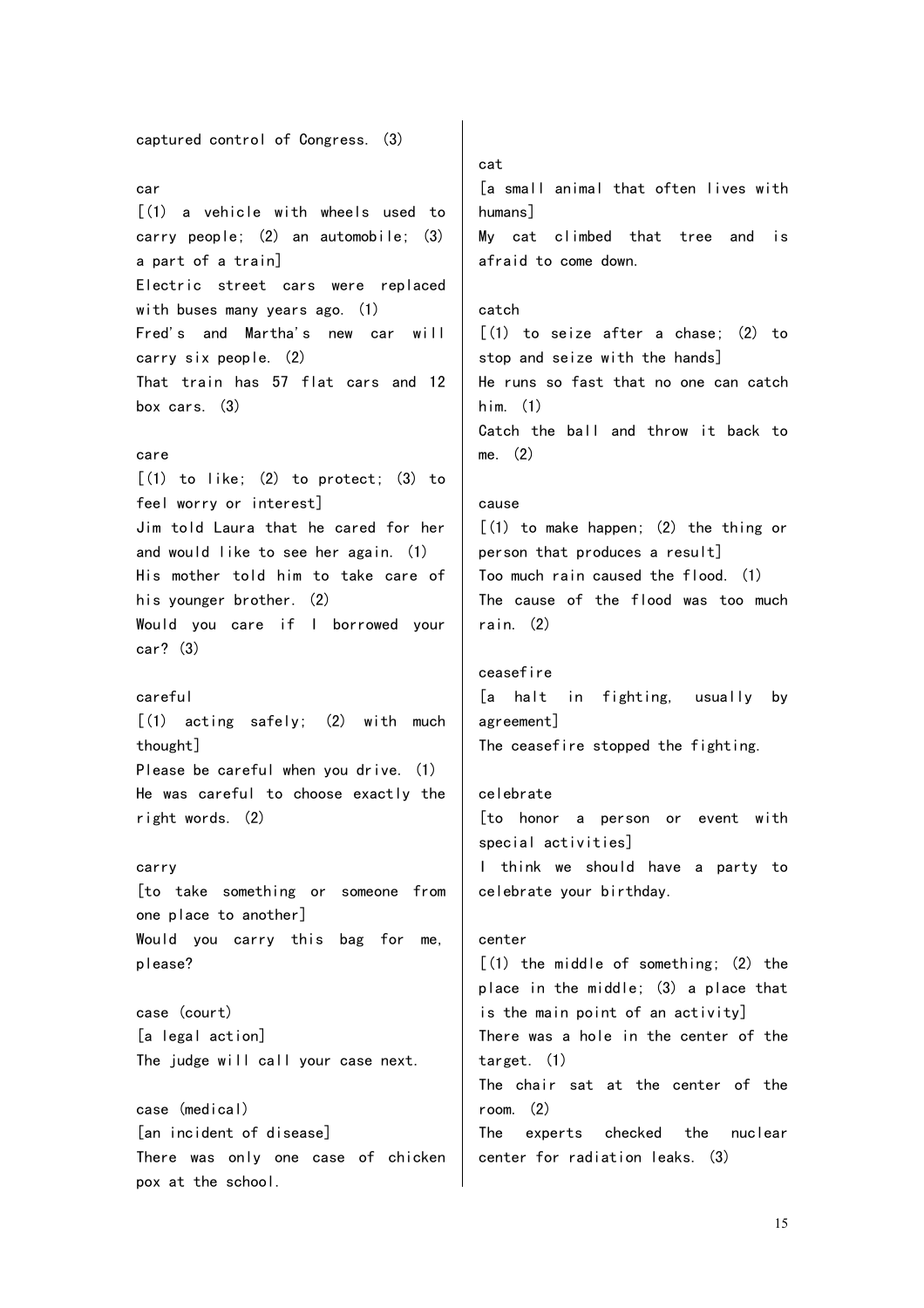century [one hundred years] This is the first year of the 21st century. ceremony [an act or series of acts done in a special way established by tradition] The new president took the oath of office at the inaugural ceremony in front of the capitol. chairman [a person leading a meeting or an organized group] The party chairman led the meeting. champion  $(1)$  the best:  $(2)$  the winner] John is a champion swimmer. (1) The New York Yankees were the champions of professional baseball in the first year of the new century. (2) chance [a possibility of winning or losing or that something will happen] We have a good chance of getting home before dark. change  $(1)$  to make different;  $(2)$  to become different] Will you change your decision? (1) His voice changed last year. (2) charge  $(1)$  to accuse someone of something, usually a crime; (2) a statement in which someone is accused of something] She was charged with stealing a car. (1) The charge was false. (2) chase [to run or go after someone or something] The dog chased the cat around the house. cheat  $[(1)$  to get by a trick;  $(2)$  to steal from] He cheated on the history examination. (1) The dishonest lawyer became rich by cheating the people that he represented. (2) cheer [to shout approval or praise] The crowd cheered every time their team scored. chemicals [(1) elements found in nature or made by people; (2) substances used in the science of chemistry] Oxygen and hydrogen are the chemicals that form water. (1) Do you read the list of chemicals listed in the foods you eat? (2) chemistry [the scientific study of substances, what they are made of, how they act under different conditions, and how they form other substances] How many years did you study chemistry? chief  $(1)$  the head or leader of a group: (2) leading; (3) most important] Mr. Thompson is the new chief of our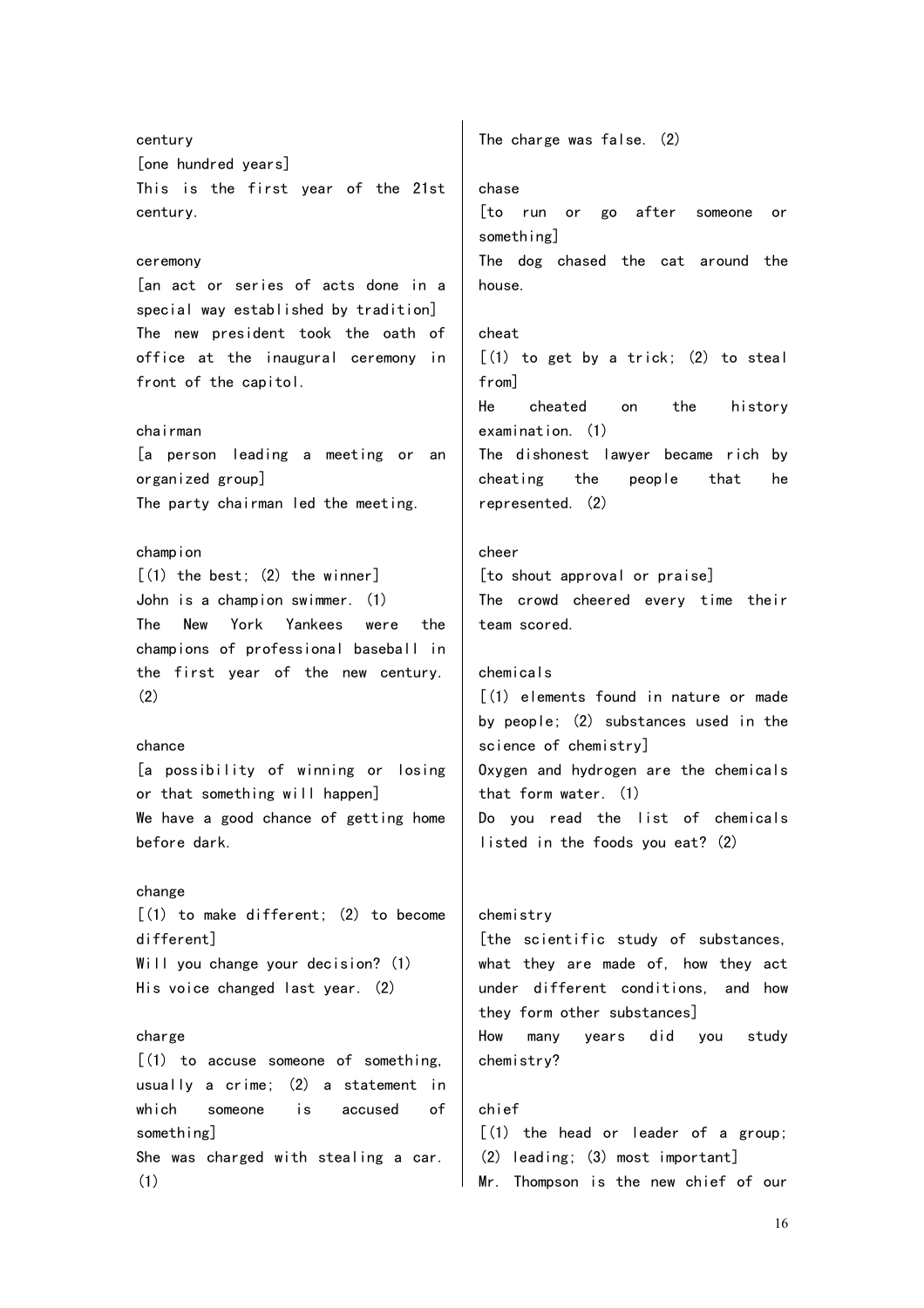tax office. (1) The chief cause of lung cancer is smoking. (2) The chief reason he got the job was his experience with tax issues. (3) child  $\lceil$  (1) a baby; (2) a boy or girl The child was born with the disease. (1) Every child, boy or girl, should have an equal chance to succeed. (2) children [more than one child] Sixty children were chosen to go to a camp in the mountains. choose [to decide between two or more] You may choose one meat and three vegetables from the lunch list. circle [a closed shape that has all its points equally distant from the center, like an "O"] The settlers put their wagons in a circle to defend against the attack. citizen [a person who is a member of a country by birth or by law] Every citizen is expected to vote. city [any important large town] I lived in a small town as a child, but now I live in a city. civilian [not military] Many civilians were killed in the attack on the town. civil rights [the political, economic and social rights given equally to all people of a nation] The law protects the civil rights of all citizens. claim [to say something as a fact] He claimed that his opponent lied about his activities as a student leader. clash [(1) a battle; (2) to fight or oppose] Ten protesters were injured in the clash with police. (1) Angry farmers blocked roads and clashed with soldiers. (2) clean  $(1)$  to make pure; (2) free from dirt or harmful substances] Please clean your room. (1) Too many people around the world do not have clean water to drink. (2) clear  $(1)$  easy to see or see through;  $(2)$ easily understood] Clear water is not always safe to drink. (1) He won the debate because his arguments were clear to almost everyone. (2) clergy [a body of officials within a religious organization] Many in the clergy supported the reforms proposed by the rebels.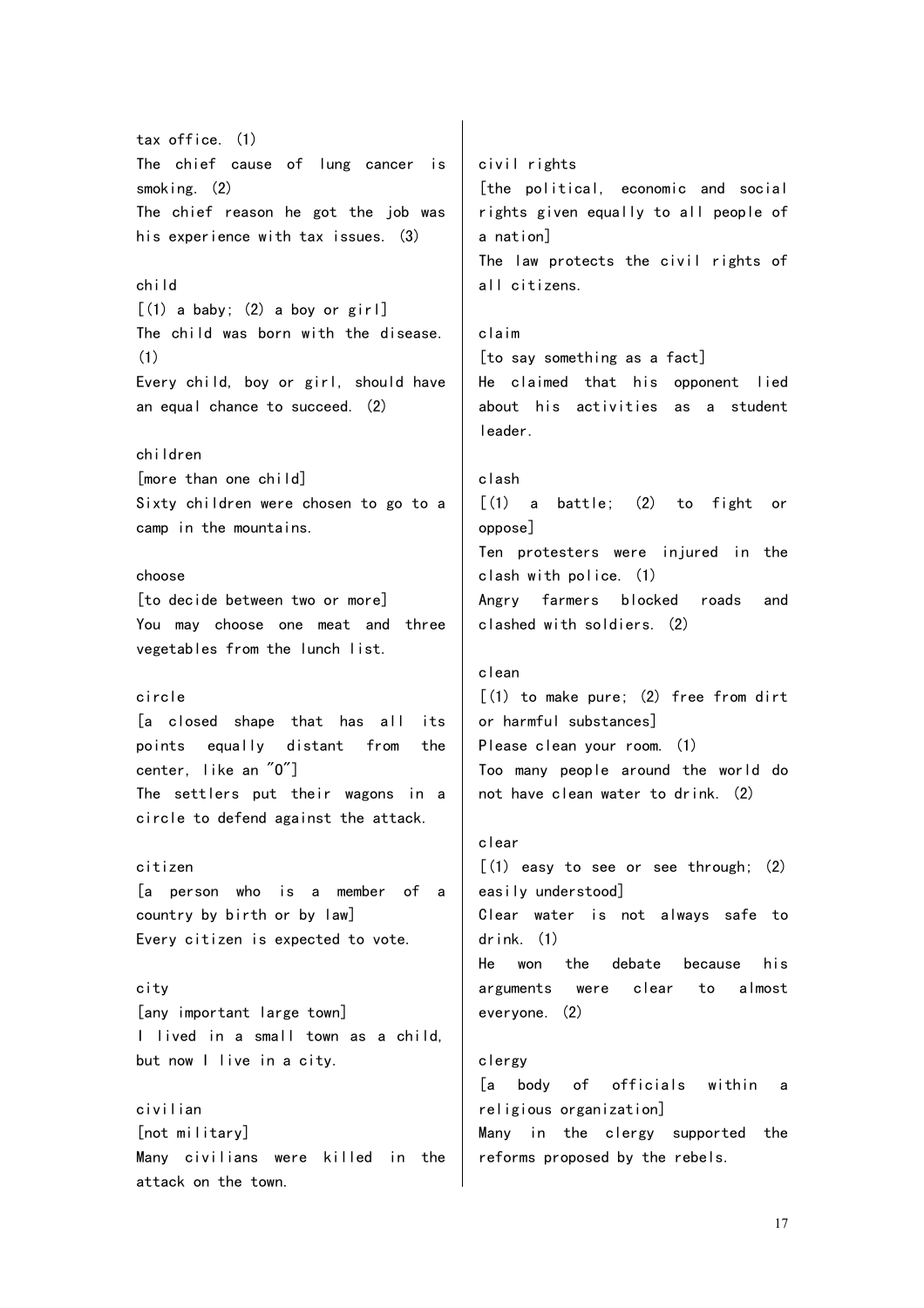climate [the normal weather conditions of a place] Many retired people like to spend the winter in the warm climate of Florida. climb [to go up or down something by using the feet and sometimes the hands] The firemen climbed ladders to rescue people living above the ground floor. clock [a device that measures and shows time] I was late for work because my clock stopped. close  $(1)$  to make something not open;  $(2)$ near to] Please close the window before you come to bed. (1) Stay close to me in this big crowd. (2) cloth [a material made from plants, chemicals, animal hair and other substances] I feel cooler in summer when I wear shirts made of cotton cloth. clothes [what people wear] Be sure to bring enough clothes for two weeks. cloud [a mass of fog high in the sky] Clouds like those usually mean rain will come soon.

coal [a solid black substance used as fuel] Much of our electricity is produced by plants that burn coal as fuel. coalition [forces, groups or nations joined together] The country is led by a coalition government of three parties. coast [land on the edge of the ocean] The storm caused high waves and flooding along much of the Atlantic coast. coffee [a drink made from the plant of the same name] People in Seattle drink lots of coffee. cold  $[(1)$  not warm;  $(2)$  having or feeling great coolness or a low temperature] The water is too cold for swimming. (1) This has been a cold winter, with much ice and snow. (2) collect [(1) to bring or gather together in one place; (2) to demand and receive] The driver collected the children after school and brought them home. (1) Your employer collects taxes for the government every time you are paid. (2) college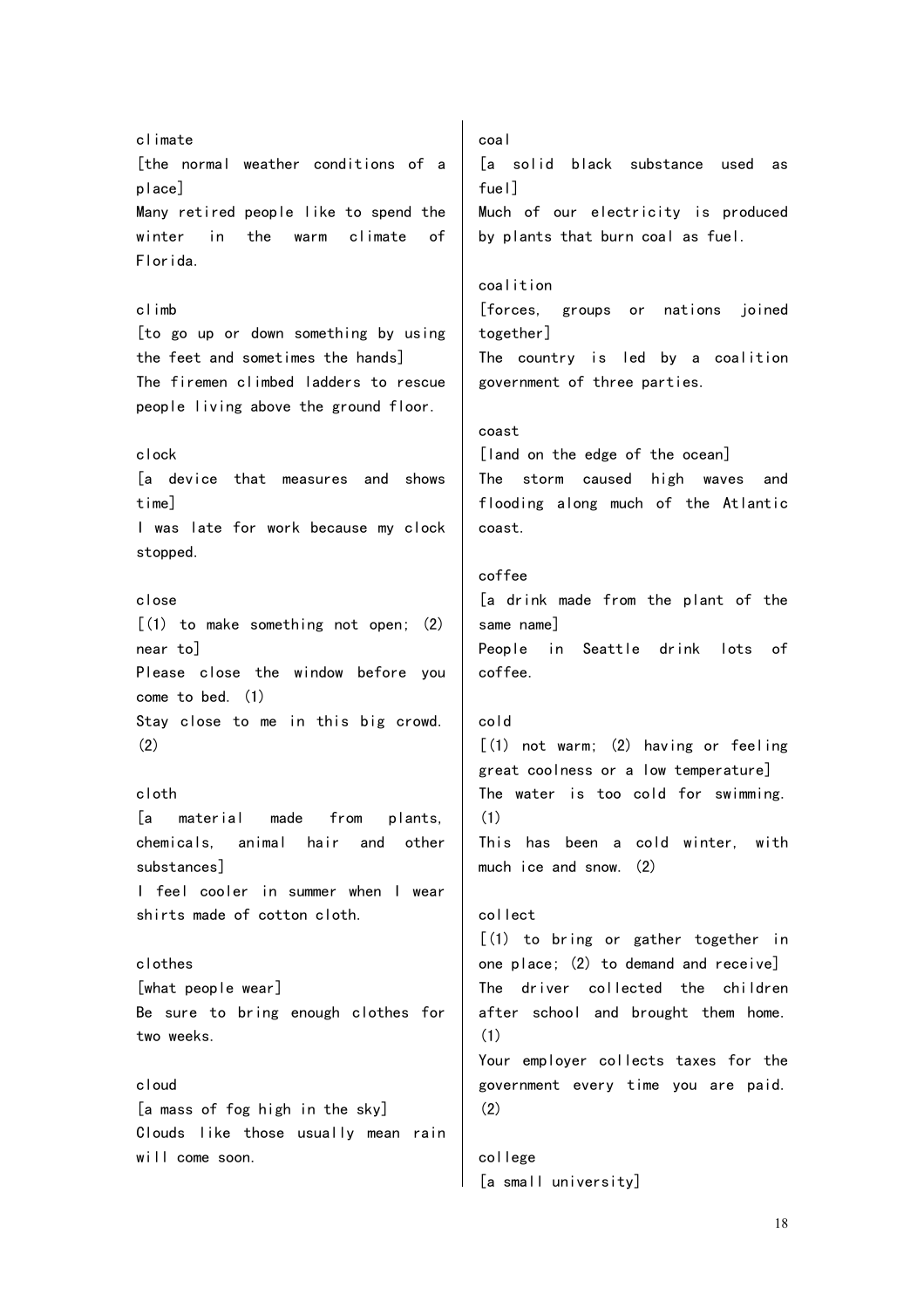Have you decided where you will attend college? colony [land controlled by another country or government] Hong Kong is no longer a British colony. color [the different effects of light on the eye, making blue, red, brown, black, yellow and others] I love the bright colors of the autumn leaves. combine [to mix or bring together] The new organization combines radio and television broadcasting. come  $(1)$  to move toward;  $(2)$  to arrivel Jan is coming home for the holidays. (1) The two sides came together on a settlement after long and detailed negotiations. (2) command  $(1)$  to order;  $(2)$  to have power over something] The general commanded the army to move against the enemy. (1) The President commands all the military forces. (2) comment [(1) to say something about; (2) to express an opinion about something] Mr. President, please comment about the increased number of terrorist attacks. (1) He commented about the writers who criticized his new book. (2) committee [a group of people given special work] The committee met three times to decide who should get the special award. common  $[(1)$  usual;  $(2)$  same for all] He liked to call himself a common man. (1) The allies united for a common purpose: to win the war. (2) communicate  $[(1)$  to tell;  $(2)$  to give or exchange information] The chairman communicated that he was not happy with the proposed agreement. (1) Because we communicate well, we understand each other's situation. (2) community [a group of people living together in one place or area] Our community includes people from many other countries. company [a business organized for trade, industrial or other purposes] My friend started an Internet company to repair and sell old musical instruments. compare [to examine what is different or similar] We urge you to compare the price and quality of our products with those of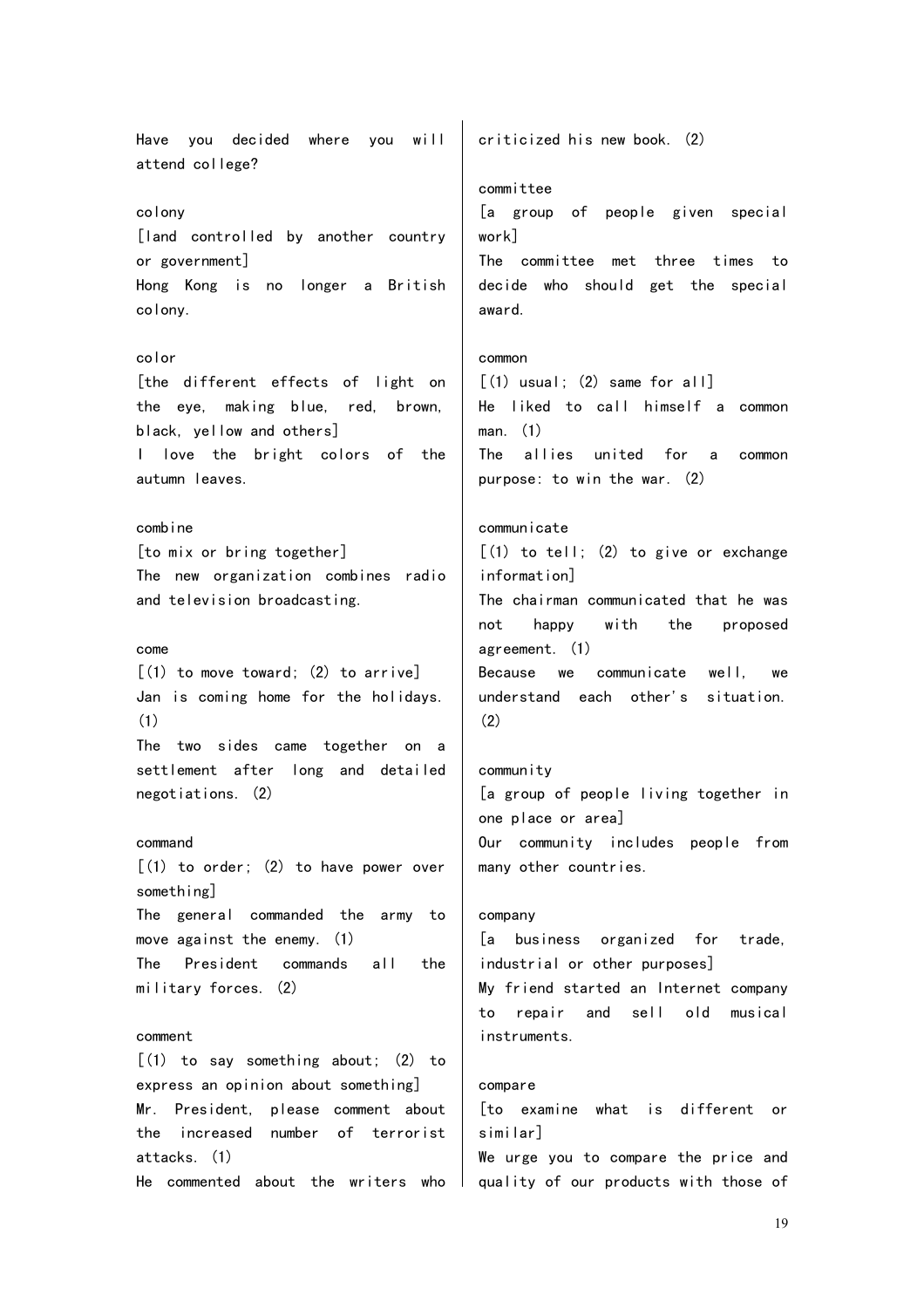our competitors. compete [to try to do as well as, or better than, another or others] The Internet lets companies compete almost anywhere in the world. complete [(1) having all parts; (2) ended or finished] I have a complete set of recordings by the Beatles. (1) We completed all the work yesterday. (2) complex [(1) of or having many parts that are difficult to understand; (2) not simple] The trade agreement is the result of some very complex negotiations. (1) It may seem simple, but it is really complex. (2) compromise [the settlement of an argument where each side agrees to accept less than first demanded] Compromise may not be possible in that dispute. computer [an electronic machine for storing and organizing information, and for communicating with others] Computers are a necessary tool for managing a business. concern [(1) interest, worry; (2) to fear] The president expressed concern about the continuing violence. (1) He said he is especially concerned that the fighting will spread to other countries. (2) condemn [to say a person or action is wrong or bad] The senators condemned the man for refusing to answer their questions. condition [(1) something declared necessary to complete an agreement; (2) a person's health] The conditions for his resignation included a ten million dollar payment. (1) The doctor said the examination showed that Gary was in excellent condition. (2) conference [a meeting] I seemed to spend my days going from one conference to another. confirm  $[(1)$  to approve;  $(2)$  to say that something is true] The senate confirmed the appointment of the new Agriculture Secretary. (1) The candidate confirmed the report that he was ending his campaign. (2) conflict  $\lceil$ (1) a fight; (2) a battle, especially a long one] We had a conflict about politics. (1) The long conflict finally ended with a ceasefire, not a peace treaty. (2) congratulate [to praise a person or to express pleasure for success or good luck] I congratulate you for getting the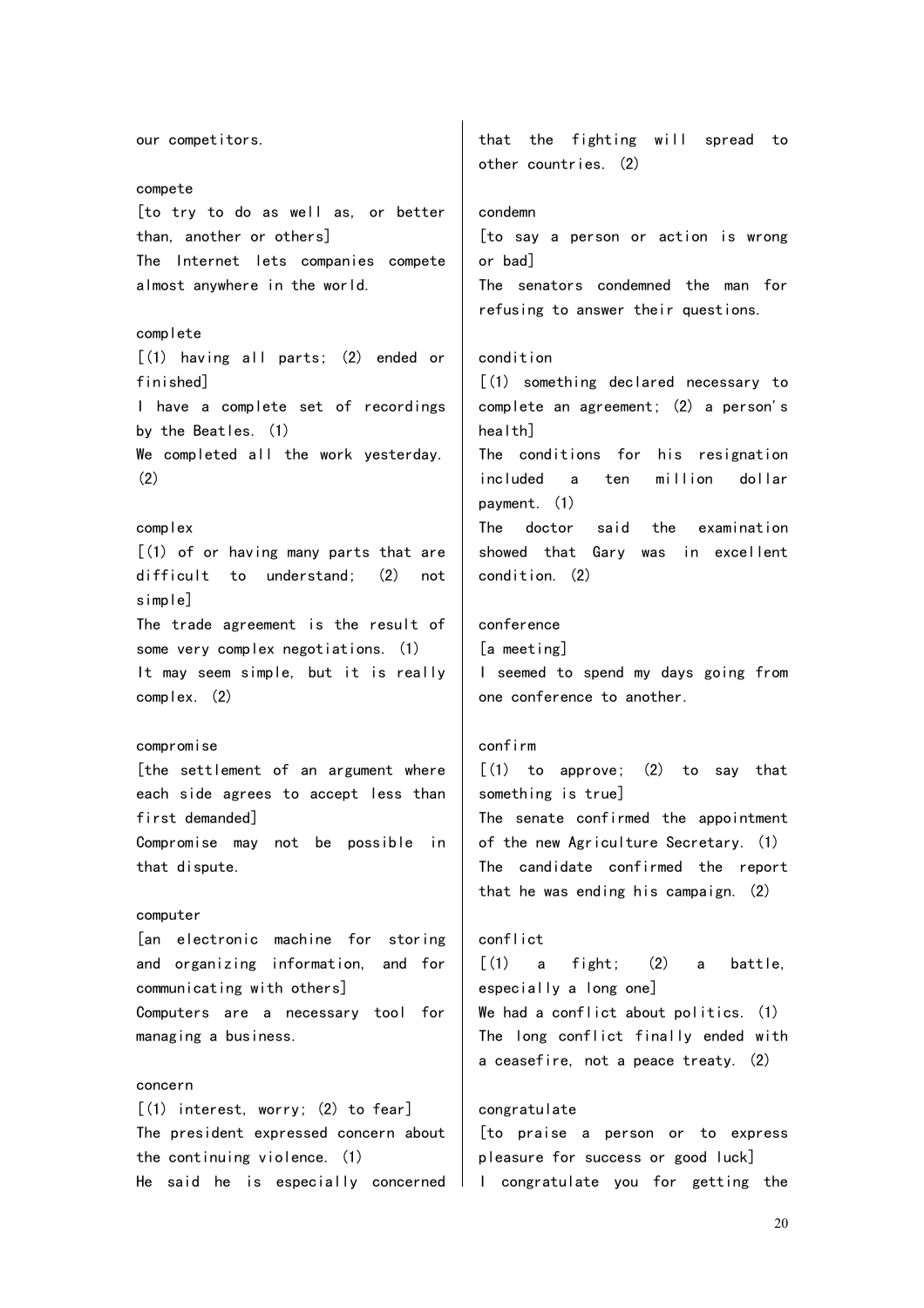highest score on the history test. Congress [(1) the organization of people elected to make the laws of the United States (the House of Representatives and the Senate); (2) a similar organization in other countries] The President's party did not win control of either house of Congress. (1) Five members of Mexico's Congress are in Washington to discuss trade issues. (2) connect [(1) to join one thing to another; (2) to unite; (3) to link] If you connect this wire to the red one, the green light will turn on. (1) The two streams connect to form a river that flows through Greenlow  $City.$  (2) The policeman said the two crimes are connected. (3) conservative [one who usually supports tradition and opposes great change] William is a conservative about social issues. consider  $[(1)$  to give thought to;  $(2)$  to think about carefully] Jack is considering what to give Amy for her birthday. (1) The head of my office said he would consider my ideas for a more effective sales campaign. (2) constitution [the written general laws and ideas that form a nation's system of government] How do the laws provide for making changes in the constitution? contain  $\lceil$  (1) to hold; (2) to include The bottle contains one quart of milk. (1) \* one liquid quart =  $0.9463$  liter ( $\#$ ) The paint in that old house contains a dangerous amount of lead. (2) container [a box, bottle or can used to hold something] More juice is sold in plastic containers than in glass bottles. continent [any of the seven great land areas of the world] Did you know that long ago all the continents were joined together? continue [to go on doing or being] The governor said he would continue to fight for justice. control  $[(1)$  to direct;  $(2)$  to have power over] Who controls the daily work of the company. (1) The chairman of the transportation committee controls all the spending for transportation projects. (2) convention [a large meeting for a special purpose] Political parties hold conventions to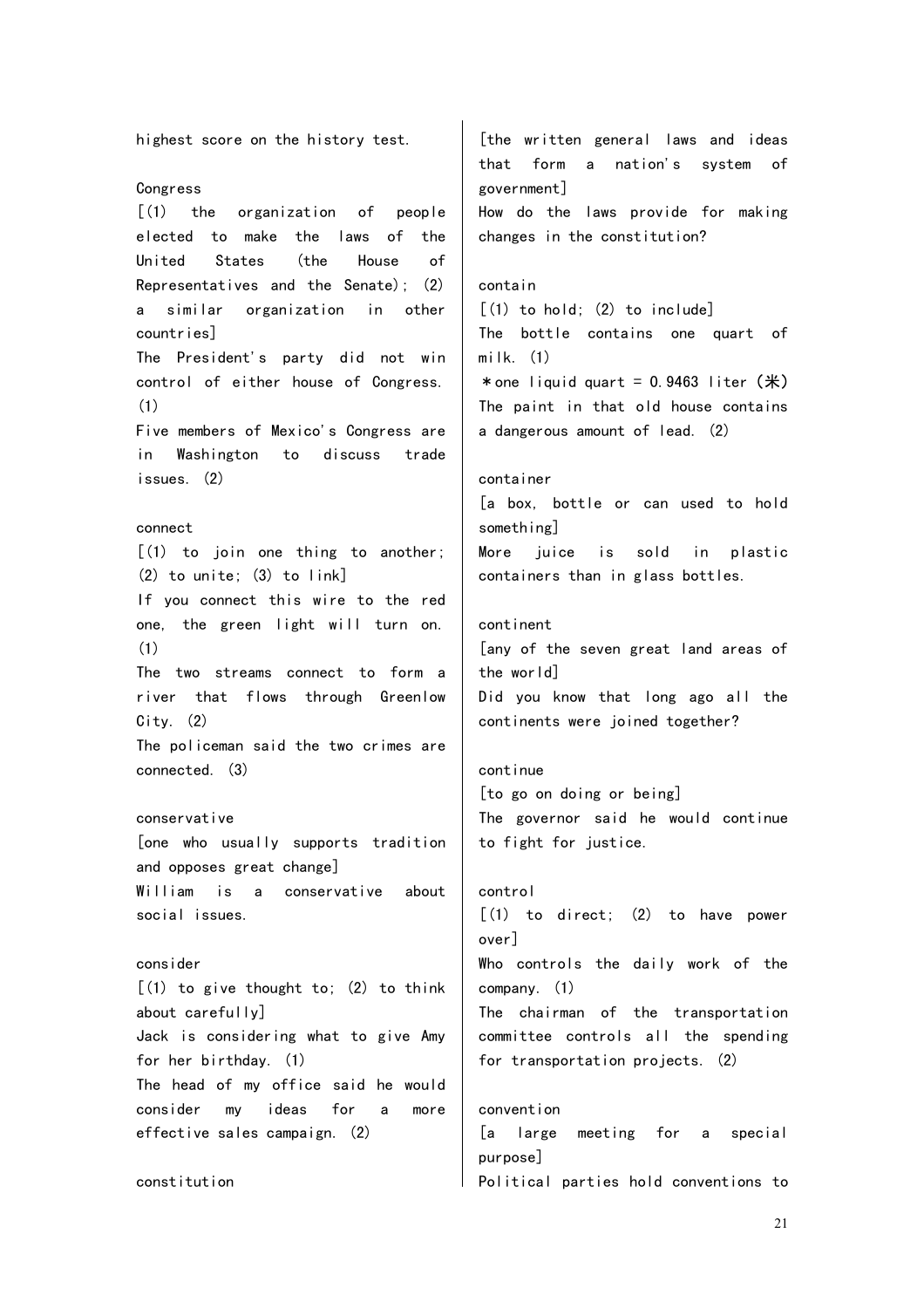choose presidential and vice presidential candidates. cook [to heat food before eating it] Helen will cook spaghetti with meat sauce tonight. cool [almost cold] My coffee is cool. Would you warm it for me, please? cooperate [to act or work together] If we cooperate on this work, we will finish more quickly. copy [(1) to make something exactly like another; (2) something made to look exactly like another] Joseph can copy that document for us. (1) This copy is so bad I cannot read it.  $(2)$ corn [a food grain] Scientists are worried because genetically-changed corn got into food supplies for people. correct  $(1)$  true:  $(2)$  free from mistakes: (3) to change to what is right] That is the correct date of the election. (1) That sales agreement is correct. (2) Did you correct that script? (3) cost [(1) the price or value of something; (2) to be valued at] The cost of the book is five dollars. (1) The book costs five dollars. (2) cotton [a material made from a plant of the same name] Most clothes are made of cotton. count [to speak or add numbers] Her child learned to count by watching Sesame Street on television. country  $[(1)$  a nation;  $(2)$  the territory of a nation; (3) land away from cities] English is one of the languages of his country. (1) Much of the country in the West is desert. (2) My family had a farmhouse in the country, not too far from the city. (3) court [(1) where trials take place; (2) where judges make decisions about law] We have to give evidence in court today. (1) The appeals court is considering mistakes made in his trial. (2) cover [(1) to put something over a person or thing; (2) anything that is put over a person or thing] Please cover the food left from dinner. (1) Put your name on the front cover of your book. (2) cow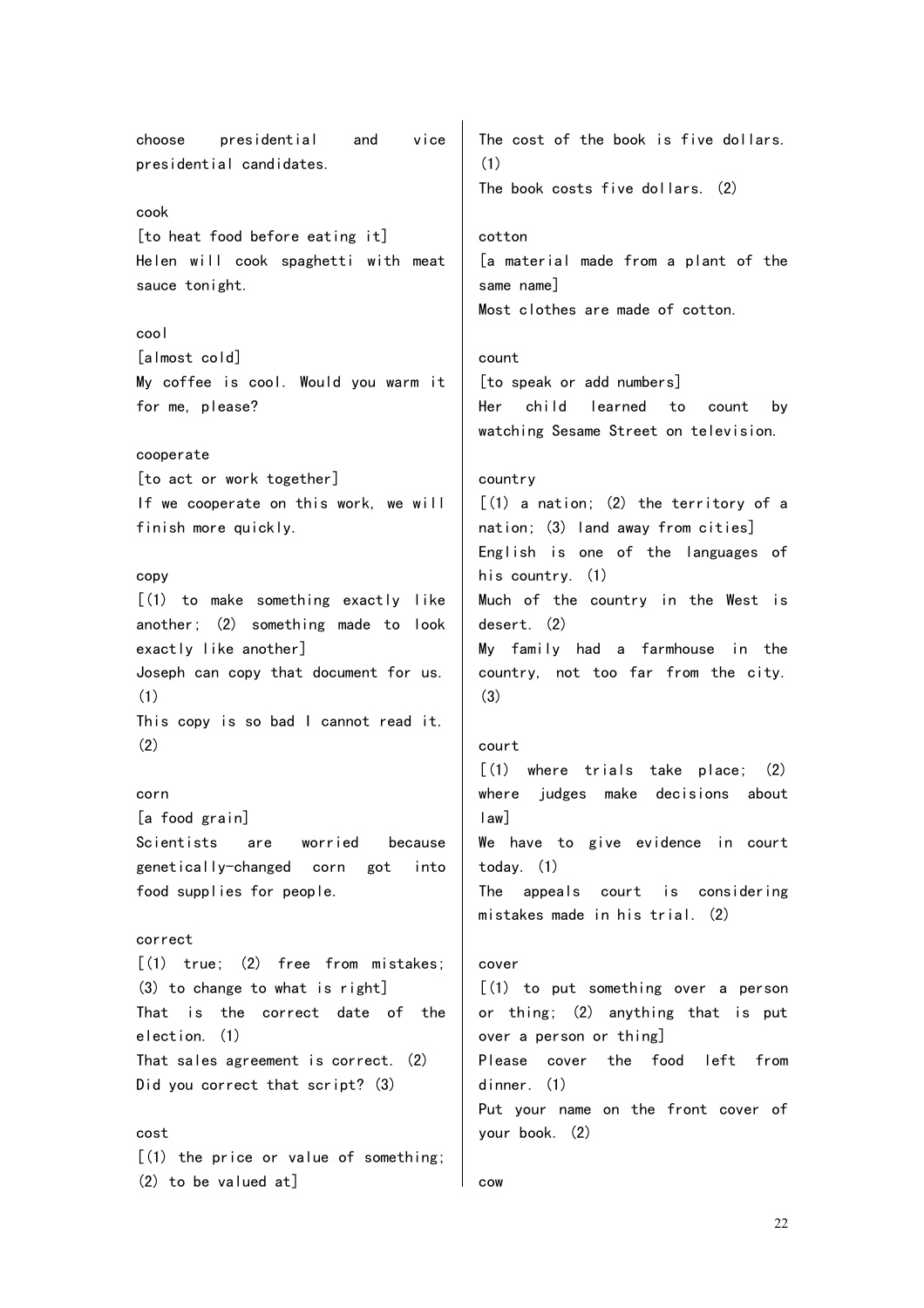[a farm animal used for its milk] He must pump the milk from his cows every morning and evening. crash [(1) to fall violently; (2) to hit with great force] The airplane crashed into the mountain. (1) The two cars crashed into each other. (2) create  $[(1)$  to make;  $(2)$  to give life or form to] She created a beautiful poem. (1) The Declaration of Independence says all men are created equal. (2) creature [(1) any living being; (2) any animal or human] A microscope can show a great many living creatures in a drop of water. (1) People are learning how to live criminal crime] crisis criticize (3) to judge]

#### credit

[an agreement that payments will be made at a later time] With this card I can use credit to buy things today and pay for them next month.

peacefully with other creatures. (2)

crew [a group of people working together] Ten members of the ship's crew were injured by the explosion.

crime [an act that violates a law] Telling a lie to the court is a crime.

[a person who is responsible for a The organization tries to find jobs for criminals released from prison.

[(1) an extremely important time when something may become much better or worse; (2) a dangerous situation] During a middle age crisis, people often make changes in their life. (1) The Cuban missile crisis in the 1960s almost caused a nuclear war. (2)

[(1) to say what is wrong with something or someone; (2) to condemn; His teacher criticized him for not completing his report. (1) The judge criticized the man for his evil acts and sentenced him to spend twenty years in prison. (2) Her editor asked her to criticize a new book about ancient Egypt. (3)

#### crops

[plants that are grown and gathered for food, such as grains, fruits and vegetables] The major crops in this area are corn and soybeans.

#### cross

[(1) to go from one side to another; (2) to go across] The mother holds her child's hand when they cross the street. (1) This ship crosses the ocean in five days. (2)

#### crowd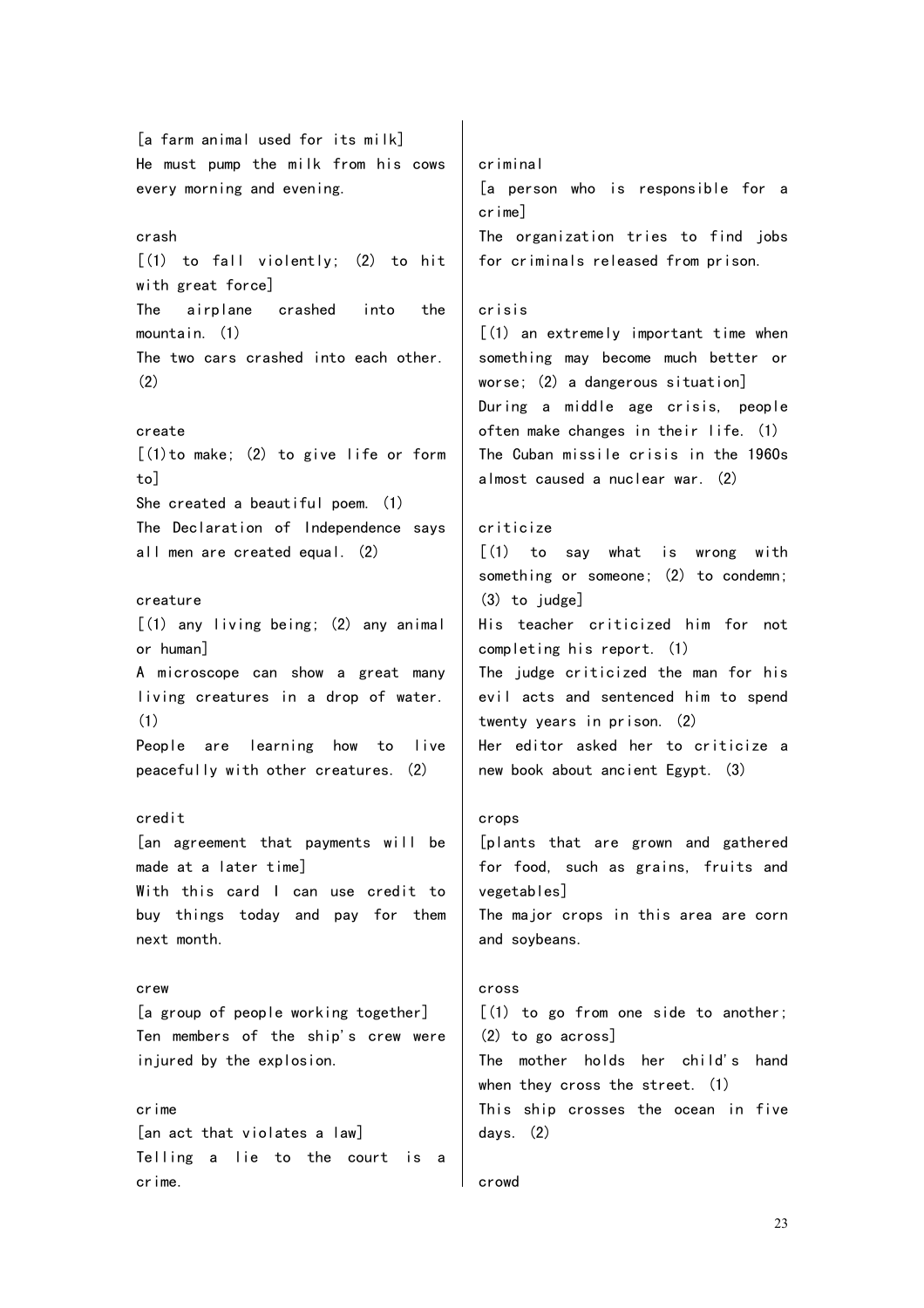[a large number of people gathered in one place] A large crowd gathered to watch the show. crush [(1) to damage or destroy by great weight; (2)to defeat completely] The falling tree crushed the house. (1) The T.C. Williams High School football team crushed every team it played that year. (2) cry [to express or show sorrow or pain] The thought of never seeing her again made him cry. culture [all the beliefs, traditions and arts of a group or population] Her Western culture and my Eastern culture made our lives exciting. cure [(1) to improve health; (2) to make well; (3) something that makes a sick person well] Living more simply and eating plain food cured most of her health problems. (1) The doctor can cure the disease. (2) Antibiotics are a cure for infection. (3) curfew [an order to people to stay off the streets or to close their businesses] The streets were empty every night after the ten o'clock curfew. current present] publication. (2) custom customs cut reduce] (3)  $\langle D \rangle$ dam damage to things]

[(1) movement of air, water or

electricity; (2) belonging to the The current slows down in this wide part of the river. (1) She found the report in a current

[a long-established belief or activity of a people] It is our custom to go to church on Sunday mornings.

[taxes on imports]

I like to buy items in the customfree store because there are no taxes to pay on the purchase.

 $(1)$  to divide or injure with a sharp tool; (2) to make less; (3) to She cut her finger while using the bread knife. (1) The labor strike cut the company's production by 60 percent. (2) Congress cut foreign aid spending.

[a wall built across a river to hold back flowing water] The dam burst after a week of rain.

[(1) to cause injury or destruction; (2) harm; (3) hurt or injury, usually The boy damaged his toys by throwing them against the wall. (1)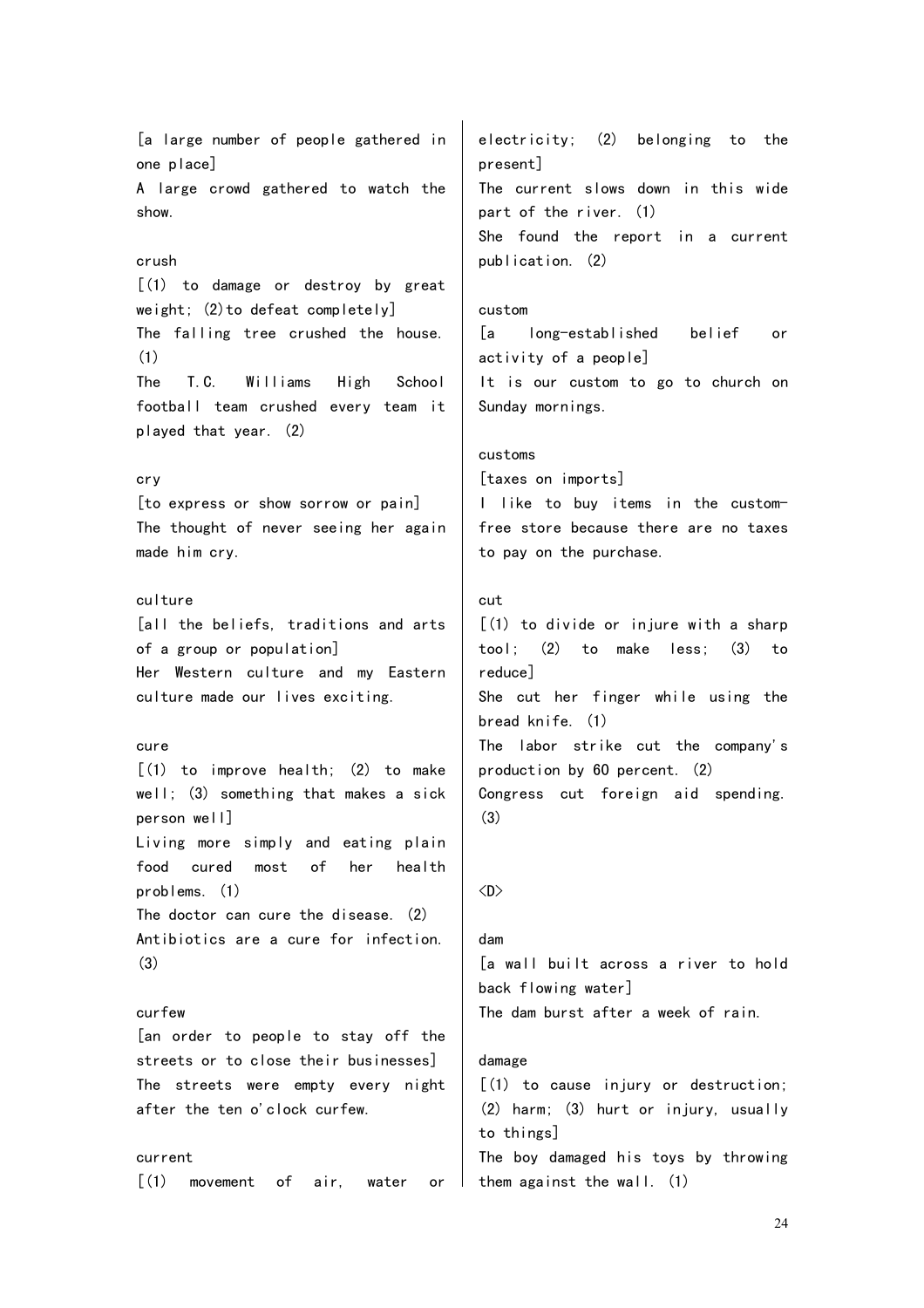The storm caused a lot of damage to crops. (2) Hitting the tree did serious damage to my car. (3) dance [(1) to move the body and feet to music; (2) a series of steps, usually to music] Will you dance with me? (1) Do you know how to do the chicken dance? (2) danger [a strong chance of suffering injury, damage or loss] Some people enjoy the danger of rock climbing or sky diving. dark [having little or no light] The room was dark. date [a day, month and year] Today's date is September 10, 2000. daughter [a person's female child] Tommy is going to the movies with Helen's daughter. day [(1) twenty-four hours; (2) the hours of sunlight] I plan to be away from home for ten days. (1) Alan works at night and sleeps during the day. (2) dead [not living] The number of dead and injured in the rioting is not yet known. deaf [not able to hear] said. deal or sell] of pollution. (1) debate argument] television. (1) debate? (2) debt condition of owing] request. (1) decide judge] to read? (1) our dispute. (2) declare

The deaf man could not hear what you

 $(1)$  to have to do with;  $(2)$  to buy The talks will deal with the problem Her company deals in plastic. (2)

[(1) to argue for or against something; (2) a public discussion or The two candidates debated for one and a half hours on nationwide Which candidate do you think won the

 $[ (1)$  something that is owed;  $(2)$  the The bank will want a list of all your debts before it considers your loan I owe a great debt to my family for all they did for me. (2)

# $[(1)$  to choose;  $(2)$  to settle;  $(3)$  to Which of the two books did you decide Jay and I agreed that we would decide The judge decided that the accused man was not guilty. (3)

 $\lceil$  (1) to say; (2) to make a statement]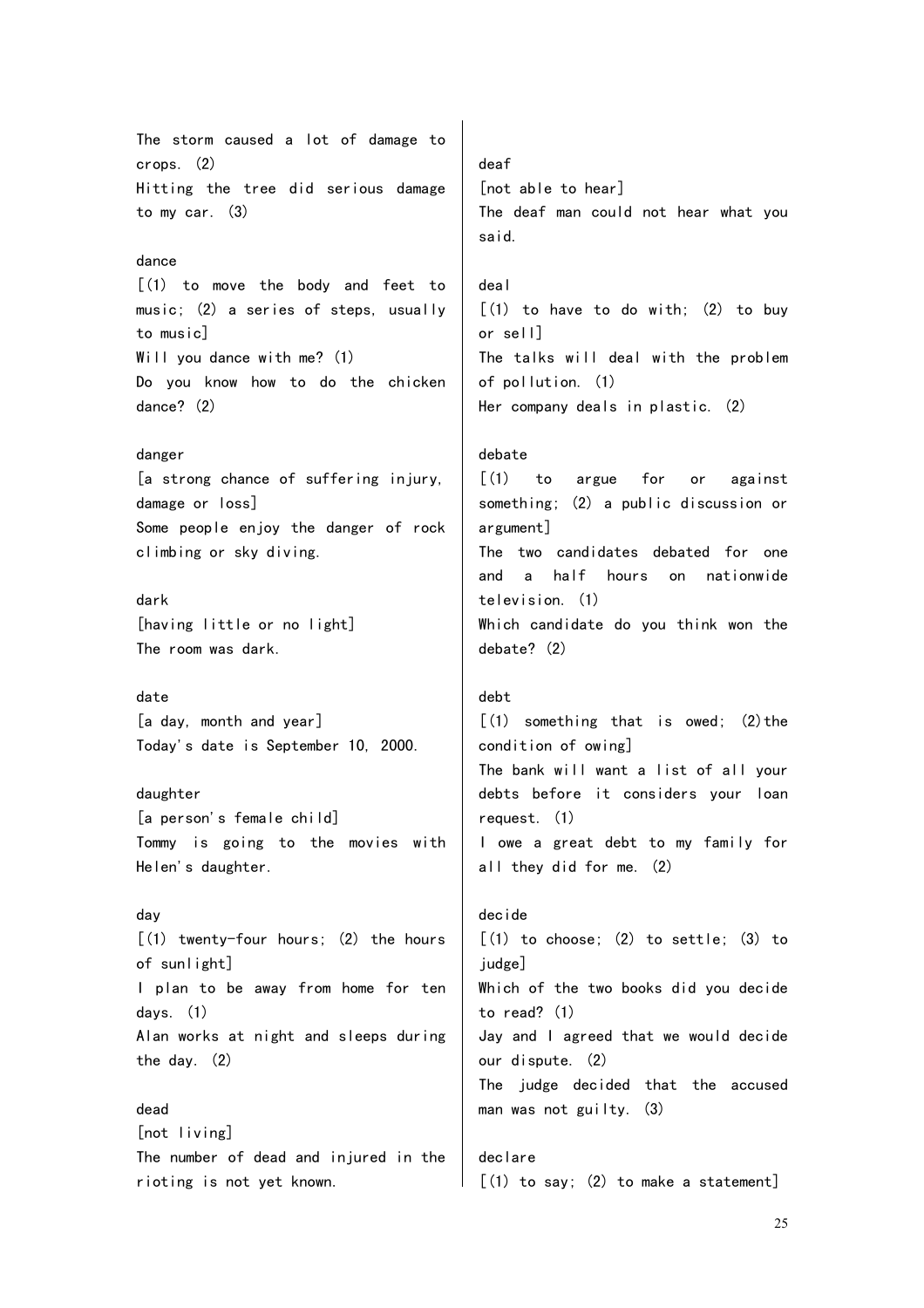Jane declared that she never wanted to see him again. (1) The United States declared its independence from Britain on July 4, 1776. (2)

## decrease

[to make less in size or amount] Technology helped the farmer to decrease his use of electricity.

## deep

 $[(1)$  going far down;  $(2)$  a long way from top to bottom] The diver went deep into the ocean. (1) The ocean was very deep where the ship went down. (2)

#### defeat

[to cause to lose in a battle or struggle; (2) a loss; (3) the condition of having lost] The House of Representatives defeated the President's request for more money for health care. (1) It was the first defeat for the White House on health care spending. (2) The defeat kills efforts to expand the health care system. (3)

## defend

[(1) to guard or fight against attack; (2) to protect] The soldiers fought hard to defend the city from the invaders. (1) How can you defend what he did? (2)

#### deficit

[a shortage that results when spending is greater than earnings, or imports are greater than exports] The President and the Congress worked together to reduce the budget deficit.

define [(1) to give the meaning of; (2) to explain] Today, I want you to define all the words on this list. (1) Please define how the new system will work. (2)

## degree [a measure of temperature] The temperature outside is two degrees, Celsius.

## delay

[(1) to decide to do something at a later time; (2) to postpone; (3) to cause to be late] Let us delay dinner until we finish this work. (1) The meeting will be delayed until ten o'clock tomorrow morning. (2) The snowstorm delayed my arrival. (3)

## delegate

 $[$ (1) one sent to act for another; (2) one who represents another] The President named the Vice President to be his chief delegate at the trade talks. (1) The elected state assembly in Virginia is called the House of Delegates. (2)

#### demand

[(1) to ask by ordering; (2) to ask with force] His wife demanded that he paint the windows. (1) The law demands that we pay our taxes on time. (2)

#### democracy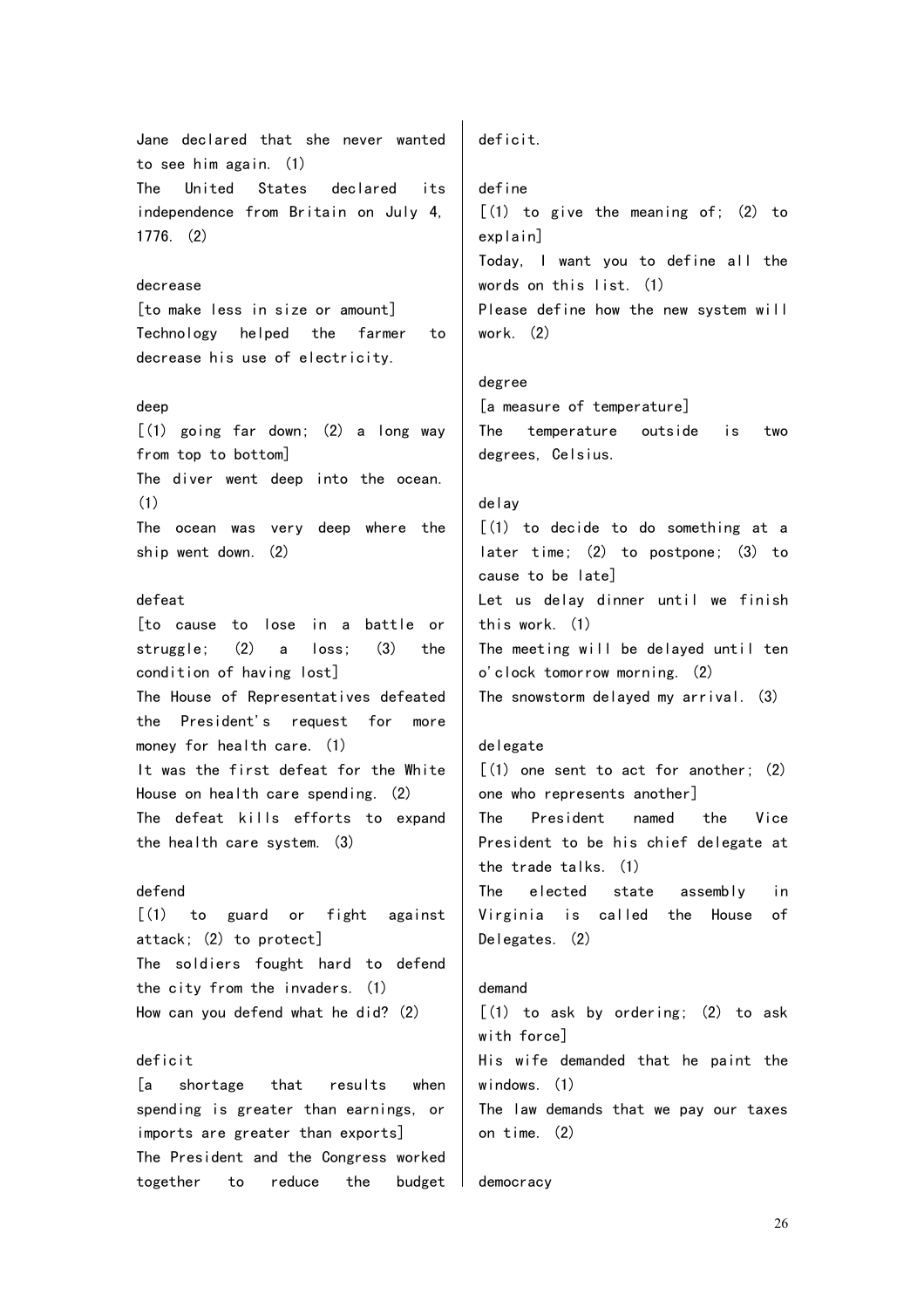[the system of government in which citizens vote to choose leaders or to make other important decisions] The United States has been a representative democracy for more than two hundred years. demonstrate

 $\lceil$ (1) to make a public show of opinions or feelings; (2) to explain by using examples] The crowd demonstrated in support of human rights. (1) The teacher demonstrated the idea with an experiment. (2)

#### denounce

[(1) to accuse of being wrong or evil; (2) to criticize severely] The war crimes court denounced the general for murder and other evil acts. (1) The candidate denounced the newspaper

report about his arrest. (2)

## deny

[(1) to declare that something is not true; (2) to refuse a request] The mayor denied the report that he had taken illegal payments. (1) The appeals court denied the woman's request for a new trial. (2)

#### depend

[to need help and support] I depend on my friends for emotional support.

#### deplore

[(1) to regret strongly; (2) to express sadness] The United Nations deplored the latest violence in the Middle East. (1)

The President deplored the deaths in the ship explosion. (2)

#### deploy

[to move forces or weapons into positions for action] The general deployed his forces along the border.

## depression

[(1) severe unhappiness; (2) a period of reduced business and economic activity during which many people lose their jobs] The doctor gave her medicine for her depression. (1)

The latest economic depression in the United States happened a long time ago. (2)

## describe

[(1) to give a word picture of something; (2) to give details of something] The young man described his home in the desert. (1) The report described how the problem developed. (2)

desert [a dry area of land] Survival is difficult in the hot, dry desert.

design [to plan or create plans for] An architect designed my new home.

# desire  $[(1)$  to want very much;  $(2)$  to wish for] After traveling for two weeks, Jim very much desired a meal cooked at home. (1)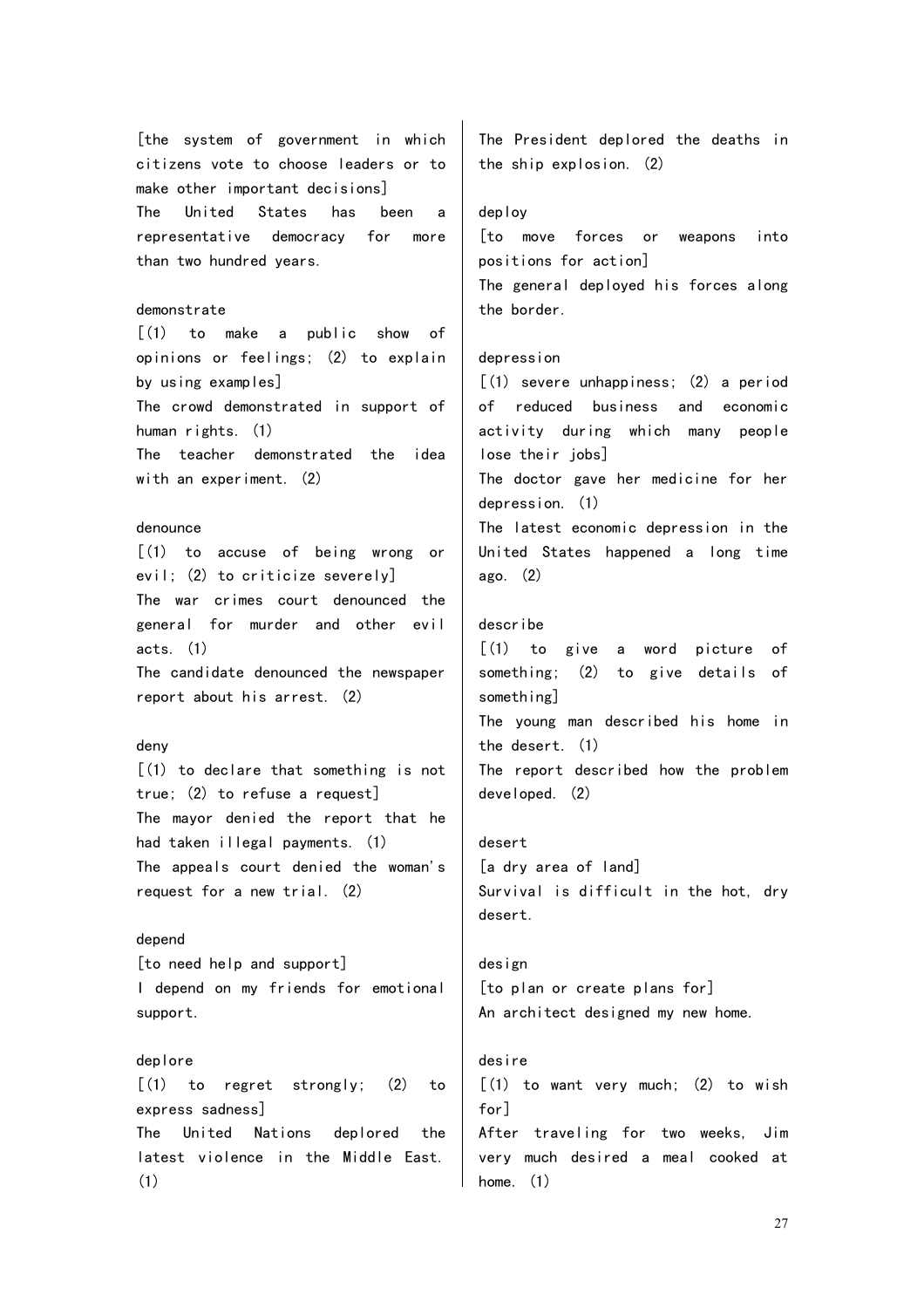If you could have anything you wanted, what would you desire? (2) destroy [(1) to break into pieces; (2) to end the existence of] The earthquake destroyed many houses. (1) His actions destroyed any trust between them. (2) detail  $\lceil$  (1) a small part of something; (2) a small piece of information] Lisa decided every detail of her wedding. (1) I want to hear every detail of your story. (2) develop  $\lceil$ (1) to grow; (2) to create; (3) to experience progress] He is developing into a fine young man. (1) The professor developed a new way to teach English. (2) The country needed many years to develop an industrial economy. (3) device [a piece of equipment made for a special purpose] The microwave cooker is a device I use every day. dictator [a ruler with complete power] The people of Yugoslavia forced the dictator from power. die  $\lceil$ (1) to become dead; (2) to stop living; (3) to end] If you touch that wire you will die.

(1) The river died slowly as pollution increased. (2) All hope died when the prison gate closed. (3)

diet [usual daily food and drink] The doctor ordered a special diet to help him lose weight.

different [not the same] His clothes are different from mine.

difficult  $[(1)$  not easy;  $(2)$  hard to do, make or carry out] Keith was a difficult child. (1) Building a boat is a difficult job.  $(2)$ 

dig [to make a hole in the ground] Dig here and you will find water.

#### dinner

 $(1)$  the main amount of food eaten at a usual time; (2) a special event that includes food ] The family had its dinner at noon. (1) The official dinner took place at the White House. (2)

diplomat [a person who represents his or her government in dealing with another government] Most foreign diplomats live in the Washington area.

direct  $\parallel$   $\lceil$  (1) to lead; (2) to aim or show the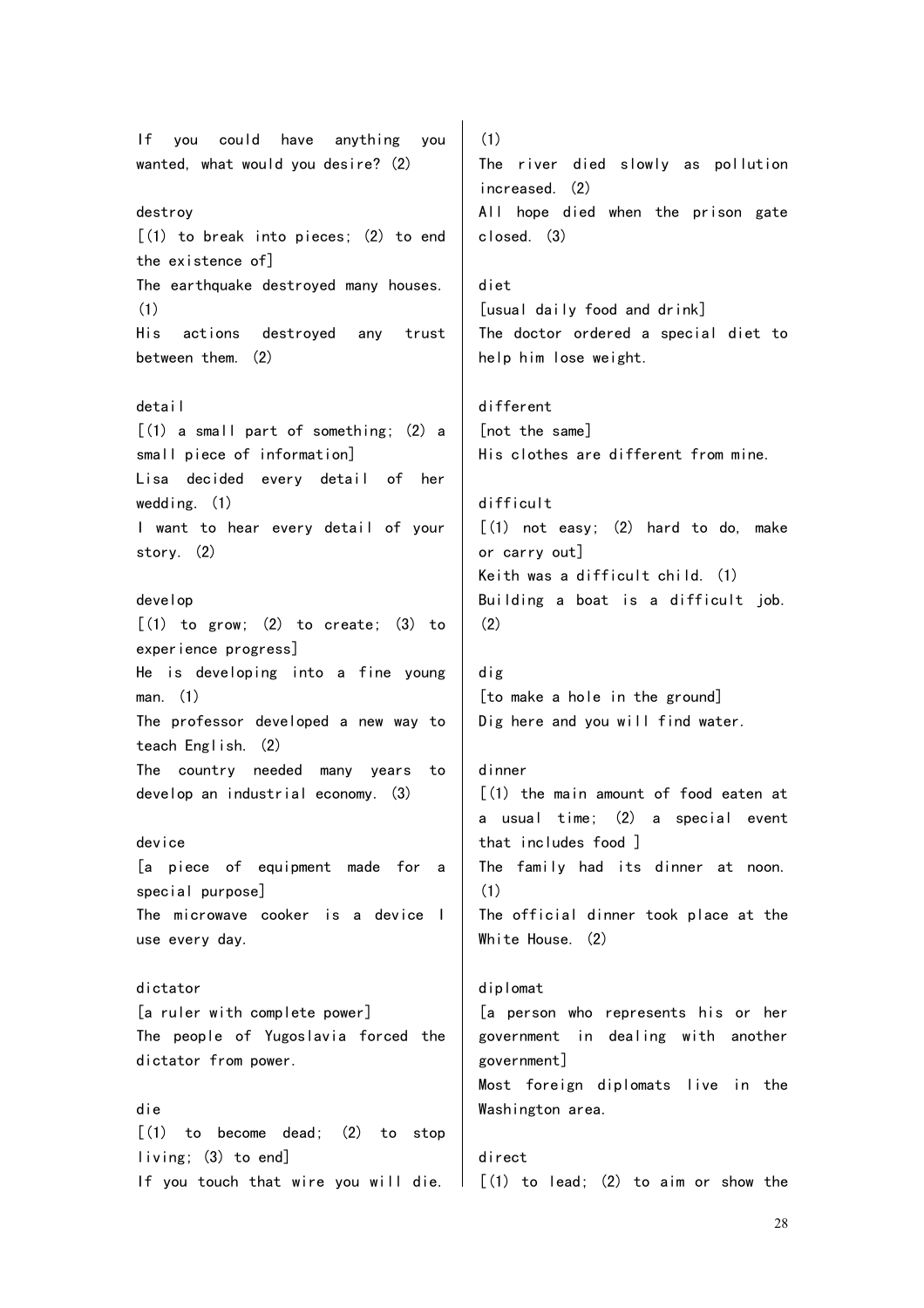way ; (3) straight to something; (4) not through some other person or thing] The mayor directs all city agencies. (1) He directed me to the theater. (2) The most direct way to Annapolis is Highway 50. (3) The path is direct. (4) direction  $(1)$  the way (east, west, north, south); (2) where someone or something came from or went to] North is the opposite direction from south. (1) The cold wind is coming from that direction. (2) dirt [earth or soil] Little children enjoy playing in the dirt. disappear  $\lceil$  (1) to become unseen; (2) to no longer exist] His dog disappears when it is time for a bath. (1) Dinosaurs disappeared a long time ago. (2) disarm [(1) to take away weapons; (2) to no longer keep weapons; (3) to make a bomb harmless by removing its exploding device] The policeman disarmed the gunman. (1) Some smaller countries have disarmed. (2) Explosives experts often can disarm bombs. (3) discover [to find or learn something] Scientists have discovered cures for many kinds of cancer. discuss [(1) to talk about; (2) to exchange ideas] We can discuss anything you wish. (1) The two presidents discussed trade and other economic issues. (2) disease [a sickness in living things, often caused by viruses, germs or bacteria] Modern medicines have made some diseases disappear. dismiss [(1) to send away; (2) to refuse to consider] The scientist was dismissed for copying secret information about nuclear weapons. (1) The senators dismissed any idea of campaign finance reform. (2) dispute [(1) to oppose strongly by argument; (2) an angry debate] The two nations disputed where the border between them should be. (1) The United Nations helped settle the border dispute. (2) dissident [a person who strongly disagrees with his or her government] The three dissidents were sentenced to long prison terms. distance [the amount of space between two places or objects]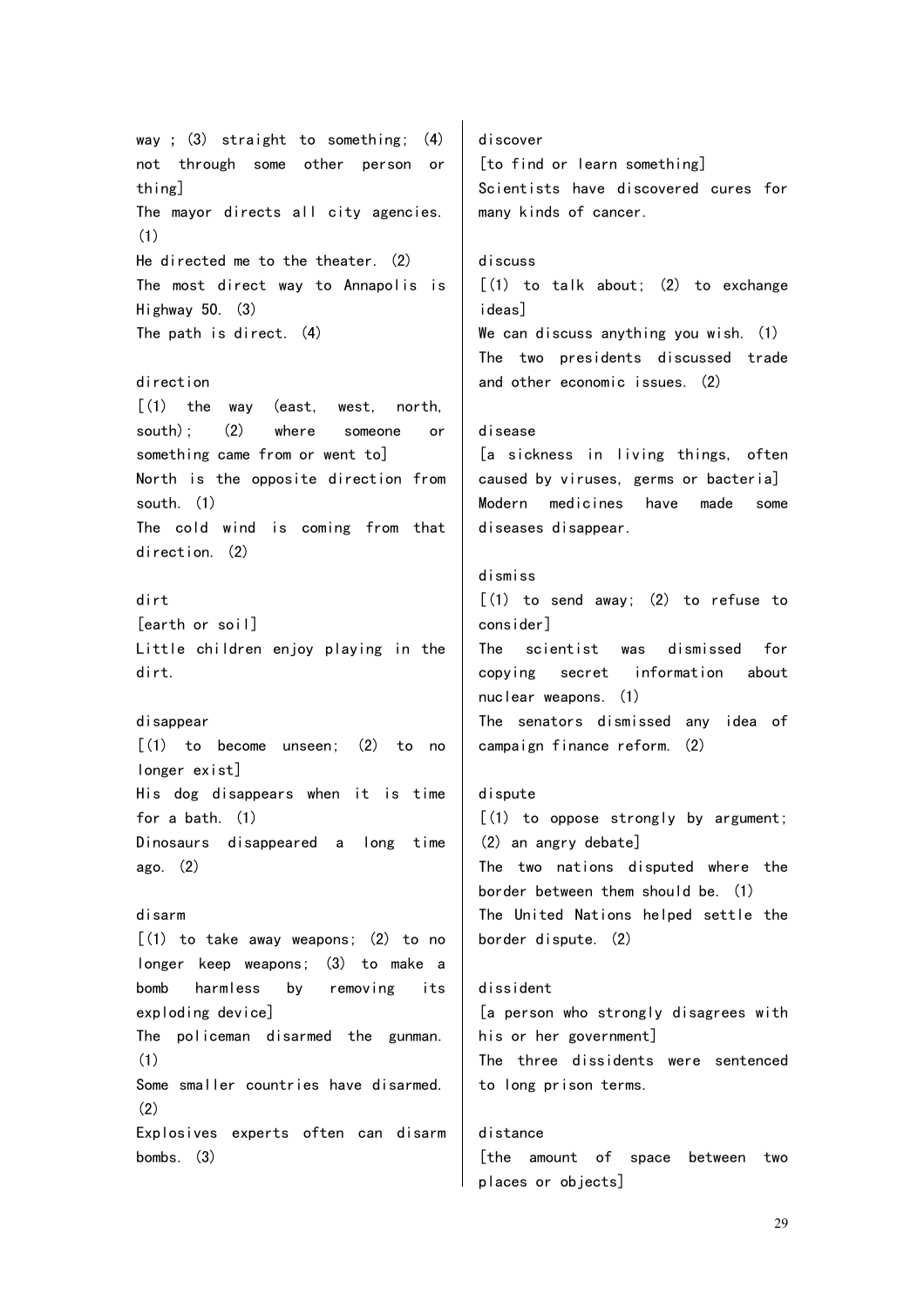The distance from my house to your house is two kilometers. dive [to jump into water head first] He dived into the river and swam to the screaming child. divide [to separate into two or more parts] She divided the food into four equal amounts. do  $[(1)$  to act;  $(2)$  to make an effort] I did the job exactly as ordered. (1) He did the best that he could do. (2) doctor [a person trained in medicine to treat sick people] He was sick so he went to see the doctor. document [an official piece of paper with facts written on it, used as proof or support of something] The lawyer offered many documents to support his case. dog [a small animal that often lives with humans] Our dog loves to chase our cat. dollar [United States money, one hundred cents] Could I borrow a dollar from you? door [an opening for entering or leaving a building or room] He ran through the door just as she closed it. down [(1) from higher to lower; (2) in a low place] The climbers walked down the mountain. (1) I was doing some exercises down on the floor when she walked in. (2) dream  $(1)$  to have a picture or story in the mind during sleep; (2) a picture or story in the mind during sleep; (3) a happy idea about the future] He dreamed he was standing on a falling building. (1) The man described his dream to the psychiatrist. (2) The civil rights leader had a dream that someday whites and blacks could live together in peace. (3) drink [to take liquid into the body through the mouth] I always drink water after running. drive [to control a moving vehicle] He is learning to drive a car. drop  $[(1)$  to fall or let fall:  $(2)$  to go lower] She dropped a book as she walked by him. (1) The value of the dollar dropped. (2) drown [to die under water] Three hundred people drowned when the ferry boat sank.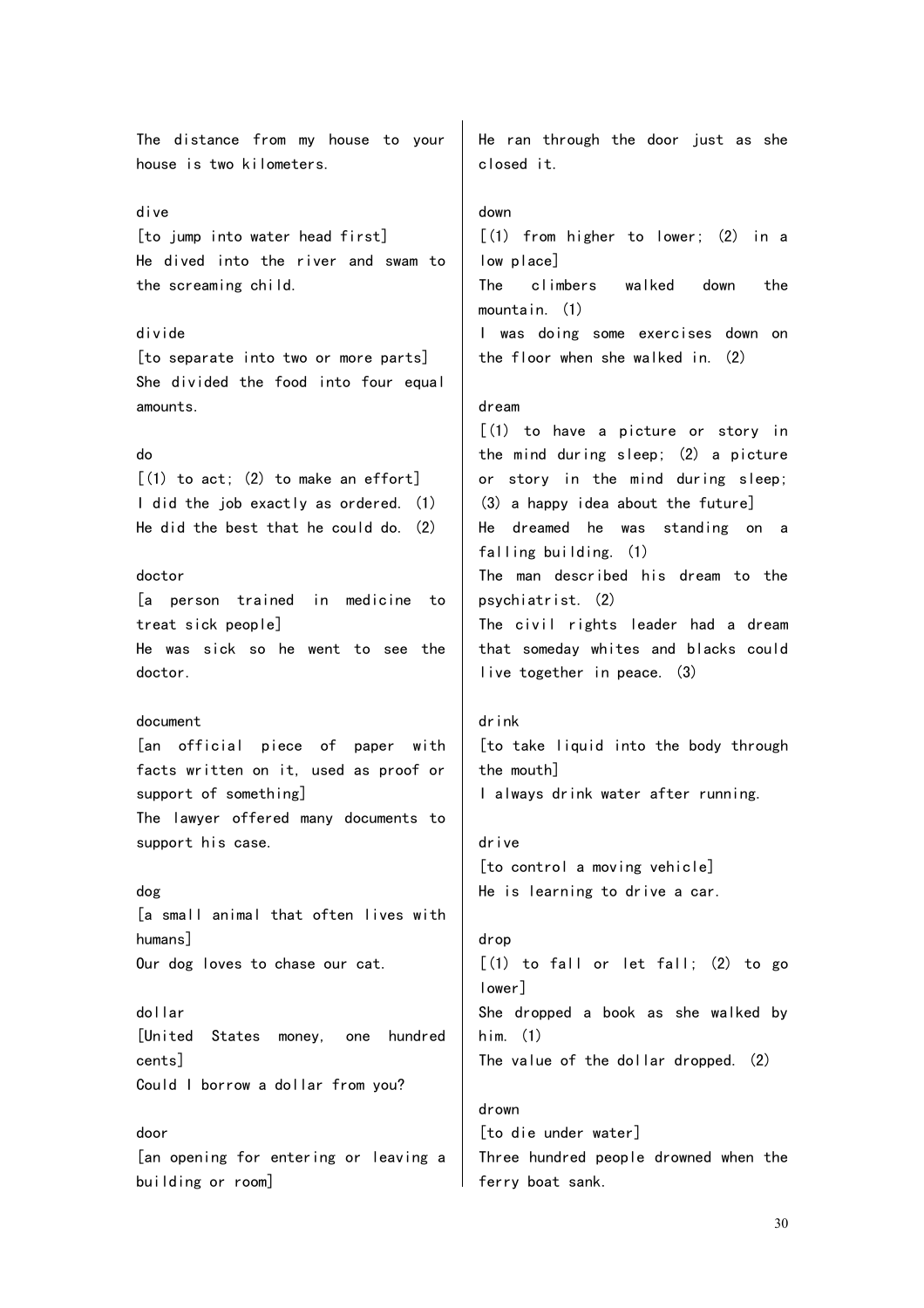#### drug

[(1) anything used as a medicine or in making medicine; (2) a chemical substance used to ease pain or to affect the mind] The new drug seems to be an effective weapon against infections. (1) Some doctors say the illegal drug marijuana can reduce bad effects of treatment with anti-cancer chemicals. (2)

## dry

[(1) not wet; (2) without rain] This raincoat will keep you dry. (1) The hot, dry weather is causing severe problems for farmers. (2)

## during

 $\lceil$ (1) through the whole time: (2) while (something is happening)] She said she would be too busy during the day to see me. (1) I slept during his long speech. (2)

#### dust

[pieces of matter so small that they can float in the air] After the explosion, the air in the building was filled with dust.

## duty

[(1) one's job or responsibility; (2) what one must do because it is right and just] The soldier was often on guard duty. (1) It is my duty to vote on election day. (2)

<E> each

[every one by itself] Each of us sang a different song in the show.

## early

[(1) at or near the beginning, especially the beginning of the day; (2) opposite late] They saw her walking early this morning. (1) A few arrived late, but most were early. (2)

#### earn

[to be paid in return for work done] She earns 40,000 dollars a year.

## earth

 $\lceil$  (1) the planet we all live on: (2) the ground or soil] Have you seen the picture of earth made from the moon's surface? (1) The sun warmed the black earth of the farmer's field. (2)

## earthquake

east

[a sudden, violent shaking of the earth's surface] The earthquake caused severe damage to bridges and buildings in Los Angeles.

ease [(1) to reduce; (2) to make less difficult] The rate of economic inflation eased last month. (1) The new equipment helped ease his  $i$ ob.  $(2)$ 

[the direction from which the sun rises] The sun rises in the east and goes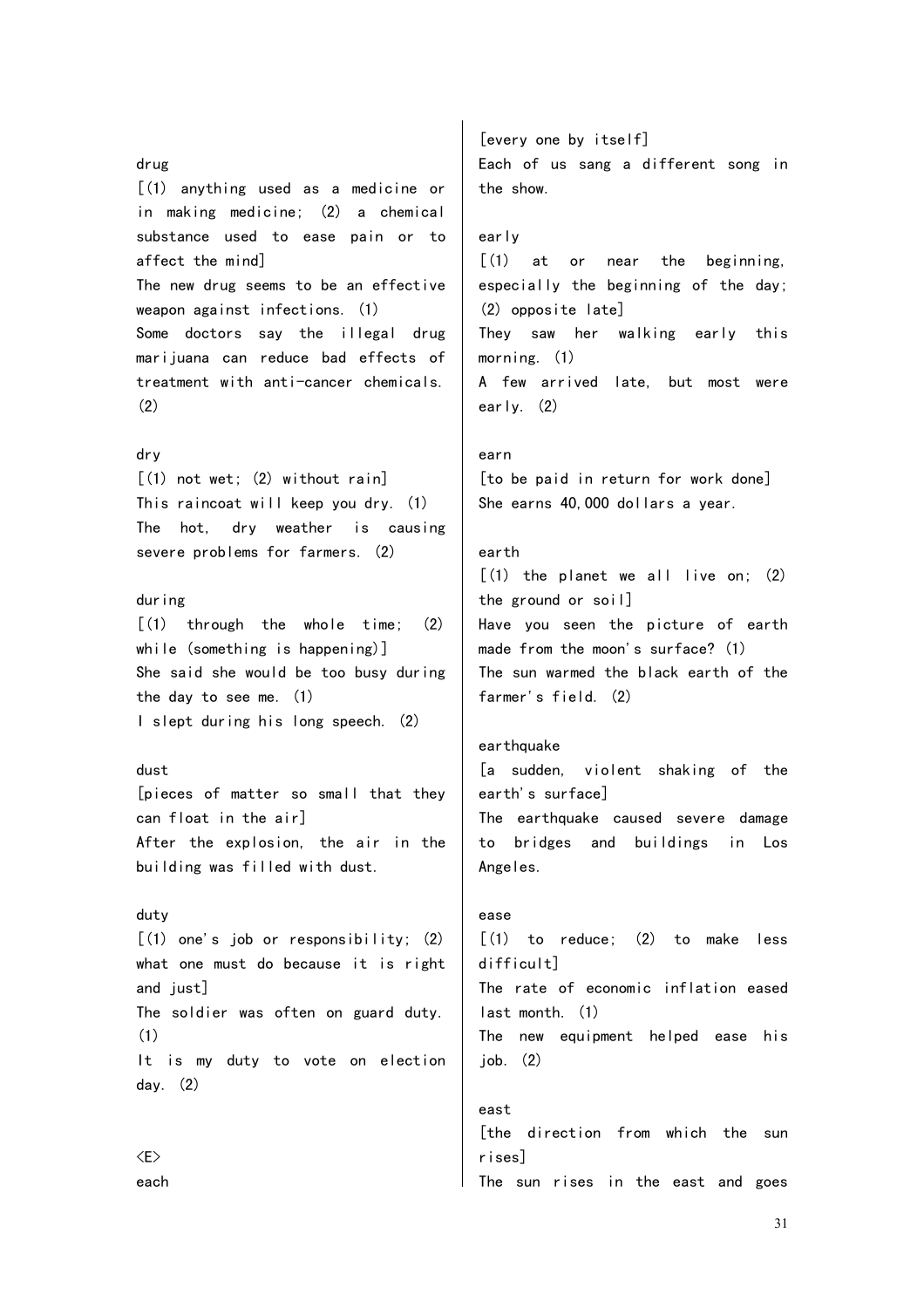down in the west. easy [(1) not difficult; (2) not hard to do] His English is easy to understand. (1) She says that running five kilometers is easy for her. (2) eat [to take food into the body through the mouth] Can you eat now, or do you want to eat later? ecology [the scientific study of the environment and links among living and material things] She is an expert on the ecology of wetlands. economy [the system by which money, industry and trade are organized] Many people hope the economy will continue to grow. edge [the line where something ends or begins] Do not write near the edge of the paper. education [the act of teaching] Congress approved the spending of 450 million dollars for aid to education. effect [the result or change caused by something] The storm had a serious effect on the economy. effort  $\lceil$ (1) an attempt: (2) the work necessary to do something] The boy made an effort to help his mother. (1) Climbing the mountain required great effort. (2) egg [(1) the rounded object containing unborn young produced by female birds, fish or reptiles; (2) a single cell in a female person or animal that can develop into a baby] Sea turtles bury their eggs in the sand. (1) Human eggs can be transplanted from one woman to another. (2) either [one of two, but not the other] Can either of you tell me how to get to the airport? elect [to choose by voting] The voters elected the state governor as President of the United States. electricity [a form of energy that flows through wires to provide heat and light, and power to machines] We did not have electricity or clean water after the storm. embassy [the offices of an ambassador and his or her assistants] All foreign embassies are in Washington.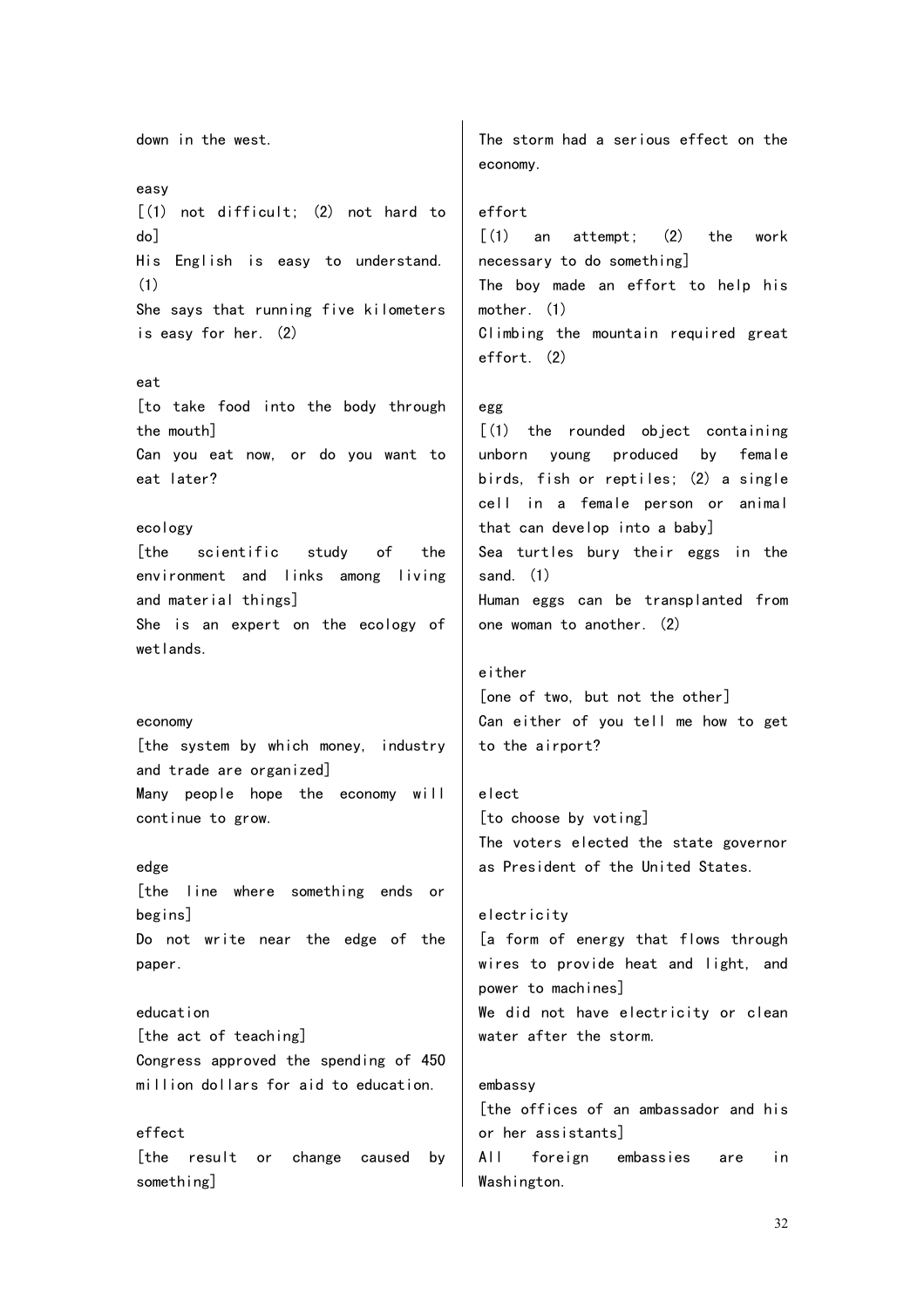emergency [an unexpected and dangerous situation demanding quick action] The President declared a wildfire emergency in New Mexico. emotion [a strong feeling such as love, hate, fear or sadness] The dispute produced strong emotions on both sides. employ [to give work in return for wages] Jane is employed as a prison guard. empty [(1) having nothing inside; (2) to remove everything] The house was empty. (1) The old man emptied his glass and asked for more water. (2) end  $(1)$  to stop;  $(2)$  to finish;  $(3)$  the part which comes last] The chairman ended the meeting. (1) The year ended peacefully. (2) We were happy to reach the end of the project. (3) enemy [(1) a person opposing or hating another; (2) a person or people of the other side in a war] The two men were fierce political enemies. (1) Enemy soldiers attacked allied forces on the island. (2) energy [(1) power used to do work, usually with machines; (2) the ability and  $|$  life; (2) the natural world of land,

willingness to be active] Electricity provides most of the energy in our city. (1) You can increase your energy by eating healthy food and exercising every day. (2) enforce [to make something be done] Police enforce the law. engine [a machine that uses energy to cause movement or to do work] He says his car's engine will not start. engineer [a person who designs engines, machines, roads, bridges or railroads] He worked as an engineer in the space program. enjoy [to be pleased or satisfied by something] Did you enjoy the movie? enough [(1) as much as necessary; (2) the amount needed] Does Richard have enough money to buy her a ring? (1) Richard said he had enough. (2) enter [to come or go into] They entered the store together. environment [(1) all surrounding things,

conditions and influences that affect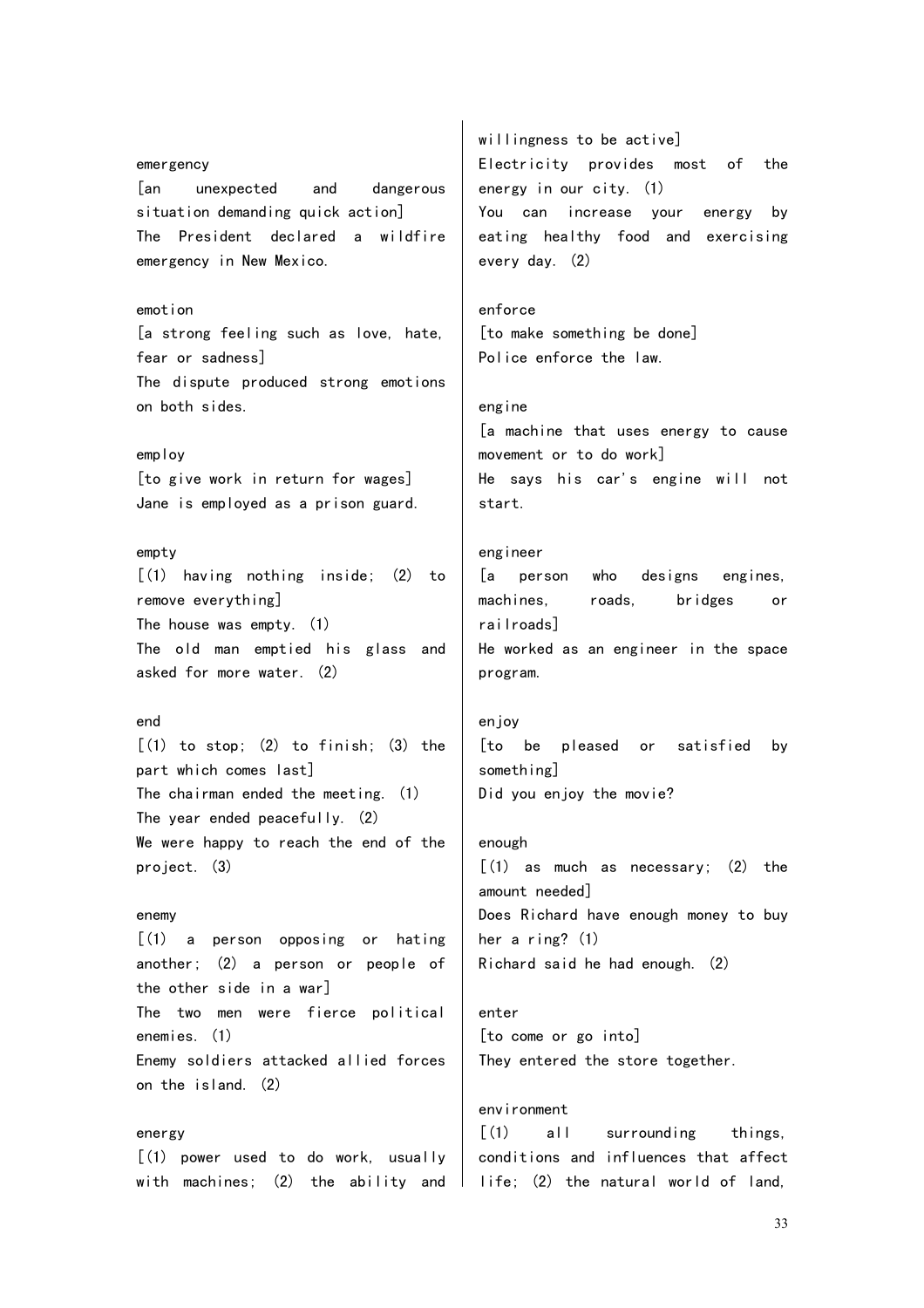sea, air, plants and animals] The group support stronger laws to protect the environment from industrial pollution. (1) Tell us what we can do to prevent further damage to our natural environment. (2) equal [(1) the same in amount, size, weight or value; (2) having the same rights]

Each of them provided an equal amount of money to start the new business. (1)

The amendment guaranteed that men and women would have equal rights. (2)

## equipment

[things, tools or machines needed for a purpose or activity] Jack has all the equipment we will need for our camping trip.

## escape

[(1) to get free; (2) to get away from; (3) to get out of] The lion escaped from his cage. (1) Three prisoners escaped from their guards. (2) No one could escape from the high security prison. (3)

especially [more than others] We liked the food, especially the fish.

establish  $(1)$  to bring into existence:  $(2)$  to create] Mister Jenkins established his business 23 years ago. (1) Scientists have established a new way to communicate with creatures anywhere in the universe. (2)

## estimate

[to form an opinion about a value, size or amount using less than complete information] The media have failed in their attempts to estimate the winners of national elections.

## ethnic

[of or concerning people belonging to a large group because of their race, religion, language, tribe or where their ancestors lived] Jay and Cindy enjoy eating ethnic food as often as possible.

## evaporate

[to change from a liquid into a gas] Water evaporates more quickly during dry weather.

#### even

[in a way not thought possible] They survived, even though the building was destroyed.

#### event

[that which happens, especially something of importance] Swearing in a new President is a big event in Washington.

# ever [at any time] Did you ever meet Joseph's wife?

## every

 $[(1)$  each one;  $(2)$  all Every winner gets a different prize. (1) She has read every book in the library. (2)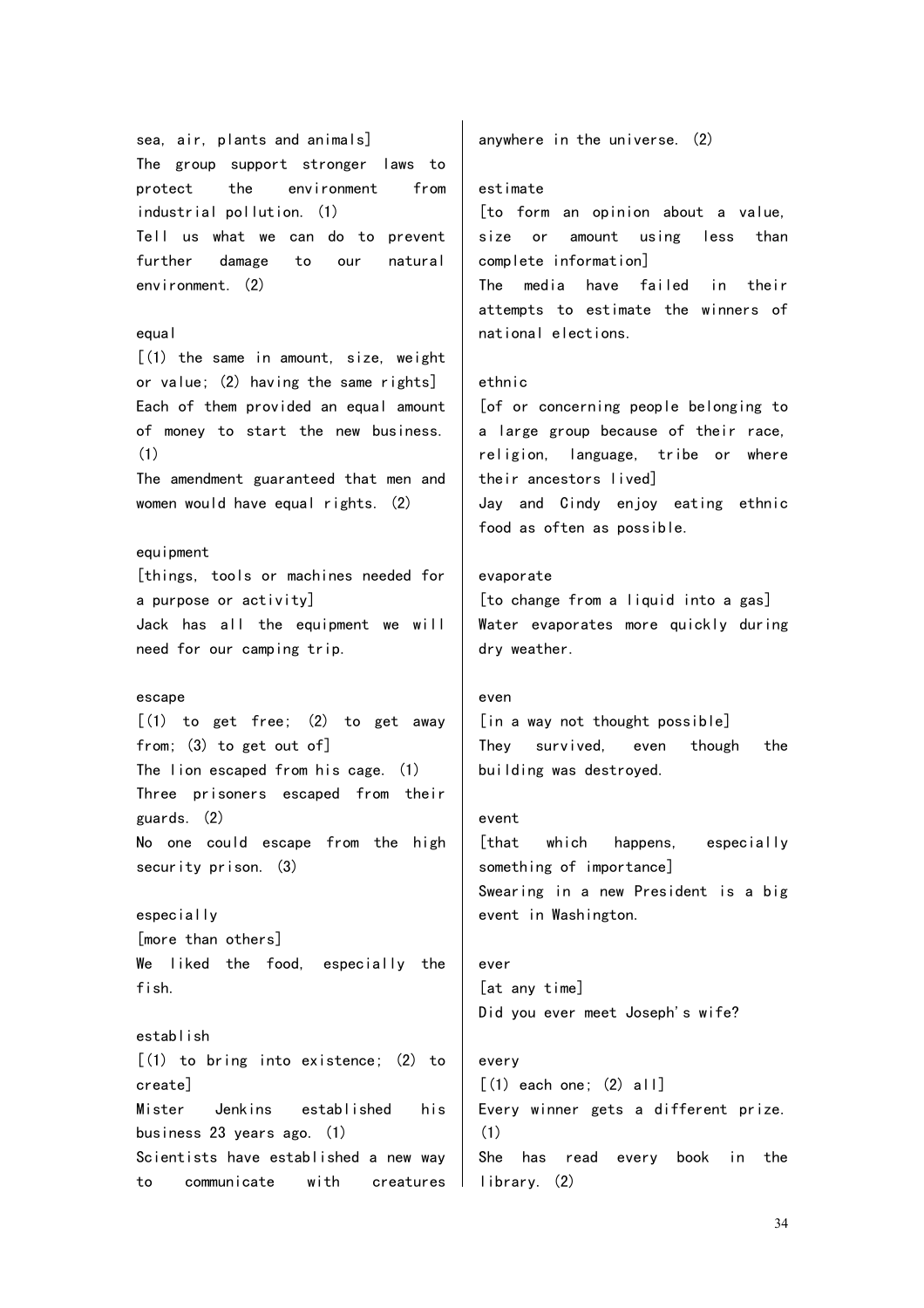evidence [(1) material or facts that prove something; (2) a reason for believing] The evidence proves the suspect is guilty. (1) Children do not need evidence to believe in Santa Claus. (2)

## evil

[(1) not good; (2) extremely bad] He had an evil plan. (1) Only a truly evil person would treat a child so badly. (2)

#### exact

[(1) having no mistakes; (2) correct in every detail] That is the exact number of students present. (1) His reports were exact in every way. (2)

## examine [to study closely]

The judge examined the evidence carefully.

example [a part that shows what the rest of a thing or group is like] Her success is an example of the results of a good education.

excellent [extremely good] George is excellent at cooking French food.

except [but for] Except for Joe, everyone wanted to help.

exchange  $[(1)$  to trade;  $(2)$  to give or receive one thing for another] He exchanged his shares of stock for a cash payment. (1) The two sides exchanged ideas on a peace agreement. (2)

## excuse

[(1) to take away blame; (2) to pardon; (3) to forgive; (4) a reason (sometimes false) for an action] He excused himself for lying to her. (1) A governor's pardon excuses the prisoner's criminal act. (2) Please excuse me for speaking your language so poorly. (3) Missus Warner refused to accept her husband's excuse for what he did. (4)

## execute

[to kill] What is the state's argument for executing murderers?

## exercise

[an activity or effort for the purpose of improving the body or to stay in good health] Doctors say a half hour of exercise several times a week can prevent heart attacks.

# exile

[(1) to force a person to leave his or her country; (2) to expel; (3) a person who is forced to leave his or her country] The writer was exiled because his book criticized the government. (1) The new government exiled the former dictator. (2)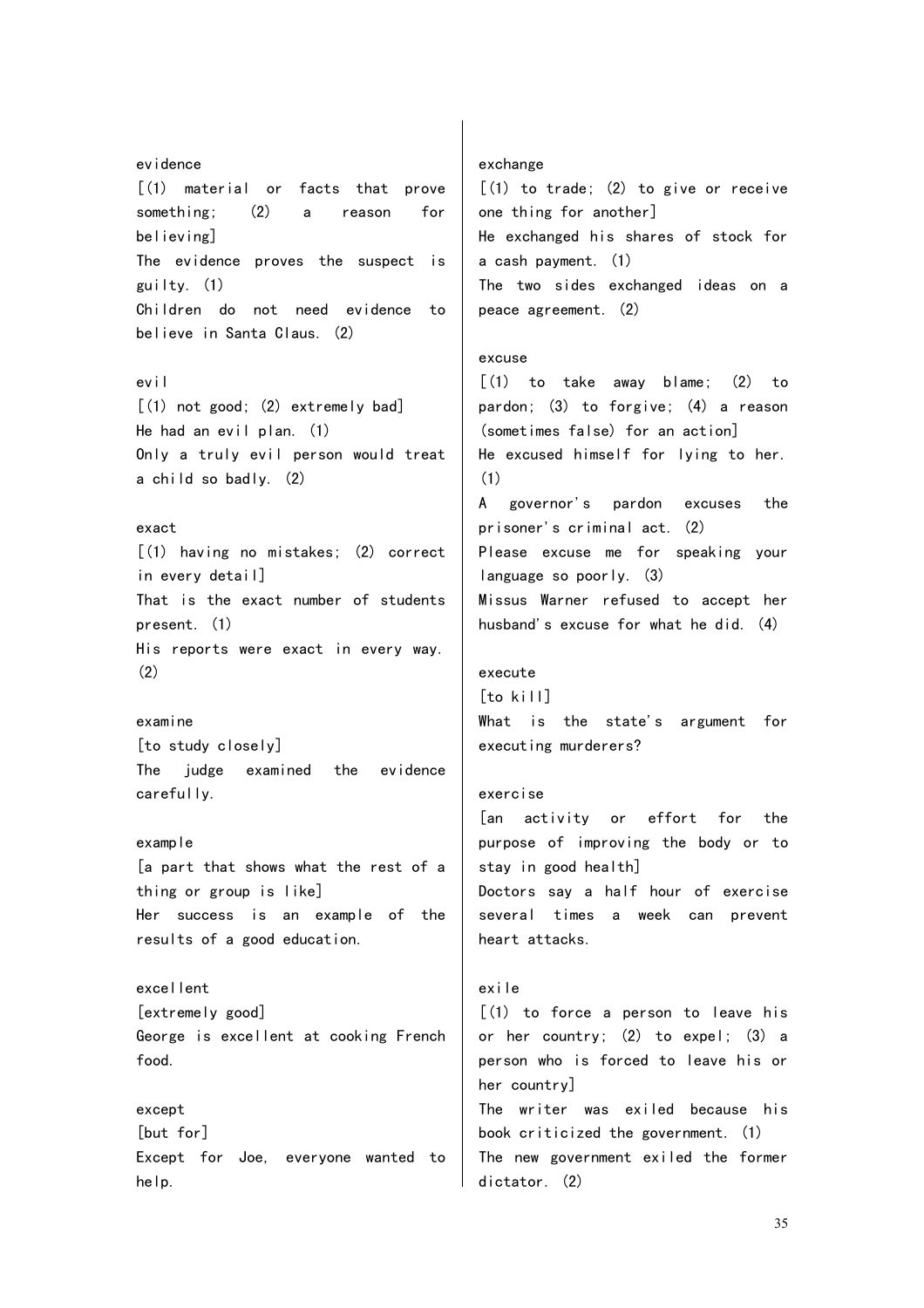After the fall of the communist government, exiles were able to return home. (3) exist  $[(1)$  to be;  $(2)$  to live] Many of the documents needed by the court no longer exist. (1) How long has life existed on Earth? (2) expand  $\lceil$  (1) to make larger; (2) to grow larger] The mayor expanded the police force to stop an increase in crimes. (1) This economy is expanding at a rate of four percent a year. (2) expect [(1) to think or believe that something will happen; (2) to wait for an event] Do you expect an increase in pay this year? (1) Tom and Mary Ann are expecting a new baby in August. (2) expel  $\lceil$ (1) to force out: (2) to remove from; (3) to send away] The dishonest officers were expelled from the military forces. (1) The students were expelled for bringing alcohol to school. (2) Some of the exiles were expelled for religious reasons. (3) experience [(1) to live through an event, situation or condition ; (2) something that one has done or lived through] She experienced great pain. (1) The experience caused her great pain. (2) experiment  $\lceil$ (1) to test: (2) a test or trial carried out to prove if an idea is true or false, or to discover something] The candidate said he experimented with marijuana when he was a student. (1) The medical experiments showed that the new medicine was not effective against cancer. (2) expert [a person with special knowledge or training] She is an expert on nuclear disarmament. explain  $(1)$  to give reasons for;  $(2)$  to make clear; (3) to tell about; (4) to tell the meaning] Linda explained to her father why she wanted a big wedding. (1) The president explained in detail his plan to send American soldiers to the troubled area. (2) Wyatt explained the steps he used to solve the budget problem. (3) Justin was asked to explain the effects of his solution on all sides in the dispute. (4) explode [to break apart violently with a loud noise, like a bomb] The criticism made him explode in anger. explore  $(1)$  to travel in a place that is not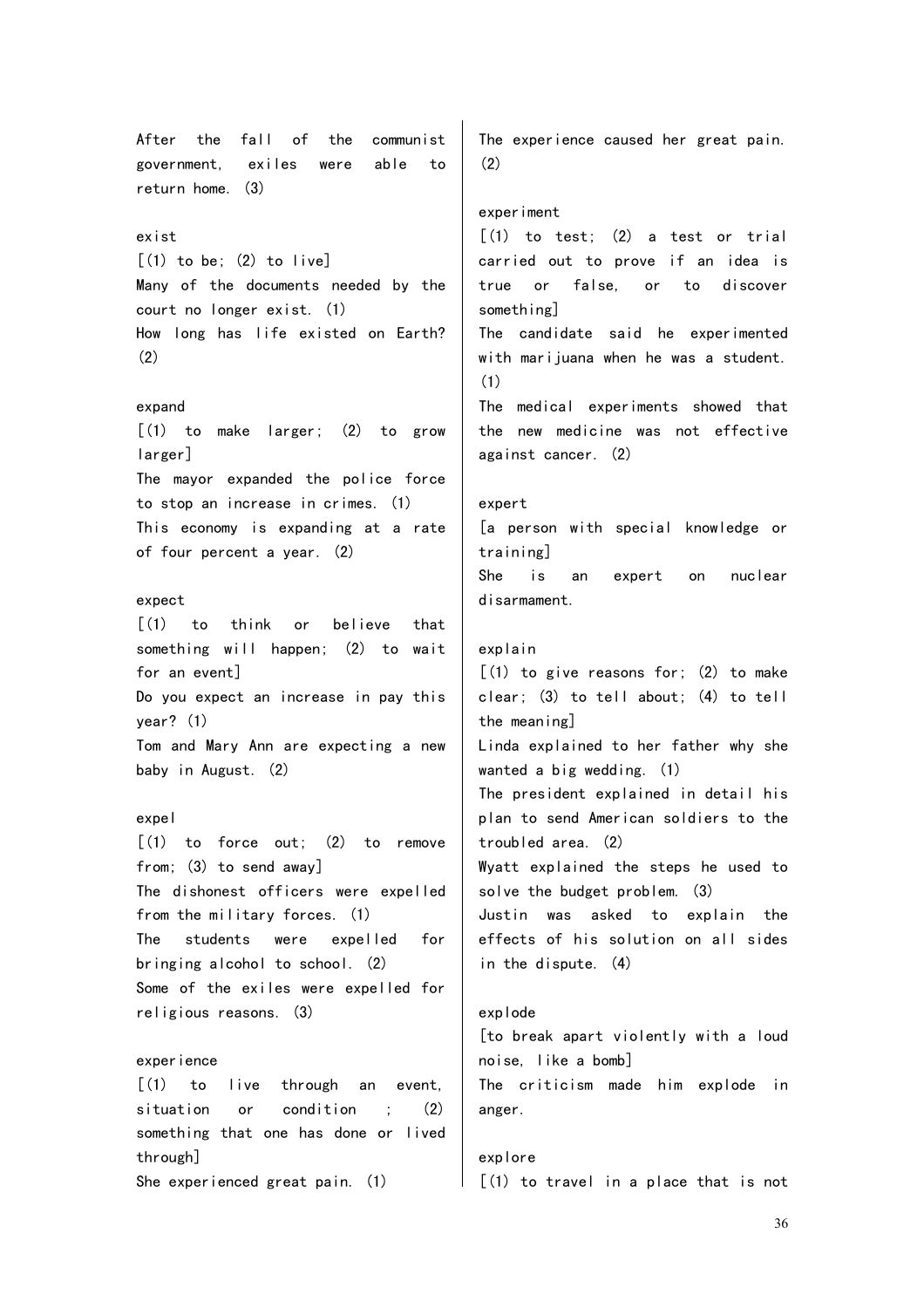well known to learn more about it; (2) to make a careful search; (3) to examine closely] A team led by Meriwether Lewis and William Clark explored the land west of the Mississippi River almost two hundred years ago. (1) The spacecraft explored the solar system to search for signs of life. (2) The committee explored every possibility before deciding what to do. (3) export [(1) to send to another country; (2) something sent to another country, usually for sale] The United States has been importing much more from Asia than it exports. (1) But it expects exports will increase following the approval of full trade relations with China. (2) express [to say clearly] He expressed his love for her. extend [(1) to stretch out in area or length; (2) to continue for a longer time] The rebels have extended their control over more of the country. (1) Officials have extended the time that students must be in school each day, from seven hours to eight. (2) extra [more than normal, expected or necessary] Newspapers printed extra copies to report election results. extreme  $(\sim)$ ly adverb) extremist  $\langle F \rangle$ danger] Put a smile on your face. (1) true] truth. moving to Mexico. reach a goal] agreement. (2)

[more than the usual or accepted] My broken leg was extremely painful.

[a person with strong religious or political beliefs who acts in an extreme or violent way] Animal rights extremists broke into the building and released all the laboratory animals.

face [(1) the front of the head: eyes, nose, month; (2) to look toward; (3) to turn toward; (4) to have before you, such as a problem or

He faced the flag. (2) She faced left, then right. (3) The nation faced great danger. (4)

fact [something known or proved to be The facts show that he spoke the

factory [a building or group of buildings where goods are made] The shoe factory in our town is

fail  $[(1)$  to not succeed; (2) to not My car failed to start. (1) The leaders failed to reach a peace

fair [(1) just; (2) honest; (3) what is right]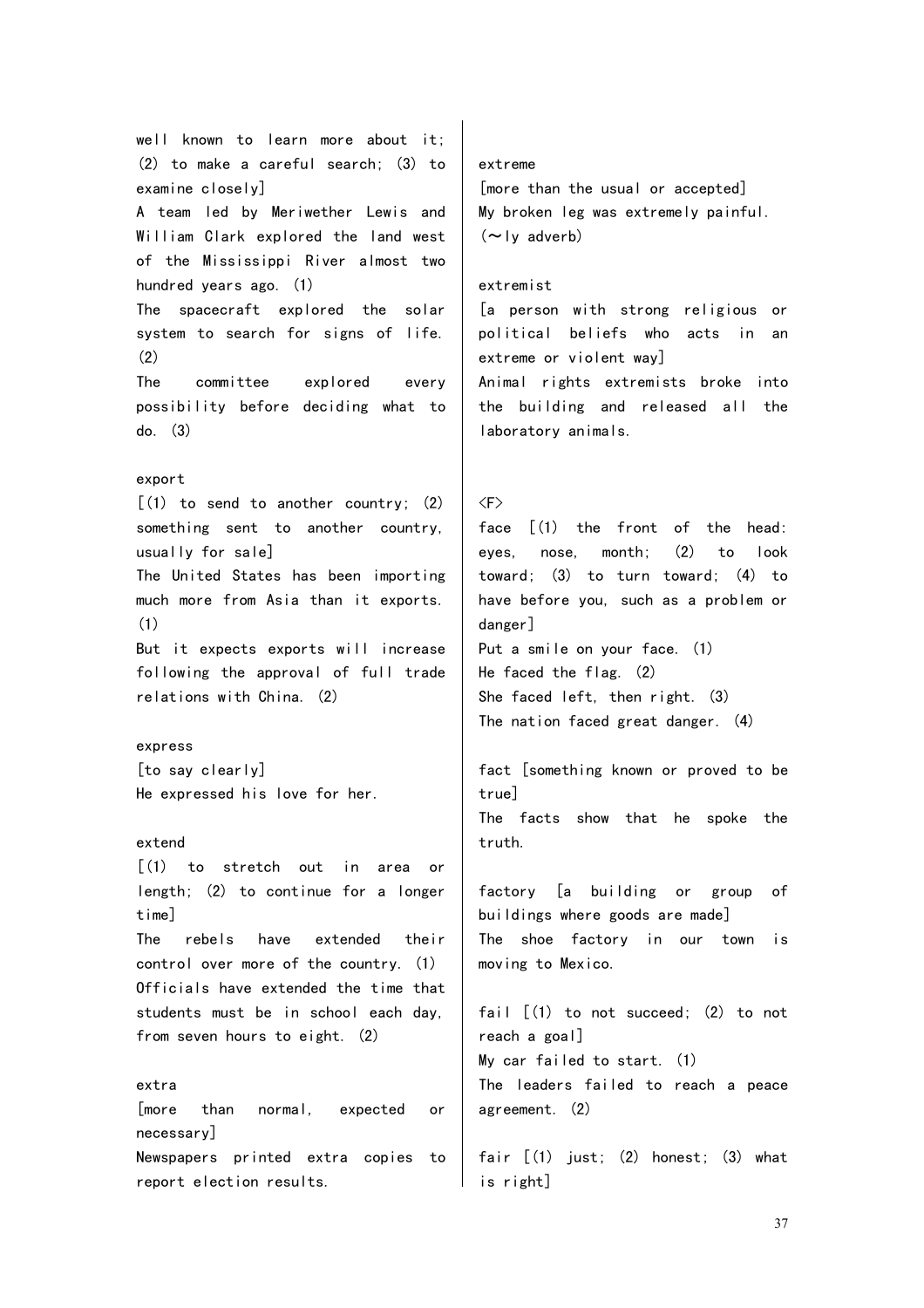The judge made a fair decision. (1) He played the game fairly. (2)  $(\sim$ ly adverb) It was only fair that she invite him to dinner. (3) fall  $[(1)$  to go down quickly; (2) to come down; (3) to drop to the ground or a lower position] The burning airplane fell from the sky. (1) The ball fell gently into my hands. (2) The snow melted as it fell. (3) false [(1)not true; (2) not correct] She made a false statement to the police. (1) The computer gave a false answer. (2) family [the group that includes children and their parents] She has a large family. famous [known very well to many people] He is a famous actor. far [at, to or from a great distance] John's home is far from here. farm [land used to grow crops and animals for food] His family owns a big farm in Kansas. fast [(1) moving or working at great speed; (2) quick] He said he could run as fast as a race horse. (1) My dog is a fast eater. (2) fat [(1) tissue in the bodies of humans and animals used to store energy and to keep warm; (2) thick; (3) heavy] She stays thin by not eating any fat. (1) Her dog looks fat, but all pugs look like that. (2) The professor has published a fat book on world history. (3) father [(1) the male parent; (2) a man who has a child or children] Her father lives with them. (1) Are you a father? (2) fear  $\lceil$  (1) to be afraid; (2) to worry that something bad is near or may happen; (3) a strong emotion when there is danger or trouble] He feared what he could not see. (1) He feared falling down. (2) He had a fear that he would fall down. (3) federal [of or having to do with a national or central government] She works for the federal government as a tax collector. feed [to give food to] How many times a day do you feed your dog? feel [(1) to have or experience an emotion; (2) to know by touching] I feel sad because he is so far away. (1) I feel sand between my toes. (2) female  $[(1)$  a woman or girl;  $(2)$  the sex that gives birth; (3) of or about women] With a wife and three daughters, he was surrounded by females. (1) Females have babies. (2) Universities provide more support now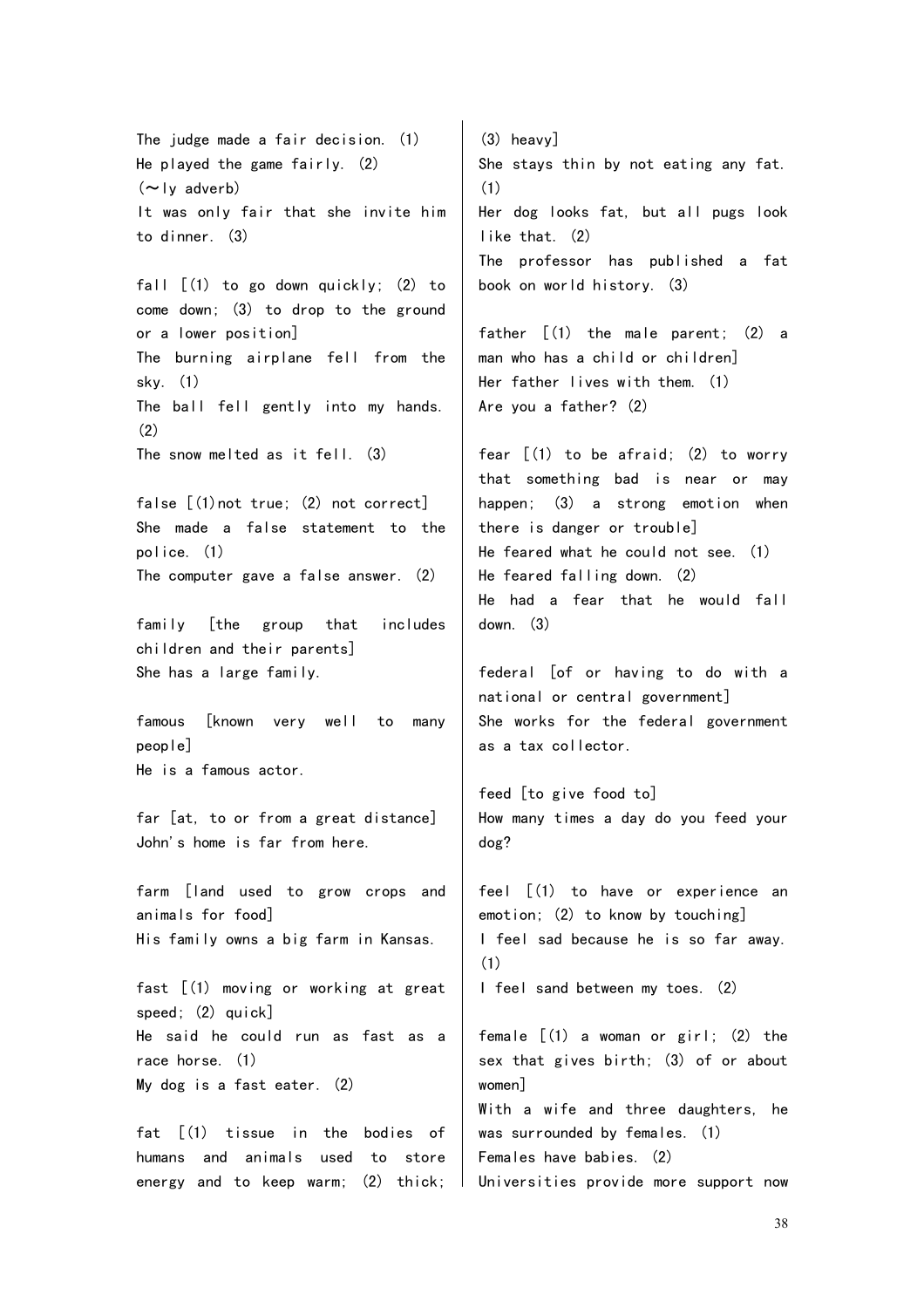for female sports programs. (3) fence [something around an area of land to keep animals or people in or out] The farmer put up a new fence around the field. fertile [(1) rich in production of plants or animals; (2) producing much] The farmer's fertile soil produces huge crops. (1) The writer has a fertile imagination. (2) few [(1) not many; (2) a small number of] Few people have ever seen such an unusual bird. (1) I have a few ideas about how to solve the problem. (2) field [an area of open land, usually used to grow crops or to raise animals] The farmer kept cows in two of his fields. fierce [(1) extremely strong; (2) violent; (3) angry] The fierce storm caused much damage. (1) The soldiers fought fiercely. (2) The angry demonstrators shouted fiercely. (3) fight  $[(1)$  to use violence or force; (2) to attempt to defeat or destroy an enemy;(3) the use of force; (4) a battle] The two boys were fighting about who would be first. (1) more] Ryan." (4) (1) season.(2) writer. (1) murder. (2)

destroy each other. (2) The fighting failed to push rebel forces from the city. (3) The two sides exchanged charges in the continuing political fight. (4)

fill [to put or pour something into a container until there is space for no Jack filled his cup with hot coffee.

film  $(1)$  to record something so it can be seen again; (2) to make a motion picture or movie; (3) a thin piece of material for making pictures with a camera; (4) a movie] He filmed the complete ceremony. (1) She filmed the movie in New York. (2) My camera needs more film. (3) My favorite film is "Saving Private

final  $\lceil$  (1) at the end; (2) last] Tomorrow is the final day of winter. We won our final baseball game of the

financial [of or about the system that includes the use of money, credit, investments and banks] The growing political crisis could weaken our financial system.

find  $\lceil$  (1) to discover or learn something by searching or by accident; (2) to decide a court case] He found a new book by his favorite

The jury found the man guilty of

The two armies fought fiercely to  $\mid$  court to punish someone for a crime; fine [(1) a payment ordered by a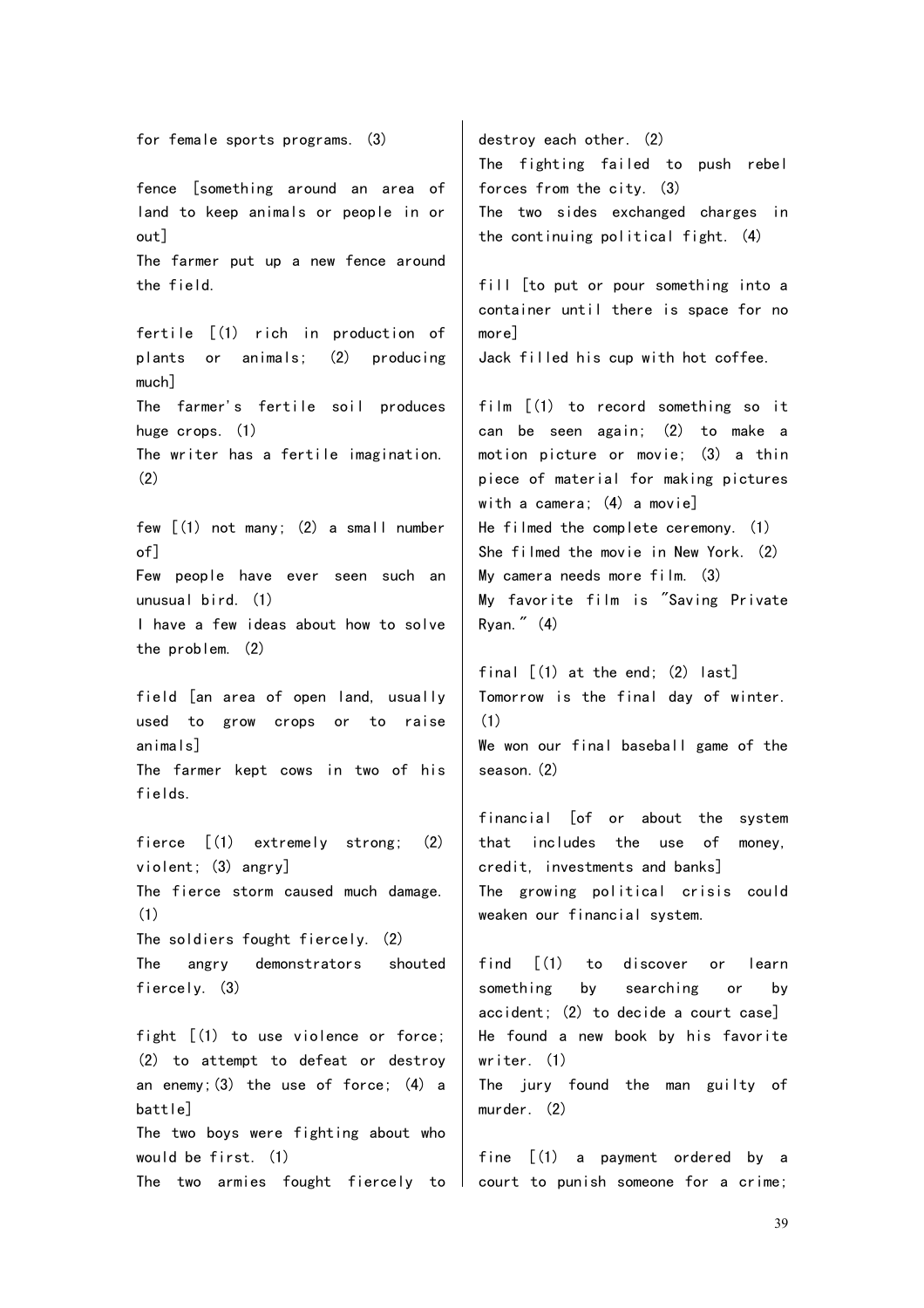(2) very good; (3) very small or thin] The court ordered him to pay a 500 dollar fine. (1) She did fine work for our company. (2) He drew a fine line under the word. (3) finish [(1) to complete; (2) to end] He finished reading the book. (1) She finished her cup of tea. (2) fire  $(1)$  to shoot a gun;  $(2)$  the heat and light produced by something burning] He fired a warning shot and shouted,  $"Police." (1)$ The fire warmed our hands. (2) fireworks [rockets producing bright fire in the sky, used in holiday celebrations] We watched the fireworks for thirty minutes. firm [not easily moved or changed] She is firm in her opinion. first [coming before all others] Tom was the first person I saw. fish [a creature that lives and can breathe in water] How many fish did you catch? fit [to be of the correct size or shape] These shoes fit my feet. fix [to make good or right again] He was able to fix his car without help. flag [a piece of colored cloth used to represent a nation, government or organization] The United States flag has fifty stars. flat [(1) smooth; (2) having no high places] He paints pictures on flat pieces of wood. (1) The land is flat in most parts of the state of Kansas. (2) flee [to run away from] He tried to flee but the police caught him. float [(1) to be on water without sinking; (2) to move or be moved gently on water or through air] The boat floated on top of the water. (1) The balloon rose into the air and floated away. (2) flood  $\lceil (1)$  to cover with water; (2) the movement of water out of a river, lake or ocean onto land] The rising waters flooded much of the town. (1) The flood began to go down when the rain stopped. (2) floor [(1) the bottom part of a room for walking on; (2) the level of a building] The book fell to the floor. (1) The fire was on the first floor. (2) flow [to move like a liquid] The oil flowed through the engine. flower [the colored part of plants that carry seeds]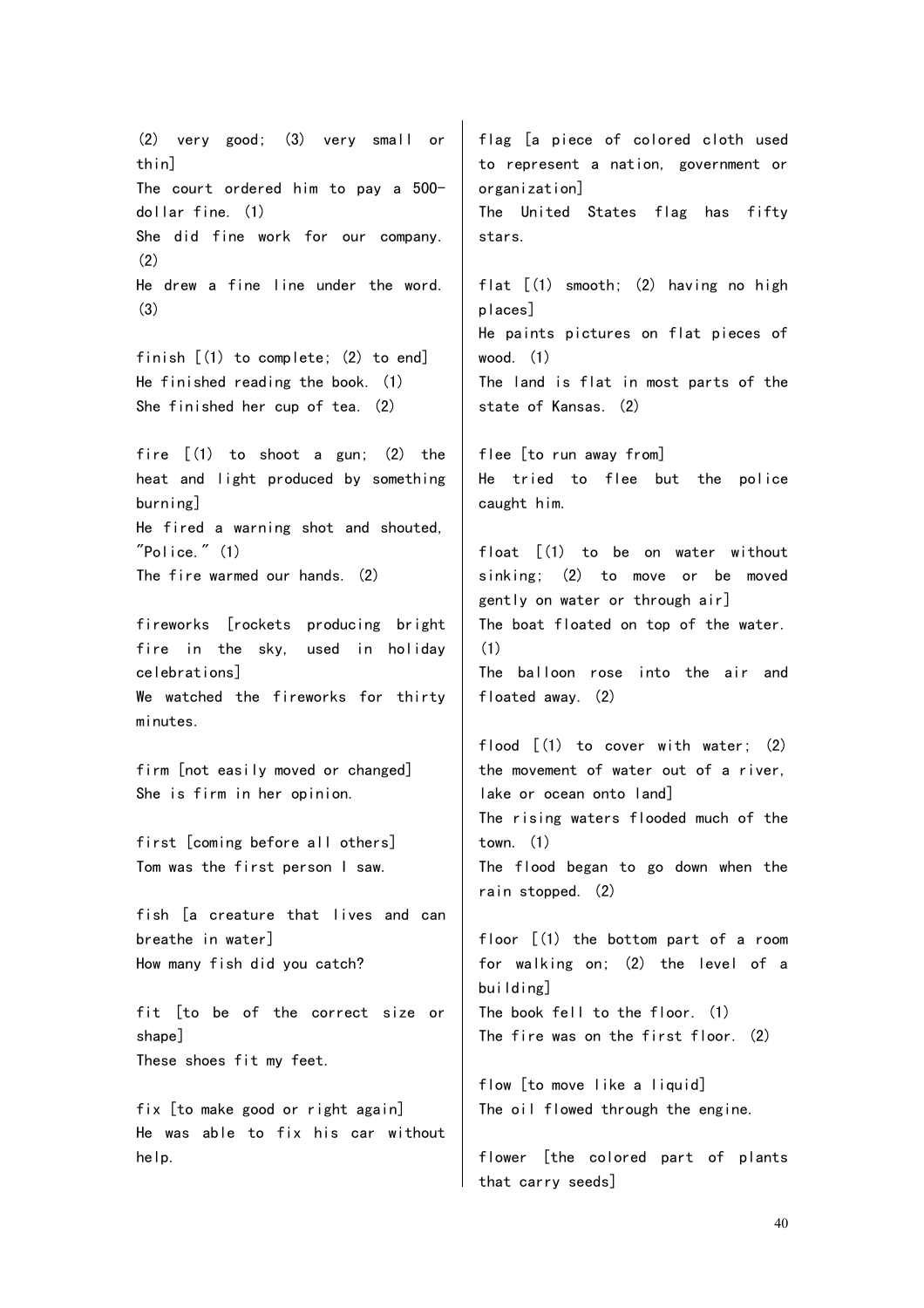The field was covered by blue and red flowers. fluid [any substance that can flow, such as a liquid The fluid on the floor was a harmless chemical. fly [(1) to move through the air with wings, like a bird or airplane; (2) to travel in an airplane or flying vehicle] Birds fly high in the sky. (1) Walter will fly to Los Angeles tomorrow morning. (2) fog [a mass of wet air that is difficult to see through] The fog slowed traffic for several hours. follow  $[(1)$  to come or go after;  $(2)$ to accept the rule or power of; (3) to obey] He asked us to follow him to his house. (1) He follows the teachings of the Roman Catholic Church. (2) The official said he followed the orders of the President's lawyer. (3) food [that which is taken in by all living things for energy, strength and growth] He wanted to get food for hungry people. fool [(1) to make someone believe something that is not true; (2) to trick; (3) a person who is tricked easily] Her lies fooled a lot of people. (1) He fooled people to get what he wanted. (2) fool. (3) a sharp rock. by]  $(2)$ (5) nation. (1)

Being tricked made him feel like a

foot [the part of the body that touches the ground when a person or animal walks] Her foot hurts because she stepped on

for [(1) because of; (2) in exchange; (3) through space or time; (4) representative of; (5) to be employed He is famous for his work. (1) Give me one dollar for the book. (2) They traveled for one hour. (3) I speak for all people. (4)

She works for a computer company. (5)

force [(1) to make someone do something or make something happen by using power; (2) power, strength; (3) strength used against a person or object; (4) military power of a nation; (5) a military group] They forced him to go with them. (1) The bomb exploded with great force. He used powerful force to lift the fallen tree from her body. (3) The President said he will use the full force of the country against foreign invaders. (4) A Navy and Marine Corps landing force is on its way to the troubled island.

foreign [(1) of, about or from another nation; (2) not from one's own place or country]

The United States has diplomatic relations with almost every foreign

Foreign products seem to cost less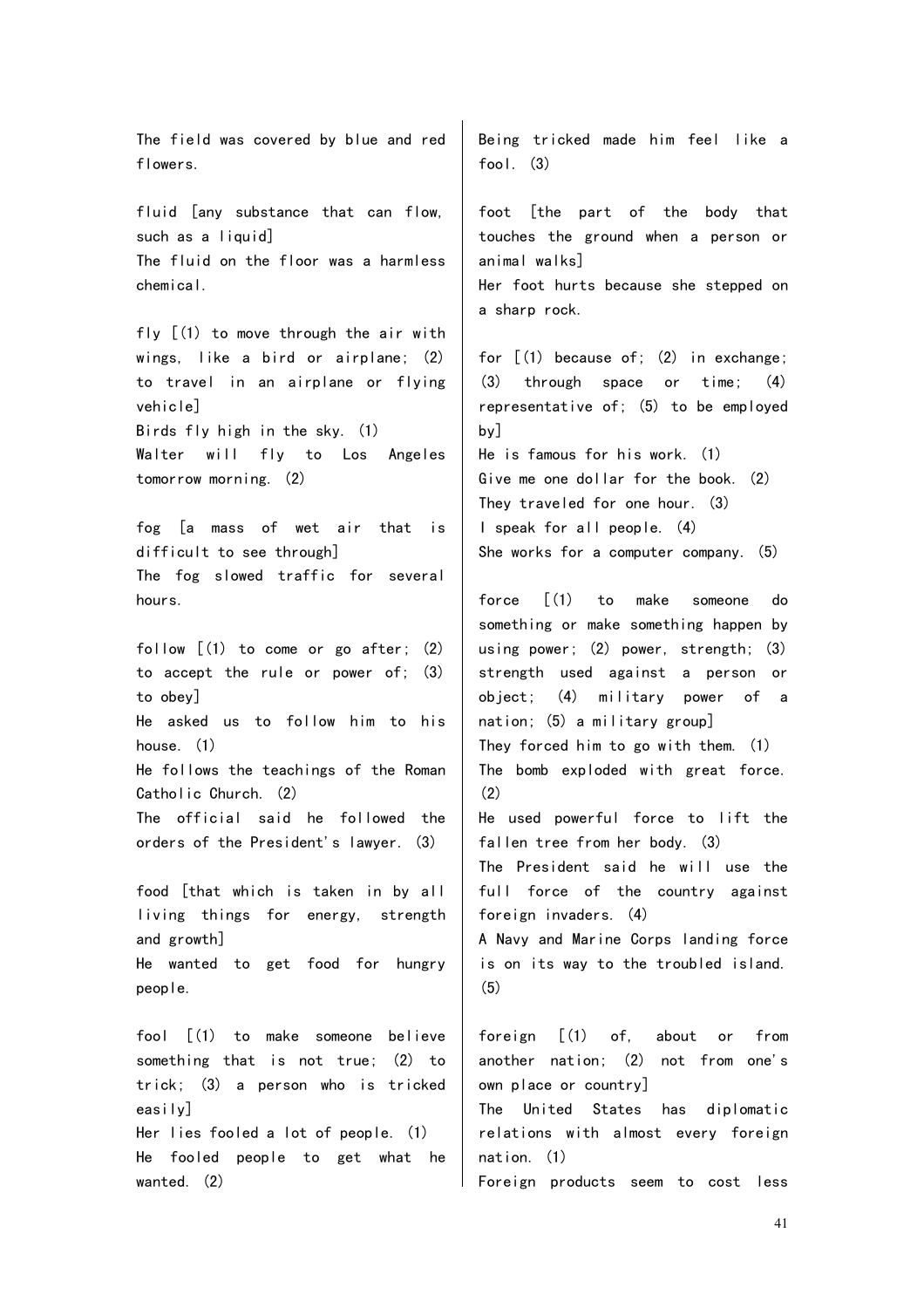than most products made here. (2) forest [a place of many trees] New laws prevent companies from cutting all the trees in the forest. forget [to not remember] The man was in trouble because he forgot his wedding anniversary. forgive [(1) to pardon; (2) to excuse; (3) to remove guilt] A pardon by the President forgives a criminal for the crime. (1) I forgive you for taking my car. (2) Please forgive me for being late. (3) form  $(1)$  to make;  $(2)$  to start;  $(3)$ to shape; (4) a kind] We formed a plan before starting the project. (1) They formed a swim team. (2) She formed the clay bottle with her hands. (3) Swimming is a form of exercise. (4) former [(1) earlier in time; (2) not now] At a former time, Philadelphia was the national capital. (1) His former wife lives across the street from him. (2) forward [(1) the direction in front of; (2) toward the front] The group with the flags was 10 meters forward of the rest of the parade. (1) The men stepped forward when the sergeant commanded, "Forward, march." (2) free [(1) to release; (2) not forces; (3) not in prison; (4) independent; (5) not limited by rules; (6) without cost] He was freed at the end of the trial. (1) For the first time, she felt free as a bird. (2) He was a free man after being found not guilty. (3) The United States is a free nation. (4) After his final day of studies, he was free from all the rules of school. (5) The prize she won was a free ride in an airplane. (6) freedom [the condition of being free] Many people in history have died for freedom. freeze [(1) to cause or to become very cold; (2) to make or to become hard by cold] You will freeze unless you wear a coat. (1) She freezes food and stores it in her freezer. (2) fresh [(1) newly made or gathered; (2) recent] His garden produces fresh vegetables every day. (1) The lawyer criticized the fresh evidence found by police. (2) friend [a person one likes and trusts] The two men have been friends for more than fifty years. frighten [to cause great fear] Loud noises frighten my daughter.

controlled by another or by outside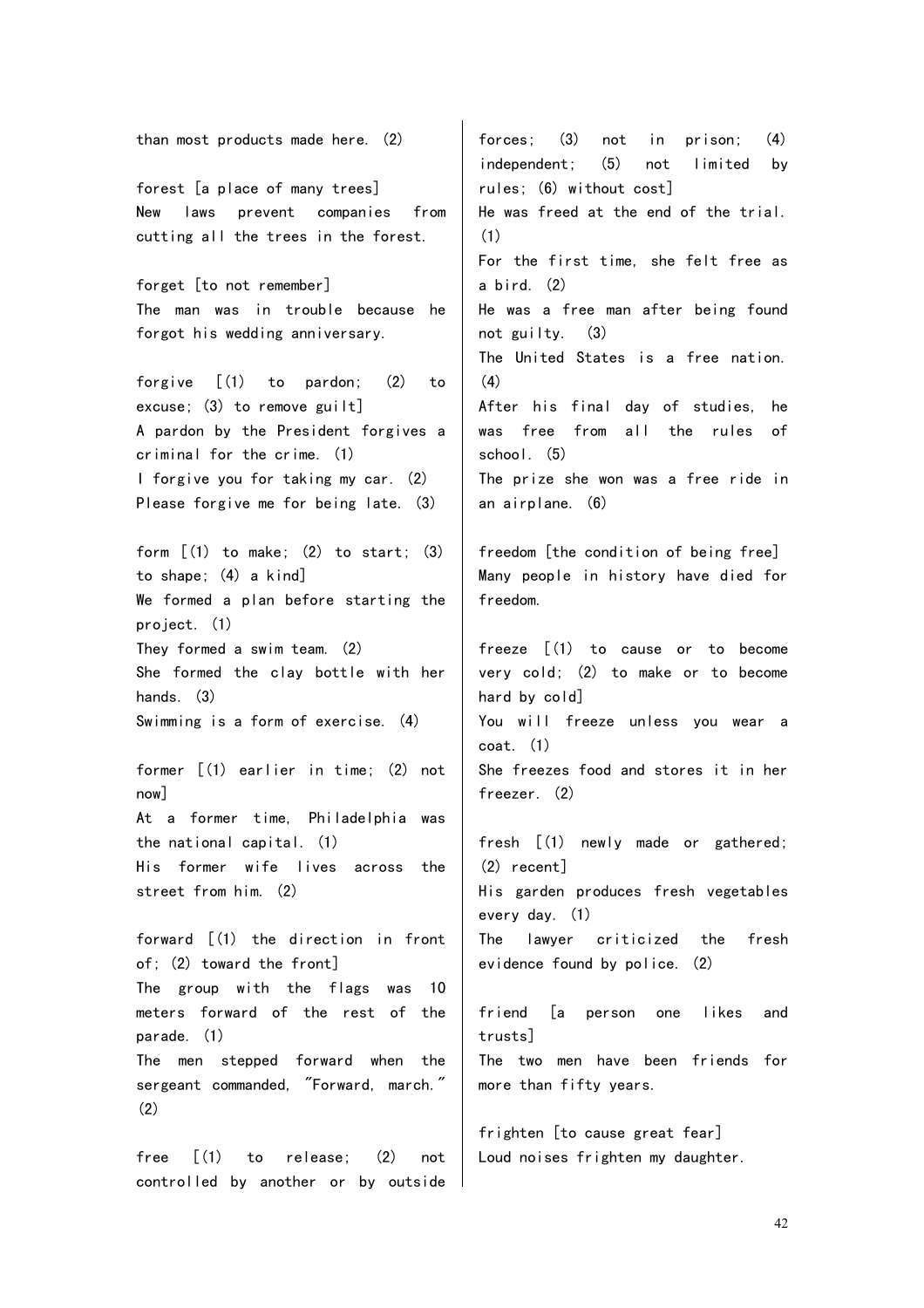from [(1) having a person, place or thing as a beginning or cause; (2) at a place distant, not near; (3) because of] It is a message from the president. (1) The school is five kilometers from my home. (2) He is suffering from cancer. (3) front [(1) the forward part; (2) the opposite of back; (3) the beginning; (4) the first part] The front of her house needs painting. (1) She wanted to sit in the front of the bus, not in the back. (2) They were at the front of the line waiting to buy tickets. (3) He said the best part was toward the front of the book. (4) fruit [food from trees and plants] Much of the fruit fell from the tree. fuel [any substance burned to create heat or power] Which kind of fuel do you use to heat your home? full [(1) containing as much as a person or thing can hold; (2) complete] The gasoline tank is full. (1) He will spend the full week away from the office. (2) fun [anything that is pleasing and causes happiness] The children had fun at the birthday party. funeral [a ceremony held in connection with the burial or burning of the dead] After the funeral, the President's remains were buried at Arlington National Cemetery. future [(1) time after now; (2) in the time to come] We can talk about it in the future. (1) All future meetings will be held in this room. (2)  $\langle G \rangle$ gain [(1) to get possession of; (2) to get more; (3)to increase] For a long time, United States voters did not know which candidate gained the presidency. (1) He gained more support by speaking on television. (2) His savings gained 150 dollars in interest. (3) game [an activity with rules in which people or teams play or compete, usually sports] Our school won the baseball game. gas [(1) any substance that is not solid or liquid; (2) any substance that burns to provide heat, light or power] Seventy-eight percent of our atmosphere is nitrogen gas. (1) Natural gas is used to heat many homes in the United States. (2) gather  $(1)$  to bring or come together into a group or place; (2) to collect] They gather at the church every Sunday. (1)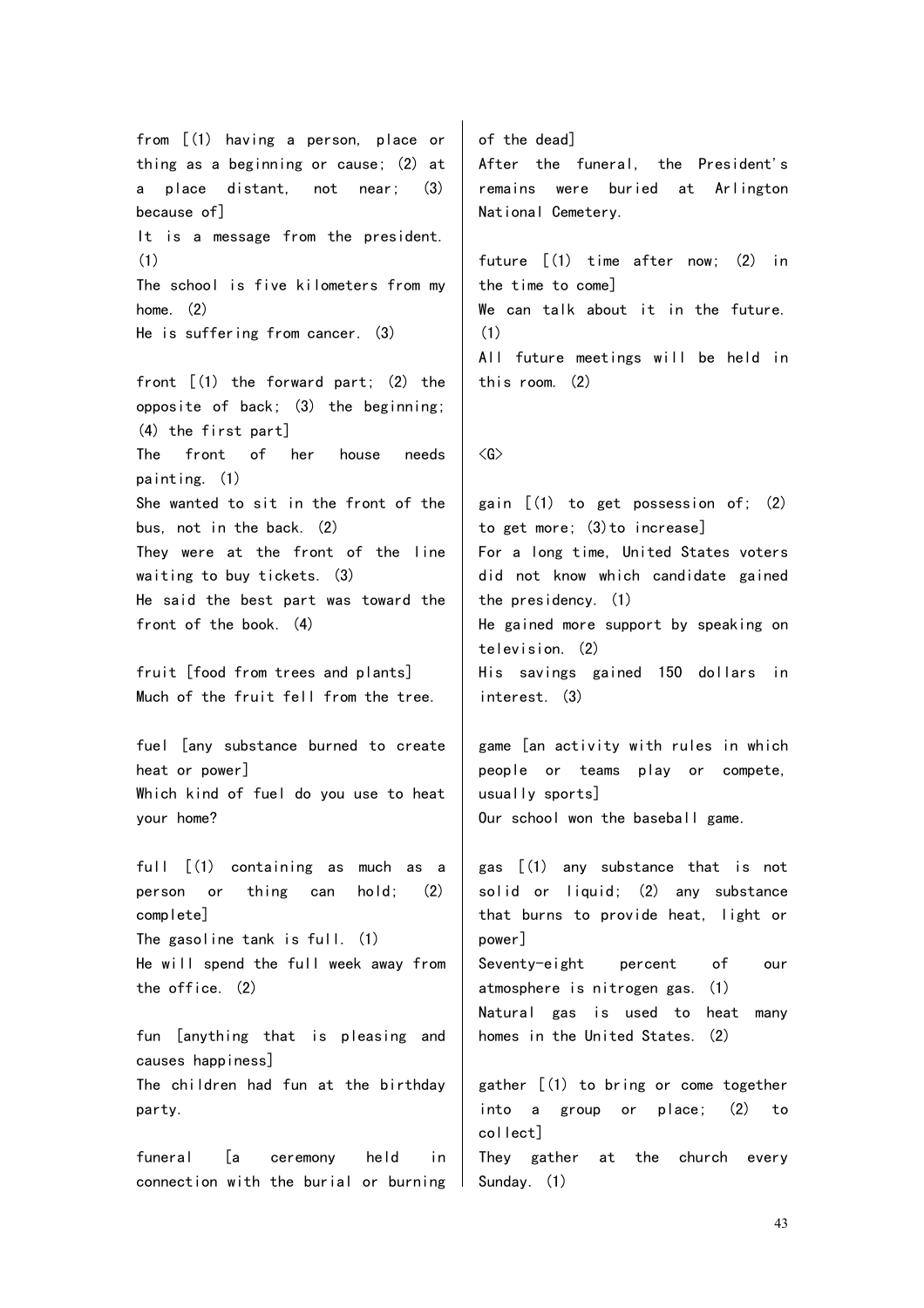Please help her gather flowers from the garden. (2) general [(1) a high military leader; (2) without details; (3) affecting or including all or almost all] The general ordered his forces to attack. (1) The senator made a general statement on the proposal, and promised details later. (2) He hopes to change general opinion on the issue. (3) gentle [(1) soft; (2) kind; (3) not rough or violent] She has a gentle voice. (1) He is gentle with children. (2) I gave him a gentle push toward her. (3) get  $(1)$  to receive;  $(2)$  to gain;  $(3)$ to go and bring back; (4) to become; (5) to become the owner of] Did you get the letter I sent to you? (1) She got a new friend. (2) Please get an apple for me at the food store. (3) He got sick last night after the party. (4) She got a new car today. (5) gift [something given without cost] He gave her a gift from Japan. girl [a young female person] Have you met the new girl in our class? give [to present to another to keep without receiving payment] Her husband gave her a diamond ring for her birthday. glass [a hard, clear material that is easily broken, used most often for windows or for containers to hold liquids<sup>1</sup> The glass broke when it hit the floor. go [(1) to move from one place to another; (2) to leave] We will go home from here. (1) He said he must go at 10 o'clock. (2) goal [(1) that toward which an effort is directed; (2) that which is aimed at; (3) the end of a trip or race] Our goal is to finish this report today. (1) We have several goals for the year. (2) We reached our goal after two days of hard walking. (3) god [(1) the spirit that is honored as creator of all things; (2) a spirit or being believed in many religions to have special powers] They believe in God. (1) The ancient Greeks believed in many gods. (2) gold [a highly valued yellow metal] He became rich after finding gold. good [(1) pleasing; (2) helpful; (3) kind; (4) correct; (5) not bad] The tea tastes good. (1) Your good plans helped us complete the project early. (2) He was a good person who had many friends. (3) She gave good answers to every question on the examination. (4) This meat looks good, but it smells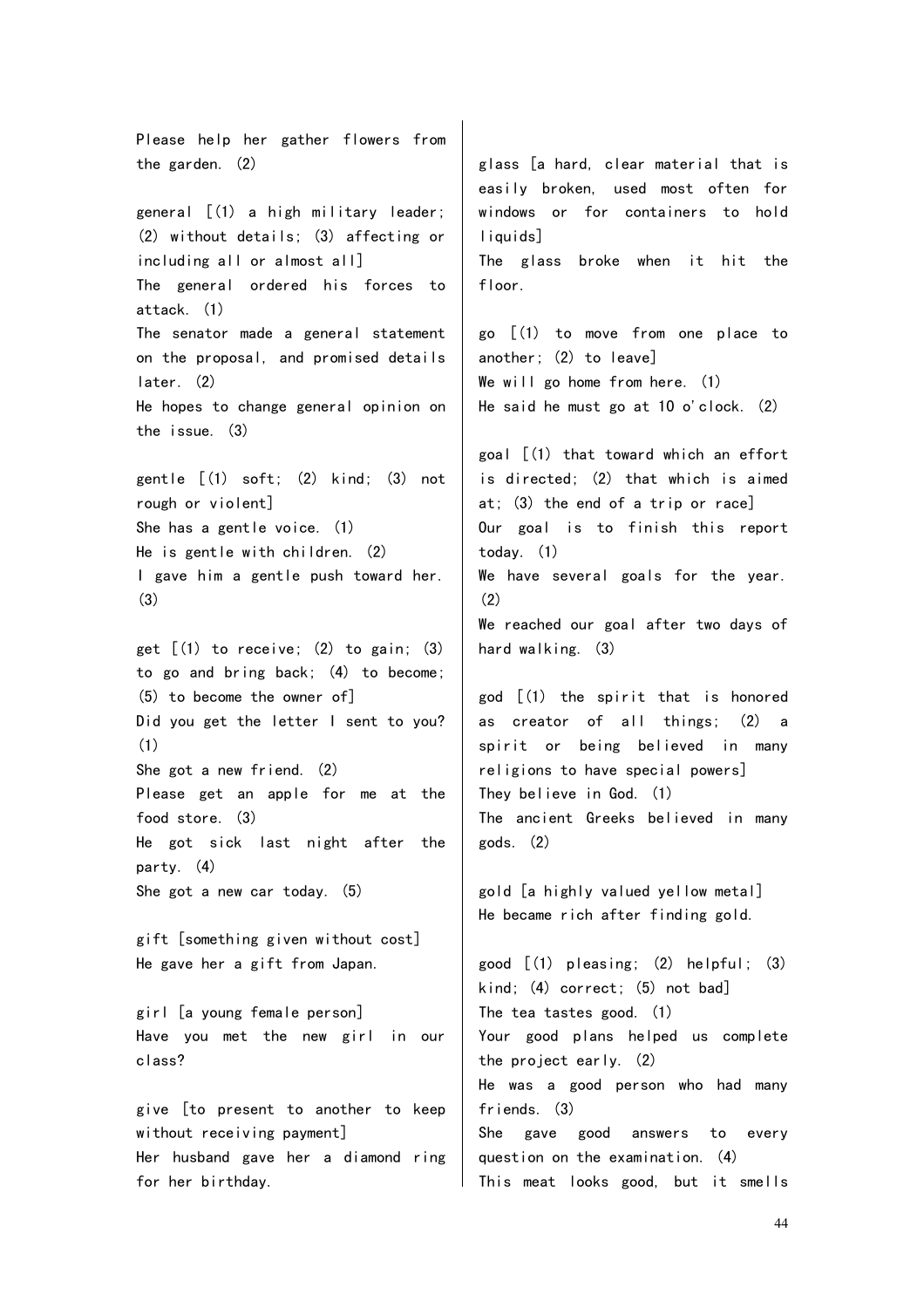bad. (5) goods [things owned or made to be sold] This store sells sporting goods. govern [(1) to control; (2) to rule by military or political power] Special rules govern the election. (1) The troubled country is governed by a group of military officers. (2) government [(1) a system of governing; (2) the organization of people that rules a country, city or area] America has a democratic government. (1) The Labor government has survived a political attack by the opposition party. (2) grain [(1) the seed of grass plants used for food, such as wheat, rice and corn; (2) those plants that produce the seeds] like bread made from several different grains. (1) The farmer raises two grains, wheat and corn. (2) granddaughter [the daughter of a person's daughter or son] My granddaughter is three years old today. grandfather [the father of a person's father or mother] He became a grandfather when his granddaughter was born. grandmother [the mother of a person's father or mother] She plans to visit her grandmother. grandson [the son of a person's daughter or son] The old woman had many grandsons. grass [a plant with long, narrow, green leaves] He asked his grandson to cut the grass in his yard. gray [having the color like that made by mixing black and white] Gray clouds filled the sky. great [(1) very large or more than usual in size or number; (2) very good; (3) important] A great many people around the world watched on television as the astronaut stepped onto the moon's surface. (1) He was a great President. (2) I like to read about the great heroes of history. (3) green [(1)having the color like that made by mixing yellow and blue; (2) having the color like that of growing leaves and grass] Mixing blue and yellow paint produces green paint. (1) Rain has made the trees especially green this year. (2) grind [to reduce to small pieces by crushing] Many people grind coffee beans each morning to make coffee. ground  $\lceil (1)$  land:  $(2)$  the earth's surface; (3) soil] The ground here is very dry. (1)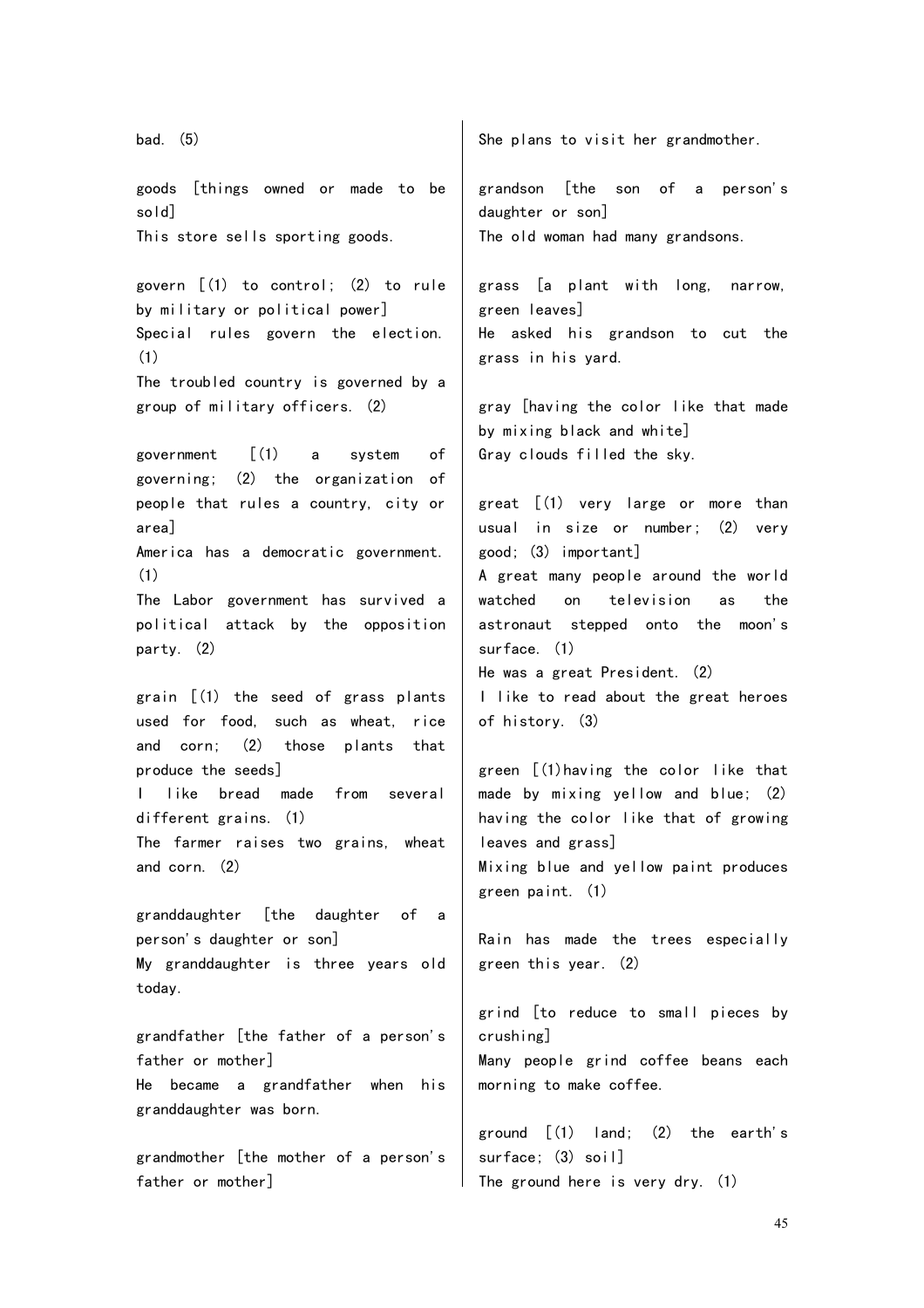The airlines plane flew almost nine kilometers above the ground. (2) In the spring, farmers prepare the ground for planting crops. (3)

group [(1) a number of people or things together; (2) a gathering of people working for a common purpose] That group of houses was built last year. (1) The two groups decided to work

together instead of competing with each other. (2)

grow [(1) to develop or become bigger; (2) to increase in size or amount] That young tree has grown much taller

Higher interest rates made his savings grow even more. (2)

in the past year. (1)

guarantee [(1) to promise a result; (2) to promise that something will happen]

The company guaranteed it would repair or replace the computer if it broke within two years. (1)

The employee guaranteed he would complete the work by the end of the week. (2)

guard [(1) to watch and protect a person, place or thing; (2) a person or thing that watches or protects] He guards the president. (1) He is a prison guard. (2)

guerrilla [a person who fights as part of an unofficial army, usually against an official army or police ] Guerrillas attacked a police station in the town and captured guns and ammunition.

guide  $\lceil (1)$  to lead to:  $(2)$  to show the way;  $(3)$  one who shows the way] He offered to guide us to the top of the mountain. (1) The driver guided his car through the narrow street. (2) Our guide spent the day showing us the city. (3)

guilty [(1) having done something wrong or in violation of a law; (2) responsible for a bad action] The court found him guilty of stealing a car. (1) She felt guilty because she did not call her mother. (2)

gun [a weapon that shoots bullets] Is it legal to own a gun in your country?

## <H>

hair [the fine material that grows from the skin, especially from the head]

She has long brown hair.

half [one of two equal parts of something] She had some soup and half a sandwich for lunch.

halt  $(1)$  to cause to come to a stop; (2) to stop] He halted the group of marching men. (1) The marching men halted. (2)

hang [(1) to place something so the highest part is supported and the lower part is not; (2) to kill by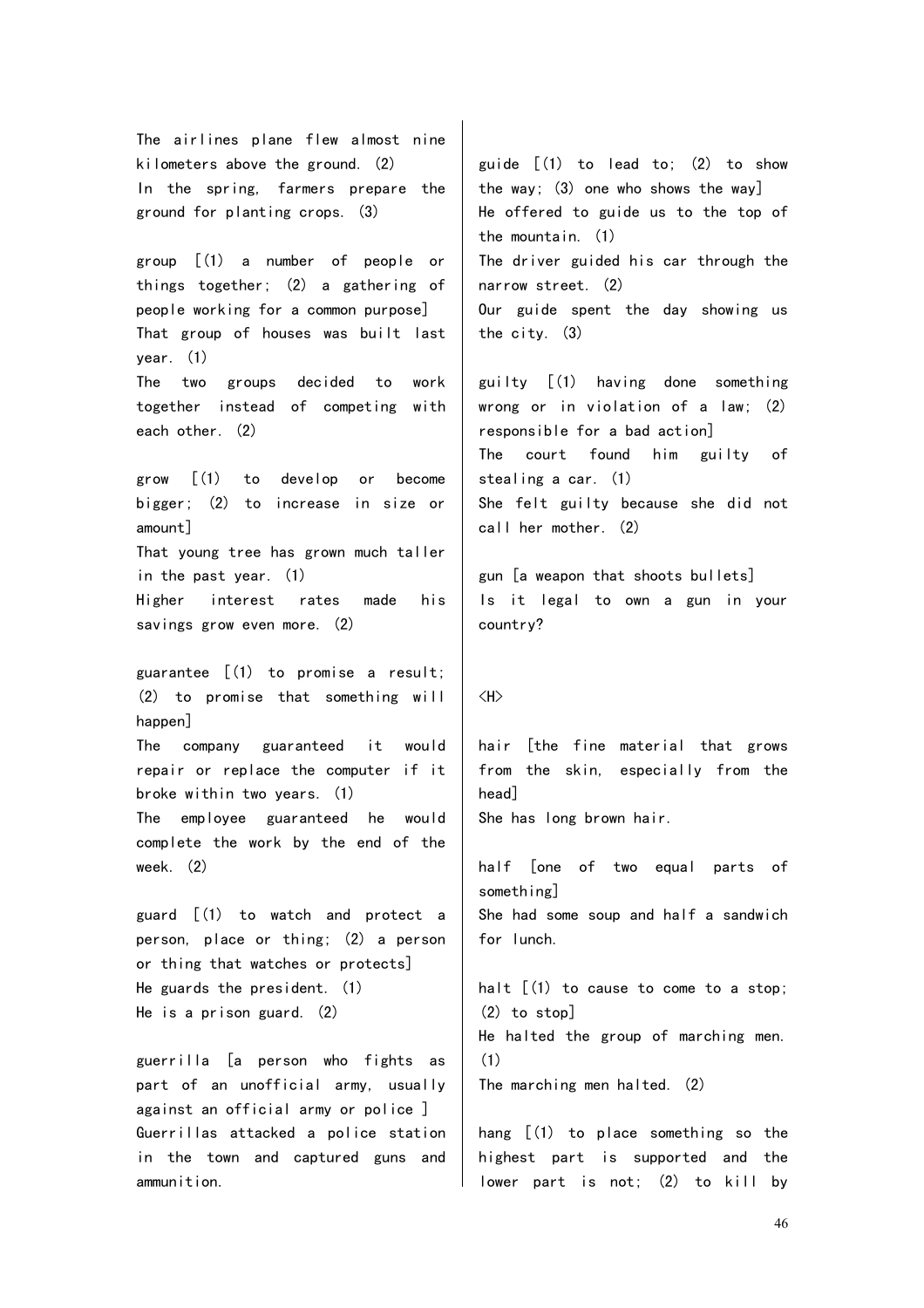hang ing] Please hang your coat next to the door. (1) The court ordered the killer to die by hanging. (2) happen [(1) to become a fact or event; (2) to take place] The accident happened over there. (1) He saw it happen. (2) happy  $[(1)$  pleased;  $(2)$  satisfied; (3) feeling good; (4) not sad] She was happy that he called. (1) He was happy with the solution to the problem. (2) His dog seemed happy to be outside. (3) She looked happy for the first time since the accident. (4) hard [(1) not easily cut or broken; (2) solid; (3) difficult to do or understand; (4) needing much effort or force] A diamond is very hard. (1) That hard door is made of oak wood.  $(2)$ Legal papers written by a lawyer usually are hard to understand. (3) Digging a well is hard work. (4) harm  $[(1)$  to injure;  $(2)$  to damage; (3) damage; (4) hurt] The dog did not harm me. (1) Do not harm my son's good name. (2) What harm did he do by speaking to me? (3) The labor strike caused much harm to the business. (4) harvest  $(1)$  to gather crops;  $(2)$  the crop after it is gathered] Farmers harvest their crops in autumn. (1) The grain harvest was the largest in years. (2) hat [a head cover] You hair looks like you just took off your hat. hate [(1) to have strong emotions against; (2) to consider as an enemy; (3) opposite love] He hated to make mistakes. (1) The woman hated her former husband. (2) He said he did not hate her, but he also said he did not love her either. (3) have  $(1)$  to possess:  $(2)$  to own:  $(3)$ to hold] I have only three dollars left. (1) He had that car for a long time. (2) I had the ball in my hand, and I dropped it. (3) he [the boy or man who is being spoken about] He is my father. head  $[(1)$  to lead;  $(2)$  to command; (3) leader; (4) chief; (5) the top part of something; (6) the highest position] He heads the new office. (1) The general heads allied military forces in Europe. (2) That man is head of Jimmy's Boy Scout group. (3) She is the head lawyer on this case. (4) The stream begins flowing at the head of this valley. (5) That old man was head of his country many years ago. (6)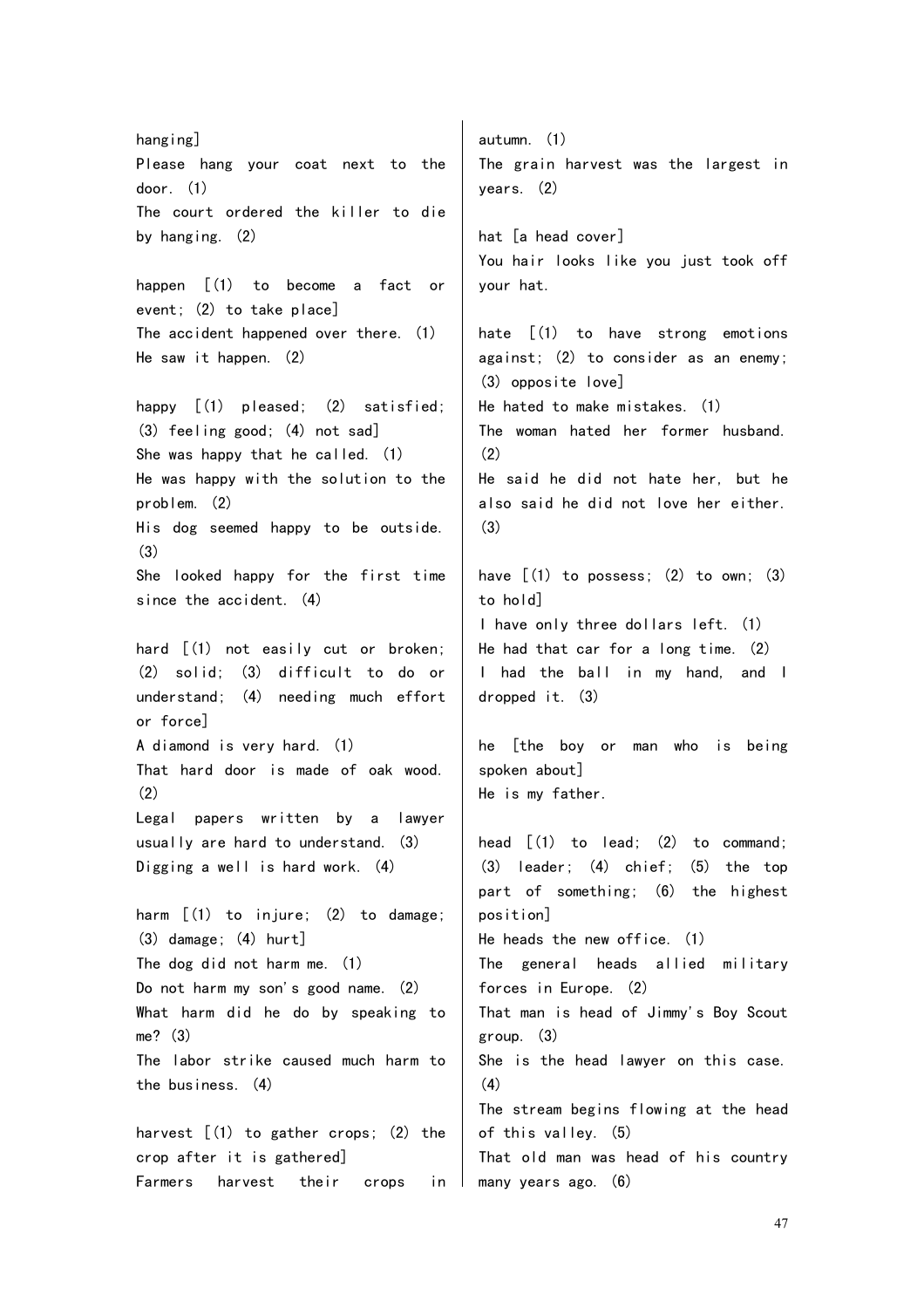headquarters [(1) the center from which orders are given; (2) the main offices of a business or organization] The headquarters for United States naval forces in the Atlantic area is at Norfolk, Virginia. (1) The headquarters of our company is near Seattle. (2)

heal [(1) to return to good health; (2) to cure; (3) to become well] The medical center treats many sick people and heals some of them. (1) A bone marrow transplant healed his cancer. (2) He is completely healed. (3)

health [(1) the general condition of the body and mind; (2) the condition of being free from sickness or disease] Health is a major concern in many countries. (1) The woman says she is in good health now. (2)

hear [(1) to receive sound through the ears; (2) to receive news about] Can you hear me if I talk softly? (1) I heard that you have a new job. (2)

heat  $\lceil$  (1) to make hot or warm; (2) great warmth; (3) that which is produced by burning fuel; (4) energy from the sun] She is heating some water for tea. (1) He became sick because of the desert heat. (2) Can you feel the heat from the fire? (3) They use the sun's heat to help warm their home. (4)

heavy [(1) having much weight; (2) not easy to lift; (3) of great amount or force] The doctor told him he is too heavy. (1) She needed help to lift the heavy box. (2) Heavy voting was reported in many parts of the country. (3)

helicopter [a machine without wings that can fly up or down or remain in one place above the ground] Helicopters rescued many flood victims.

help [(1) to give support; (2) to assist; (3) to make easier; (4) support; (5) aid] The company helped him to complete his university studies. (1) He helped her to put on her coat. (2) Will you help me prepare for the test tomorrow? (3) She needs your help to succeed. (4) What kind of help can you provide for the refugees? (5)

here [in, to or at this place] Please come here now.

hero [a person honored for being brave or wise] She said her brother was a hero in the war.

hide [(1) to prevent from being seen or found; (2) to make secret] He hid me in his closet until his mother left. (1) Did she hide her political beliefs from you too? (2)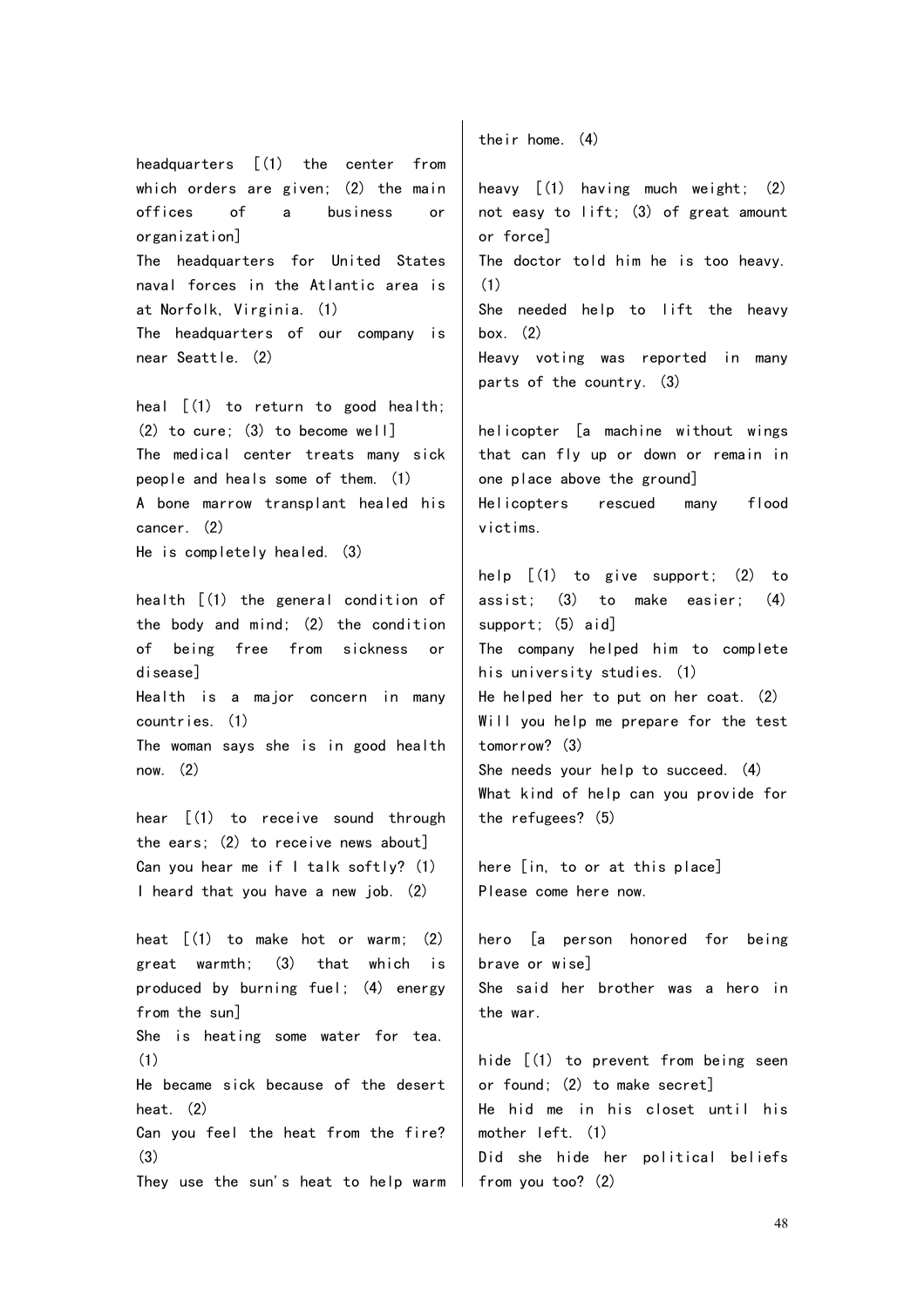high  $\lceil$  (1) tall; (2) far up; (3) far above the ground:  $(4)$  important:  $(5)$ above others] That tree is high enough for a tree house. (1) There is a house high up on the mountain. (2) The helicopter flew high above the ground. (3) The Supreme Court is often called the high court. (4) He is a high official in the federal government. (5) hijack [to seize or take control of a vehicle by force] The prisoners hijacked a car in their escape attempt. hill [a small mountain] The boys climbed that hill and went down the other side. history [(1) the written record or description of past events; (2) the study of the past] She is writing a history of her family. (1) How many years have you studied American history? (2) hit [(1) to strike; (2) to touch with force] Don't hit me.  $(1)$ Her head hit the floor when she fell. (2) hold [(1) to carry or support, usually in the hands or arms; (2) to keep in one position; (3) to keep as a prisoner; (4) to contain; (5) to He held a cup of water to her mouth. (1) The woman with the camera said, "Hold your head up while I take your picture." (2) The police held the suspect for questioning. (3) This cup holds eight ounces of liquid. (4) The businessman held a lot of stock in his company. (5) She holds the office of mayor. (6) The two sides hold talks this week. (7) hole [(1) an opening; (2) a torn or broken place in something] The little animal ran into a hole in the ground. (1) The boy had torn a hole in his shirt.  $(2)$ holiday [(1) a day when one does not work; (2) a day on which no work is done to honor or remember a person or event] He plans to go to Europe for a twoweek holiday. (1) They decided to watch the fireworks in Washington on the Independence Day holiday, July 4th. (2) holy [greatly honored in religion] Christians follow the beliefs expressed in the Holy Bible. home [(1) the building where a person lives, especially with family; (2) the place where one was born or comes from; (3) the area or country where one lives]

possess; (6) to occupy; (7) to

organize and be involved in]

The White House has been the President's home for eight years. (1) Her home is New York City. (2)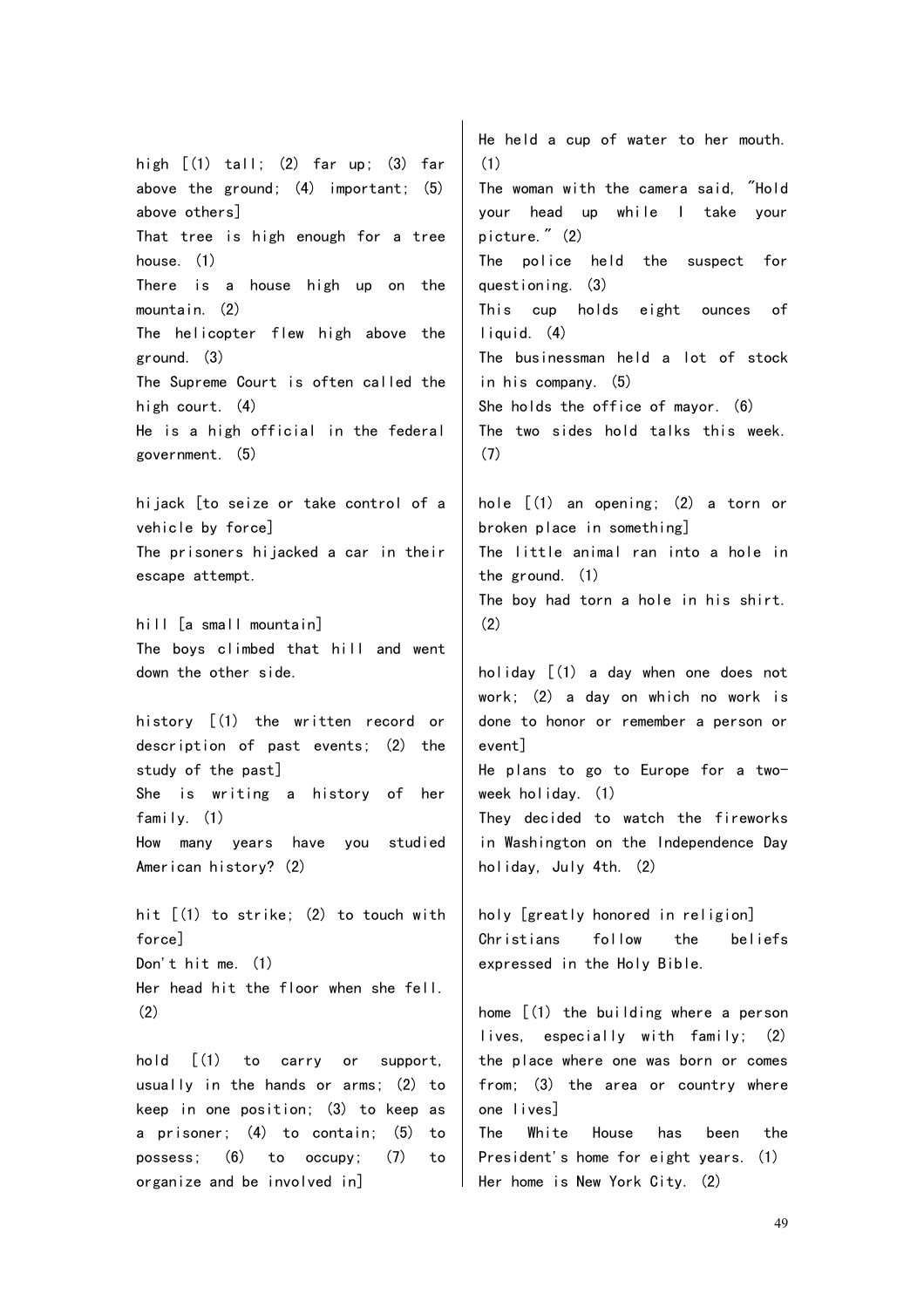He says he will return to his home in Texas when he retires. (3) honest [(1) truthful; (2) able to be trusted] You can believe what he tells you because he is an honest man. (1) He says he is an honest person, but I do not trust him. (2) honor [(1) to obey; (2) to show strong, good feelings for; (3) an award; (4) an act of giving special recognition] She will honor her promises. (1) We honor our parents many times during the year, not just on Mothers' Day and Fathers' Day. (2) The Sergeant was given America's highest award for bravery, the Medal of Honor. (3) He received many honors for his efforts to help others. (4) hope [(1) to expect; (2) to believe there is a good chance that something will happen as wanted; (3) to want something to happen] We hope she will arrive tomorrow. (1) The doctor said he hopes the treatment will work as expected. (2) I hope for good weather this weekend. (3) horrible  $[(1)$  causing great fear;  $(2)$ terrible] Fighting a war with weapons that spread deadly diseases is a horrible idea. (1) Two people died in the horrible traffic accident. (2) horse [a large animal often used for Do you enjoy riding horses? hospital [a place where sick or injured people are given medical care] She was treated at the hospital after falling off her horse. hostage [a person captured and held as a guarantee that a demand or promise will be honored] Police freed the hostages held by the terrorists. hostile [(1) ready to fight; (2) ready for war] He spoke words of peace but his eyes were hostile. (1) Hostile forces were at the border, ready to invade. (2) hot [having or feeling great heat or a high temperature] The hot coffee burned my mouth. hotel [a building with rooms, and often food, for travelers] This hotel has good service. hour  $\lceil (1)$  a measure of time;  $(2)$ sixty minutes] The two old friends talked for hours. (1) He worked for four hours and thirty minutes on Saturday. (2) house [(1) a building in which people live; (2) a country's parliament or lawmaking group] I need to paint the outside of my house. (1) Republican legislators control the House of Representatives. (2)

racing, riding or farm work]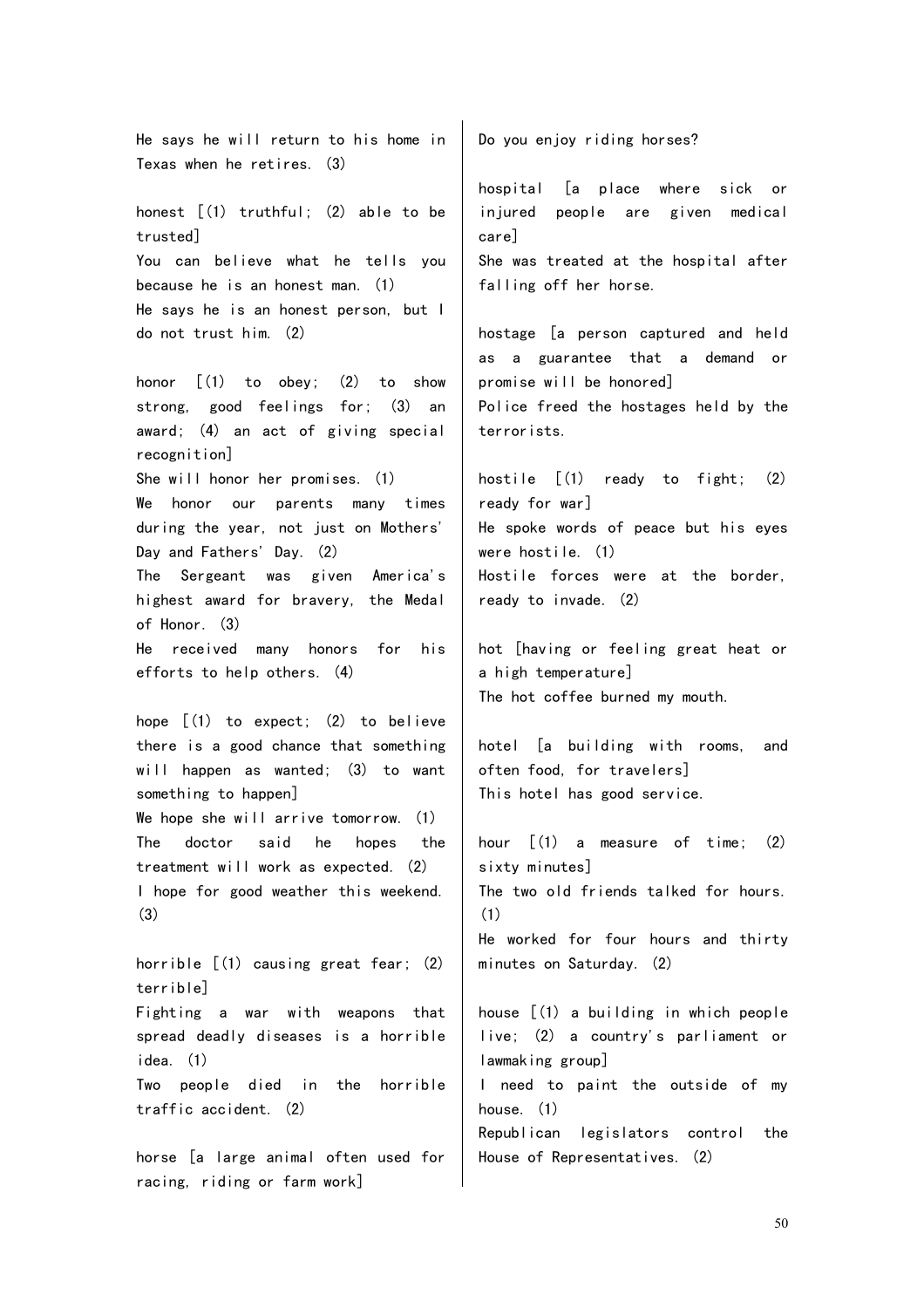how  $[(1)$  in what way;  $(2)$  to what amount] John does not know how to get to my house. (1) How much money do you need? (2) however [(1) yet; (2) but] She said she would be late; however, she arrived on time. (1) His leg was broken; however, that did not stop him from escaping. (2) huge [(1) very big; (2) of great size] The new employee made a huge mistake. (1) We climbed that huge mountain. (2) human [of or about people] Workers found human bones buried under the old building. humor [the ability to understand, enjoy or express what makes people laugh] He liked her because she had an unusual sense of humor. hunger [the need for food] Hunger is one of the world's biggest problems. hunt [(1) to search for animals to capture or kill them; (2) to seek; (3) to try to find] The men with guns were hunting birds. (1) We hunted for a way out of the valley. (2) The negotiators hunted for a solution to the problem. (3) hurry [to do or go fast] If you hurry, you can catch the bus. hurt [to cause pain, injury or damage] The runner hurt his leg just before the big race. husband [a man who is married] Have you met Jan's husband?  $\langle | \rangle$ I [the person speaking] I am glad to meet you. ice [frozen water] Would you like more ice in your drink? idea [(1) a thought or picture in the mind; (2) a belief] He liked your ideas for the party. (1) His ideas about religion are very strange. (2) identify [to recognize someone or something and to say who or what they are] Can you identify the man you saw with the victim? if [(1) on condition; (2) provided that] I will go only if you go. (1) I will go if you go. (2) illegal [(1) not legal; (2) in violation of a law] His friend was an illegal visitor to this country. (1) The judge said throwing waste paper from the car was an illegal act. (2) imagine [(1) to make a picture in the mind; (2) to form an idea]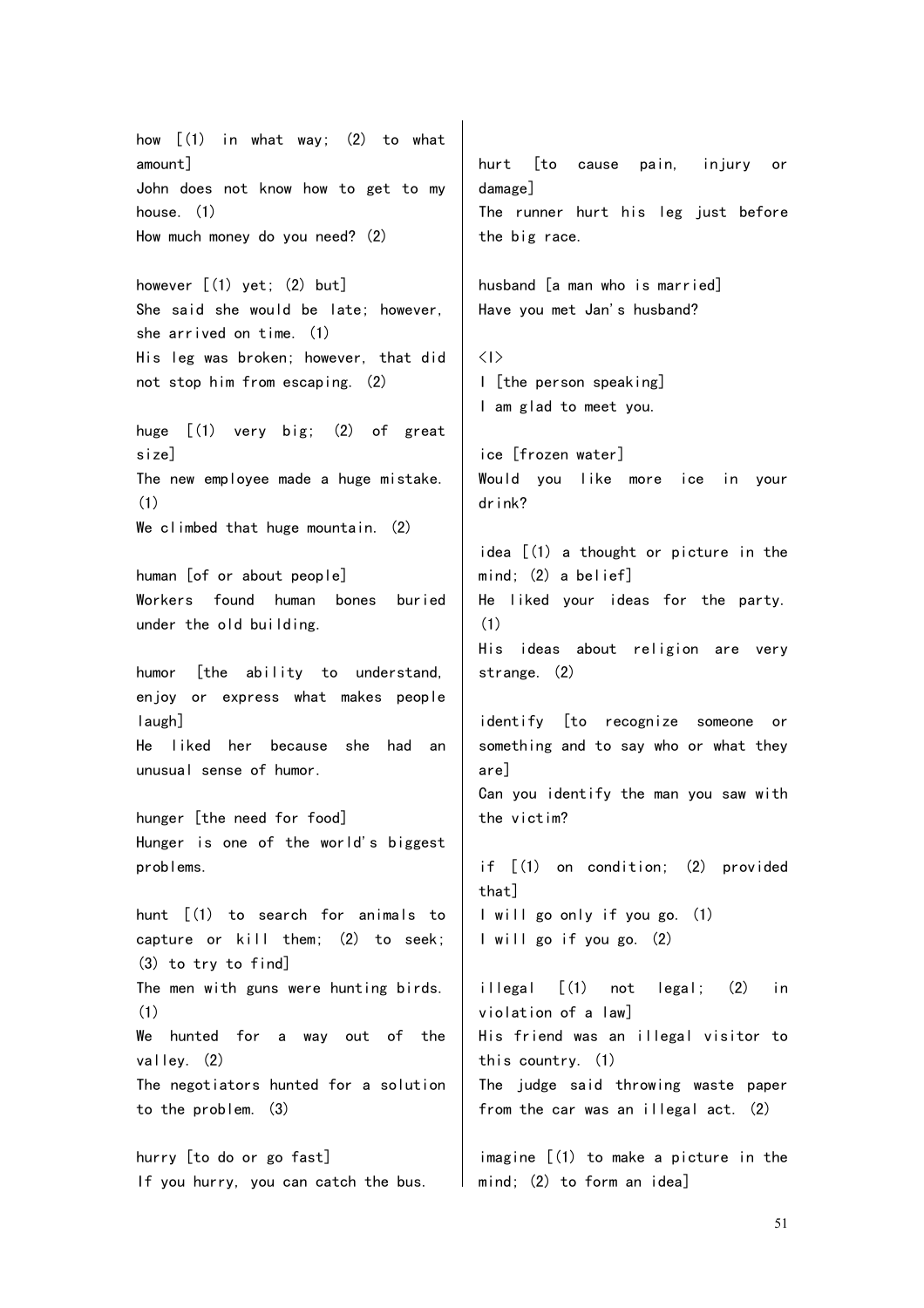I can imagine how pleased she was with the gift. (1) She said she could imagine several ways to correct the problem. (2)

immediate [(1) without delay; (2) very near in time or place] The emergency required immediate action. (1) The officer ordered his men to search the immediate area. (2)

import [(1) to bring from another country; (2) something brought from another country, usually for sale] This candy was imported from Germany. (1) The report said imports were increasing but exports were lower.

important [having great meaning, value or power] She is an important member of

(2)

Congress.

(1)

improve [(1) to make better; (2) to become better] He improved the company's earnings.

The company's earnings improved. (2)

in  $\lceil$  (1) inside; (2) held by; (3) contained by; (4) surrounded by; (5) during] The food is in the ice box. (1) What do you have in your hand? (2) The good wine is in that bottle. (3) Did you get wet in the storm? (4) He heard the child crying in the night. (5)

incident [an event or something that happens]

The incident did not affect her performance.

incite [to urge or cause an action or emotion, usually something bad or violent] The speaker incited the riot.

include [(1) to have; (2) to make a part of] That price includes sales tax. (1) Please include Mary on the list of speakers. (2)

increase [to make more in size or amount] The runner increased his speed near the finish line.

independent [(1) not influenced by or controlled by another or others; (2) free; (3) separate] An independent investigator found no evidence of wrongdoing. (1) He was an independent thinker. (2) The 13 American colonies declared that they were independent from Britain. (3)

individual [one person] He wrote about protecting the legal rights of the individual.

industry [(1) any business that produces goods or provides services; (2) the work and related activity in factories and offices; (3) all organizations involved in manufacturing] She works in the travel industry. (1) Industry began slowing down in the final months of 2000. (2) He believes the labor unions and industry will reach early agreement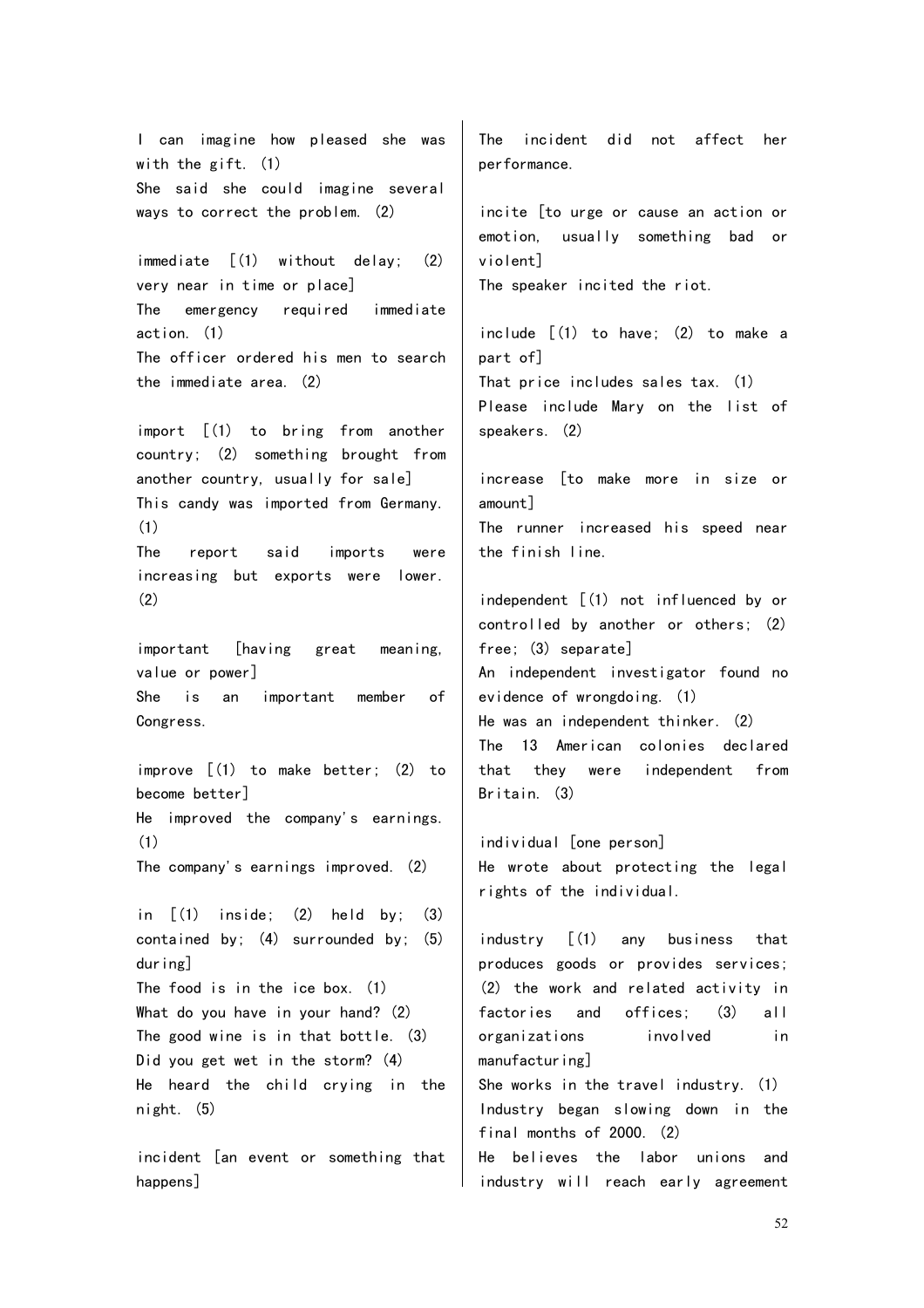on their differences. (3) infect [to make sick with something that causes disease] A biological weapon could infect millions of people with a deadly disease. inflation [a continuing rise in prices while the value of money goes down] Federal banking officials were able to keep inflation from rising. influence [(1) to have an effect on someone or something; (2) to cause change] The strong economy did not influence voters to keep the party in power. (1) What influenced your decision to change jobs? (2) inform [(1) to tell; (2) to give knowledge to] Please inform me when you leave the office. (1) I informed her about what happened. (2) information [(1) knowledge; (2) facts] He got the information from several books. (1) He asked for information about his family. (2) inject [to force a fluid into, such as putting medicine or drugs into the body through the skin] The doctor injected the painkiller into his shoulder. injure [to cause harm or damage to a He insulted her by arriving very late person or animal] The mail carrier was injured by an angry dog. innocent [(1) not guilty of a crime; (2) not responsible for a bad action] The court found that she was innocent of all charges. (1) The woman said her innocent dog never bit anyone. (2) insane [mentally sick] How does your country treat insane people? insect [a very small creature, usually with many legs and sometimes with wings] Flying insects attacked them as soon as they went into the forest. inspect [(1) to look at something carefully; (2) to examine, especially by an expert] He inspected his fingers for dirt. (1) The policeman inspected her car for damage. (2) instead  $[(1)$  in the place of;  $(2)$ taking the place of] She chose you instead of me. (1) He planned to go to a movie but decided to stay home instead. (2) instrument [a tool or device designed to do something or to make something] The spacecraft carried instruments to examine the surface of Mars. insult [to say something or to do something that makes another person angry or dishonored]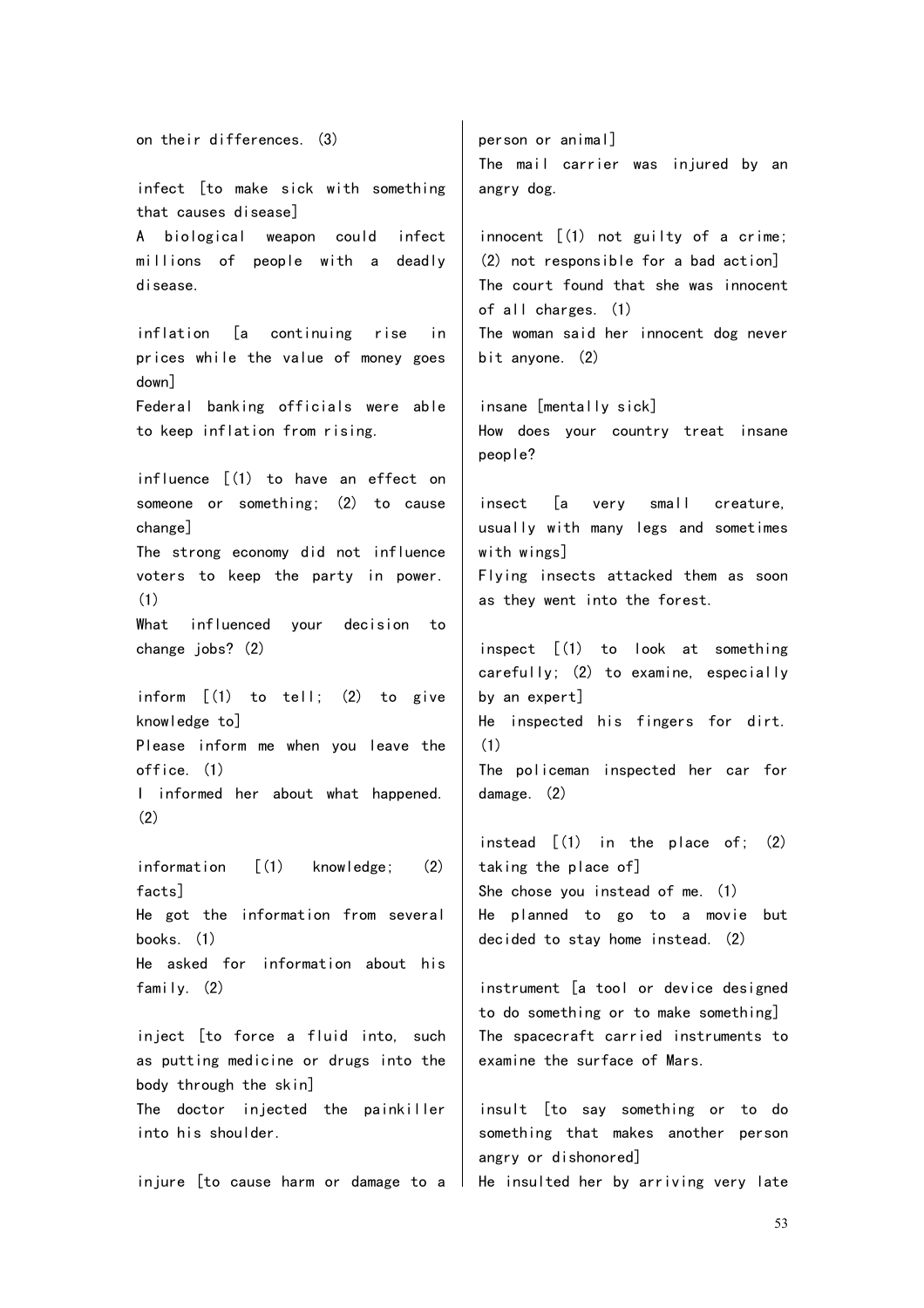at her party. intelligence [(1) the ability to think or learn; (2) information gathered by spying] The research project required scientists with great intelligence. (1) The agency collected much intelligence about planned terrorist attacks. (2) intelligent [quick to understand or learn] The boy was so intelligent that he began university studies at the age of twelve. intense [(1) very strong; (2) extremely serious] Security was intense during the President's visit. (1) Learning the language required intense study. (2) interest  $\lceil (1) \& (2)$  what is important to someone; (3) a share in owning a business; (4) money paid for the use of money borrowed] He acted to protect his interests. (1) She had a great interest in painting. (2) My father holds an interest in several businesses. (3) The bank approved his loan, but it wanted him to pay 15 percent in interest each year. (4) interfere  $(1)$  to get in the way of; (2) to work against; (3) to take part in the activities of others, especially when not asked to do so] He did not win the race because another boat interfered by turning in front of his boat. (1) The snowstorm interfered with our plans to climb the mountain. (2) Joanne asked her father not to interfere in her dispute with Bryan. (3) international [(1) of or about more than one nation or many nations; (2) of the whole world] The international conference of South American leaders has opened in Quito. (1) The information is in the report on international trade. (2) intervene  $\lceil (1)$  to come between; (2) to come between in order to settle or solve] The police intervened before any shots were fired. (1) The President urged the United Nations to intervene in the border dispute. (2) invade [to enter an area or country by force with an army] Allied forces in England invaded the Normandy area of France in 1944. invent [(1) to plan and make something never made before; (2) to create a new thing or way of doing something] Did Henry Ford invent the automobile? (1) Did Henry Ford invent a new way to build cars? (2) invest [to give money to a business or organization with the hope of making more money] George asked his friends to invest in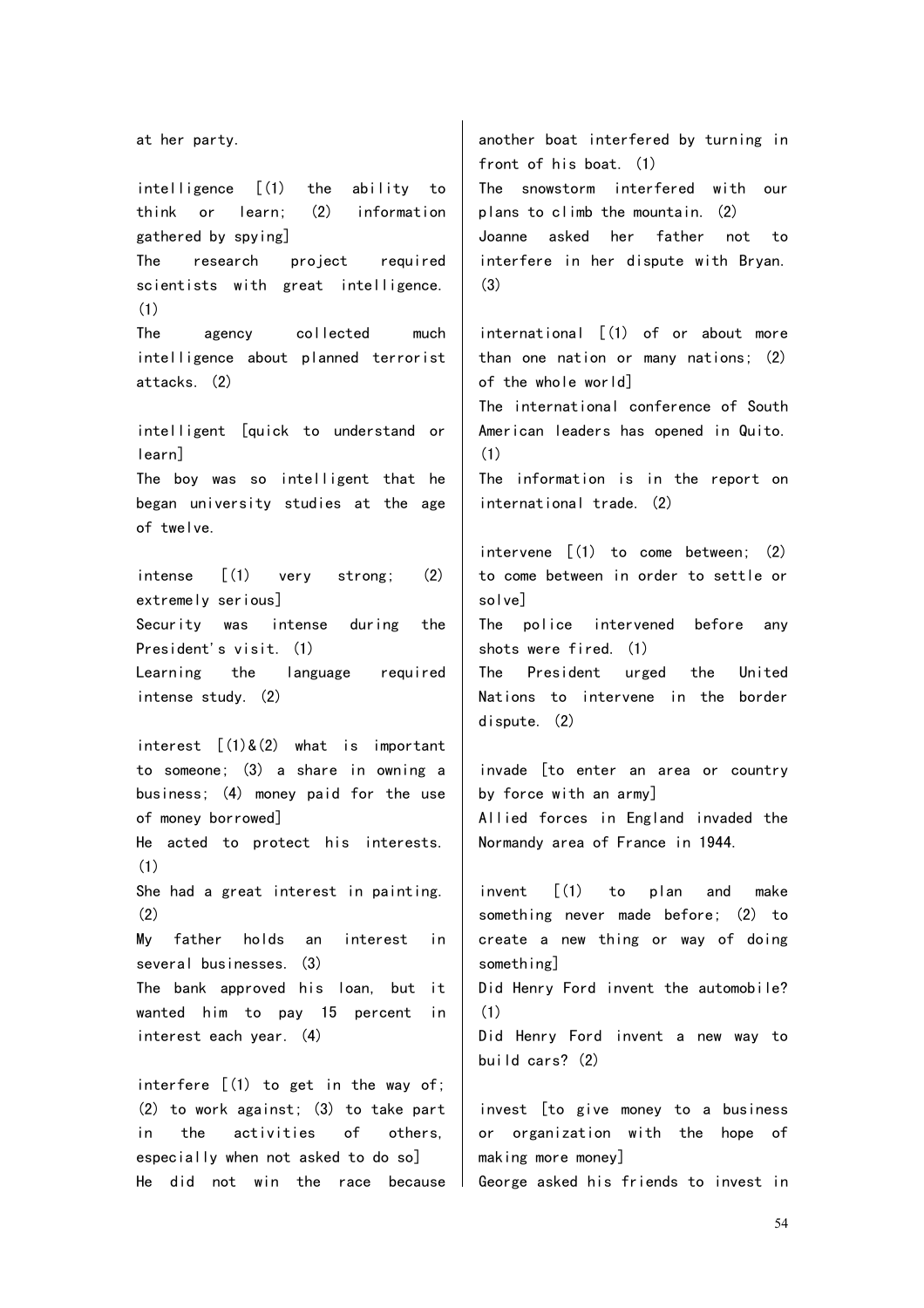his new oil company.

investigate [(1) to study or examine all information about an event, situation or charge; (2) to search for the truth] Civil rights leaders asked the federal government to investigate voting problems in some parts of Florida. (1) Congress is investigating the president's relationship with a young woman. (2) invite [to ask someone to take part in or join an event, organization or gathering] Jason invited Candy to his party. involve [(1) to take part in; (2) to become a part of; (3) to include] He has been involved in drama for many years. (1) She became completely involved with her new family. (2) The project involved thousands of people. (3)

iron [a strong, hard metal used to make machines and tools] People have been making tools of iron for about 2,800 years.

island [a land area with water all around it] Ken lived on several different islands in the South Pacific Ocean.

issue [an important problem or subject that people are discussing or arguing about ]

Campaign finance reform was the most important issue in the election campaign.

it [a thing, place, event or idea that is being spoken about ] The sky is blue, but it also has a few white clouds.

 $\langle J \rangle$ 

jail [a prison for those waiting to be tried for a crime or for those serving sentences for crimes that are not serious]

He was sentenced to ten days in jail.

jewel [a valuable stone, such as a diamond or emerald]

She keeps her valuable jewels at the bank.

job [the work that one does to earn money] Jean has a new job at an Internet company.

join [(1) to put together or come together; (2) to become part of or a member of] I can join the two broken parts together. (1) We invited her to join our study group. (2)

joint [shared by two or more] We made a joint agreement not to meet next week.

joke [something done or said to cause others to laugh] Have you heard any new jokes?

judge [(1) to form an opinion about; (2) to decide a question, especially a legal one ; (3) a public official who decides problems of law in a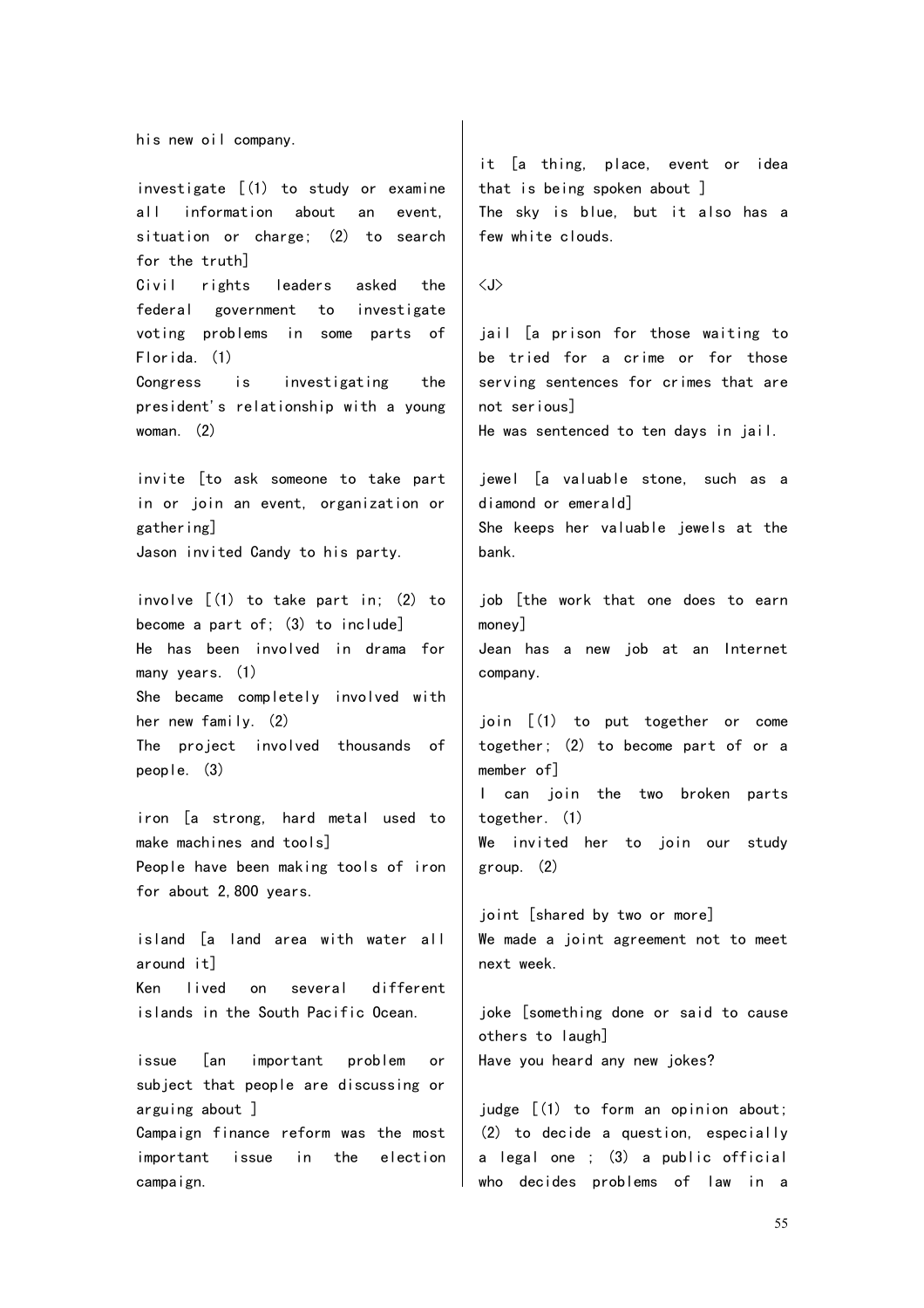court] I helped judge the writing ability of each person in the competition. (1) The jury judged the two men guilty of all charges. (2) The judge in traffic court hears many cases every day. (3)

jump [to push down on the feet and move up quickly into the air] How high can you jump?

jury [a group of people chosen to decide what is true in a trial] The jury found him guilty.

just [(1) only; (2) very shortly before or after the present; (3) at the same time; (4) what is right or fair] Help me for just a minute. (1) He just left. (2) He left just as I came in. (3) The law is just, in my opinion. (4)

## $\langle K \rangle$

keep  $(1)$  to possess;  $(2)$  to have for oneself] They kept the old house for a long time. (1) He keeps most of the money that he earns. (2)

kick [to hit with the foot] How far can you kick the ball?

kidnap [to seize and take away by force] The man kidnapped the boy but released him after the family paid him a million dollars.

kill  $\lceil$  (1) to make dead; (2) to cause

to die] The woman killed her three husbands for their money. (1) The blight killed almost every chestnut tree in the United States. (2)

kind  $\lceil (1)$  sort;  $(2)$  gentle;  $(3)$ caring; (4) helpful] What kind of dog is that? (1) He is a kind man. (2) She was a kind mother to all her children. (3) A kind old man told me where to find your house. (4)

kiss [to touch with the mouth to show love or honor] Do you remember your first kiss?

knife [a tool or weapon used to cut] The knife that he found was very sharp.

know [(1) to understand something as correct; (2) to have the facts about; (3) to recognize someone because you have met and talked together before] I know the answer to your question. (1) Do you know how deep the river is here? (2) He knew her for many years. (3)

knowledge  $\lceil (1)$  that which is known: (2) learning or understanding] A huge library in Alexandria, Egypt, was the world's center of knowledge 2,300 years ago. (1) You can use the Internet computer

system to find knowledge about a great many subjects. (2)

<L>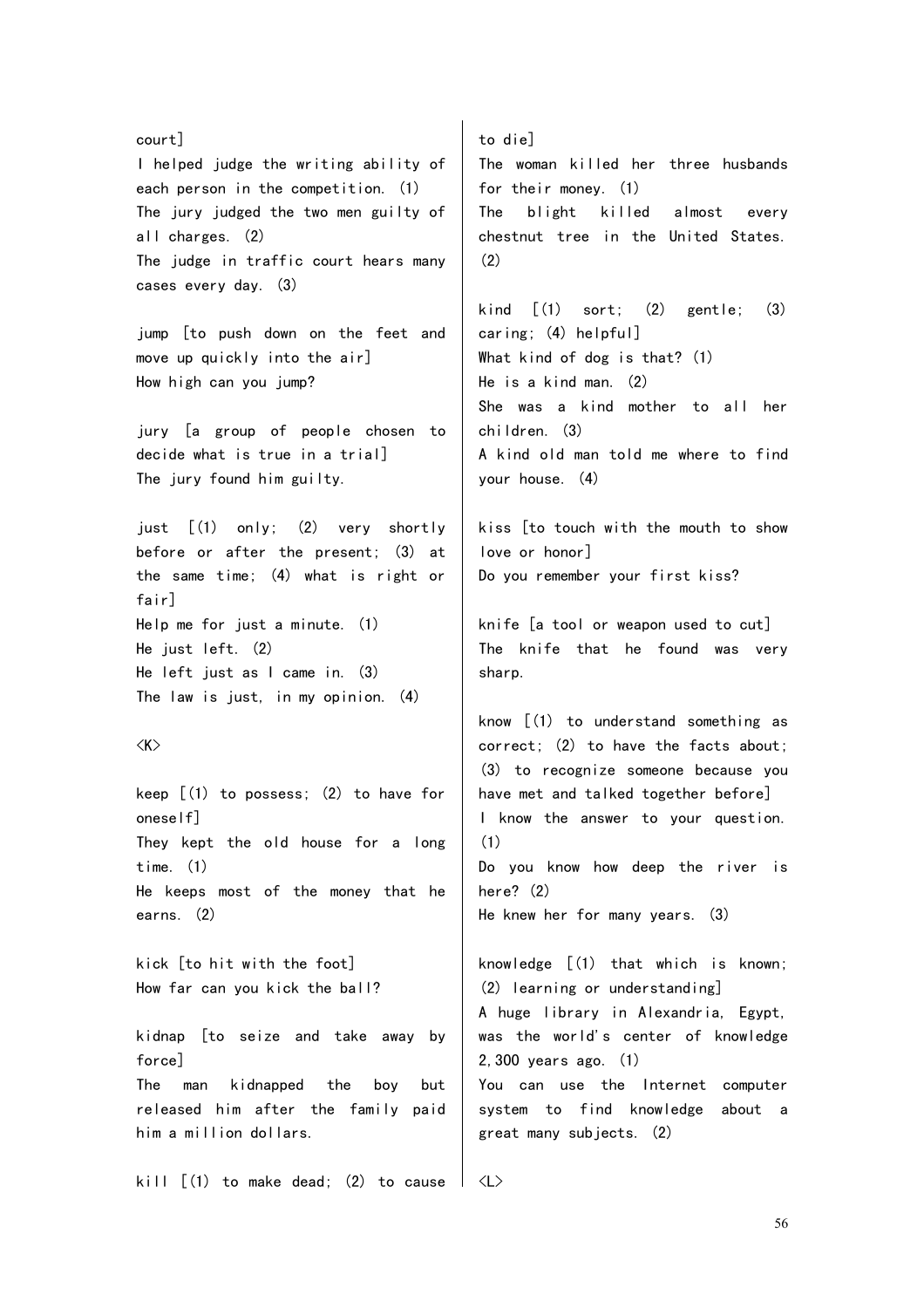labor [(1) work; (2) workers as a group] Building a house is hard labor. (1) Organized labor is a major force in American politics. (2)

laboratory [a room or place where experiments in science are done] The medical students spent much of their time in the laboratory.

lack [(1) to be without; (2) the condition of needing, wanting or not having] The farmhouse lacked heat and

electricity. (1)

The lack of rain caused the crops to fail.  $(2)$ 

lake [a large area of fresh water surrounded by land] She swam across the lake.

land [(1) to come to the earth from the air; (2) the part of the earth not covered by water; (3) the ground] Airplanes land at airports. (1) Only 25 percent of the earth's surface is land. (2) He bought this land ten years ago. (3)

language [(1) words and their use; (2) what people speak in a country, nation or group] She was interested in how new words come into the language. (1) How many languages do you speak? (2)

large [(1) big; (2) being of more than usual size, amount or number; (3) opposite small] How large is your house? (1)

He had a large voice for such a small man. (2) She was a large woman. (3)

last [(1) to continue; (2) after all others; (3) the only one remaining] The talks will last three days. (1) He was the last person to arrive. (2) She is the last person in line. (3)

late [(1) after the correct time; (2) near the end; (3) opposite early] He arrived an hour late for work. (1) The doctor said she would have her baby late in the year. (2) Do you like to eat early or late? (3)

laugh [to make sounds to express pleasure or happy feelings] I always laugh at her funny stories.

launch [(1) to put into operation; (2) to begin; (3) to send into the air or space] The terrorists launched an attack in the middle of the night. (1) She said she soon will launch her campaign for mayor. (2) The United States launched an Apollo spacecraft on a flight to the moon. (3)

law [all or any rules made by a government]

The mayor urged city officials to pass the new law.

lead [(1) to show the way; (2) to command; (3) to control; (4) to go first]

I could not find the store until he led me to it. (1)

General Wilcox will lead the special anti-terrorist force. (2)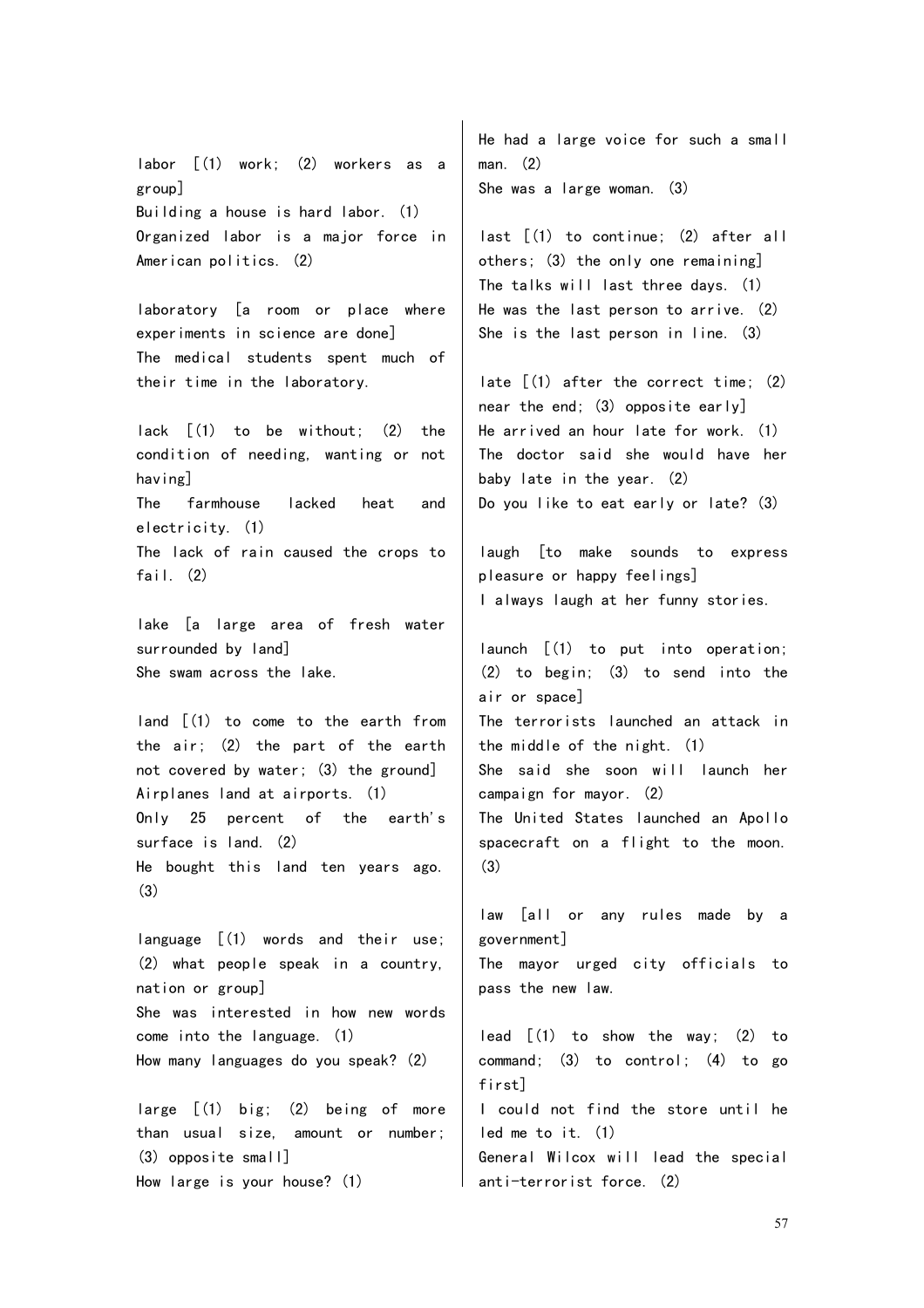He leads our music department. (3) She followed as he led the way. (4)

leak [to come out of or to escape through a small opening or hole (usually a gas or liquid)] Oil leaked from the broken pipe.

learn [(1) to get knowledge about; (2) to come to know a fact or facts] He learned calculus in high school. (1) She wondered how he learned where she lived. (2)

leave [(1) to go away from; (2) to let something stay where it is] His son will leave home next year for college. (1) Please leave me alone. (2)

left [(1) on the side that is toward the west when one is facing north; (2) opposite right] Do you write with your left hand? (1) I am lost because I turned left instead of right. (2)

legal [of or in agreement with the law] He said his lawyer gave him good legal advice.

legislature [a government lawmaking group] The legislature makes laws.

lend [(1) to permit someone to use a thing temporarily; (2) to make a loan of money] Joe said he will lend me his car tomorrow. (1) None of his friends would lend him any money. (2)

less [(1) smaller in amount; (2) not as much] His doctor said he should eat less meat. (1) She travels less in her new job. (2)

let [(1) to permit to do or to be; (2) to make possible] Let me help you with that. (1) She let him drive her new car. (2)

letter [a communication in writing sent to another person] I wrote a letter to you last night.

level [(1) the amount or height that something reaches or rises to; (2) the position of something or someone] The river rose to its highest level in history during the flood last year. (1)

He has worked at the top levels of government for many years. (2)

liberal [one who usually supports social progress or change] Liberal lawmakers proposed a bill to reduce the cost of medicine for older Americans.

lie [(1) to have one's body on the ground or other surface; (2) to say something that one knows is not true] She said she needed to lie down for a few minutes to rest. (1) The official told the court he did not lie about his campaign money. (2)

life [(1) the time between being born and dying; (2) opposite death; (3) all living things] She spent her life helping people. (1)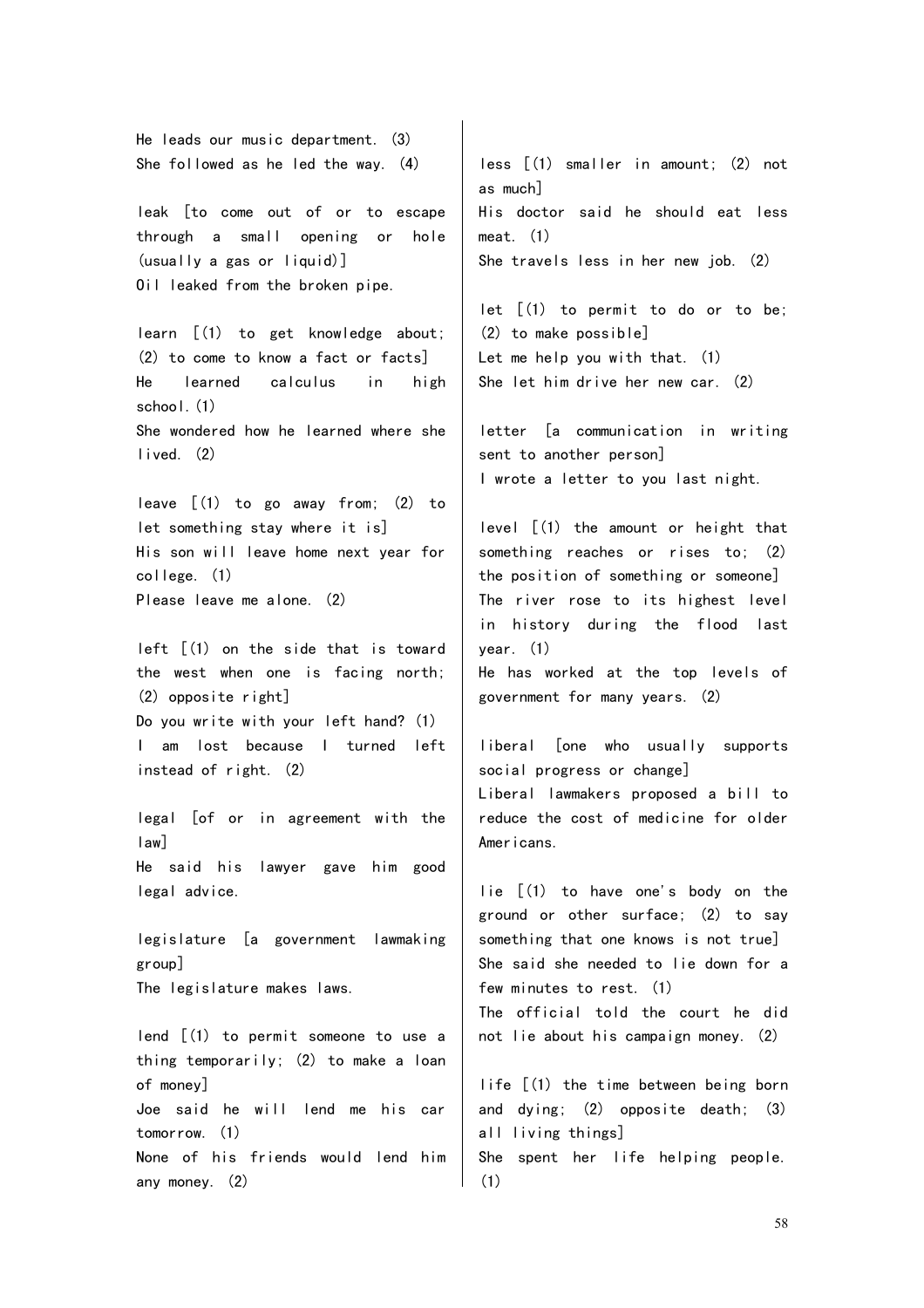He died, but doctors brought him back to life. (2) She wrote a history of life on Earth. (3)

lift [to take or bring up to a higher place or level] We watched the rising water lift the house and carry it away.

light [(1) a form of energy that affects the eyes so that one is able to see; (2) anything that produces light; (3) bright; (4) not heavy] We could see the island clearly in the sun's light. (1) Please leave the light on when you go. (2) The room was painted light blue. (3) She said her bag was light, but I could not lift it. (4)

lightning [light produced by electricity in the air, usually during a storm] Lightning filled the dark sky like fireworks.

like [(1) to be pleased with; (2) to have good feelings for someone or something; (3) in the same way as; (4) similar to] I like this new dress. (1) I like her very much. (2) Much training is needed to sing like he does. (3) She sounds like my sister. (4)

limit [(1) to restrict to a number or amount; (2) the greatest amount or number permitted] The hotel limits the number of people sleeping in each room. (1)

room. (2)

line [(1) a long, thin mark on a surface; (2) a number of people or things organized; (3) one after another; (4) the edge of an area protected by military forces] He used his sword to make a line in the sand. (1) The soldiers stood in a line, side by side. (2) They turned and marched in a line, one after another. (3) Enemy soldiers could not break through allied lines. (4)

link [(1) to connect; (2) to unite one thing or event with another; (3) a relation between two or more things, situations or events] The Russian and American spacecraft linked with each other in orbit. (1) The royal marriage linked the two kingdoms. (2) Scientists found a link between

tobacco and lung cancer. (3)

liquid [a substance that is not a solid or gas, and can move freely, like water]

Ice changes to liquid when the temperature rises above zero degrees Celsius.

list [(1) to put in writing a number of names of people or things; (2) a written series of names or things] Please list your name, address and telephone number. (1) This is a list of all the things I plan to do today. (2)

The limit is four people in each I If you listen-very-carefully, you-can listen [to try to hear]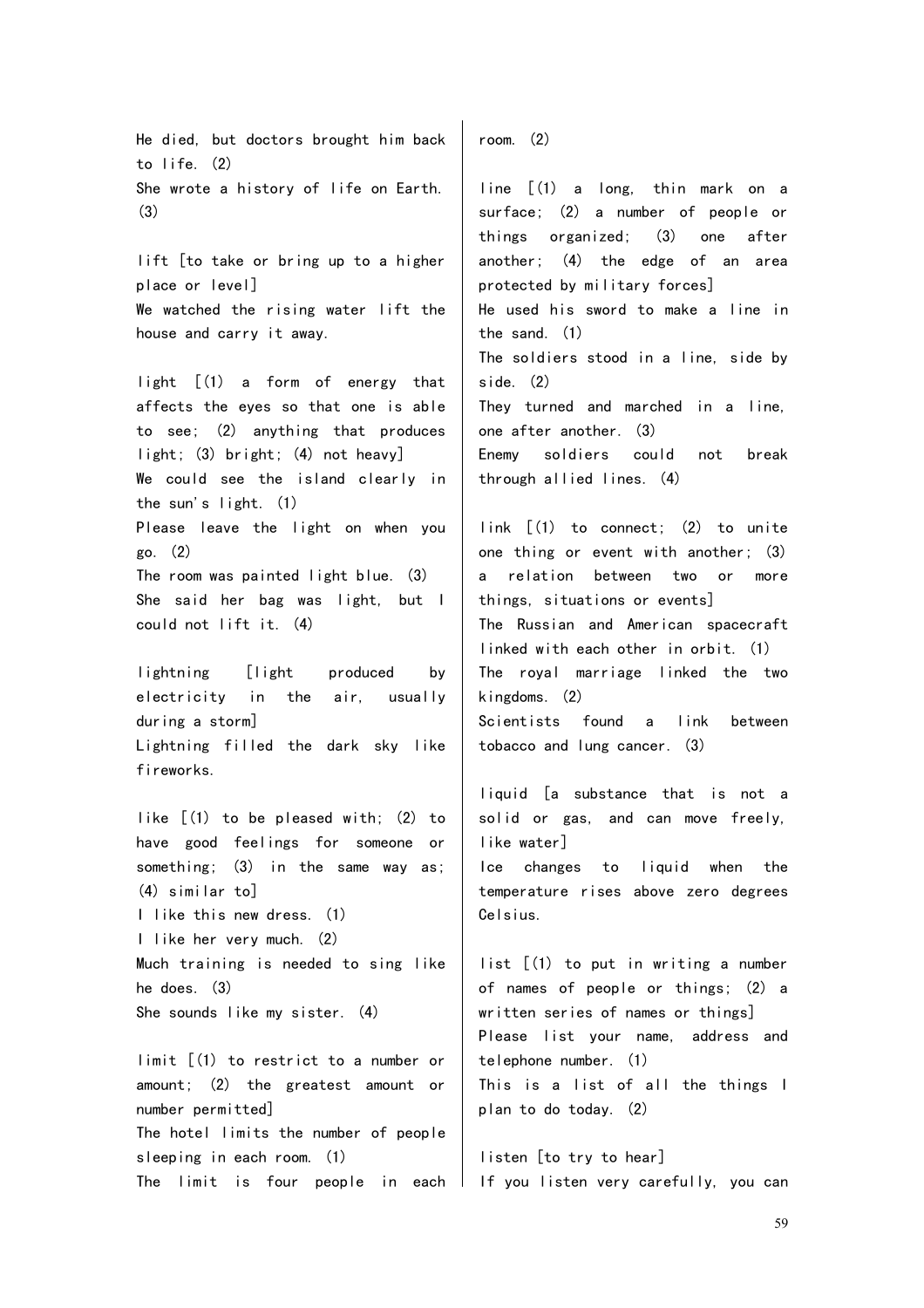hear them singing. literature [all the poems, stories and writings of a period of time or of a country] He is interested in ancient Greek literature. little [(1) not tall or big; (2) a small amount] He has a little dog named Elmo. (1) She could not buy it because she had only a little money with her. (2) live [(1) to have life; (2) to exist; (3) having life; (4) alive] She lived for many years after her operation. (1) He lives in Chicago. (2) Please do not cut down a live tree. (3) He said some polio vaccines were made from a live virus. (4) load [(1) to put objects on or into a vehicle or container; (2) that which is carried] She told him to load the boxes in the back of the car. (1) The truck carried a full load of fruit from Florida. (2) loan [(1) money borrowed that usually must be returned with interest payments; (2) something borrowed] The bank made a 10,000-dollar loan to him yesterday. (1) I gave him those tools only as a loan. (2) local [about or having to do with one place] They told him about a local place where he could get a good dinner. lonely [(1) feeling alone and wanting friends; (2) visited by few or no people] The city is full of lonely people. (1) He was a lonely man after his wife left. (2) long [(1) not short; (2) measuring from beginning to end; (3) measuring much; (4) for much time] We saw a long snake behind the house. (1) The road is three miles long. (2)  $\frac{1}{2}$ one mile = 1.6 kilometers Those pictures were made by someone who lived long before my people came to this land. (3) I knew her a long time ago. (4) look [(1) to turn the eyes toward so as to see; (2) to search or hunt for; (3) to seem to be] He looked at her for a long time. (1) I looked for that book but I could not find it. (2) She looks like my sister. (3) lose [(1) to have no longer; (2) to not find; (3) to fail to keep; (4) to be defeated] The prisoner lost all hope of escape. (1) The little boy lost his toy car. (2) He worried that he might lose his job. (3) Their school lost the big game. (4) loud [(1) having a strong sound; (2) full of sound or noise] The speaker had a loud voice. (1) The music at the rock concert was too loud. (2)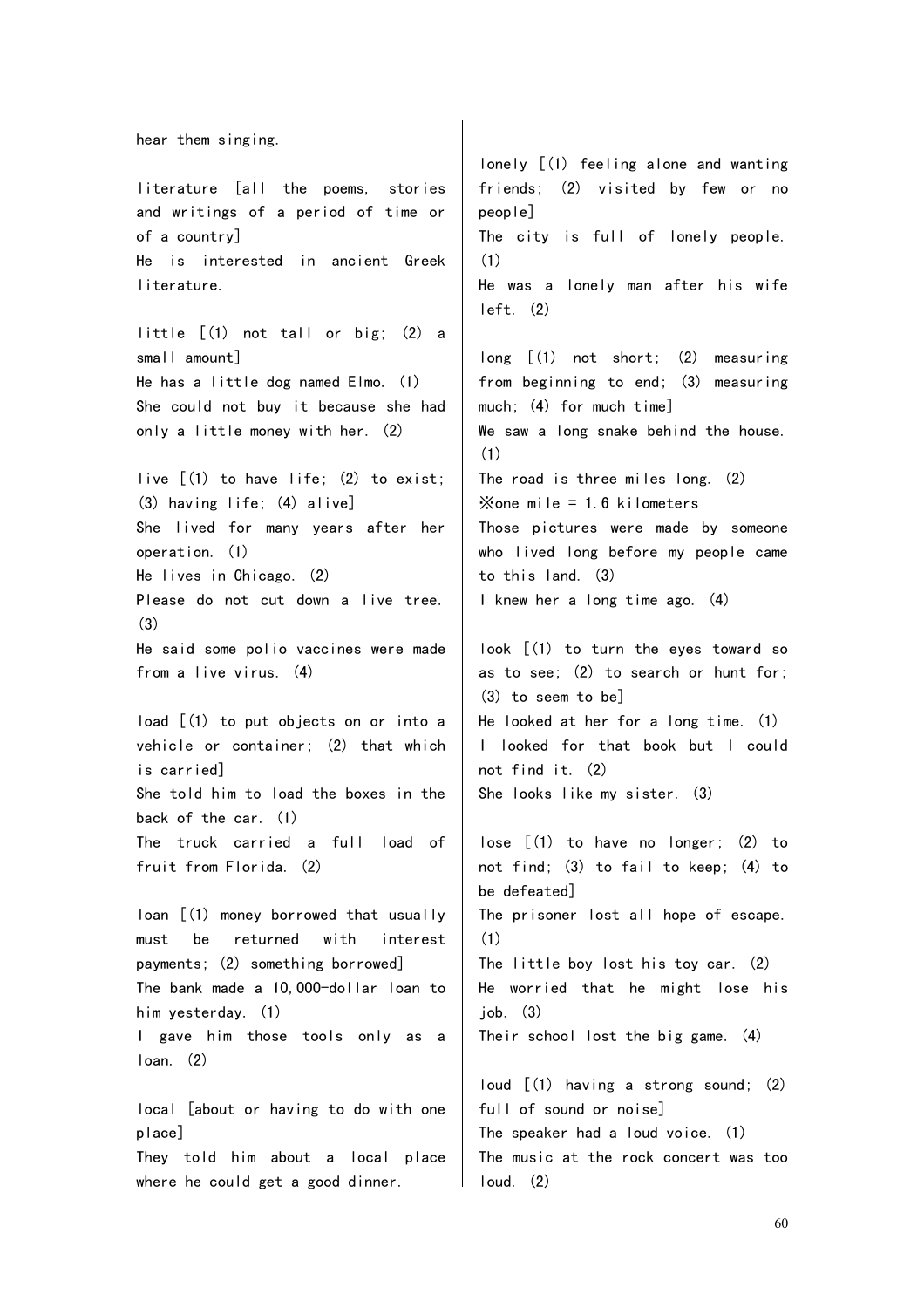love [(1) to like very much; (2) to feel a strong, kind emotion (sometimes involving sex); (3) a strong, kind emotion for someone or something; (4) opposite hate] He loved walking in the mountains. (1) She liked to pretend that he loved her more than anyone. (2) She has a great love for music. (3) He said his love for her would never die. (4) low [(1) not high or tall; (2) below the normal height; (3) close to the ground] You will find low prices for products on the Internet. (1) The airplane flew low over the town.  $(2)$ 

Fog is a low cloud near the ground. (3)

loyal [showing strong friendship and support for someone or something] The President chose loyal supporters to serve in his cabinet.

luck [something that happens by chance] He always has good luck in finding a place to park his car.

## <M>

machine [a device with moving parts used to do work] Our copy machine always seems to stop working when I have a lot of documents to copy.

magazine [a publication of news,

stories, pictures or other information] He likes to read computer magazines.

mail [letters, papers and other things sent through an official system, such as a post office] E-mail is so much faster than sending mail through the post office.

main [the most important or largest] Her main interest now is raising her children.

major [great in size, importance or amount] Corn and wheat are major crops in the United States.

majority [(1) the greater number; (2) more than half]

The President's party won a majority of seats in the House of Representatives. (1)

A bill passes only if a majority of the members approve. (2)

make  $\lceil (1)$  to produce;  $(2)$  to create; (3) to build; (4) to do something or to carry out an action; (5) to cause to be or to become] Many products sold in America are made in China. (1) She makes beautiful hats. (2) The same company makes many of the houses here. (3) They make each other happy. (4) The movie producer made her a star. (5)

male  $[(1)$  a man or boy;  $(2)$  the sex that is the father of children; (3) of or about men] Police described him as a male in his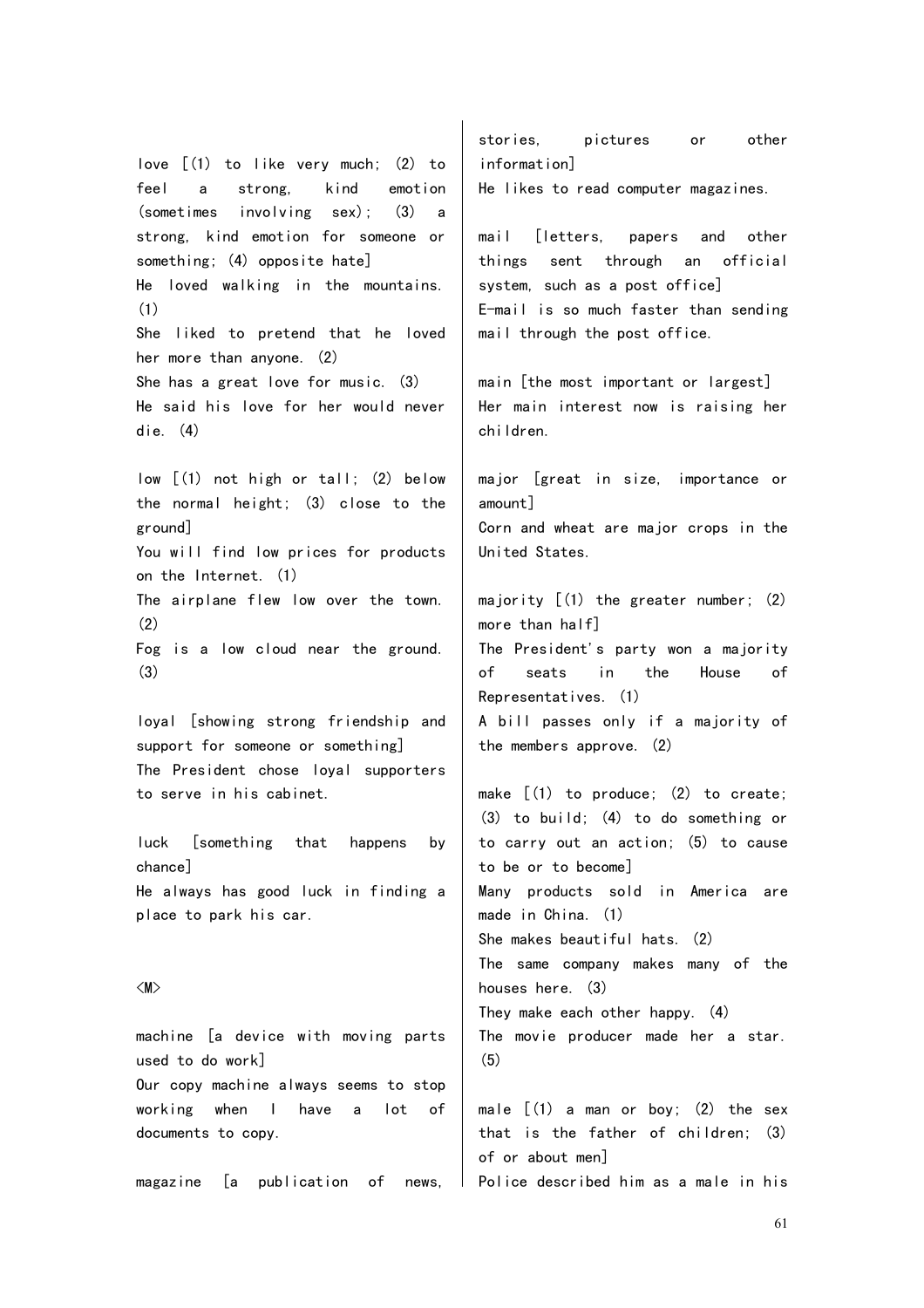early twenties. (1) Males are in the minority in the United States. (2) That store sells only male clothes.  $(3)$ 

man [an adult male human] That man is my father.

manufacture [to make goods in large amounts] His company manufactures sewing machines.

many [a large number or amount of] I have eaten here many times.

map [a picture of the earth's surface or a part of it] Do you have a map of the city?

march [(1) to walk in a group like soldiers; (2) to walk together in a large group to protest about something] The Marines spent many hours learning to march. (1) The protesters marched to the White House. (2)

mark [to make a sign or cut on something] The price is marked on the box.

market [(1) a place or area where goods are sold, bought or traded; (2) an economic system in which the prices of things are decided by how many there are and how much money people are willing to pay for them] She sells her vegetables at the farmers' market. (1)

The President spoke about the successful growth of market economies around the world. (2)

marry  $(1)$  to join a man and woman together as husband and wife; (2) to become husband and wife (usually in a religious or civil ceremony)] The priest married the man and woman. (1) Jim married Sue last Sunday. (2)

mass [an amount of matter having no special form and usually of a large size]

The gravity force of a space object depends on its mass.

mate [to bring together a male and a female to create another creature] Their dogs mated last week so they should have puppies soon.

material  $\lceil$  (1) the substance, substances or matter of which something is made or from which something can be made, such as wood, cloth or stone; (2) anything that can be made into something else] Which materials are used to build houses in your country? (1) Scientists are using genetic material to create plants and animals different from those in nature. (2)

mathematics [the science dealing with amounts, sizes and shapes, as explained by numbers and signs] Their mathematics test had questions on algebra and geometry.

matter  $(1)$  anything that can be seen or felt; (2) what things are made of] Scientists are trying to measure all the matter in the universe. (1) Anything you can see or feel is made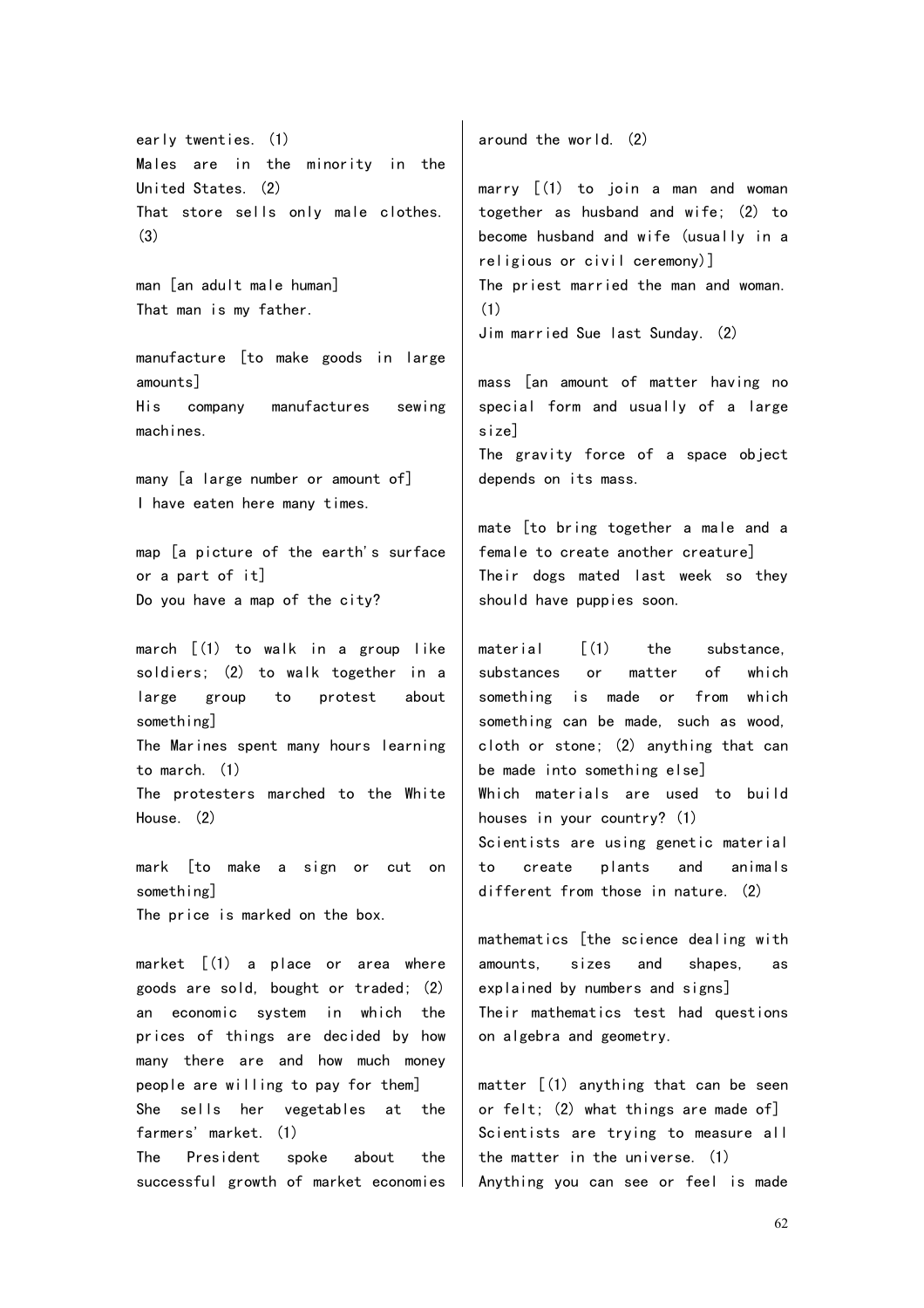```
of matter. (2)
```
may [a word used with an action word to mean permit (1) or possible (2) ] May  $\vert$  go? (1) They may leave tomorrow. (2)

mayor [the chief official of a city or town government] Her father was elected mayor of Springfield.

meal [food eaten to satisfy hunger, such as dinner] Take this medicine after every meal.

mean  $[(1)$  to want to;  $(2)$  to give the idea of; (3) to have the idea of] She meant to call you on the telephone, but she forgot. (1) Tell me what you mean to do about the damage to my car. (2) I know what you mean. (3)

measure [(1) to learn the amount, size or distance of something; (2) an action taken; (3) a legislative proposal] I will measure the size of the windows. (1) What measures did you take to prevent more damage? (2) The Senate approved the measure. (3) meat [the part of a dead animal used

for food] She no longer eats meat; only vegetables, grains and fruits.

media [all public information organizations, including newspapers, television and radio]

The big story in the media is the vote counting problem.

medicine [(1) a substance or drug used to treat disease or pain; (2) the science or study of treating and curing disease or improving health] She started feeling better after she began using the medicine. (1) His wife is studying medicine at the Harvard Medical School. (2)

meet [to come together with someone or something at the same time and place] We will meet here tomorrow with other

melt [to make a solid into a liquid by heating it] Ice melts into water at temperatures above zero degrees Celsius.

member [one of a group] He is a member of a rock band.

members of the committee.

memorial [something done or made to honor the memory of a person or event] Have you visited the Lincoln Memorial in Washington?

memory [(1) a picture in the mind of past events; (2) the ability to remember; (3) a thing remembered] I can still see in my memory the place we used to swim. (1) He has a good memory. (2) Do you have any memory of your father before he went to war? (3)

mental [about or having to do with the mind] She had some unusual mental powers.

mercy [(1) kindness toward those who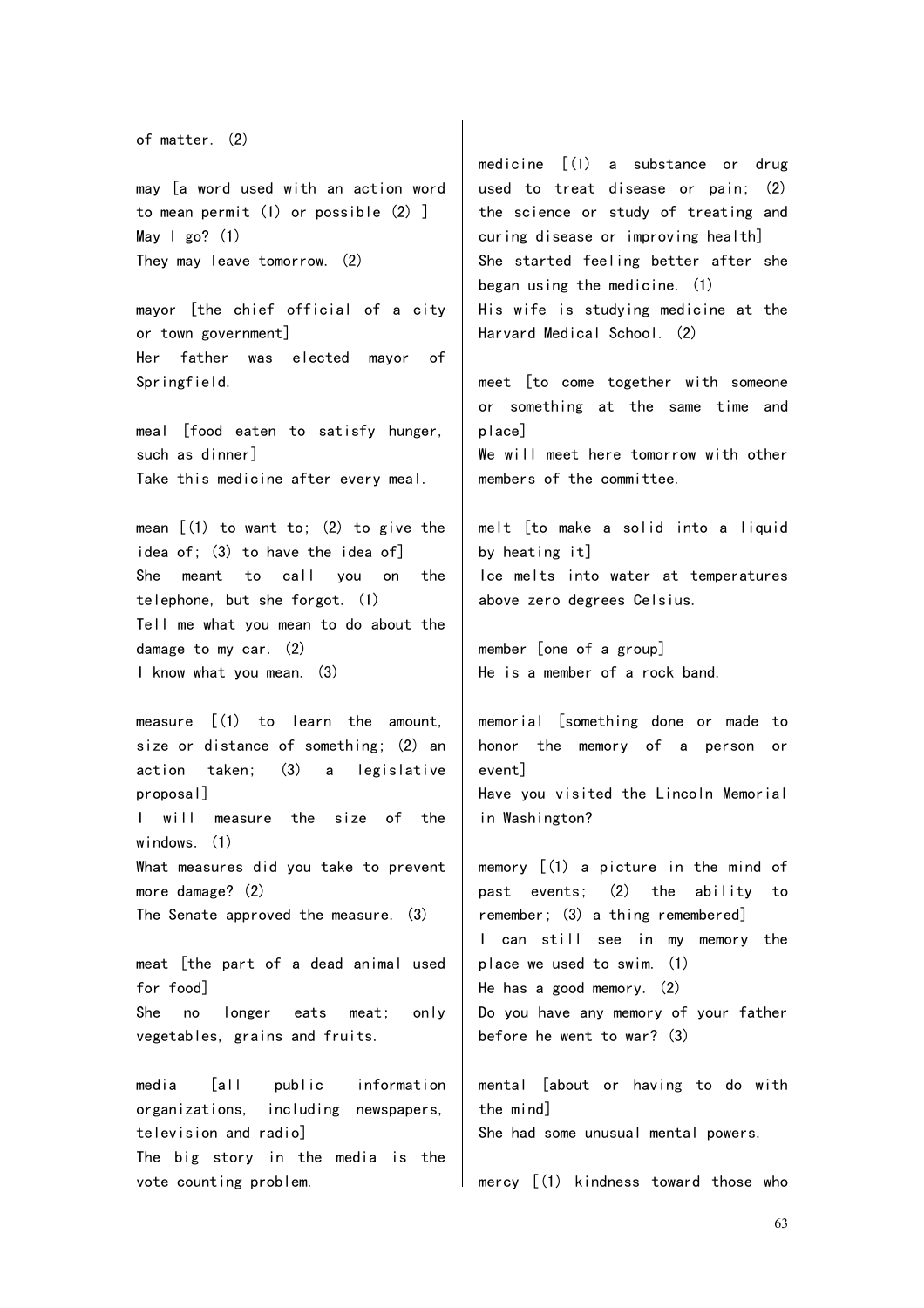should be punished; (2) the power to be kind or to pardon] She showed mercy by forgiving him for leaving her. (1) He admitted guilt and asked the judge for mercy. (2)

message [(1) written or spoken news or information; (2) a note from one person to another person or group] The candidate delivered his message to the crowd. (1) He sent her an E-mail message with his computer. (2)

metal [a hard substance such as iron, steel or gold] Many products formerly made of metal now are made of plastic.

method [the way something is done] She developed a new method for losing weight.

microscope [a device used to make very small things look larger so they can be studied] Tell me what you see through the microscope.

middle [(1) the center; (2) a place or time of equal distance from both sides or ends; (3) in the center] He stopped in the middle of the field. (1) They rested in the middle of the day. (2) I would guess her age to be in the middle twenties. (3)

militant [someone active in trying to cause political change, often by the use of force or violence] Police are prepared for violence by Tuesday. (1)

militant demonstrators.

military [(1) the armed forces of a nation or group; (2) of or about the armed forces] She has been in the military for seven years. (1) Many military bases were closed in the United States. (2)

milk [the white liquid produced by female animals to feed their young] Please bring me a glass of cold milk.

mind [the thinking, feeling part of a person]

He has a good mind, but sometimes he does not use it.

mine [(1) to dig useful or valuable substances out of the earth; (2) a place in the earth where such substances are found; (3) a bomb placed under the ground or under water so it cannot be seen]

Mining for gold can create serious environmental problems. (1)

Many old mines can be found in the mountains of the western United States. (2)

An international treaty seeks a ban on the use of explosive military mines. (3)

mineral [a substance found in nature that is not an animal or a plant, such as coal or salt] Name two important minerals found under the ground.

minister [(1) a member of a cabinet; (2) a high government official ] The Cabinet Ministers meet every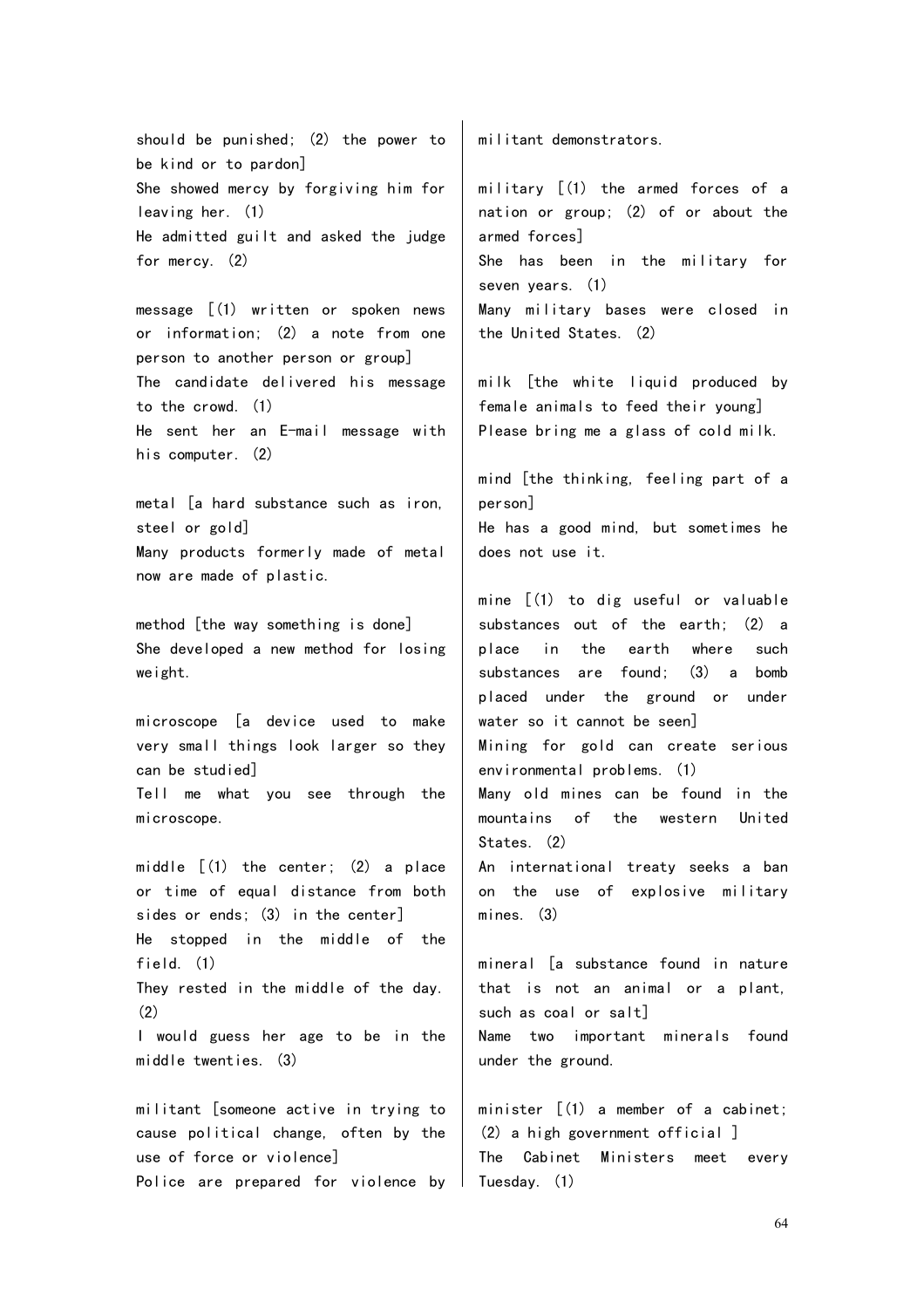The Prime Minister and his new Foreign Minister will arrive in Washington tomorrow. (2)

minor [(1) small in size; (2) of little importance] Only a minor amount of money is missing. (1) He wrote a report on a minor English poet. (2)

minority [(1) the smaller number; (2) opposite majority] Blacks, Hispanics and Asians are minorities in America. (1) The Democrats are the minority party in the Congress. (2)

minute  $\lceil (1)$  a measure of time:  $(2)$ one of the sixty equal parts of an hour; (3) sixty seconds] I saw him only minutes ago. (1) We met for 30 minutes. (2) She gave him exactly one minute to explain. (3)

miss [to fail to hit, see, reach or meet] He missed meeting her by only about two minutes.

missile [any weapon that can be thrown or fired through the air and explodes when it reaches its target] Some Senators support building a new rocket system to defend against long distance missiles.

missing [(1) lost; (2) not found] My watch is missing. (1) His brother was reported missing in Vietnam. (2)

mistake [(1) a wrong action or

decision; (2) an action done without the knowledge that it was wrong] He made a mistake by not waiting for the telephone call. (1) Her mistake was not understanding his feelings for her. (2)

mix [to put different things together to make one thing] She mixed peanut butter and fruit jelly in a sandwich.

mob [a large group of wild or angry people] The peaceful demonstration suddenly became an angry mob.

model [(1) an example; (2) something, usually small, made to show how something will look or work] Her daughter was the model of a perfect child. (1) This model shows how his new home will look when completed. (2)

moderate [not extreme] The moderate proposal was approved by both sides.

modern [(1) of the present or very recent time; (2) the most improved] We enjoyed the Museum of Modern Art. (1) The old ships are being replaced by modern ones. (2)

money [pieces of metal or paper used to pay for things] Do you need some money?

month [one of the twelve periods of time into which a year is divided] This is the first month of the new year.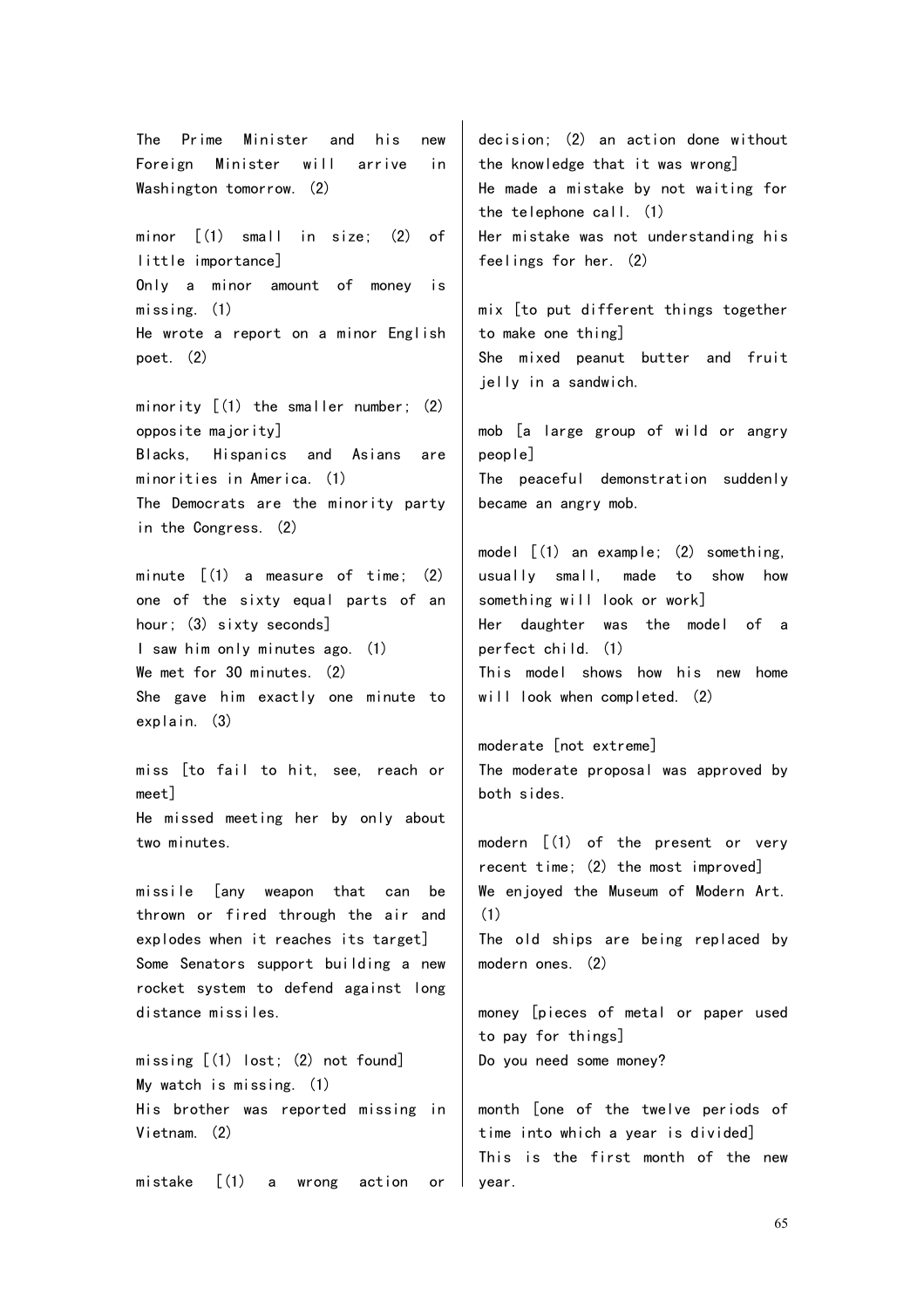moon [the bright object often seen in the night sky that orbits the earth about every twenty-nine days] The full moon is bright enough to read a book by.

moral [concerning what is right or wrong in someone's actions] He made a moral decision not to fight in the war.

more [greater in size or amount] She has more talent than anyone I know.

morning [the early part of the day, from sunrise until noon] He writes in the morning and works in the office later in the day.

most [greatest in size or amount] Which country has the most people?

mother [(1) the female parent; (2) a woman who has a child or children] My wife is a good mother. (1) That woman with the loud voice is the mother of seven children. (2)

motion [(1) a movement; (2) a continuing change of position or place] The motion of the car sometimes makes her sick. (1) The motion of the waves did not stop. (2)

mountain [a part of the earth's surface that rises high above the area around it] They plan to climb Rainier, the great mountain southeast of Seattle.

mourn [to express or feel sadness] They mourned the death of their daughter.

move [(1) to change position; (2) to put or keep in motion; (3) to go] Move the chair over here. (1) The dog's tail moved from side to side. (2) She moved to California last year. (3)

movement [(1) the act of moving or a way of moving; (2) a series of acts or efforts to reach a goal] The movement of the boat made her sick. (1)

The gun control movement wants to keep guns away from criminals. (2)

movie [(1) a motion picture; (2) a film] Which movie would you like to watch? (1) Making the movie cost 75 million dollars. (2)

much [great in amount] They read much of the time.

murder [(1) to kill another person illegally; (2) the crime of killing another person] The angry man murdered three people in his office. (1) The jury found him guilty of murder. (2)

music [the making of sounds by singing or using a musical instrument]

She has loved music since she was a small child.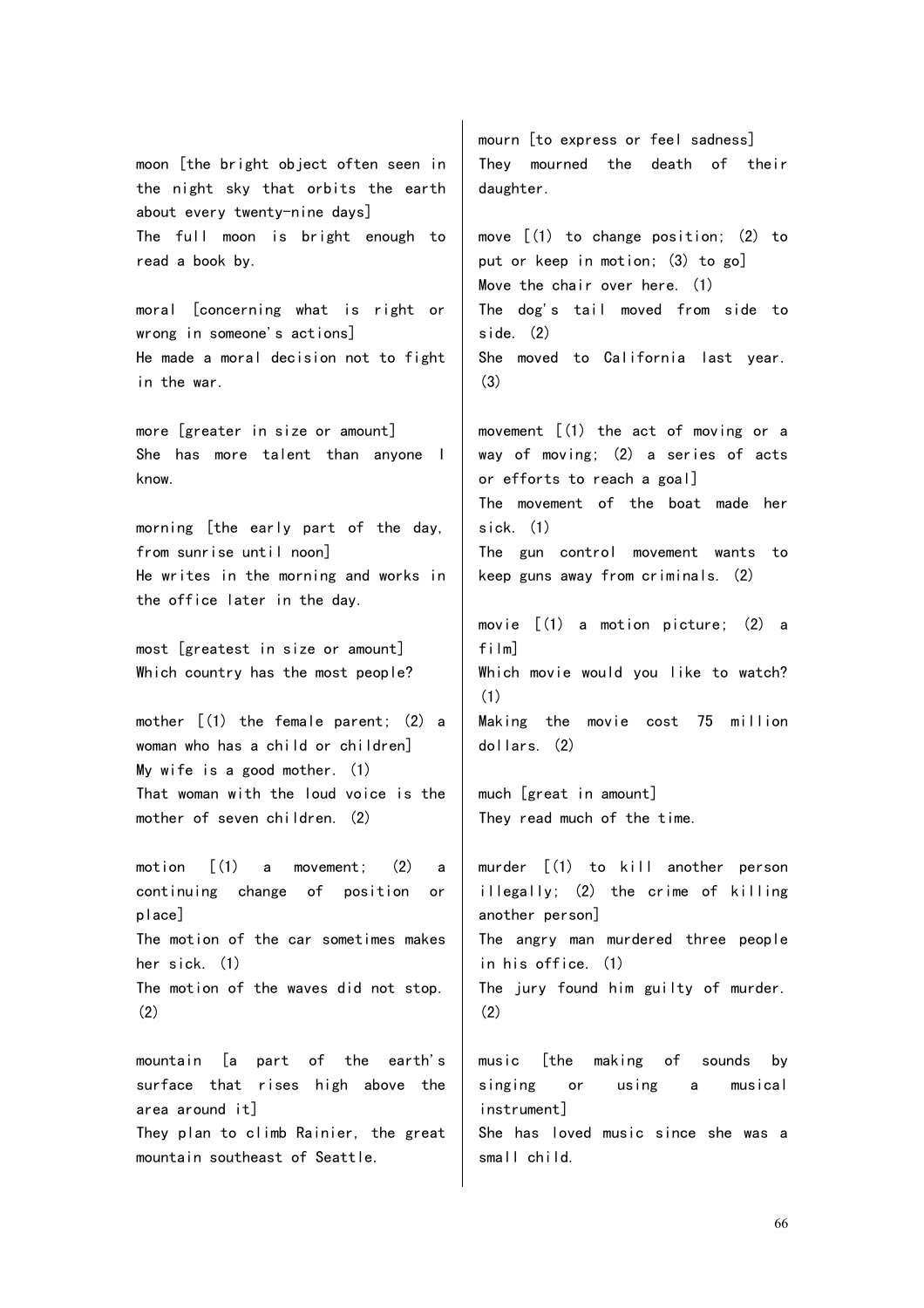must [a word used with an action word to mean necessary] You must go to school.

mystery [(1) something that is not or cannot be explained or understood; (2) a secret] No one can explain the mystery of the crying woman in the window of the old house. (1) What happened that night is still a

<N>

mystery. (2)

name [(1) to appoint; (2) to nominate; (3) to give a name to; (4) a word by which a person, animal or thing is known or called] The Governor named him to be a justice on the state Supreme Court. (1) She said the President will name her to be an ambassador. (2) We named our son John, after his grandfather. (3)

Her dog's name is Elmo. (4)

narrow [(1) limited in size or amount; (2) not wide; (3) having a short distance from one side to the other] The Democrats passed the bill by a narrow majority. (1) They ran along the narrow path between the two buildings. (2) The narrow valley was less than a kilometer wide. (3) nation [a country, together with its

social and political systems] The American nation is more than two hundred years old.

native [someone who was born in a place, not one who moved there] He is a native of Texas.

natural  $[(1)$  of or about nature:  $(2)$ normal; (3) common to its kind] I am interested in biology and other natural sciences. (1) It is natural for a cat to sleep most of the time. (2) Babies naturally cry a lot. (3)

nature [(1) all the plants, animals and other things on earth not created by humans; (2) events or processes not caused by humans] She enjoys the beauty of nature. (1) Modern technology cannot protect us from storms, wildfires and other acts of nature. (2)

navy [the part of a country's military force trained to fight at sea] He led an exciting life in the navy.

near [(1) not far; (2) close to] Rain is near; I can smell it. (1) She lives near the sea. (2)

necessary [(1) needed to get a result or effect; (2) required] The farmer said rain is necessary to save his crops. (1) A passport is necessary before you go. (2)

need [(1) to require; (2) to want; (3) to be necessary to have or to do] I need some sleep. (1) Do you need a drink? (2) He needed someone to help him learn English. (3)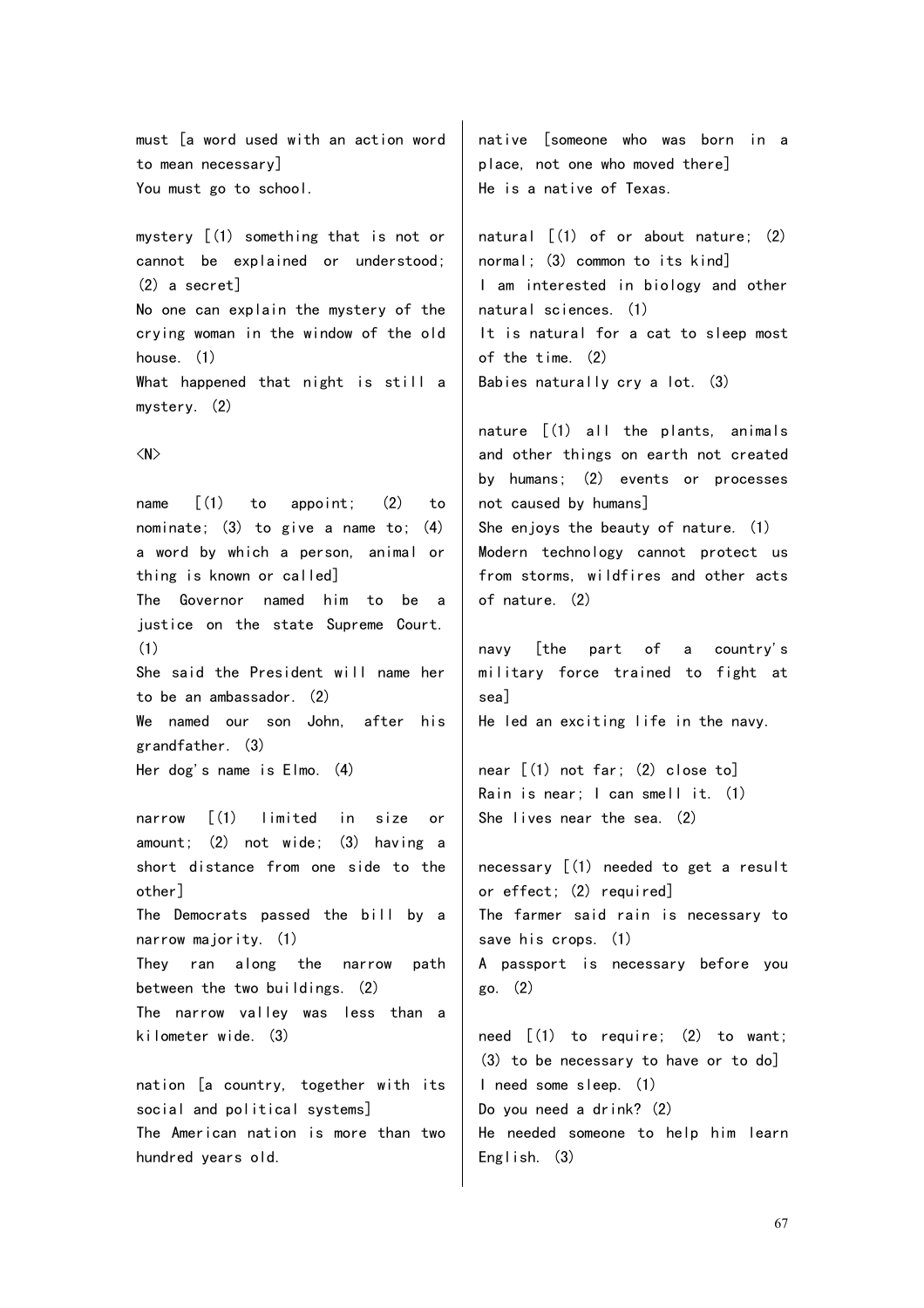negotiate [to talk about a problem or situation to find a common solution] They are trying to negotiate a peace agreement.

neither [not one or the other of two] Neither boy had any money.

neutral [not supporting one side or the other in a dispute] The election officials were not neutral.

never [(1) at no time; (2) not ever] I had never seen him before. (1) He said he would never lie to me. (2)

new [(1) not existing before; (2) not known before; (3) recently made, built, bought or grown; (4) another; (5) different] They have a new baby. (1) Did you see the new information about the Governor? (2) John bought a new car today. (3) California needs some new electric power centers. (4) She has some exciting new ideas. (5)

news [information about any recent events, especially as reported by the media] The local news on television last night was full of violence. next [(1) coming immediately after; (2) nearest]

The next job is to clean house. (1) Turn left at the next street. (2)

nice [(1) pleasing; (2) good; (3) kind] I hope you have a nice time with your friend. (1)

Their children seem nice. (2) He said some very nice things about  $you. (3)$ 

night [the time between when the sun goes down and when it rises, when there is little or no light] Did you hear that storm last night?

no [(1) used to reject or to refuse; (2) not any; (3) not at all] No, I will not do it. (1) After the windstorm, no fruit was left on the tree. (2) As soon as the show started we could see that our friend was no actor. (3)

noise [sound, especially when loud] What is making so much noise?

nominate [(1) to name someone as a candidate for an election; (2) to propose a person for an office or position]

The Democratic Party nominated our Governor as its Presidential candidate. (1)

Do you think we should nominate Tom as our committee representative? (2)

noon  $(1)$  the middle of the day;  $(2)$ twelve o'clock in the daytime] He usually eats lunch about noon. (1) I have to be in his office at noon.  $(2)$ 

normal  $\lceil$  (1) the usual condition, amount or form; (2) usual; (3) what is expected] Snow is normal this time of year. (1) Her normal drink is tea. (2) I expect him to leave home at the normal time. (3)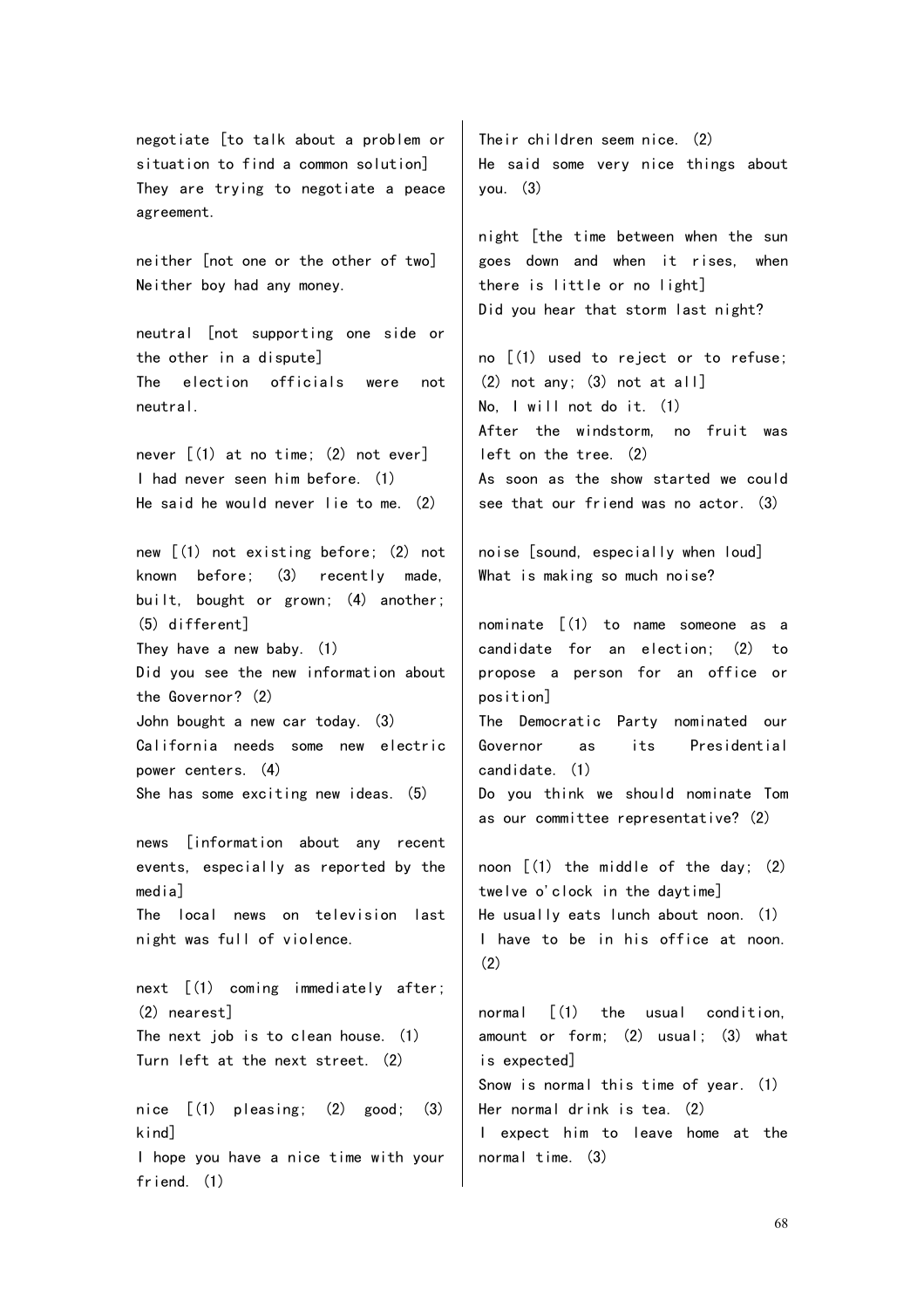north [the direction to the left of a person facing the rising sun] We drove north for 10 miles.  $\times$ one mile = 1.6 kilometers

not [a word showing that something is denied or untrue] She is not going.

note [(1) to talk about something already known; (2) a word or words written to help a person remember; (3) a short letter] She noted that our report must be completed by three o'clock. (1) I wrote a short note about the meeting so I could talk about it tomorrow. (2)

She sent a Christmas note to some of her friends. (3)

nothing [(1) not anything; (2) no thing] He had eaten nothing all day. (1) He talked of nothing but food. (2)

now  $[(1)$  at this time;  $(2)$ immediately] Now I understand what you meant. (1) Can you talk to me now? (2)

nowhere [not in, to or at any place] The boy said he had nowhere to go.

nuclear [(1) of or about the energy produced by splitting atoms or bringing them together; (2) of or about weapons that explode by using energy from atoms] He worked as a nuclear engineer. (1) The government fears that terrorists will buy or steal nuclear weapons. (2)

number [a word or sign used to show the order or amount of things] A large number of people are expected to join the protest.

 $\langle 0 \rangle$ 

obey [to act as one is ordered to act] She said she became a judge because she believed that people must obey the laws. object [(1) to show that one does not like or approve; (2) to protest;(3) something not alive that can be seen or touched] The lawyer said he would object if the disputed evidence was given. (1) He objected strongly to the Senator's comment. (2) She found a strange object near her house. (3)

observe [(1) to watch; (2) to look at carefully; (3) to celebrate or honor something] She observed everyone who walked past her house. (1) They observed the elections to report on possible violations of voting laws. (2) They will observe the anniversary of the day she was born. (3) occupy [to take and hold or to

control by force] Soldiers occupied the town formerly controlled by rebels.

ocean [(1) the area of salt water that covers almost seventy-five percent of the earth's surface; (2) any of the five main divisions of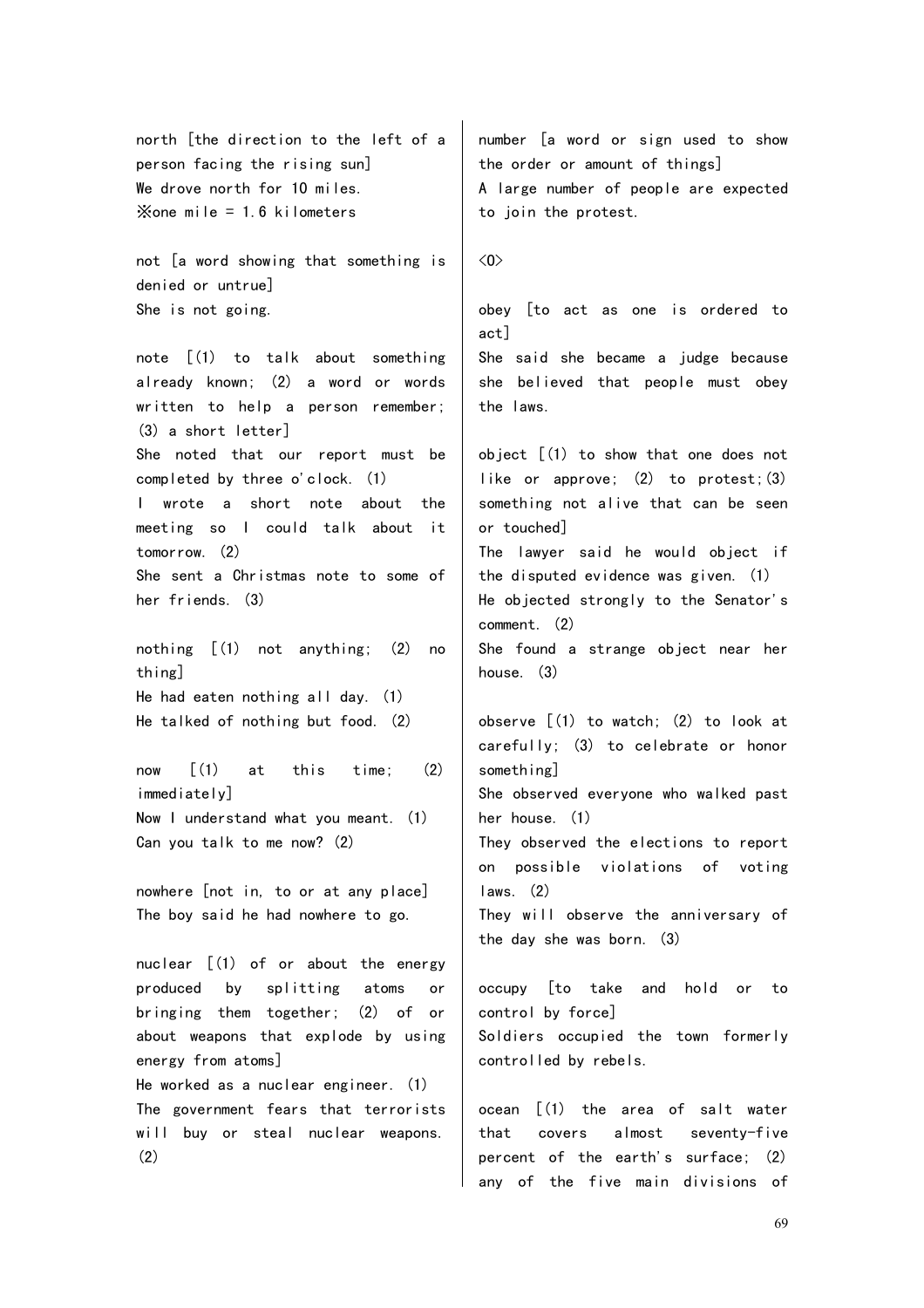this water] We are going to the ocean for two weeks. (1) He has sailed across the Pacific Ocean three times. (2) of [(1) made from; (2) belonging to;  $(3)$  about;  $(4)$  connected to;  $(5)$ included among] Her ring is made of gold. (1) His son is a member of the Boy Scouts. (2) That movie is the story of a woman who wins one million dollars. (3) Someone broke the window of my car. (4) One of my brothers is a doctor. (5) off  $(1)$  away:  $(2)$  at a distance:  $(3)$ condition when something is no longer operating or continuing; (4) not on; (5) not connected] She walked off without speaking. (1) The lake was 10 miles off. (2)  $\times$ one mile = 1.6 kilometers The game is off because of rain. (3) The electric power was off for three hours  $(4)$ He took off the rope so his dog could run. (5) offensive [(1) a military campaign of attack;(2) having to do with attacking] The government offensive began with an air attack. (1) The weapons included a new offensive missile that destroys radar centers. (2) offer [(1) to present or propose;(2) the act of presenting or proposing; (3) that which is presented or He offered to help her find her car. (1) Republican leaders made an offer to share power with the Democrats. (2) She got a job offer from a computer company in Texas. (3) office [(1) a room or building where business or work is done; (2) a public position to which one is elected or appointed] Her office is on the fortieth floor of the new building. (1) He was elected to the office of Vice President. (2) officer [(1) a person in the military who commands others; (2) any person who is a member of a police force] Her father is an army officer in Germany. (1) Two police officers were honored for saving the lives of five people. (2) official [(1) a person with power in an organization; (2) a representative of an organization or government;(3) of or about an office; (4) approved by the government or someone in power] She is an official of our church council. (1) Members of our local parents and teachers organization are electing an official to represent them at the state level. (2) She read about it in the official newspaper. (3) An official statement said the labor strike would begin at midnight. (4) often [many times] How often do you see each other?

proposed]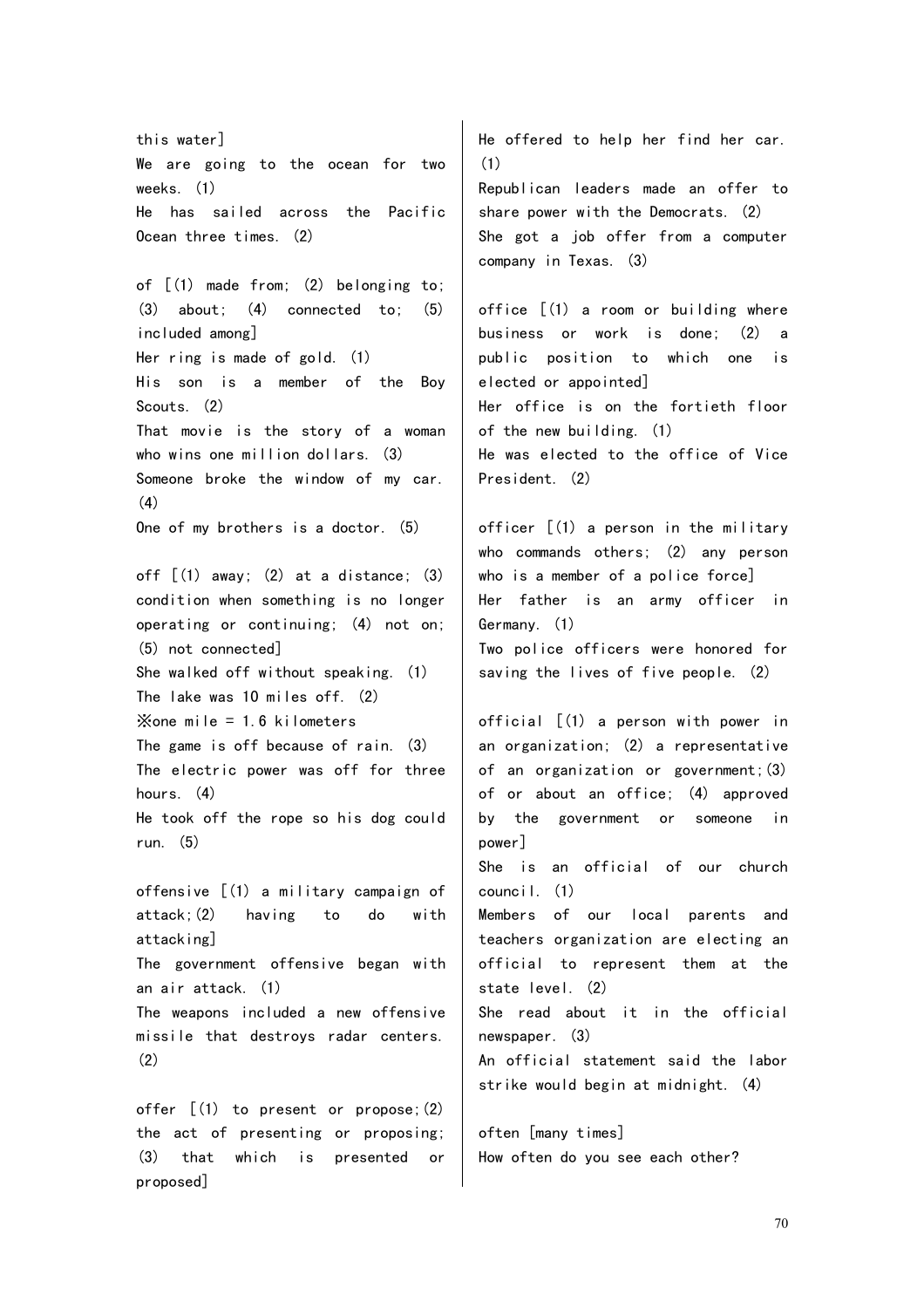oil [(1) a thick liquid that does not mix with water and that burns easily;  $(2)$  a black liquid taken from the ground and used as fuel] Oil for heating homes costs a lot more this year. (1) The president says America must produce more of the oil it needs. (2) old [(1) not young or new; (2) having lived or existed for many years] He has an old car and an old house. (1) The old tree has been growing for more than three hundred years. (2) on [(1) above and held up by; (2) touching the upper surface of; (3) supported by; (4) about; (5) at the time of] The clock is on the wall. (1) The book is on the table. (2) He is on his feet. (3) The report on the meeting is ready. (4) He left on Wednesday. (5) once [one time only] We had dinner there once. only [(1) being the single one or ones; (2) no more than] He was the only person here. (1) We have only two dollars. (2) open [(1) to start; (2) not closed; (3) not secret] They opened talks. (1) We saw them through the open window. (2) No secrets were discussed at the open meeting. (3) operate  $(1)$  to do work or a job;  $(2)$ to cut into the body for medical reasons] Her family operates a car repair business. (1) Doctors will operate on him to remove a cancer. (2) opinion [a belief based on one's own ideas and thinking] What is your opinion on the power crisis? oppose  $(1)$  to be against;  $(2)$  to fight against] She opposes cutting trees in national forests. (1) Protesters promised to oppose attempts to put oil wells in wild areas of Alaska. (2) opposite [(1) as different as possible; (2) completely different from; (3) exactly the other way] They worked on opposite sides of town. (1) The two men held opposite opinions on the war. (2) North is the opposite direction from south. (3) oppress [(1) to make others suffer; (2) to control by the use of unjust and cruel force or power] The Khmer Rouge used torture and murder to oppress the Cambodian people. (1) The American colonists declared independence because Britain oppressed them with heavy taxes and brutal force. (2) or [(1) giving another of two choices; (2) giving the last of several choices]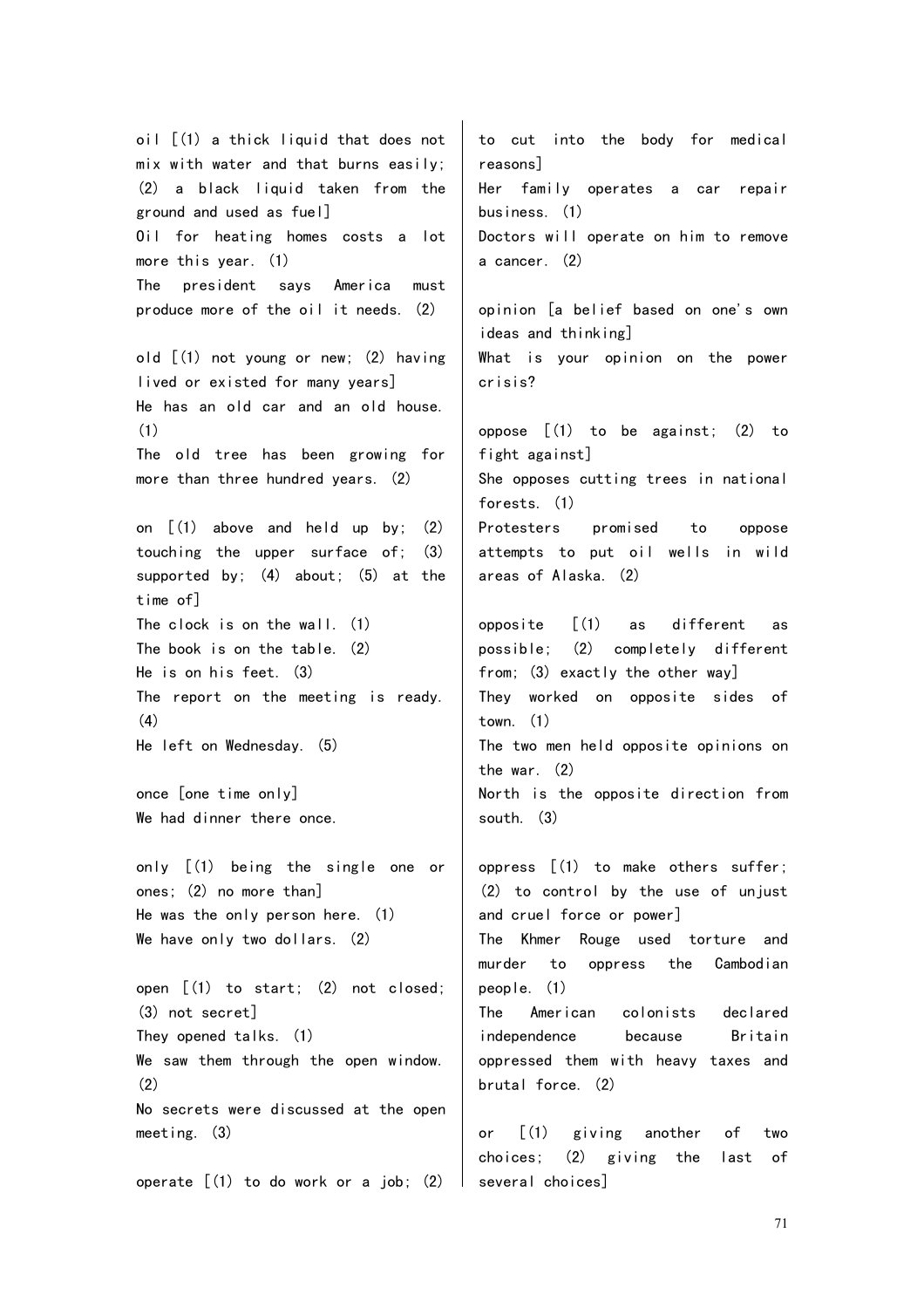Would you like coffee or tea? (1) I could meet you at noon on Monday, Tuesday, or Friday. (2) orbit [(1) to travel in space around a planet or other object; (2) the path or way an object travels in space around another object or planet] The spacecraft will orbit the moon three times. (1) The satellite is in an orbit that will keep it always above the same place on Earth. (2) order [(1) to give a command; (2) to tell someone what to do; (3) a command; (4) the correct or normal way things are organized; (5) a peaceful situation in which people obey laws] The sergeant ordered the marching soldiers to halt. (1) The court ordered election officials to count the votes again. (2) You have no choice but to obey the order. (3) The President spoke about a new world order. (4) Police stopped the rioting and returned order to the city. (5) organize [(1) to put in order; (2) to put together into a system] He needed a few minutes to organize his thoughts. (1) She will help him organize the material for his book. (2) other [(1) different; (2) of another kind; (3) the remaining one or ones of two or more] Any other woman would have left him. (1) He wanted a life other than his own. (2) That man is short; the other is tall. (3) our [of or belonging to us] We ate our dinner in the park. oust [(1) to force to leave; (2) to remove by force] The soldiers ousted the farmers from the village. (1) The rebels ousted the President. (2) out [(1) away from the inside; (2) opposite of in] He walked out of the house. (1) She was out of the office when I arrived. (2) over [(1) above; (2) covering; (3) across, in or on every part of] She looked up as the plane flew over her. (1) He pulled the blanket over his sleeping daughter. (2) She has traveled all over the world. (3) overthrow [(1) to remove from power; (2) to defeat or end by force] The people of Yugoslavia overthrew the President. (1) The report said the generals were plotting to overthrow the government. (2) owe [to pay or have to repay (usually money) in return for something received] How much do I owe you for the coffee? own [to have or possess for oneself] He said he owned the car.

72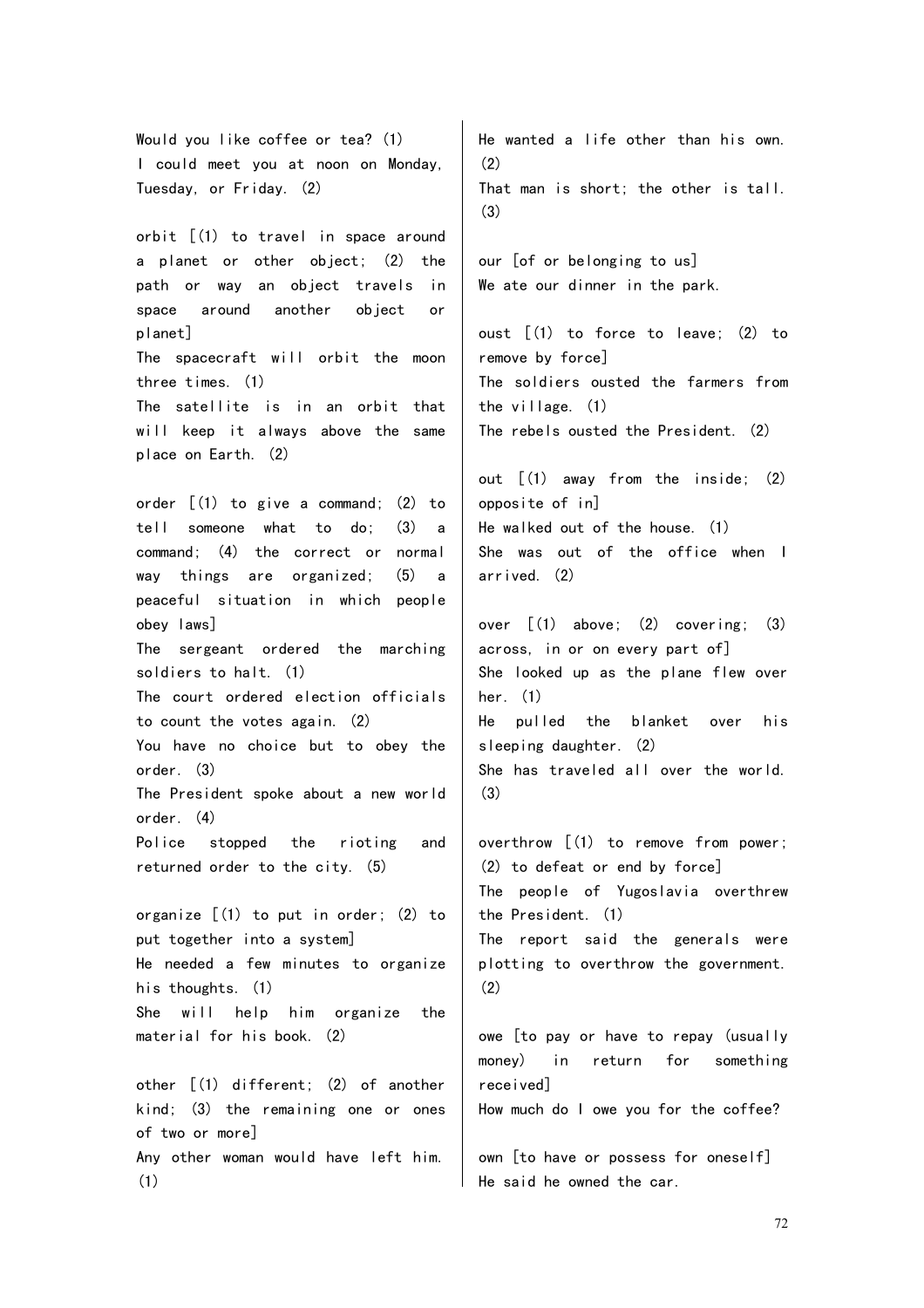## [a hurt or suffering somewhere in the body] The injury caused him great pain. paint [(1) to cover with a liquid color; (2) to make a picture with liquid colors; (3) a colored liquid used to cover or protect a surface] He will paint his house next week. She painted this picture when she was young. (2) How much paint will you need to paint your house? (3) [a metal container used for cooking] Cook your food in this pan. paper [a thin, flat material made from plants or cloth often used for writing] I use a lot of paper for my schoolwork. parachute [a device that permits a person or thing to fall slowly from an airplane or helicopter to the ground] He jumps from an airplane and his parachute lets him fall slowly to the ground. pardon from punishment] parent [a father or mother] parliament called new elections. part (2) not all of something] will do tomorrow. (1) belongs to me. (2) party together for enjoyment] Party. (1) at his house. (2) pass cause or permit to go]

# [a group of people and vehicles moving together to celebrate a special event or anniversary] She took the children to watch the

 $\langle P \rangle$ 

pain

(1)

pan

parade

[to forgive for a crime and release Presidents can pardon criminals.

Her parents will be here later.

Independence Day parade.

[a government lawmaking group] The government ended parliament and

```
[(1) something less than the whole;
I spend part of today planning what I
Only a small part of this land
```
 $\lceil$  (1) a group of people working together for a political purpose; (2) a group of people or friends gathered She raises money for the Democratic Bill has invited everyone to a party

[(1) to go by or move around something; (2) to move along; (3) to You can pass the car in front of us. (1) The hours passed slowly as he waited to leave. (2) The guard passed him through the gate. (3)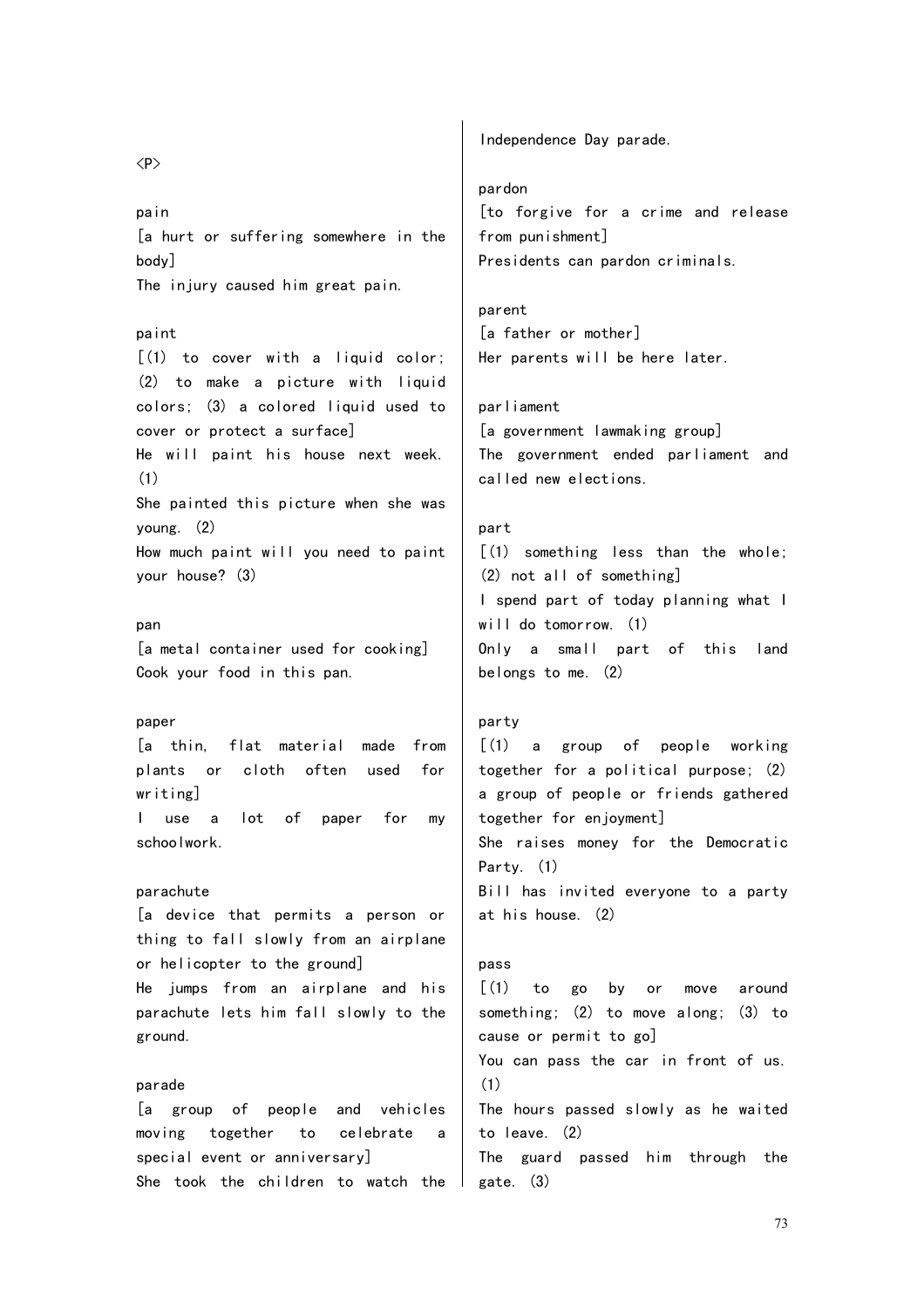# passenger [a person traveling by airplane, train, boat or car who is not the pilot or driver] All passengers and the crew of the airplane survived the emergency landing. passport [a document permitting a person to travel to another country] She was arrested for traveling with a false passport. past  $(1)$  the time gone by:  $(2)$  the time before; (3) recent; (4) immediately before; (5) former] He would like to forget the past. (1) The records showed the patient had no medical problems in his recent past. (2) She has not been here for the past few days. (3) He is the past president of our organization. (4) He is a past president of our organization. (5) path [(1) a narrow way for walking; (2) a way along which something moves] We walked along the path together. (1) He watched the path of the arrow all the way to the target. (2) patient [a person being treated by a doctor for a health problem] The doctors examined the patient carefully.

[to give money for work done or for something bought] She paid a lot of money for her clothes. peace [(1) the condition of freedom from war, fighting or noise; (2) rest; (3) quiet] We have been at peace for almost ten years. (1) He was sleeping, at peace with the world. (2) A shout broke the peace of the early morning. (3) people  $[(1)$  any group of persons;  $(2)$  all the persons of a group, race, religion or nation] A large crowd of people welcomed the Pope to St. Louis. (1)

pay

The American people are a mix of the world's people. (2)

percent [a part of every hundred] Ten is ten percent of one hundred.

# perfect [(1) complete or correct in every way; (2) completely right or good; (3) without mistakes] It was a perfect performance. (1) Today is a perfect day. (2) She had a perfect score on the test. (3)

perform [to speak, dance or sing in front of others] She performed perfectly.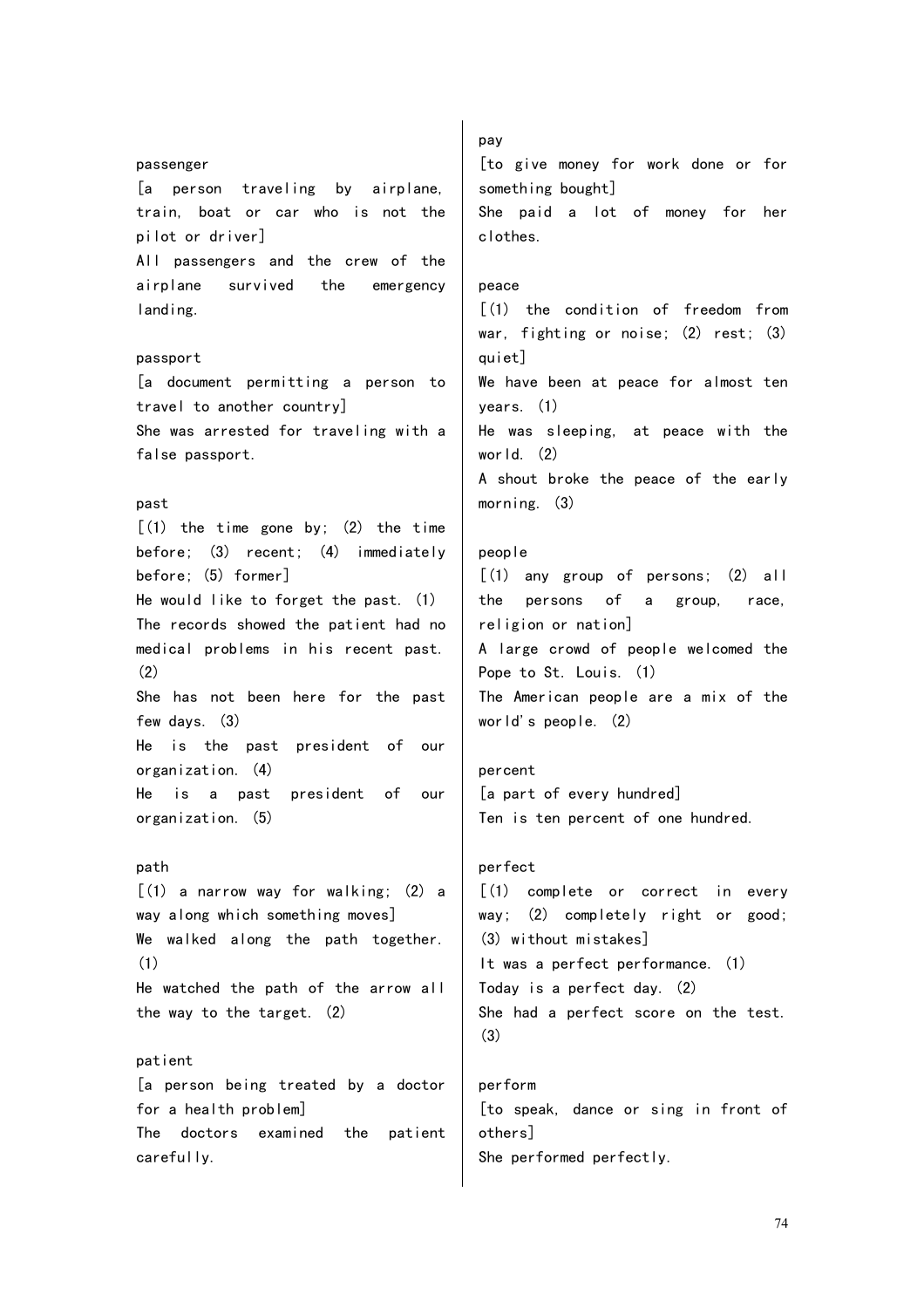period [an amount of time within events, restrictions or conditions] The child went through a period of intense growth. permanent  $(1)$  never changing;  $(2)$  lasting for a very long time or for all time] Please tell me your permanent address. (1) Astronauts left an American flag on the moon as a permanent memorial. (2) permit [(1) to let; (2) to make possible] Her parents permit her to work. (1) The wider doors and raised walkway permit people in wheelchairs to use the building. (2) person [a man, woman or child] She is a good person to know. physical [of the body] Physical exercise helps keep him healthy. physics [the study of motion, matter and energy] Studying physics takes a lot of time. picture [(1) an idea or representation of something as seen by the eye; (2) a painting; (3) what is made with a camera] She drew a picture of him from memory. (1) The picture of her was painted many years ago. (2) My camera takes good pictures. (3) piece [a part of something larger] Please have a piece of my birthday cake. pig [a farm animal used for its meat] He raises pigs on his farm. pilot [one who guides or flies an airplane or helicopter] The pilot landed the airplane on a road. pipe [a long, round piece of material used to move liquid or gas] The pipe moves oil from Texas to Virginia. place [(1) to put something somewhere; (2) an area or a part of an area; (3) space where a person or thing is; (4) any room, building, town or country] He placed the book on the table. (1) The place you are looking for is on the other side of town. (2) I am staying at his place. (3) Japan is a place I would like to visit. (4) plan [(1) to organize or develop an idea or method of acting or doing something; (2) an organized or developed idea or method] They plan to have a party. (1) The plan will not work. (2) planet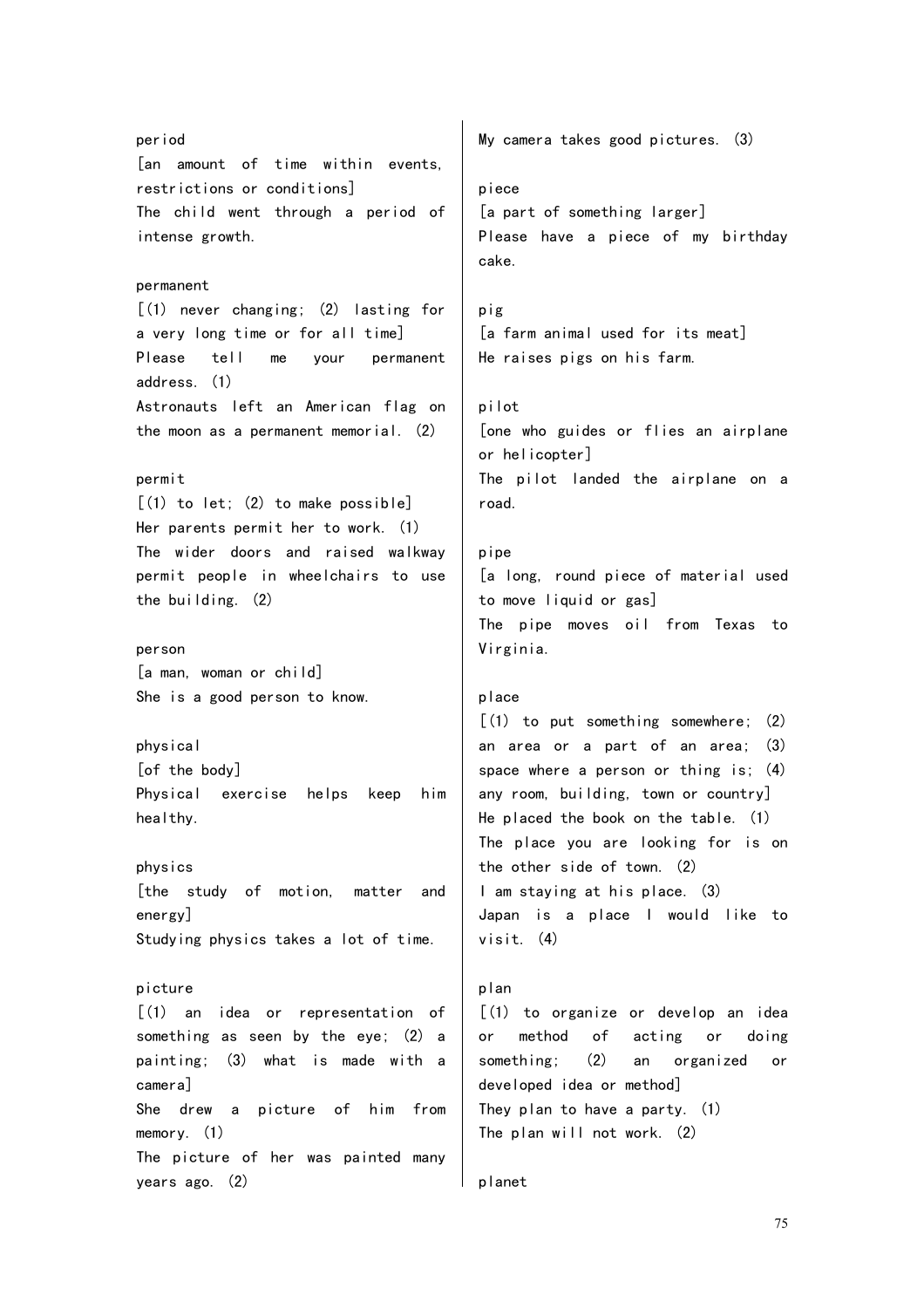[a large object in space that orbits the sun] Earth is a planet. plant  $[(1)$  to put into the ground to grow; (2) a living growth from the ground which gets its food from air, water and earth] If you plant this, it will grow. (1) These plants have beautiful flowers in the summer. (2) plastic [a material made from chemicals that can be formed and made into things] I ate with a plastic spoon from a plastic plate on a plastic table. play  $[(1)$  to have fun:  $(2)$  to not work; (3) to take part in a sport; (4) to make music on an instrument; (5) a story acted in a theater] She plays with her baby. (1) I cannot play today. (2) He plays baseball every day. (3) Will you play the guitar? (4) We saw a play at the theater last night. (5) please  $[(1)$  to make one happy;  $(2)$  to give enjoyment] He was pleased to see her again. (1) The music is pleasing to her. (2) plenty  $[(1)$  all that is needed;  $(2)$  a large enough amount] There is plenty of time to see a movie. (1) We have plenty of food. (2) plot [(1) to make secret plans; (2) a secret plan to do something wrong or illegal] Her friends plotted to surprise her with a party. (1) A bank employee discovered the plot. (2) poem [words and their sounds organized in a special way to express emotions] Several of his poems have been published. point  $(1)$  to aim one's finger toward;  $(2)$ to aim; (3) the sharp end of something] The man pointed his finger at the suspect. (1) She pointed the gun at the target. (2) The knife had a sharp point. (3) poison [a substance that can destroy life or damage health] Police found poison in the woman's food. police [(1) a government agency responsible for guarding the public, keeping order, and making sure people obey the law; (2) members of that agency] The mayor said police have failed to reduce crime in the city. (1) He said the city needs more police. (2) policy [an established set of plans or goals

used to develop and make decisions in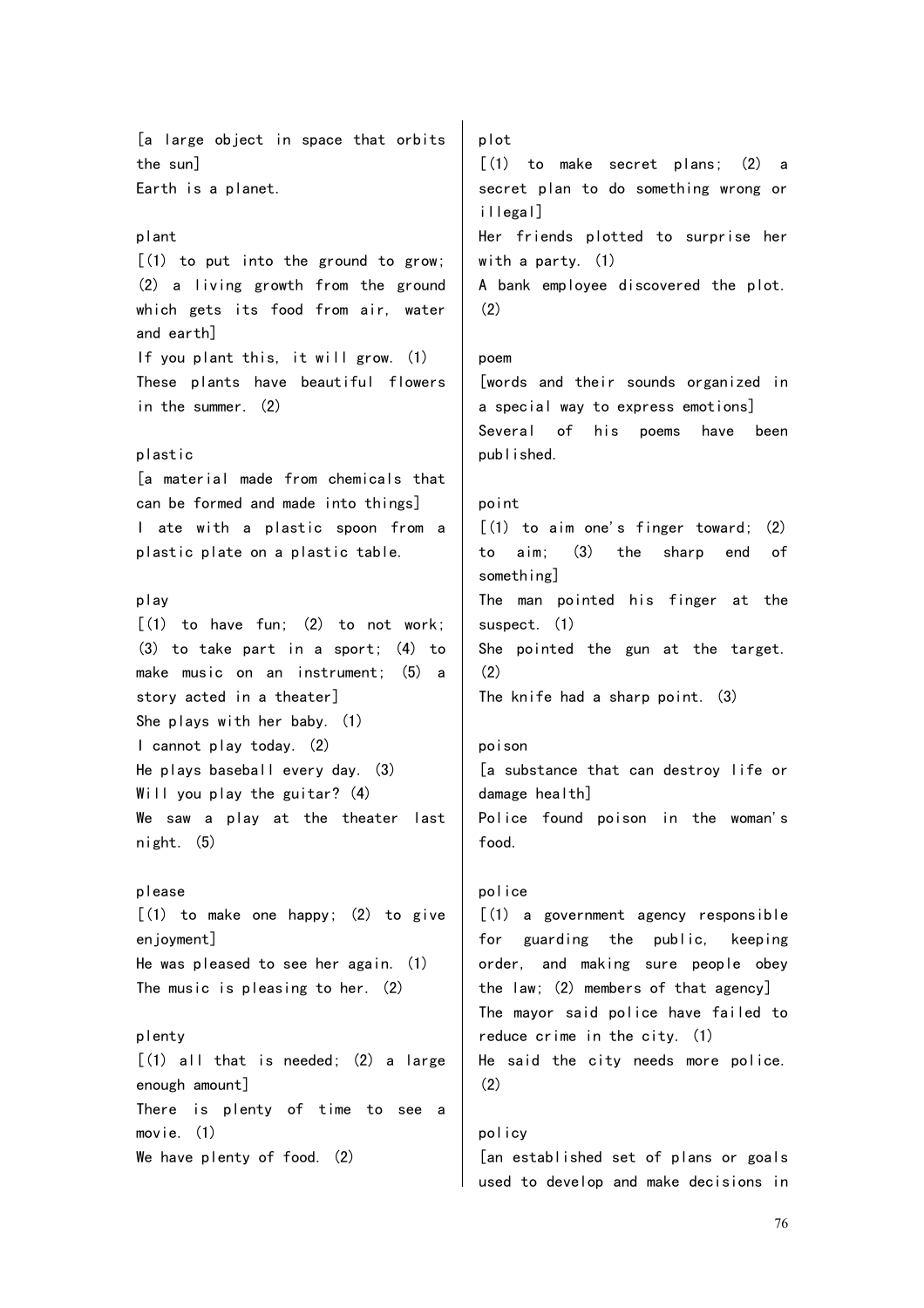politics, economics or business] The new president said he would change the nation's economic policy. politics [the activities of government and of those who are in public office] He enjoys discussing politics with his friends. pollute [to release dangerous or unpleasant substances into the air, soil or water] The governor said he will act against companies that pollute the air and water in his state. poor [(1) people with little or no money; (2) lacking money or goods; (3) of bad quality] She has proposed programs to help the poor. (1) His family is poor because he cannot keep a job. (2) The company makes poor products. (3) popular [(1) liked by many people; (2) generally approved by the public] She is a popular girl at our school. (1) A proposal to cut taxes has much popular support. (2) population [all the people in a place, city or country] The population of the world continues to increase. port [(1) a city where ships load or unload goods; (2) a place on a coast where ships can be safe from a storm] Baltimore is a busy port on the Atlantic coast. (1) The ship raced the storm to a safe port. (2) position  $[(1)$  a place;  $(2)$  the way of holding the body; (3) the way a thing is set or placed; (4) a job (or level of a job) in an organization] The soldiers attacked the enemy position. (1) The position of his body showed he was in pain. (2) Someone changed the position of the bed. (3) Her father holds a high position in the company. (4) possess  $\lceil$  (1) to have; (2) to own; (3) to control or be controlled by] She possesses great negotiating skills. (1) He possesses a 1955 Ford Thunderbird  $car$   $(2)$ An evil spirit possessed her. (3) possible [(1) able to be done; (2) can happen or is expected to happen] The train is a possible way to get there. (1) She is a possible candidate for President in 2004. (2) postpone [to delay action until a later time] The meeting is postponed until Tuesday. pour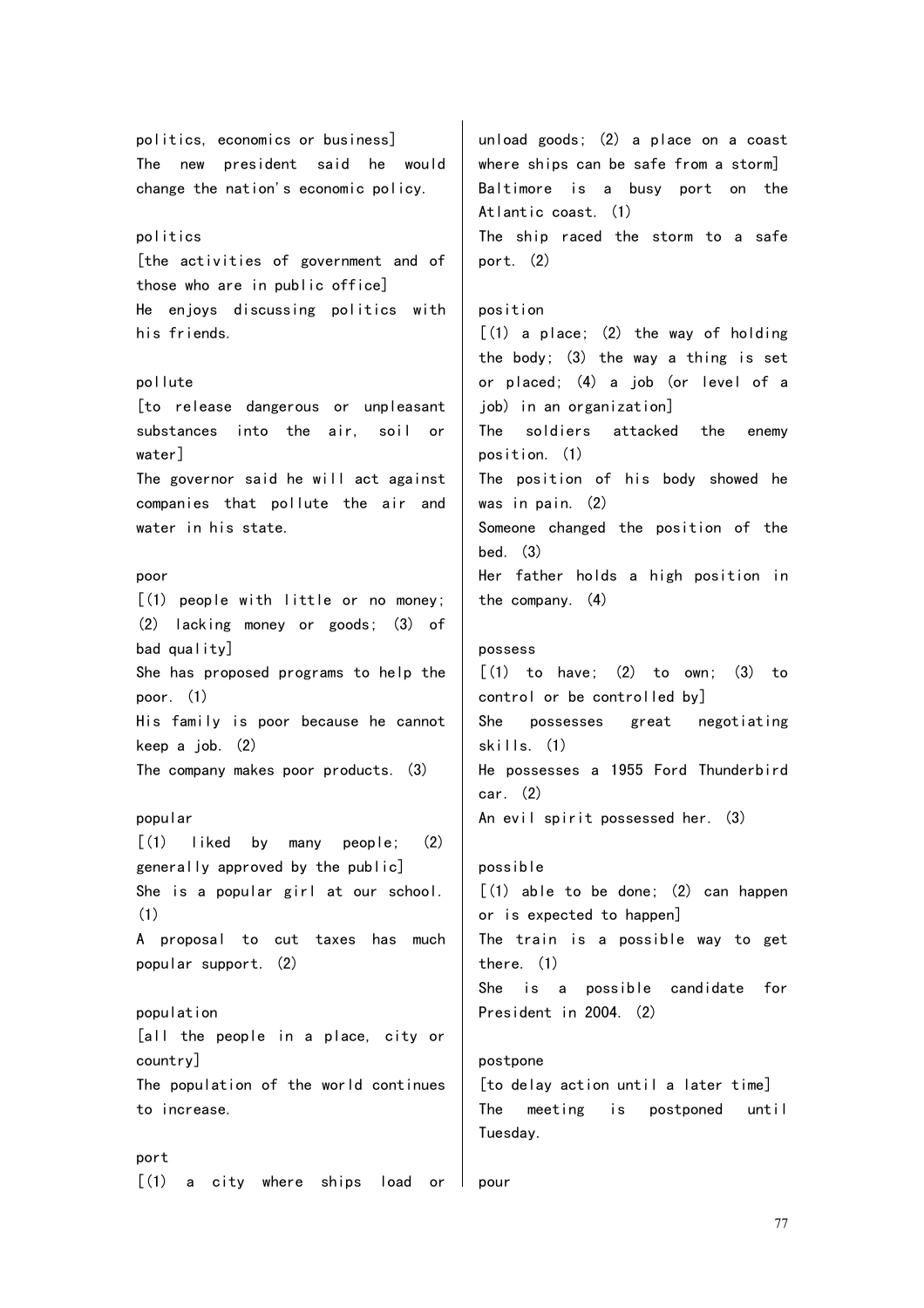$[(1)$  to flow;  $(2)$  to cause to flow] Rain water poured down the mountain. (1) People poured from the store when the alarm sounded. (2) power  $(1)$  the ability to control or direct others; (2) control; (3) strength; (4) ruling force; (5) force or energy used to do work] The police have the power to arrest and question people suspected of crimes. (1) The independent counsel was given the power to investigate the president. (2) Nations have nuclear weapons with the power to destroy the world. (3) The governing power of the United States rests in the Constitution. (4) Water power turns the wheel. (5) praise [(1) to say good things about; (2) to approve] Kelley's professor praised her test results. (1) The father praised his son's decision. (2) pray [(1) to make a request to a god or spirit; (2) to praise a god or spirit] He prayed to ask God to forgive him for the terrible thing he had done. (1) She prayed to give thanks to God for healing her son. (2) pregnant [(1) carrying a child within the body before it is born; (2) expecting to give birth to a baby] She just learned that she is pregnant. (1) The pregnant woman expects to give birth next month. (2) prepare  $\lceil$  (1) to make ready; (2) to put together] She is prepared for her trip to Europe. (1) He will prepare dinner. (2) present [(1) to offer for consideration; (2) a gift; (3) now; (4) to be at a place] We will present our idea to the committee. (1) I gave them a present for their anniversary. (2) The present time is a good time. (3) I was present at school yesterday. (4) president [(1) the chief official of a country that is a republic; (2) the leader of an organization] The President of the United States serves a term of four years. (1) His wife is president of our school's parents and teachers organization. (2) press  $[(1)$  to urge strongly;  $(2)$ newspapers, magazines and other publications] The mayor pressed him for money for his re-election campaign. (1) The opening of the new hospital was fully reported in the local press. (2)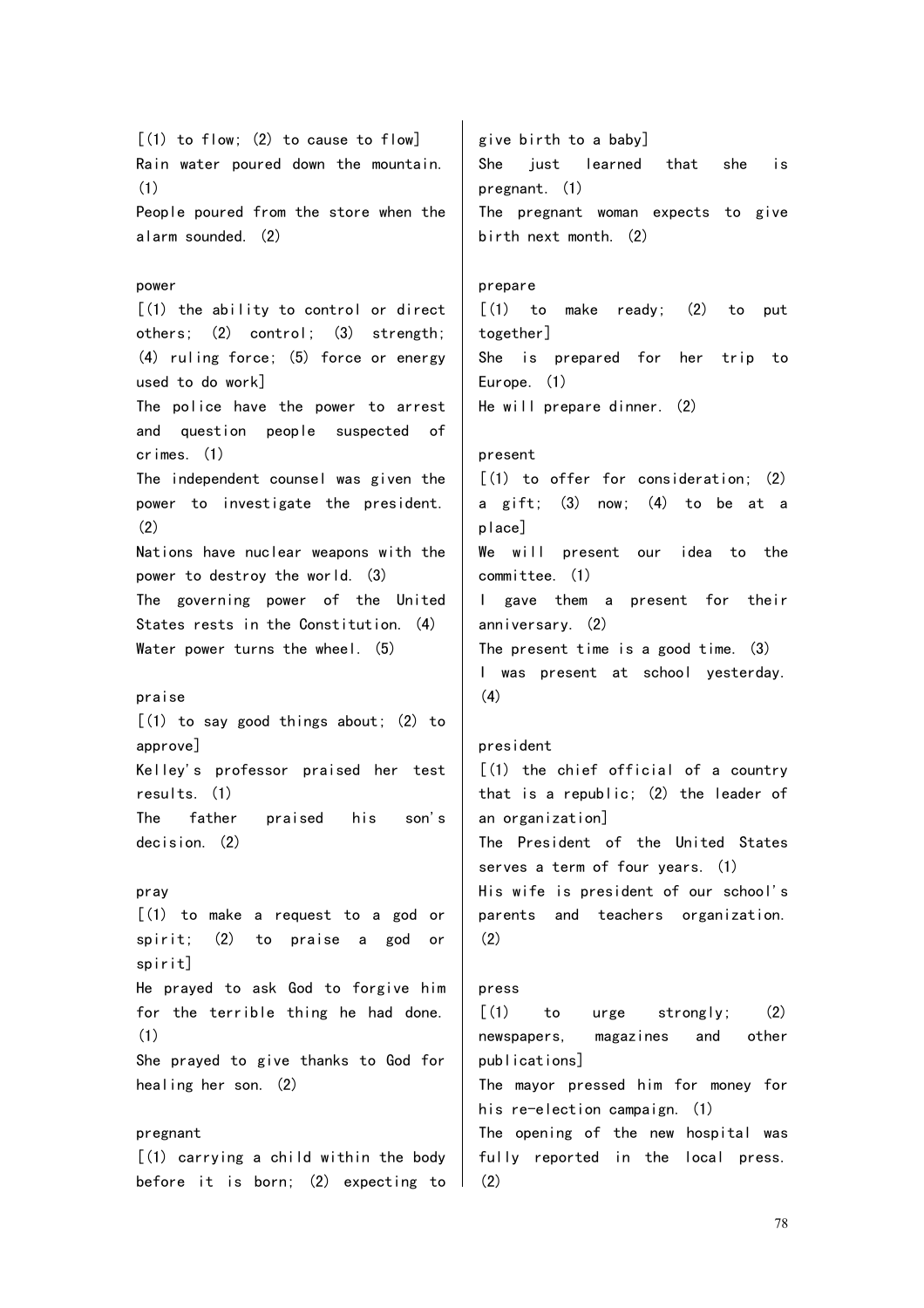pressure [the force produced when something is pushed down or against something else] We expect a storm because the atmospheric pressure is very low. prevent [to keep or stop from going or happening] Doctors are trying to prevent the disease from spreading. price [the amount of money for which anything is bought, sold or offered for sale] He is asking a fair price for his house. prison [a place where a person is kept as punishment for a crime] The state is building a new prison because the old one is not big enough. private  $[(1)$  of or about a person or group that is secret; (2) opposite public] Reports say a private army is plotting to take over the government. (1) This private property is closed to public use. (2) prize [(1) something offered or won in a competition; (2) something of value that one must work hard for to get] She knows the writer who won the Nobel Prize last year. (1) The prize that he seeks is peace in

the Middle East. (2)

## probably

[(1) a good chance of taking place; (2) a little more than possible] My son's friend probably will eat at our house tonight. (1) We probably will get some rain from those dark clouds. (2)

## problem

[a difficult question or situation with an unknown or unclear answer] She has sympathy for people with those problems.

#### process

[an operation or series of changes leading to a desired result] The production process seems to be a success.

## produce

 $[(1)$  to make;  $(2)$  to create;  $(3)$  to cause something to be; (4) to manufacture] The farmer produced a big crop. (1) Who produced the new action movie? (2) The police produced some new evidence at the trial. (3) His company produces road signs. (4)

#### profession

[a job that requires special training] Many doctors are leaving the medical profession.

#### professor

[a teacher at a college or university] Do you like your English professor?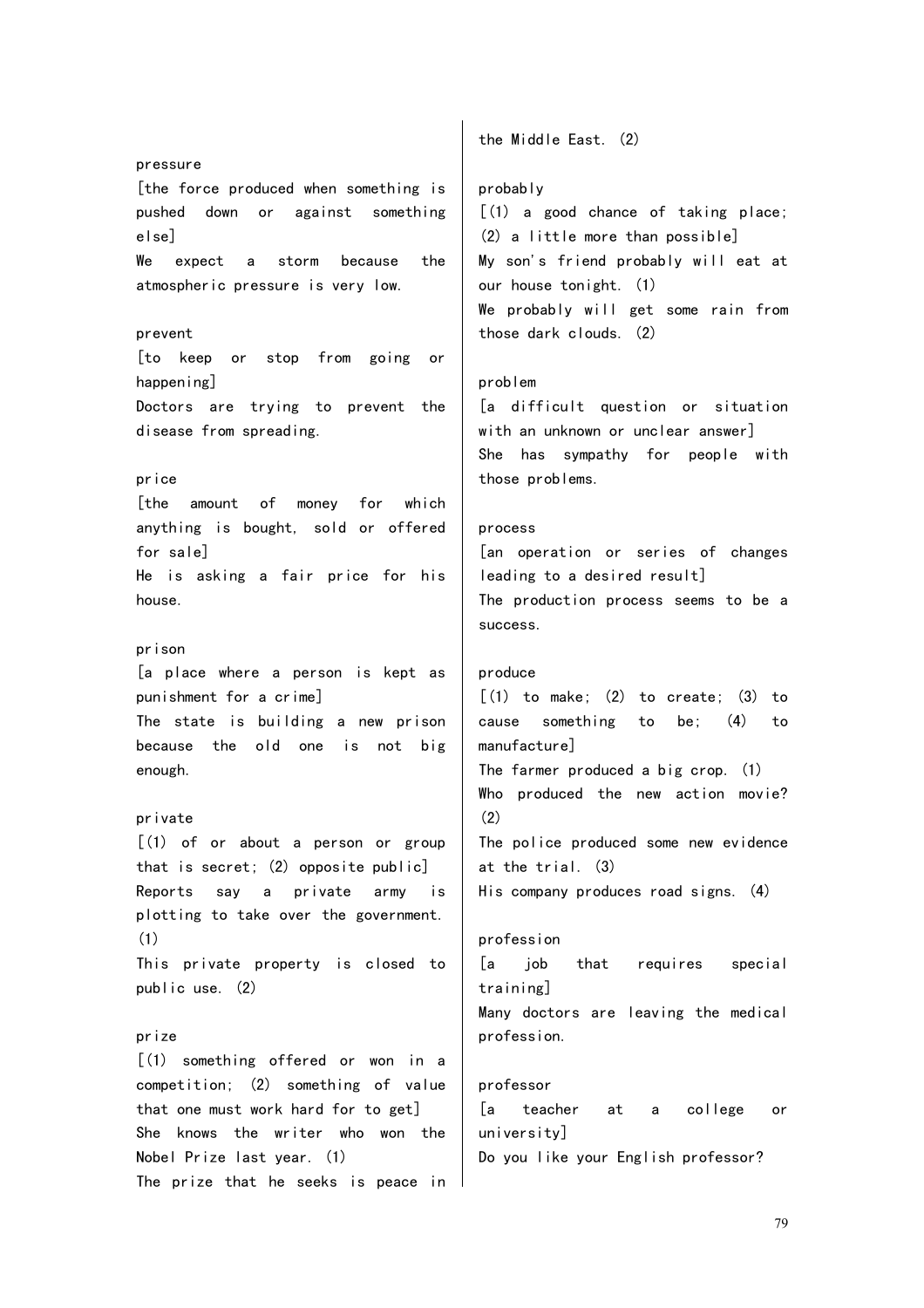# profit [money gained from a business activity after paying all costs of that activity] How much profit did you make from selling the stock? program  $\lceil$  (1) a plan of action; (2) the different events or parts of a meeting or show] We have developed a program to increase company profits. (1) Our group is part of the program at the school meeting. (2) progress [movement forward or toward improvement or a goal] Are you making progress on your science project? project [a planned effort to do something] She hopes to complete her science project in about a week. propaganda [ideas or information used to influence opinions] Does political propaganda win elections? property [anything owned by someone such as land, buildings or goods] His property extends from here to the river. propose [to present or offer for consideration] She proposed a new program for teaching English. (1) prove public (2) publication

#### protect

 $\lceil$ (1) to guard; (2) to defend; (3) to prevent from being harmed or damaged] The museum is protecting its valuable paintings with a new security system.

The Secret Service protects the White House from any kind of attack. (2) Seat belts and air bags protect the driver and front seat passenger in most new cars. (3)

## protest

[(1) to speak against; (2) to object] The speakers protested the lack of controls on handgun sales. (1) The group protested because their votes were not counted. (2)

[to show to be true] The defense lawyer proved that the young man was not guilty.

#### provide

[to give something needed or wanted] She provided food and warm clothing to the homeless man.

# [(1) of or about all the people in a community or country; (2) opposite private] Everyone could speak at the public meeting. (1) She said she spoke as a private citizen, not as a public official.

[something that is published such as a book, newspaper or magazine] I do not read that publication.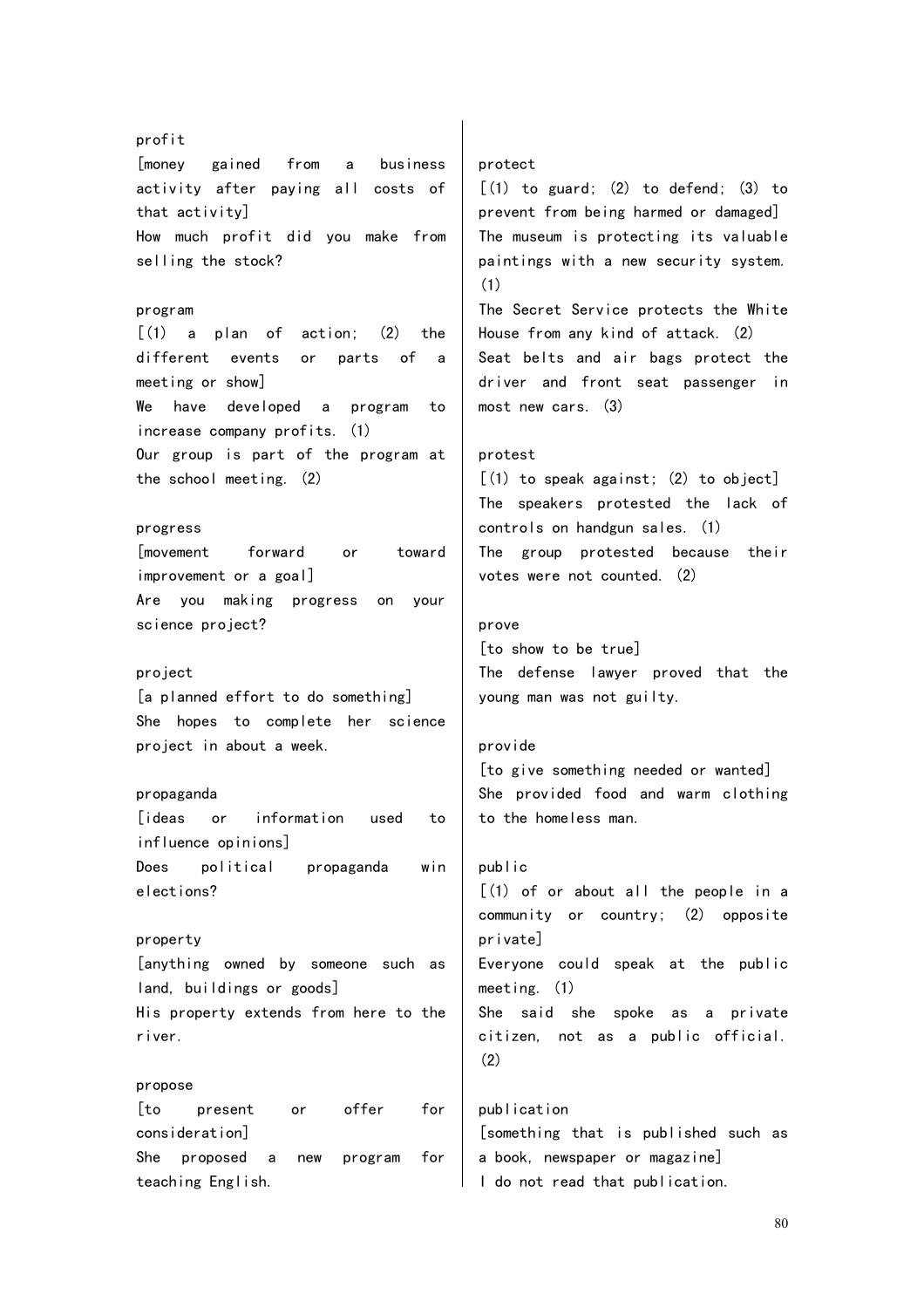publish [(1) to make public something that is written; (2) to include something in a book, newspaper or magazine] The government published the list of properties. (1) Did the newspaper publish anything about the accident? (2) pull [(1) to use force to move something toward the person or thing using the force; (2) opposite push] Please pull the microphone closer so we can hear you. (1) You have to pull, not push the door to open it. (2) pump [to force a gas or liquid up, into or through] The broken part would not pump fuel from the tank to the engine. punish [to cause pain, suffering or loss for doing something bad or illegal] The judge punished him with a fiveyear prison sentence. purchase  $(1)$  to buy with money or with something of equal value; (2) that which is bought] Did you purchase your watch in Switzerland? (1) He used a charge card to pay for the purchase. (2) pure [(1) free from anything that is different or that reduces value; (2) clean] He asked if the ring was made of pure gold. (1) Do not expect pure water from a mountain stream. (2) purpose [(1) the reason or desired effect for doing something; (2) goal] What is the purpose of your trip? (1) His only purpose in life was to make her happy. (2) push [(1) to use force to move something away from the person or thing using the force; (2) opposite pull] She pushed him away. (1) Ed pushed the horse and I pulled it. (2) put [(1) to place; (2) to set in position] She put the dog outside. (1) He put the television where everyone could see it. (2)  $\langle 0 \rangle$ quality [(1) that which something is known to have or be; (2) amount of value or excellence] An important quality of steel is its strength. (1) Their goods are of the highest quality. (2) question  $[(1)$  to ask;  $(2)$  to express wonder or disbelief; (3) a sentence or word used in asking for information; (4) a problem; (5) an issue to be discussed]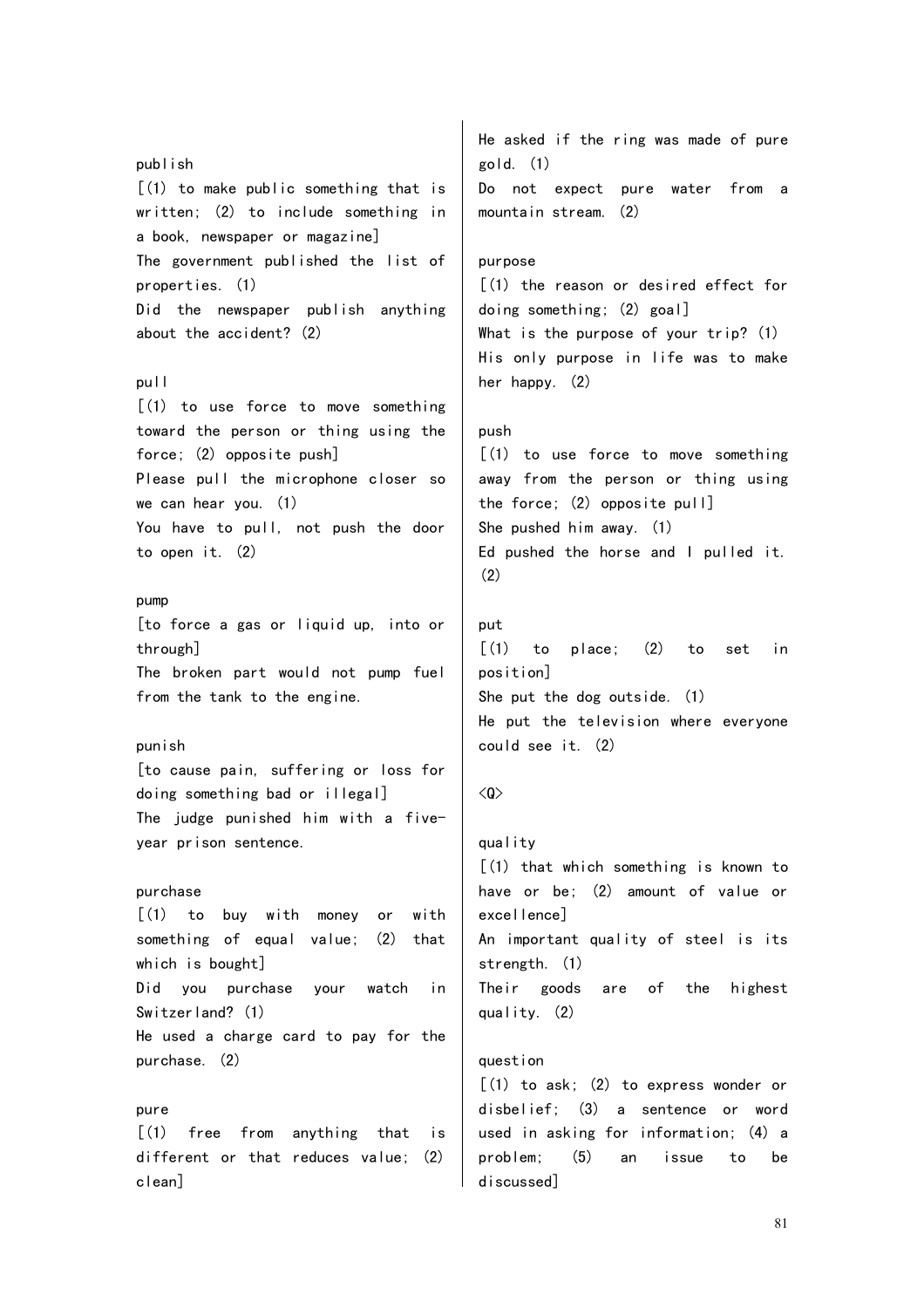His father questioned him about the car. (1) She questioned if he really cooked the dinner. (2) Did you answer every question in the test? (3) The question of a pay increase is blocking a new labor agreement. (4) The civil rights question is a big issue in the campaign. (5)

quick  $[fast]$ She made a quick decision.

## quiet

 $\lceil$  (1) with little or no noise; (2) having little or no movement; (3) calm] The room was so quiet he could hear his heart beat. (1) The sea was quiet. (2) City streets were quiet on the night before Christmas. (3)

#### $\langle R \rangle$

#### race

 $[(1)$  to run;  $(2)$  to take part in a competition to decide who or what can move fastest; (3) to take part in a campaign for political office; (4) one of the major groups that humans can be divided into because of a common physical similarity, such as skin color] The cat and dog raced through the house. (1) Are you racing in the one hundred meter event? (2) Her mother entered the race for mayor. (3)

All races of people are equal under

the laws of the United States. (4)

## radar

[a device that uses radio signals to learn the position or speed of objects that may be too far away to be seen] Radar can show if a storm is moving toward us.

## radiation

[(1) waves of energy from something that produces heat or light; (2) energy from a nuclear substance, which can be dangerous] Radiation from the sun can burn our skin. (1) Radiation from a nuclear explosion can kill. (2)

## radio

[the system of sending and receiving signals or sounds through the air without wires] Do you listen to VOA Special English on the radio?

# raid  $\lceil$ (1) to make a sudden attack; (2) a sudden attack] Police raided a number of houses where illegal drugs were sold. (1) Thirty-eight people were arrested in the drug raid. (2)

#### railroad

 $[(1)$  a road for trains;  $(2)$  a company that operates such a road and its stations and equipment] The government has made a walking trail where the railroad was. (1) Railroads in the United States mostly carry products instead of passengers. (2)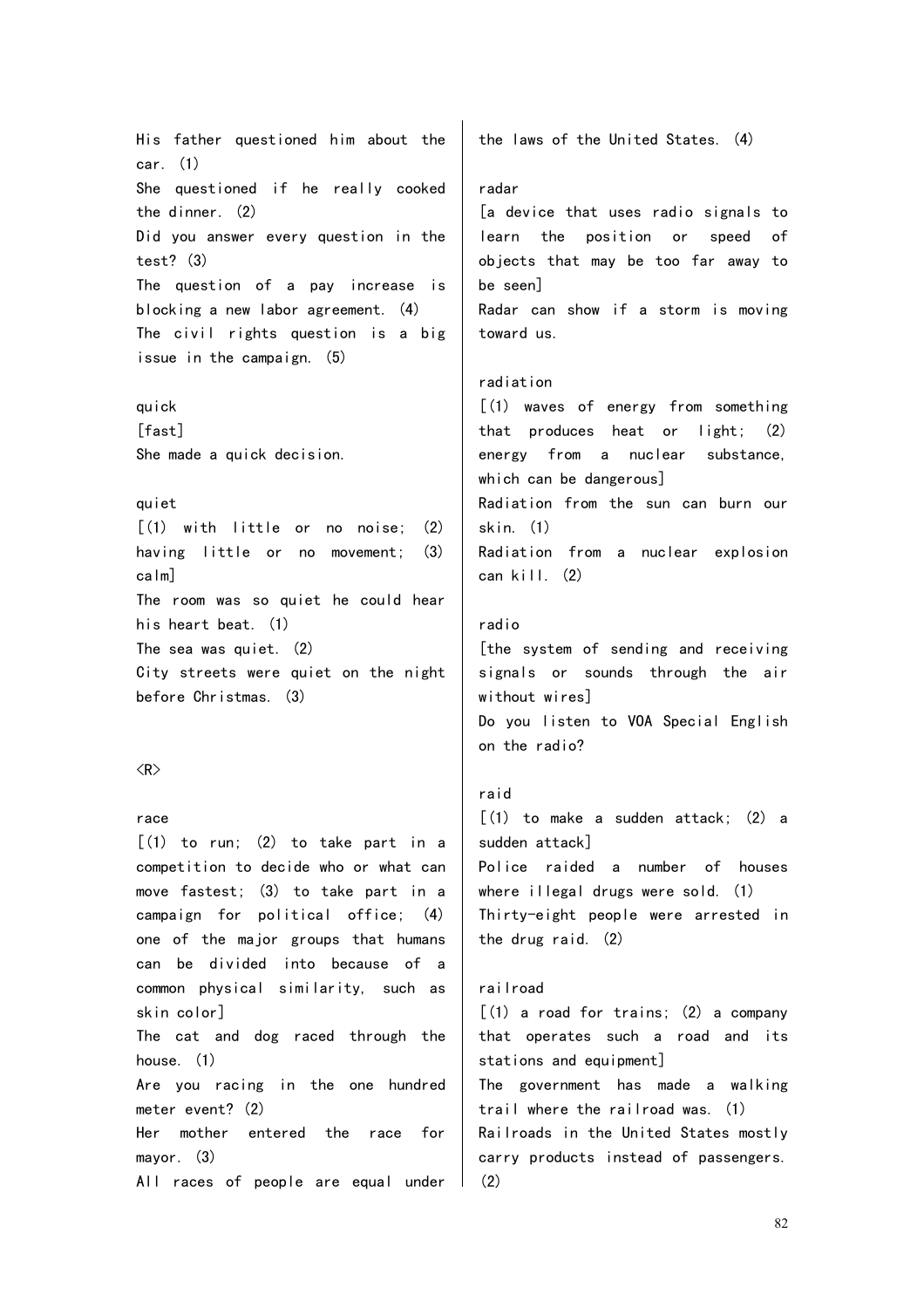rain [water falling from the sky] Rain has fallen for three days. raise  $\lceil$ (1) to lift up: (2) to move to a higher position; (3) to cause to grow; (4) to increase] Rising floodwaters raised the house and carried it away. (1) The bridge raises so ships can pass under it. (2) The farmer raises mostly corn and soybeans. (3) Congress raised taxes. (4) rare  $\lceil$ (1) not common: (2) not usual: (3) not often] He has rare musical ability for a boy so young. (1) A warm day is rare this time of year. (2) It is rare for me to get so many telephone calls. (3) rate  $\lceil$  (1) speed; (2) a measure of how quickly or how often something happens; (3) the price of any thing or service that is bought or sold] The old man reads at a slow rate. (1) What is the patient's heart rate?  $(2)$ The interest rate on home loans has increased. (3) reach  $[(1)$  to put a hand toward;  $(2)$  to arrive at; (3)to come to] She reached out to take my hand. (1) He reached home about six o'clock. (2) We will reach a decision soon. (3) react [to act as a result of or in answer  $to$ How did she react to the news? read [to look at and understand the meaning of written words or numbers] She reads four newspapers every morning. ready [(1) prepared; (2) completed; (3) organized; (4) willing] They are ready to start the game. (1) Your food order is ready. (2) The new Congress is ready to begin its work. (3) Who is ready to eat an insect? (4) real  $[(1)$  true;  $(2)$  truly existing;  $(3)$ not false] The real reason he came here was to see you. (1) He never believed in ghosts until he saw a real one. (2) That is a real diamond, not a copy. (3) realistic [in agreement with the way things are] He put a realistic price on his house and sold it very quickly. reason  $(1)$  the cause for a belief or act: (2) purpose; (3) something that explains] She did not believe his reason for leaving. (1)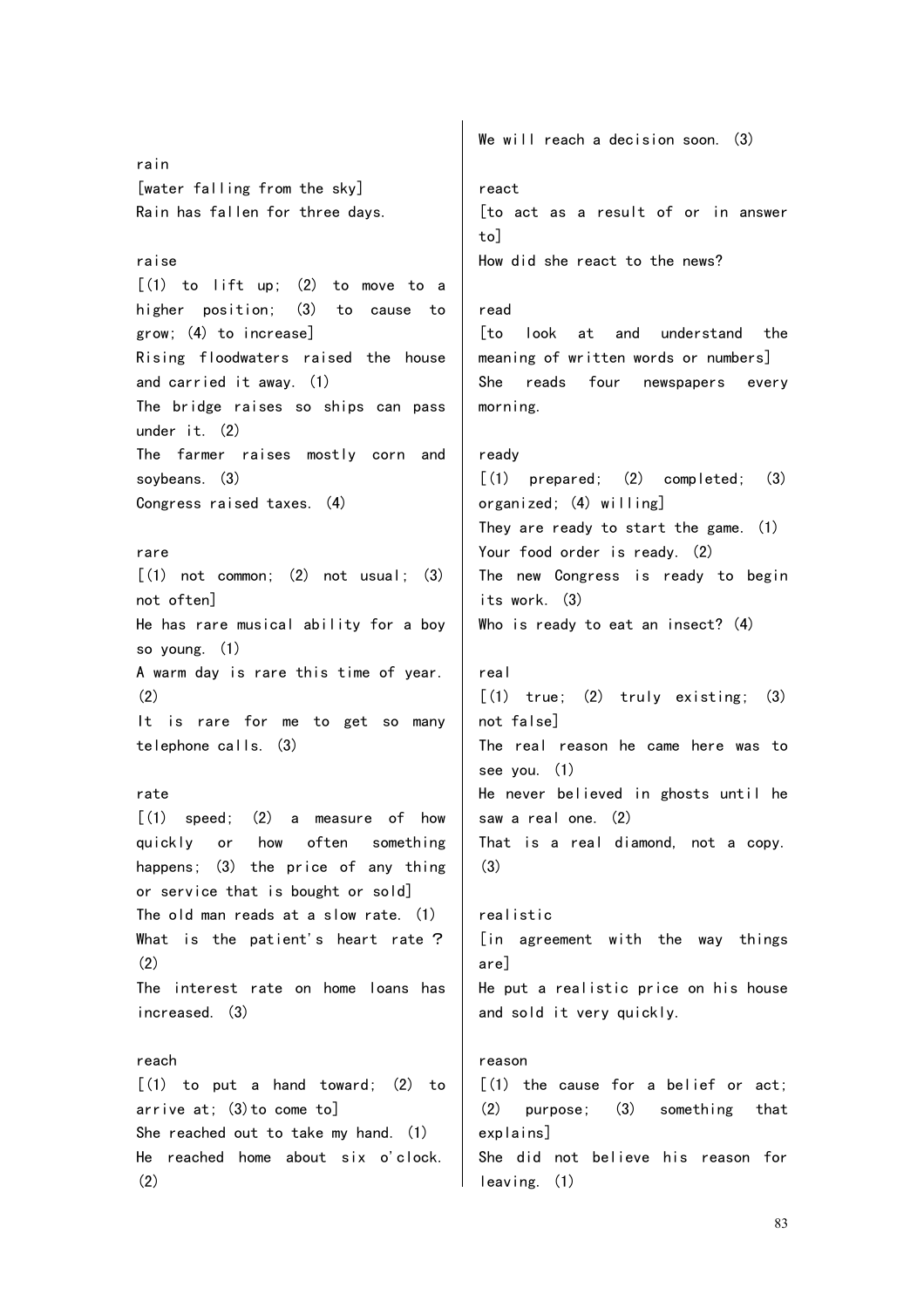The reason he studies English is to get a better job. (2) Warmer water in the eastern Pacific Ocean is the reason for unusual weather in the Americas. (3) reasonable [(1) ready to listen to reasons or ideas; (2) not extreme; (3) ready or willing to compromise] The head of our office is a reasonable woman. (1) They told him to come home at a reasonable hour. (2) They reached agreement because they were reasonable.  $(3)$ rebel [(1) to act against a government or power, often with force; (2) to refuse to obey; (3) one who opposes or fights against the government of his or her country] The people rebelled against the government. (1) My body rebels when I exercise too much. (2) Rebels fought to overthrow the government. (3) receive [to get or accept something given, offered or sent] I received your letter today. recent [a short time ago] These are recent pictures of my family. recession

[a temporary reduction in economic activity, when industries produce less and many workers lose their

jobs] Will a big tax cut prevent a recession?

## recognize

[(1) to know or remember something or someone that was known, known about or seen before; (2) to accept another nation as independent and establish diplomatic ties with its government] He recognized his friend of many years ago. (1) Most nations recognized the newly independent country.

## record

[(1) to write something in order to have it for future use; (2) to put sound or pictures in a form that can be kept and heard or seen again; (3) a writing that shows proof or facts about something] He records each day what his teachers

expect him to study at home. (1) VOA Special English feature programs

are recorded before they are broadcast. (2)

A public record is kept of all home sales in this county. (3)

#### recover

[(1) to get again something that was lost, stolen or taken away; (2) to return to normal health or normal conditions]

The police recovered the stolen money. (1)

She is expected to recover from the operation. (2)

#### red

[having the color like that of blood] Those red flowers are roses.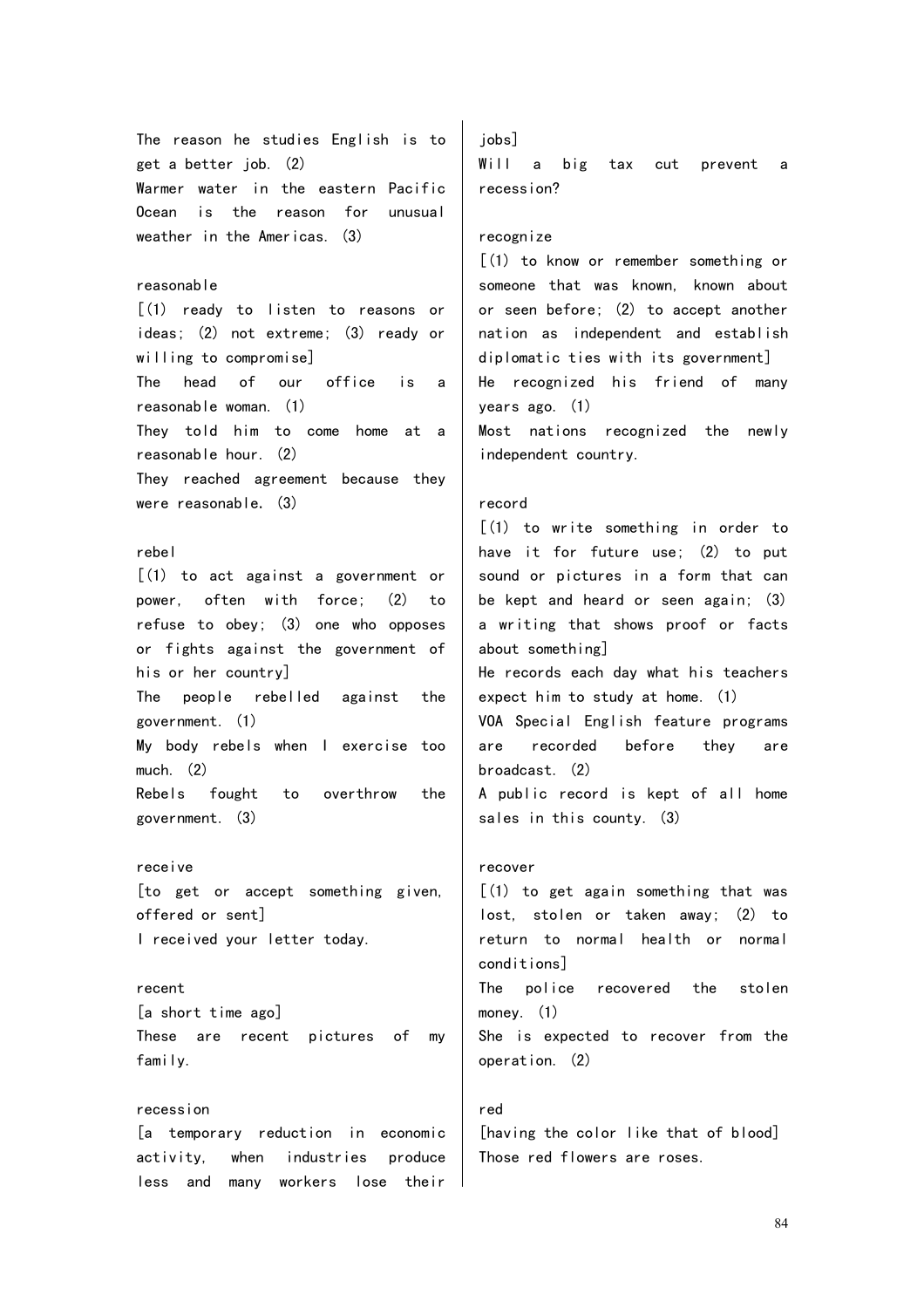#### reduce [(1) to make less or smaller in number, size or amount; (2) to cut] She reduced her picture so it would fit in her passport. (1) Congress voted to reduce taxes. (2) reform [(1) to make better by changing; (2) to improve; (3) a change to a better condition] The Congress reformed the way candidates pay for political campaigns. (1) He reformed his life by ending all use of tobacco and alcohol. (2) The voters approved reforms that will reduce air and water pollution. (3) refugee [a person who has been forced to flee because of unjust treatment, danger or war] His family came to the United States as refugees. refuse  $\lceil$ (1) to reject; (2) to not accept. give or do something] She refused his apology. (1) He refused to fight in the Vietnam War. (2) regret [a feeling of sadness or sorrow about something that is done or that happens] The President expressed regret that so many lives were lost. reject [to refuse to accept, use or believe] Colonel Travis rejected the General's relations [(1) understandings or ties between nations; (2) members of the same family; (3) people connected by marriage or family ties] The United States does not have diplomatic relations with Cuba. (1) Most of his relations live in California. (2) He sees his wife's relations almost every week. (3) release  $\lceil$ (1) to free; (2) to permit to go; (3) to permit to be known or made public] The terrorists released their hostages. (1) The child released his balloon. (2) The spokesman released details of the President's trip. (3) religion [a belief in, or the honoring of, a god or gods] The Constitution says the United States cannot establish an official religion. remain [(1) to stay in a place after others leave; (2) to stay the same] She remained in the town after most of her friends left. (1) He has remained my friend for almost 50 years. (2) remains [a dead body] The soldier's remains were buried in the National Cemetery.

#### remember

demand.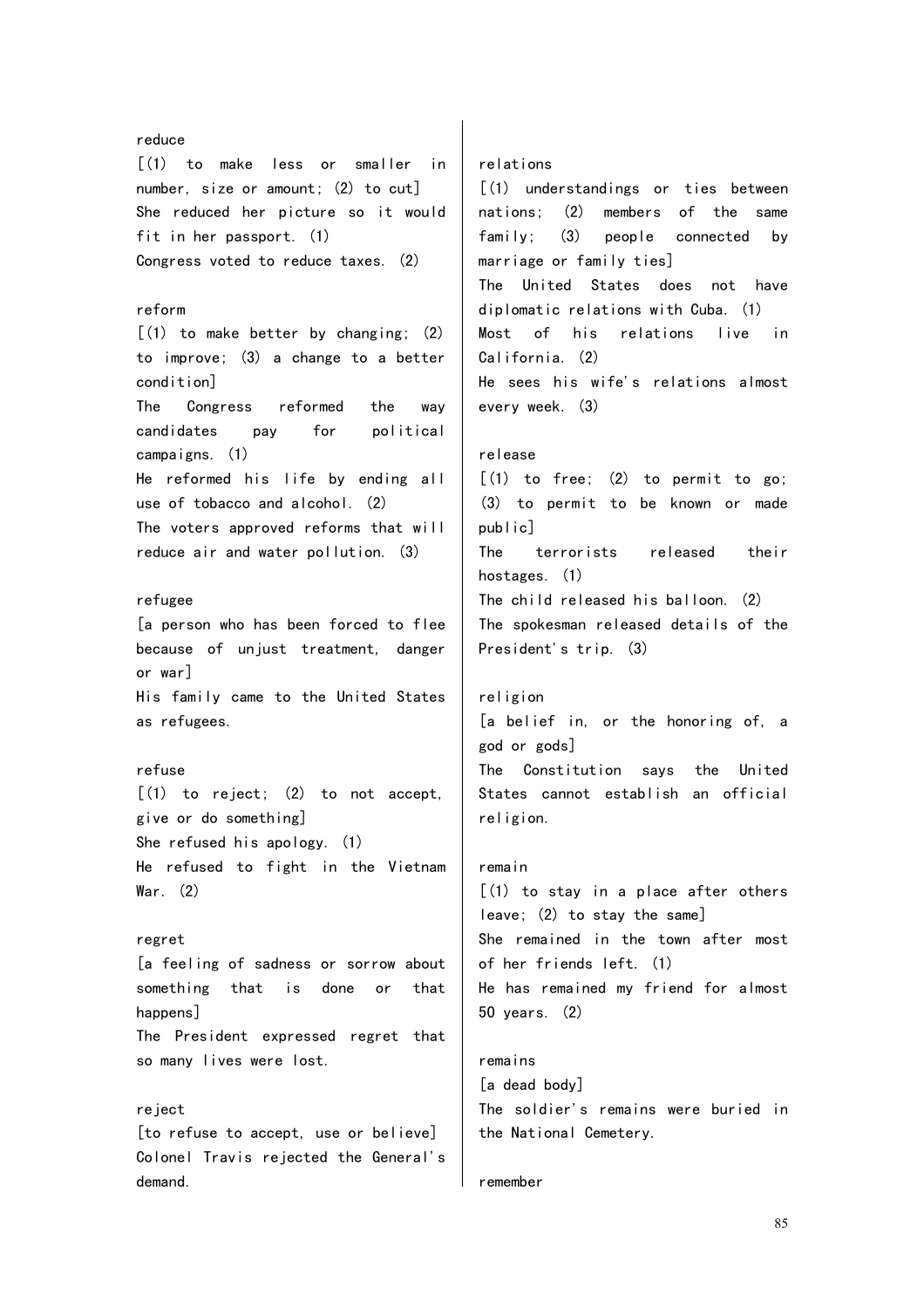$[(1)$  to think about the past;  $(2)$ opposite forget] I still remember stories that my grandfather told me. (1) She told him to remember to call when he got home. (2) remove [(1) to take away or take off; (2) to put an end to; (3) to take out of a position or office] She removed her shoes as soon as she sat down. (1) Doctors removed his gall bladder. (2) The dishonest judge was removed from office. (3) repair [work done to fix something] His car is being repaired. repeat [to say or do again] Please repeat what you said. report  $[(1)$  to tell about;  $(2)$  to give the results of a study or investigation; (3) the story about an event; (4) the results of a study or investigation; (5) a statement in which the facts may not be confirmed] She reported about her holiday in Europe. (1) The scientist reported the results of his experiment. (2) Did you read the newspaper report about the accident? (3) The director said he was pleased with our budget report. (4) A report said 260 people were killed. (5) [(1) to act in the place of someone else; (2) to substitute for; (3) to serve as an example] She represents the people who could not be here. (1) On this map, X represents where the treasure is buried. (2) This statue represents the skills of the ancient artists. (3) repress [to control or to restrict freedoms by force] He repressed his people. request  $\lceil$ (1) to ask for; (2) the act of asking for] She requested a glass of water. (1) No one heard her request for help.  $(2)$ require [to need or demand as necessary] This job requires computer skills. rescue [to free from danger or evil] He rescued a little boy floating in the sea. research [a careful study to discover correct information] He made the discovery after many years of research. resign [to leave a position, job or office] The President has resigned. resist  $[(1)$  to oppose;  $(2)$  to fight to

prevent]

represent

86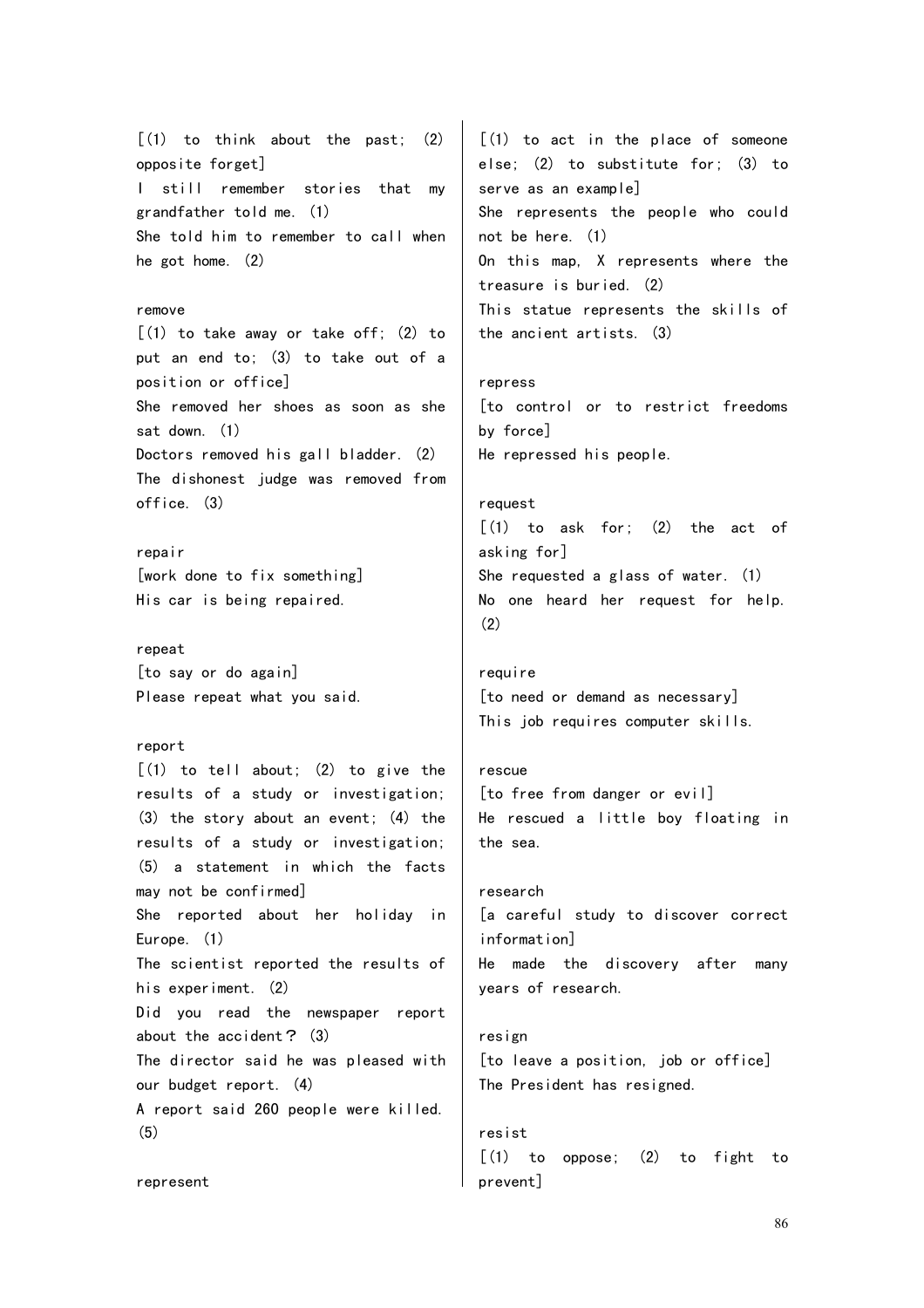He resists all demands for new elections. (1) The baby resisted sleep for several hours. (2) resolution [an official statement of agreement by a group of people, usually reached by voting] The United Nations Security Council approved a joint cease-fire resolution. resource [anything of value that can be used or sold] Our coal supplies are a great energy resource. responsible [(1) having a duty or job to do; (2) being the cause of] He is responsible for preparing the report. (1) They were responsible for the accident. (2) rest [(1) to sit, lie down or sleep to regain strength; (2) that which remains; (3) the others] You should rest after your long walk. (1) Would anyone like the rest of my dinner? (2) He spoke to the rest of them. (3) restrain  $(1)$  to keep controlled;  $(2)$  to limit action by a person or group] He restrained his anger. (1) Police restrained the protestors. (2) restrict [(1) to limit; (2) to prevent from increasing or becoming larger] The government restricted travel. (1) The device restricts the car's speed.  $(2)$ result  $(1)$  to happen from a cause;  $(2)$  that which follows or is produced by a cause; (3) effect] The accident resulted from the thick fog.  $(1)$ The test results showed she was pregnant. (2) As a result of the storm, no one could get to work. (3) retire [to leave a job or position because one is old or in poor health] He retired at age 55 and traveled for the rest of his life. return  $[(1)$  to go or come back;  $(2)$  to bring, give, take or send back] She returned home yesterday. (1) I returned the book to the library last week. (2) revolt [(1) to protest violently; (2) to fight for a change, especially of government] Demonstrators will revolt if police try to arrest them. (1) Protesters revolted and seized several government buildings. (2) rice [a food grain] Rice is a major food in much of the world.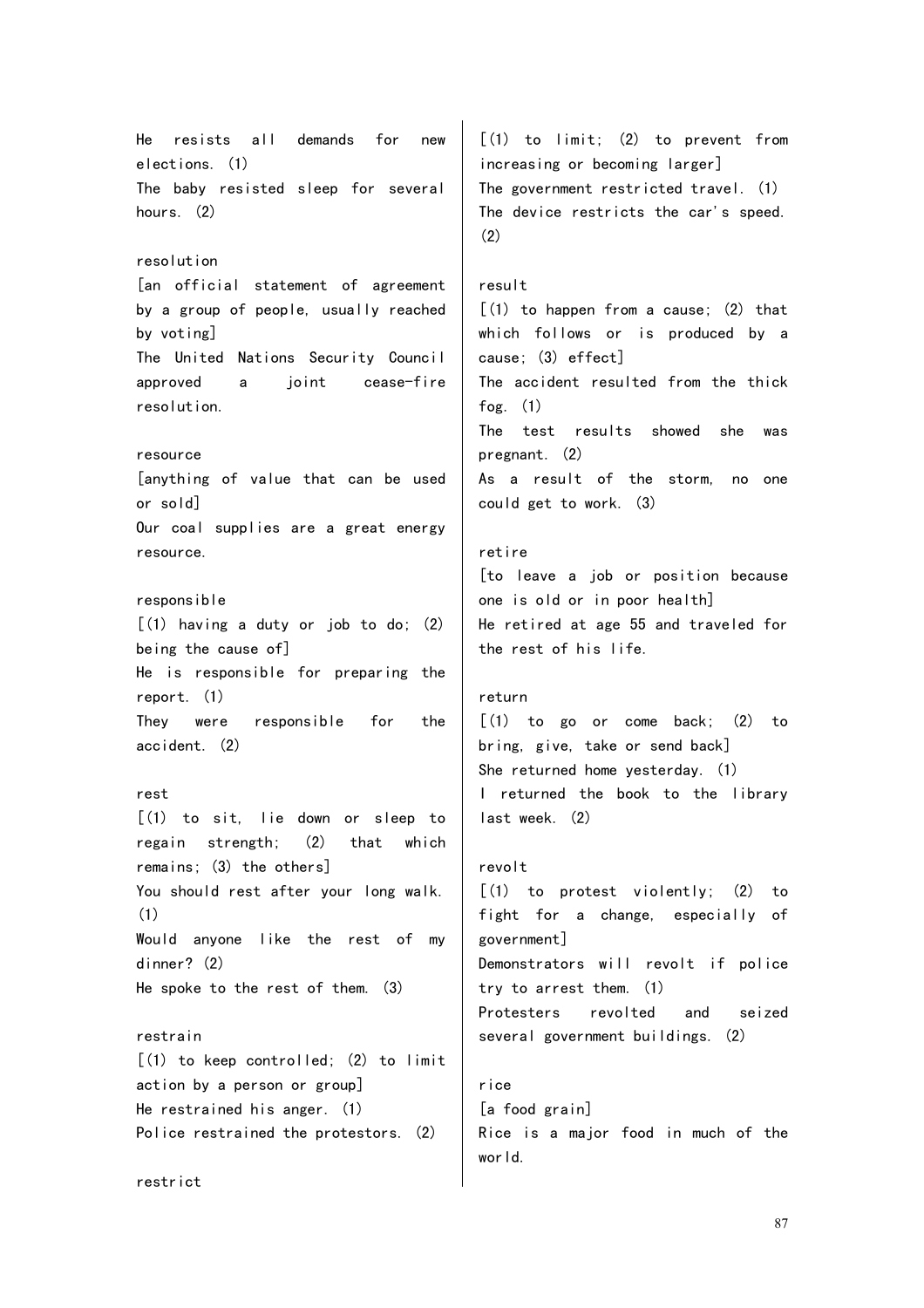rich [(1) having much money or goods; (2) having plenty of something] Her brother became a rich man. (1) Oil made Kuwait a rich country. (2) ride [(1) to sit on or in and be carried along; (2) to travel by animal, wheeled vehicle, airplane or boat] She and I ride horses every weekend. (1) I ride the subway to work. (2) right [what a person legally and morally should be able to do or have; (2) agreeing with the facts; (3) good; (4) correct; (5) opposite wrong; (6) on the side that is toward the east when one is facing north: (7) opposite left] It is their right to vote. (1) You gave the right answer. (2) He is the right kind of person for the job. (3) She always seems to do the right thing. (4) She said she was right and he was wrong. (5) Our farm is on the right side of the river. (6) Turn right, not left, at the second street. (7) riot [(1) to act with many others in a violent way in a public place; (2) a violent action by a large group of people] Prisoners rioted and started fires inside the prison. (1) The riot spread from the football game to the streets. (2) rise  $\lceil$  (1) to go up; (2) to go higher; (3) to increase; (4) to go from a position of sitting or lying to a position of standing] The moon will rise soon after the sun goes down. (1) The river is rising and spreading out. (2) The temperature rises as the sun gets higher. (3) He rose to his feet as she walked into the room. (4) risk [the chance of loss, damage or injury] He never considered the risk of a broken heart. river [a large amount of water that flows across land into another river, lake or an ocean] Native Americans called the big river "the Father of Waters." road [a long piece of hard ground built between two places so people can walk, drive or ride easily from one place to the other] The road was straight until it reached the mountains. rob [(1) to take money or property secretly or by force; (2) to steal] Someone robbed his television. (1) The two men robbed her as she walked home from work. (2) rock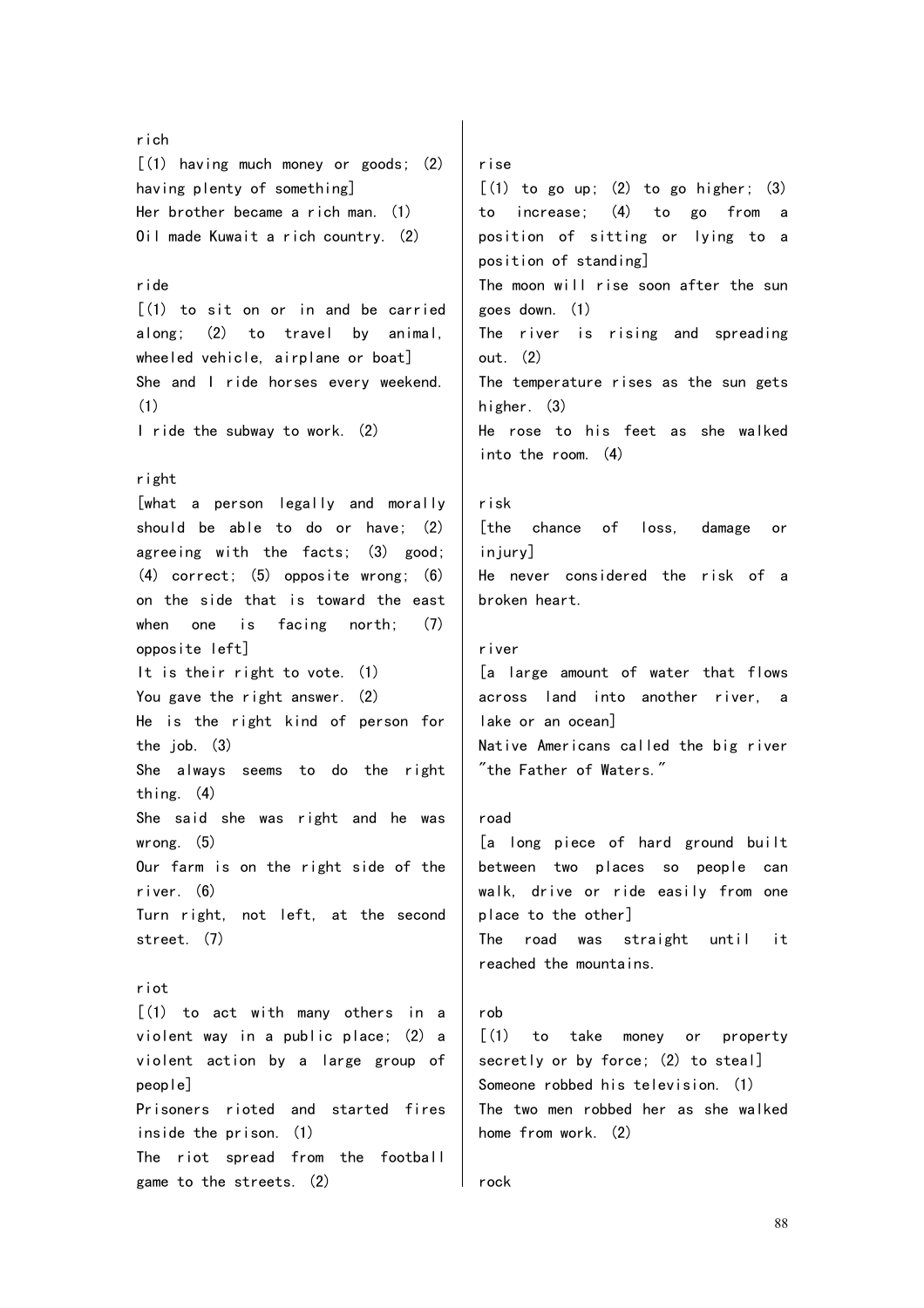[a hard piece of mineral matter] He threw a rock across the river. rocket [a device shaped like a tube that moves through air or space by burning gases and letting them escape from the back or bottom, sometimes used as a weapon] The huge rocket launched three men on a flight to the moon. roll  $[(1)$  to turn over and over;  $(2)$  to move like a ball] The children rolled down the hill. (1) She rolled her eyes at his joke. (2) room [a separate area within a building with its own walls] The boy spent hours playing in his room. root [the part of a plant that is under the ground and takes nutrients from the soil] The roots brought food to the big tree and held it firmly in the ground. rope [a long, thick piece of material made from thinner pieces of material, used for tying] The boy tied the end of the rope around the tree. rough  $(1)$  not flat or smooth:  $(2)$  having an uneven surface; (3) violent; (4) not made well] The rough floor was made of wood, split by hand. (1) We found rough ground at the top of the mountain. (2) The strong wind made a rough sea. (3) The rough wall of stones did not stand straight. (4) round [having the shape of a ball or circle] The stone plate was perfectly round. rub [to move something over the surface of another thing] The boy rubbed his hand over the cat's back. rubber [a substance made from the liquid of trees with the same name, or a similar substance made from chemicals] The ball was made of rubber. ruin  $\lceil$ (1) to damage severely; (2) to destroy] The rain ruined the book he left outside. (1) Time ruined the old building, leaving only fallen walls. (2) rule  $[(1)$  to govern or control;  $(2)$  to decide; (3) a statement or an order that says how something must be done] One party ruled the Senate; the other ruled the House of Representatives. (1) Five of nine Supreme Court judges ruled that the Republican should be President. (2)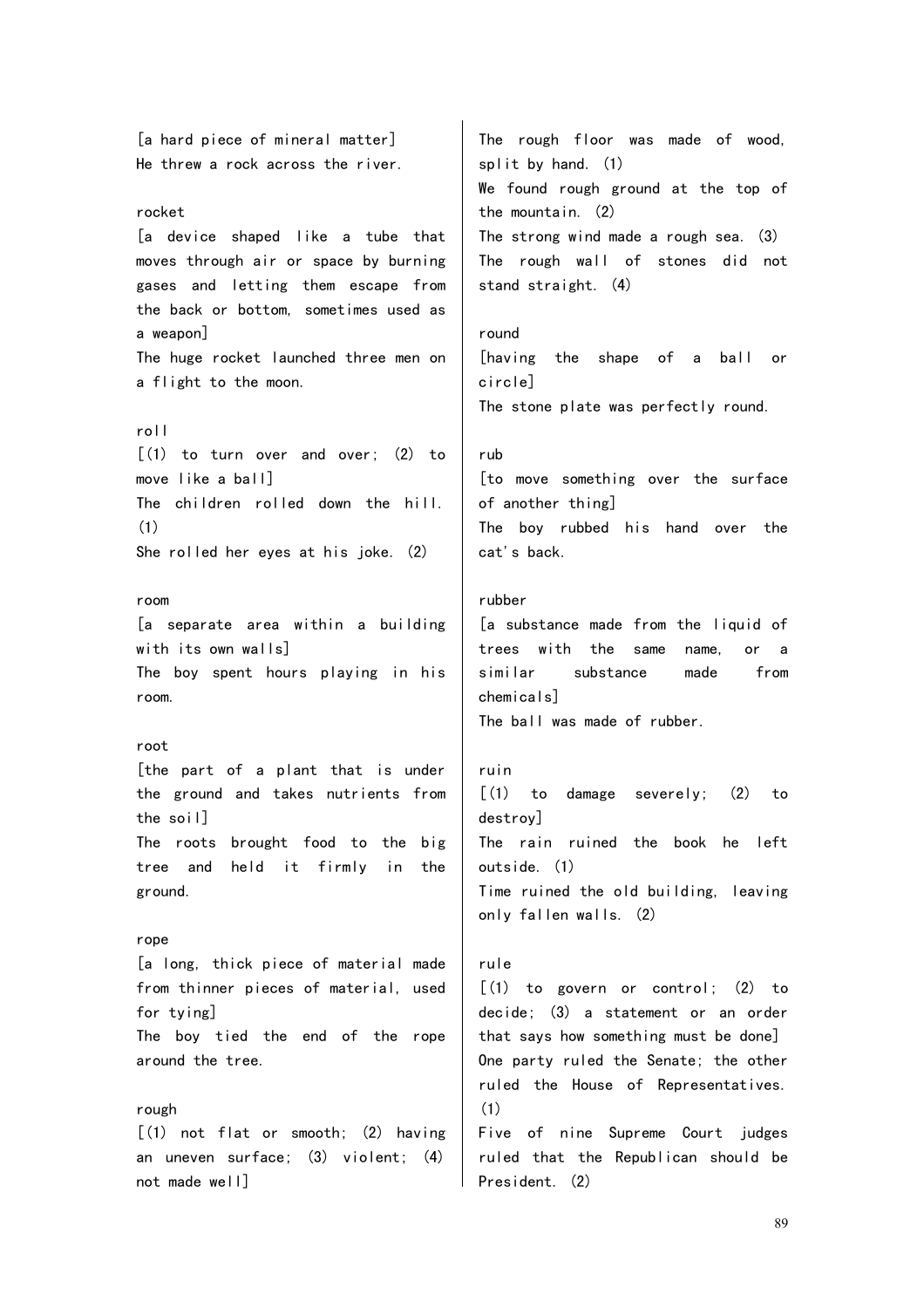The rules were not clear on how to count the votes. (3) run [to move quickly by steps faster than those used for walking] Please walk, do not run, to the nearest door.  $\langle S \rangle$ sabotage [to damage or destroy as an act against an organization or nation] The rebels sabotaged the railroad. sacrifice [to do without something or to suffer a loss for a belief, idea, goal or another person] She sacrificed her house to pay for medical school for her son. sad [not happy] He was sad because she left. safe [away from harm or danger] This is a safe place for you to stay. sail [to travel by boat or ship] We will sail to Hawaii on Thursday. sailor [a person involved in sailing a boat or ship] He is a sailor on one of the big oil ships. salt [a white substance found in seawater same (1) sand feet. satellite earth] satisfy save

and in the ground, used to affect the

taste of food] The doctor says eating too much salt can raise my blood pressure.

[(1) not different; (2) not changed; (3) like another or others] He eats at the same time every day. She looks the same as she did ten years ago. (2) His car is the same as mine. (3)

[extremely small pieces of crushed rock found in large amounts in deserts and on coasts] The hot sand of the desert burned her

[(1) a small object in space that moves around a larger object; (2) an object placed in orbit around the The Earth and other planets are satellites of the sun. (1) A new communications satellite was put in orbit today. (2)

[to give or provide what is desired, needed or demanded] Does this food satisfy your hunger?

[(1) to make safe; (2) to remove from harm; (3) to keep for future use] He saved the building by disarming the bomb. (1) The fireman saved her when he pulled her from the burning house. (2) She saved a little money every week. (3)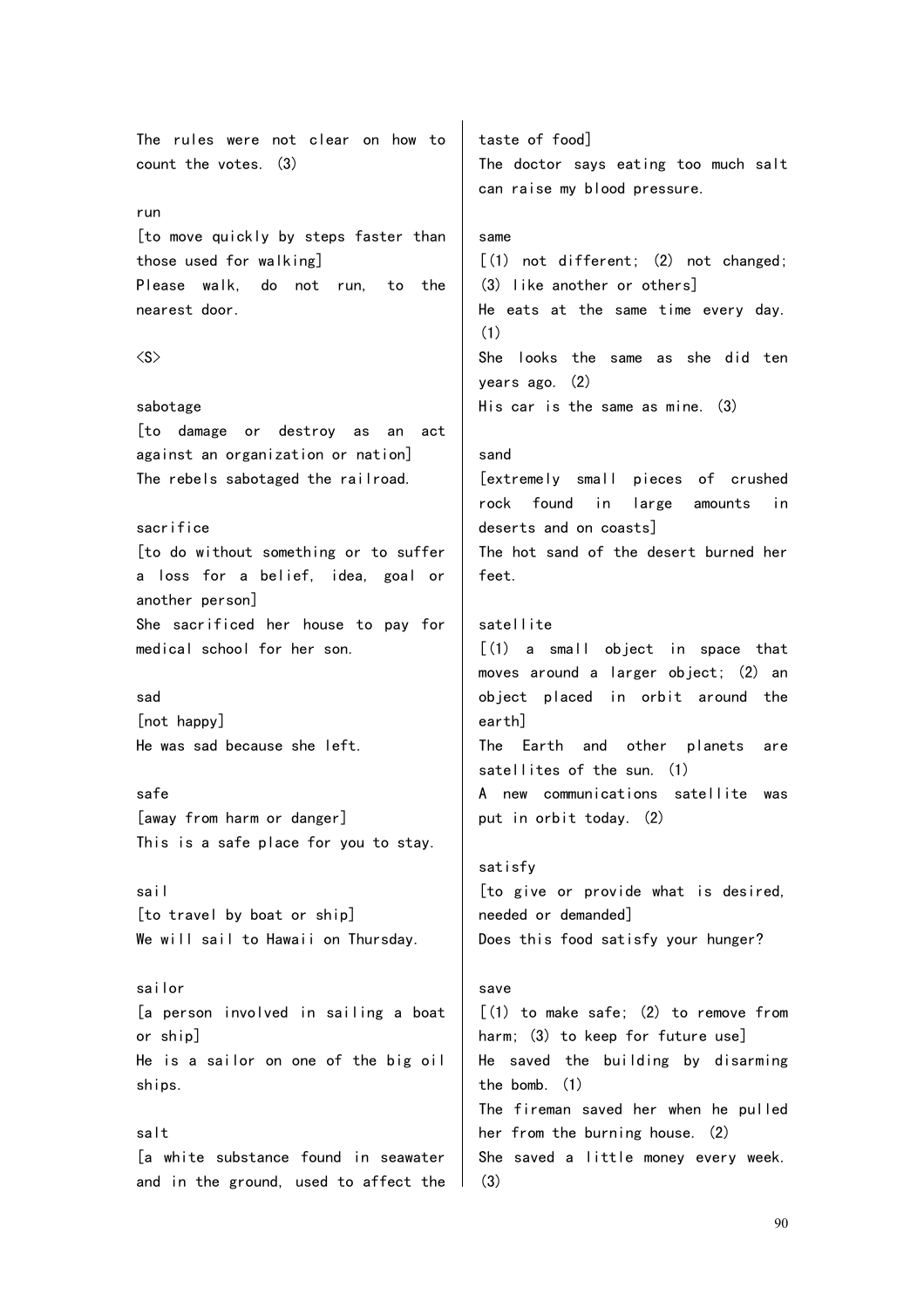say  $\lceil$ (1) to speak; (2) to express in words] What will you say to her? (1) I will say to her what is in my heart. (2) school [(1) a place for education; (2) a place where people go to learn] Is your son going to public or private school? (1) Her school is testing students to measure how much they have learned. (2) science [the study of nature and the actions of natural things, and the knowledge gained about them] Science has made great changes in our lives in just a few years. sea [a large area of salt water, usually part of an ocean] The rough sea seems angry. search [to look for carefully] We searched everywhere for her missing book. season [(1) one of the four periods of the year that is based on the earth's position toward the sun (spring, summer, autumn, winter); (2) a period of time based on different weather conditions; (3) a period during the year when something usually happens] He says autumn is his favorite She likes to visit there during the dry season. (2) He cannot wait for baseball season to start. (3) seat  $[(1)$  a thing to sit on;  $(2)$  a place to sit or the right to sit there] The boy gave the woman his seat on the bus. (1) He has held his seat in parliament for 40 years. (2) second [the one that comes after the first] This is the second time I have been here. secret [(1) something known only to a few and kept from general knowledge; (2) hidden from others; (3) known only to a few] No member will talk about the secret ceremonies. (1) The nuclear scientist denied giving secret information to foreign spies.  $(2)$ Many secret stories of the Cold War are now becoming known. (3) security [(1) freedom from danger or harm; (2) protection; (3) measures necessary to protect a person or place] Security was increased in the city. (1) The store provided its own security. (2) Strong national security kept the country safe. (3) see

season. (1)

[(1) to know or sense through the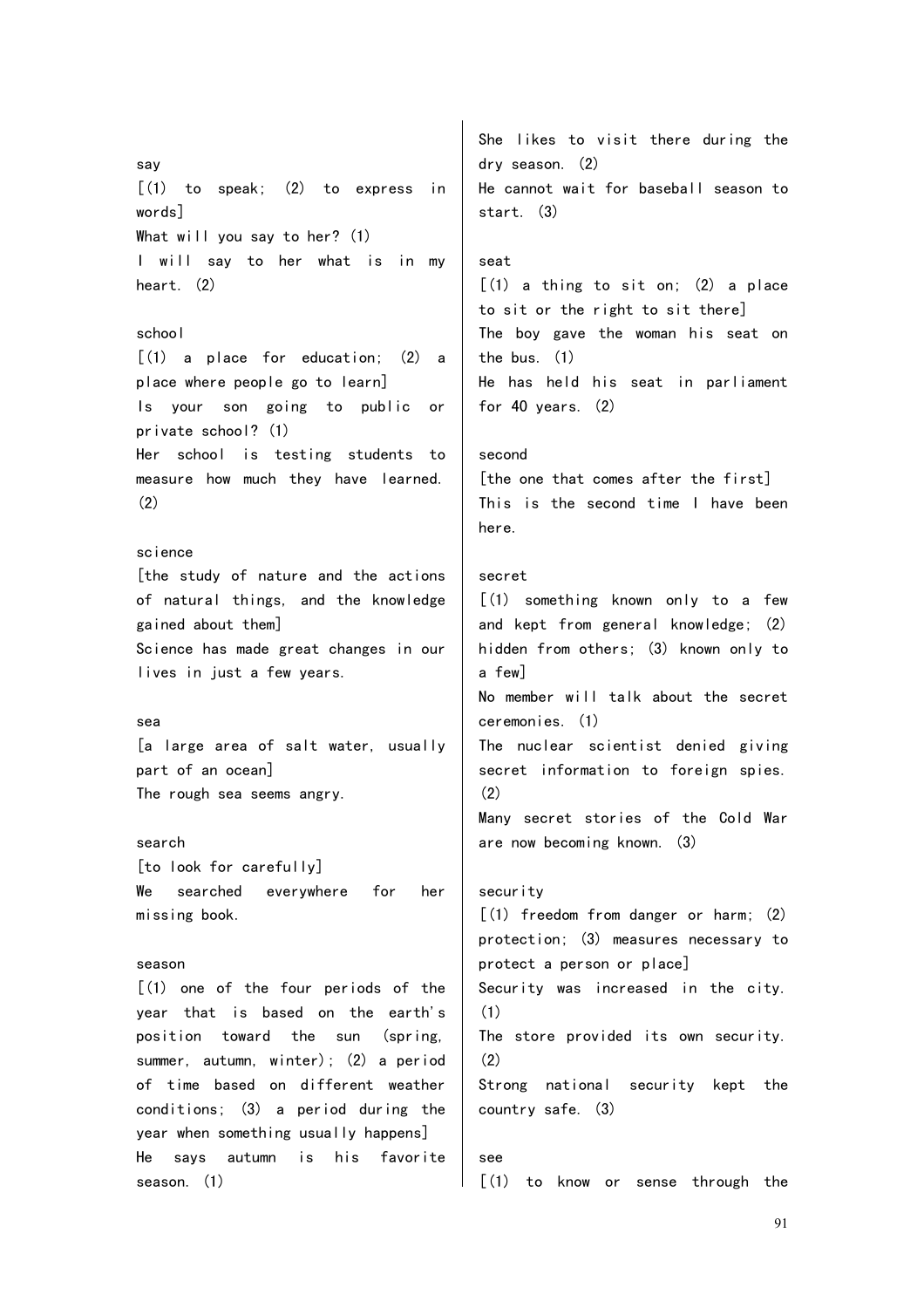eyes; (2) to understand or know] Did you see her smile? (1) I see what you mean. (2)

## seed

[the part of a plant from which new plants grow] If you plant the seeds now, you can eat vegetables in two months.

#### seek(ing)

 $[(1)$  to search for;  $(2)$  to try to get; (3) to plan to do] They are seeking a cure for cancer. (1) She is seeking election to public office. (2) Electric power companies are seeking to reduce their use of coal. (3)

## seem

[to appear to be] She seems to be in good health.

## seize

 $[(1)$  to take quickly by force;  $(2)$  to take control of quickly; (3) to arrest] Marines seized the island in three days. (1) The generals seized power after the president fled. (2) The policeman seized the suspect. (3)

self [all that which makes one person different from others] He seems to think only of himself.

## sell

[to give something in exchange for money] He will sell his car to me for 2,000 dollars.

#### Senate

[the smaller of the two groups in the governments of some countries, such as in the United States Congress] The Senate has 100 members, two from each state.

## send

 $(1)$  to cause to go;  $(2)$  to permit to go; (3) to cause to be carried, taken or directed to or away from a place] She sent the boy away. (1) To which university did he send his daughter? (2) The government will send supplies immediately to the earthquake area. (3)

## sense

 $\lceil$  (1) to come to know about by feeling, believing or understanding; (2) any of the abilities to see, hear, taste, smell or feel] He sensed that the dog would not attack him. (1) The medicine affected his sense of taste. (2)

## sentence

[(1) to declare the punishment for a  $c$ rime;  $(2)$  the punishment for crime] The judge sentenced him to three years in prison. (1) She received a sentence of 18 months of community service. (2)

## separate

[(1) to set or keep people, things or ideas away from or independent from others; (2) not together or connected] He separated the two boys and told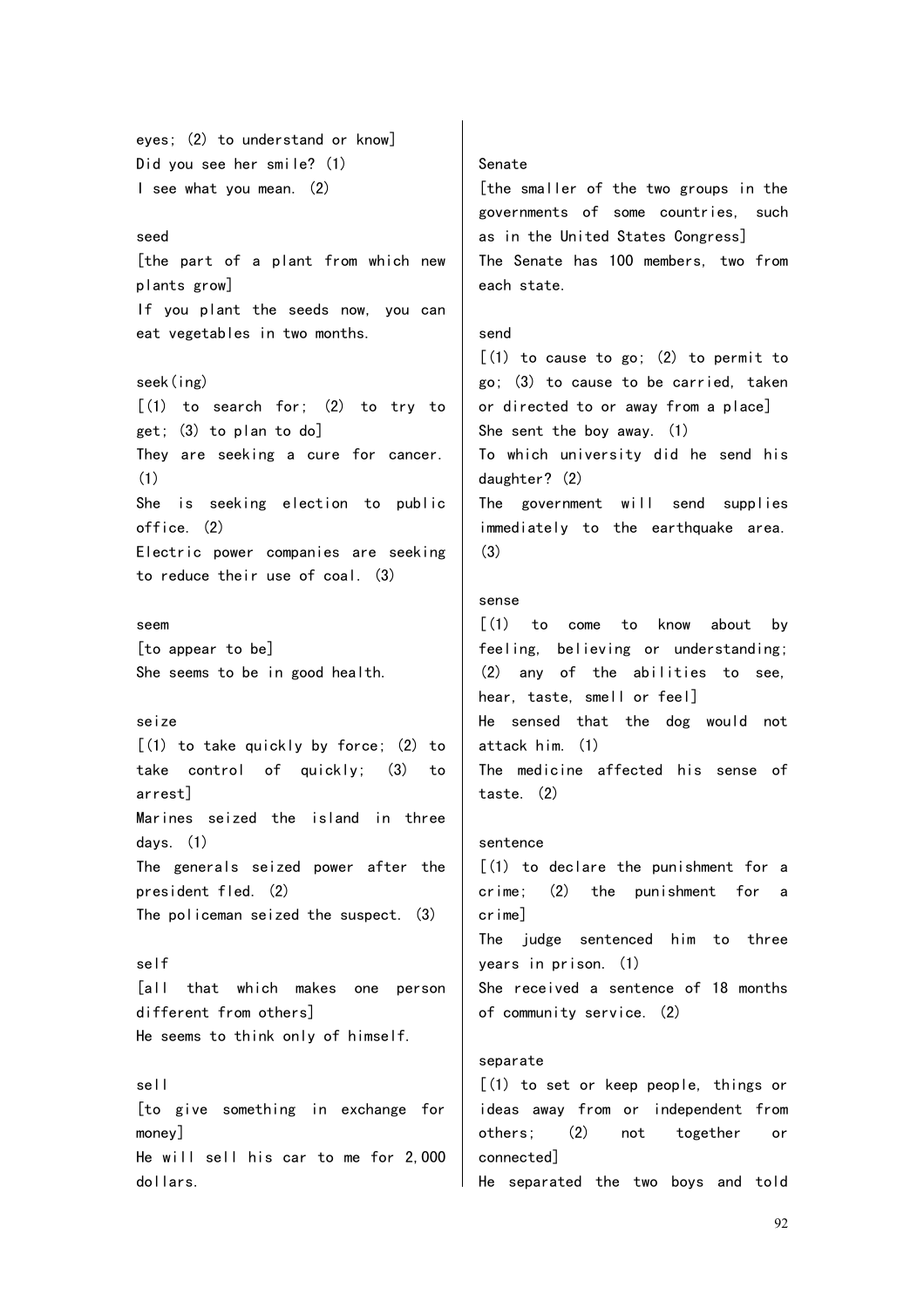them to stop fighting. (1) They work in separate offices. (2)

## series

[a number of similar things or events that follow one after another in time, position or order] The doctor said the series of tests would show the cause of the pain.

## serious

[(1) important; (2) needing careful consideration; (3) dangerous] The two sides have begun serious negotiations. (1) We have a serious problem to solve. (2) The accident victim is reported to be in serious condition. (3)

## serve

[(1) to work as an official; (2) to be employed by the government; (3) to assist or help] He served as Secretary of State. (1) She has served as a government employee for 30 years. (2) She served us tea and made us feel welcome. (3)

#### service

[(1) an organization or system that provides something for the public; (2) a job that an organization or business can do for money; (3) military organizations such as an army, navy or air force; (4) a religious ceremony] Schools and roads are services paid for by taxes. (1) His business provides childcare services for working parents. (2) Two of her sons are in the military services. (3)

Our church provides three services every Sunday morning. (4)

#### set

 $(1)$  to put in place or position;  $(2)$ to establish a time, price or limit] She set food in front of us. (1) Have you set a time for our meeting? (2)

## settle

 $[(1)$  to end (a dispute); (2) to agree about (a problem); (3) to make a home in a new place] The long dispute was finally settled. (1) We settled our legal problem without going to court. (2) Her family settled in Dallas many years ago. (3)

#### several

[three or more, but not many] I saw them in the office several days ago.

#### severe

 $\lceil$ (1) not gentle: (2) causing much pain, sadness or damage] The prisoners received severe treatment from their guards. (1) The powerful storm caused severe damage to homes. (2)

#### sex

[(1) either the male or female group into which all people and animals are divided because of their actions in producing young; (2) the physical activity by which humans and animals can produce young] What is the sex of your children? (1)

The doctor warned them about the dangers of unprotected sex. (2)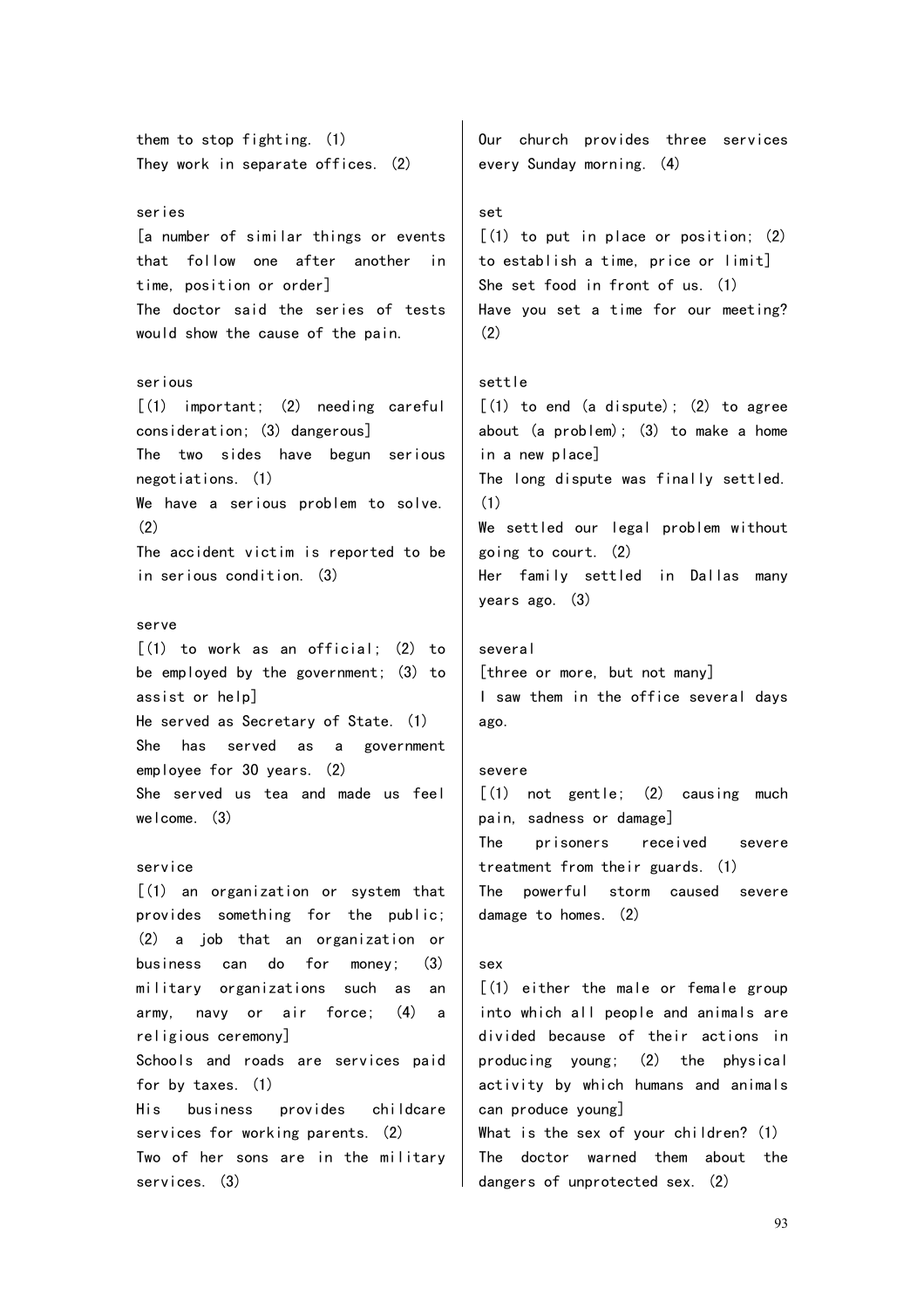shake [to move or cause to move in short, quick movements] Do not shake your finger at me.

## shape

 $(1)$  to give form to:  $(2)$  the form of something, especially how it looks] He shaped his own version of the truth from the facts that were known. (1)

She made him a birthday cake in the shape of a fish. (2)

## share

[(1) to give part of something to another or others; (2) a part belonging to, given to or owned by a single person or a group; (3) any one of the equal parts of ownership of a business or company] They shared the food that remained. (1) Each of the brothers had an equal share of the business. (2)

The president owned 100,000 shares of the company's stock. (3)

## sharp

[(1) having a thin edge or small point that can cut or hurt; (2) causing hurt or pain] The sharp knife cut through the vegetable and into his finger. (1) Her sharp, angry voice cut him like a knife. (2)

## she

[the girl or woman who is being spoken about] She is a kind woman.

[a farm animal used for its meat and hair] They used the wool from their sheep to make all of their clothes.

## shell

 $[(1)$  to fire artillery;  $(2)$  a metal container that is fired from a large gun and explodes when it reaches its target; (3) a hard outside cover] The big guns shelled the town for an hour. (1) The soldiers fired more than 200 artillery shells. (2) The turtle's shell protects it from its enemies. (3)

## shelter

[(1) to protect or give protection to; (2) something that gives protection; (3) a place of safety] She sheltered her son from the evil she saw in the world. (1) Survival in nature requires food, water and shelter. (2) They found shelter under a tree until the rain ended. (3)

## shine

 $[(1)$  to aim a light;  $(2)$  to give bright light; (3) to be bright; (4) to clean to make bright] He shined the light on them. (1) The sun shined brightly in the clear sky. (2) The faces of the children shined with happiness. (3) She shined the silver lamp until she could see her face in it. (4) ship

 $[(1)$  to transport:  $(2)$  a large boat] He ships his products by truck. (1) The ship seemed to stop at every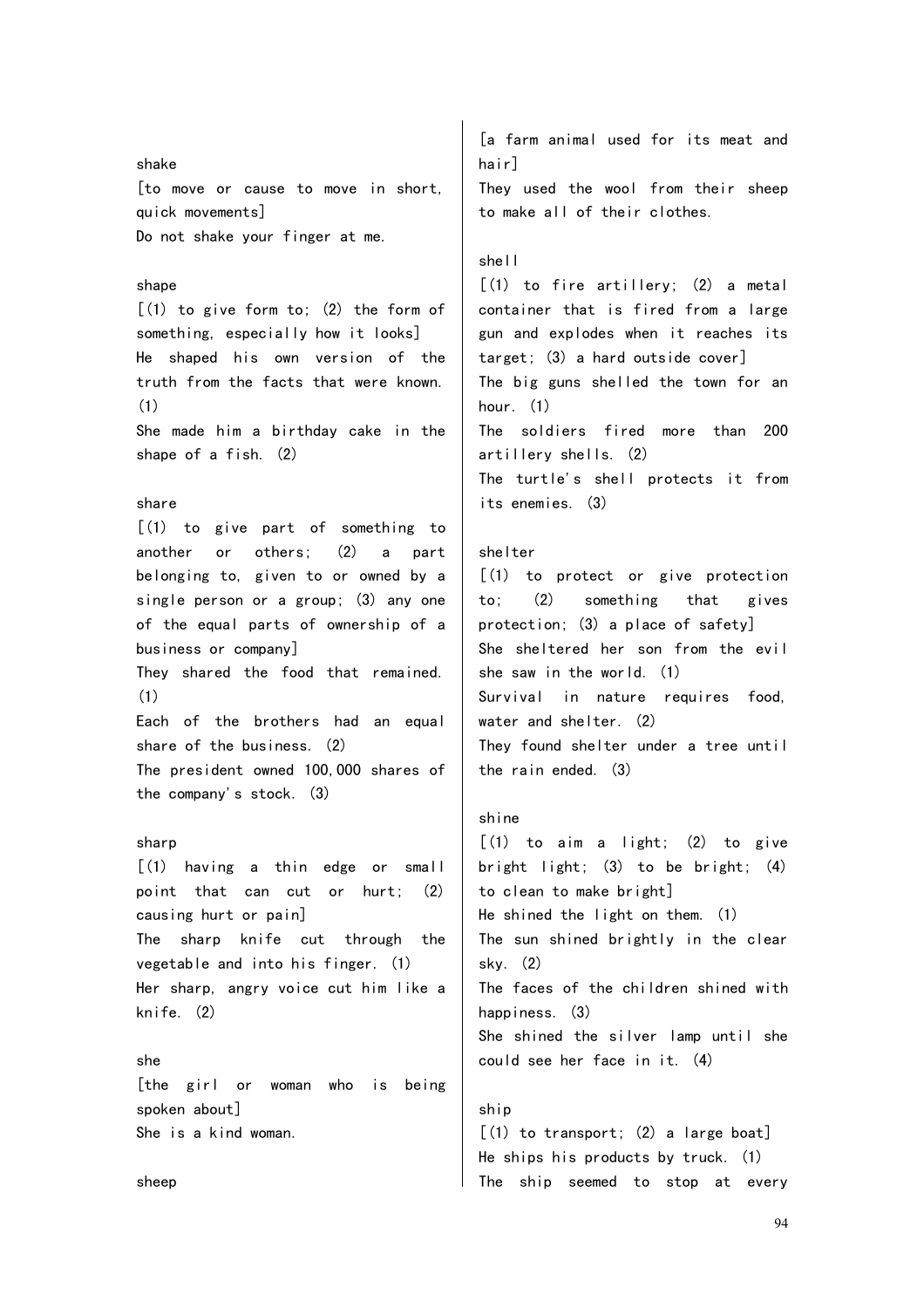island in the Caribbean Sea. (2) shock [(1) to cause to feel sudden surprise or fear; (2) something that greatly affects the mind or emotions; (3) a powerful shake, as from an earthquake] She was shocked to find a man hiding in her house. (1) Her father's sudden death was a great shock to her. (2) Many minor shocks followed the earthquake. (3) shoe [a covering for the foot] I cannot find one of my shoes. shoot  $[(1)$  to cause a gun or other weapon to send out an object designed to kill; (2)to use a gun] The policewoman will shoot you if you move. (1) He shoots only at targets. (2) short [(1) lasting only for a small period of time; (2) not long; (3) opposite tall] He made a short speech. (1) The missing dog has short legs and a long body. (2) She is short, but her husband is tall.  $(3)$ should [(1) used with another verb (action word) to show responsibility, (2) probability, (3) or that something is believed to be a good idea] We should study. (1) Criminals should be punished. (3) shout [to speak very loudly] The protestors shouted at the President. show  $(1)$  to make something be seen;  $(2)$ to make known; (3) a play or story presented in a theater, or broadcast on radio or television, for enjoyment or education; (4) something organized to be seen by the public] She showed an anger I did not know she possessed. (1) He showed that he could do it. (2) Did you hear the Morning Show today on VOA radio? (3) The music students played at a free show after school. (4) shrink [to make or become less in size, weight or value] Those wool clothes will shrink if you wash them in hot water. sick [(1) suffering physically or mentally with a disease or other problem; (2) not in good health] She is sick with a fever. (1) He always seems to be sick. (2) sickness [the condition of being in bad health] Doctors do not yet know what is causing her sickness. side [(1) the outer surfaces of an object

The talks should begin soon. (2)

that are not the top or bottom; (2)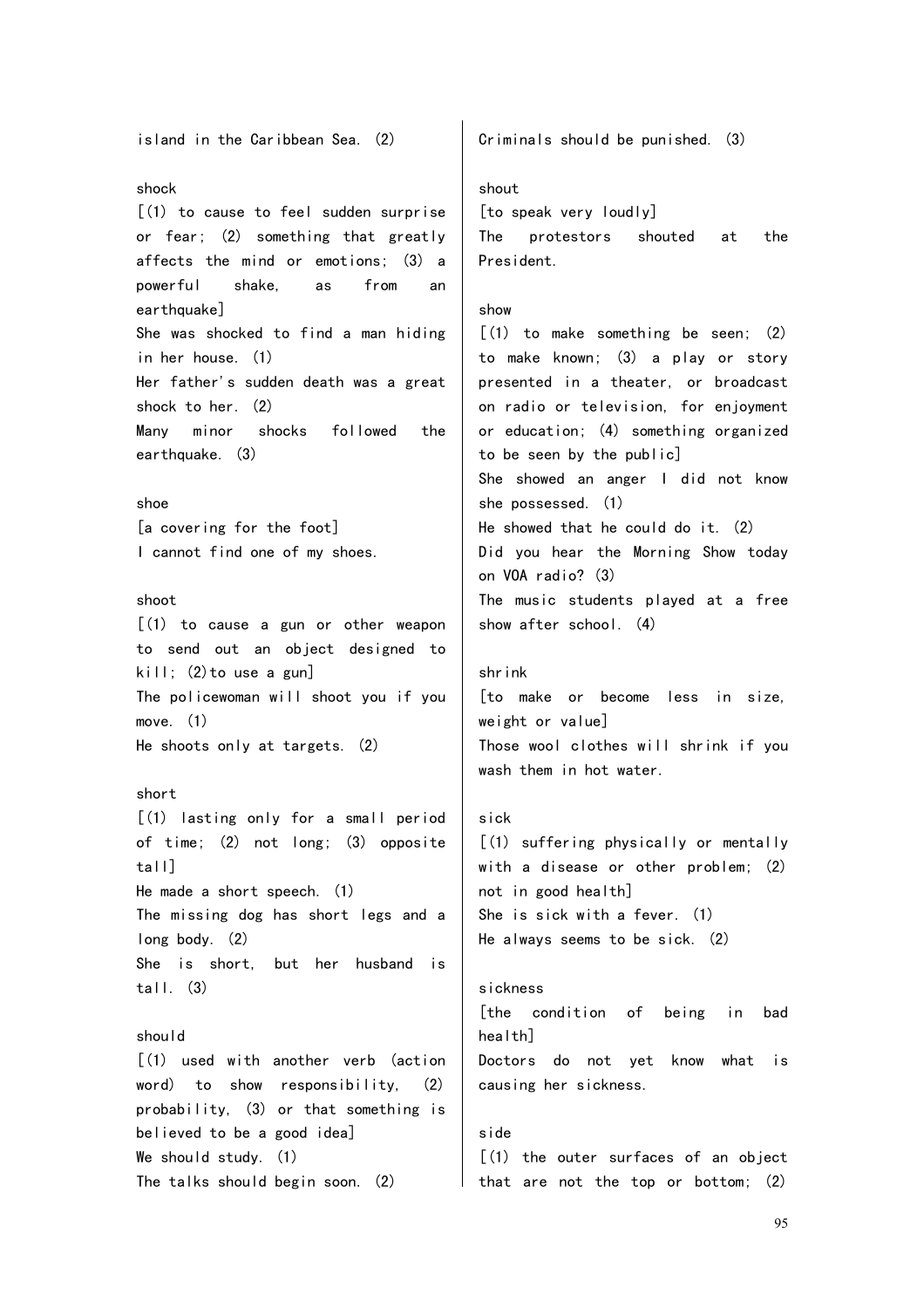parts away from the middle; (3) either the right or left half of the body] The side of my car was damaged in the accident. (1) On which side of the football field does our school sit? (2) He usually sleeps on the left side of his body. (3) sign  $[(1)$  to write one's name;  $(2)$  a mark or shape used to mean something; (3) evidence that something exists or will happen; (4) a flat piece of material with writing that gives information] The writer signed a copy of his book for me. (1) A white mark on trees is a sign of the mountain trail. (2) Scientists have found no sign yet of life anywhere else in the Universe. (3) That sign tells us how many miles we must drive to get to Chicago. (4)  $*$  one mile = 1.6 kilometers signal  $(1)$  to send a message by signs;  $(2)$ an action or movement that sends a message] That traffic light signals when we must stop or go. (1) Paul Revere will make a signal with his light to warn if the British are coming by land or sea. (2) silence [(1) to make quiet; (2) to stop from speaking or making noise; (3) a lack of noise or sound] Silence the television by pushing the mute button on your hand control. (1) The team leader silenced his men with a hand sign. (2) She heard only silence. (3) silver [a valued white metal] That little box is made of silver. similar [like something else but not exactly the same] The President said his proposal was similar to a proposal by Congress. simple  $\lceil$ (1) easy to understand or do: (2) not difficult or complex] Special English is a simple form of spoken English. (1) This book tells us in a simple way how to use a computer to do complex work. (2) since [from a time in the past until now] I have known her since we went to school together. sing [to make music sounds with the voice] He sings in the shower. single [one only] He gave her a single flower, a red rose, to show his love. sink [to go down into water or other liquid] He sank deeper into the mud with each step. sister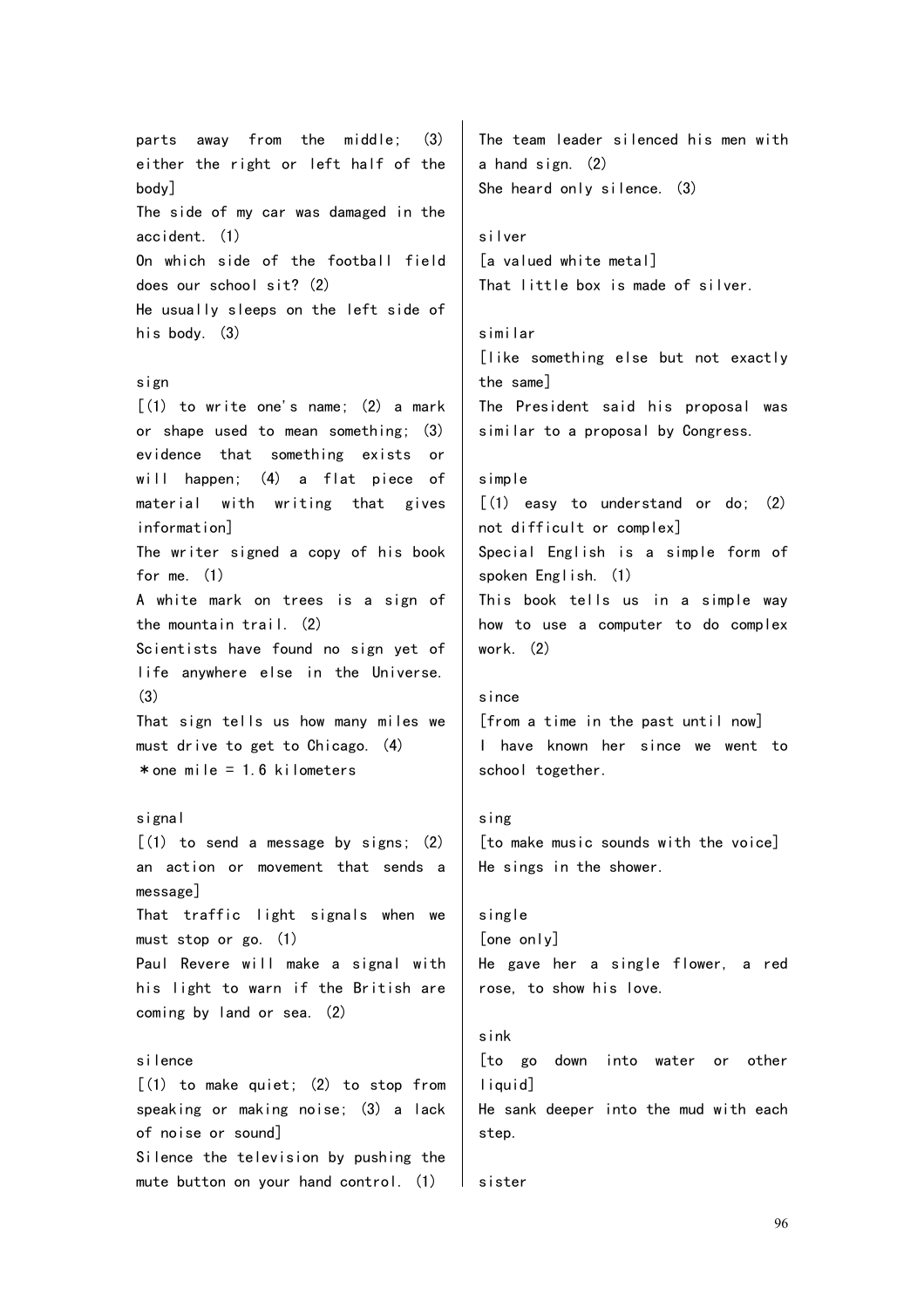[a female with the same father or mother as another person] I have only one sister. sit [(1) to rest on the lower part of the body without the support of the legs; (2) to become seated] Please sit down and rest. (1) She sat down. (2) situation [the way things are during a period of time] The situation in the Middle East is very dangerous. size  $(1)$  the space occupied by something; (2) how long, wide or high something is] Can you imagine the size of the Universe? (1) Geometry can help you measure the size of that big tree. (2) skeleton [all the bones of a human or other animal together in their normal positions] Scientists sometimes find the skeletons of people who lived thousands of years ago. skill [the ability gained from training or experience] He has great baseball skills. skin [the outer covering of humans and most animals] Her skin was burned red by the intense sunlight. sky [the space above the earth] The sky was filled with beautiful white clouds. slave [a person owned or controlled by another] All slaves in the United States were freed by an amendment to the Constitution in 1865. sleep [to rest the body and mind with the eyes closed] Do you sleep eight hours or more each night? slide [to move smoothly over a surface] A big area of snow slid down the mountain. slow  $[(1)$  to reduce the speed of;  $(2)$  not fast in moving, talking or other activities] Slow your speed to 45 miles per hour. (1)  $*$  one mile  $= 1.6$  kilometers Is Special English slow enough for you? (2) small [(1) little in size or amount; (2) few in number; (3) not important; (4) opposite large] The small boy was hungry. (1) The small force landed by parachute. (2) It was a small problem and easy to solve. (3) His small house was next to a big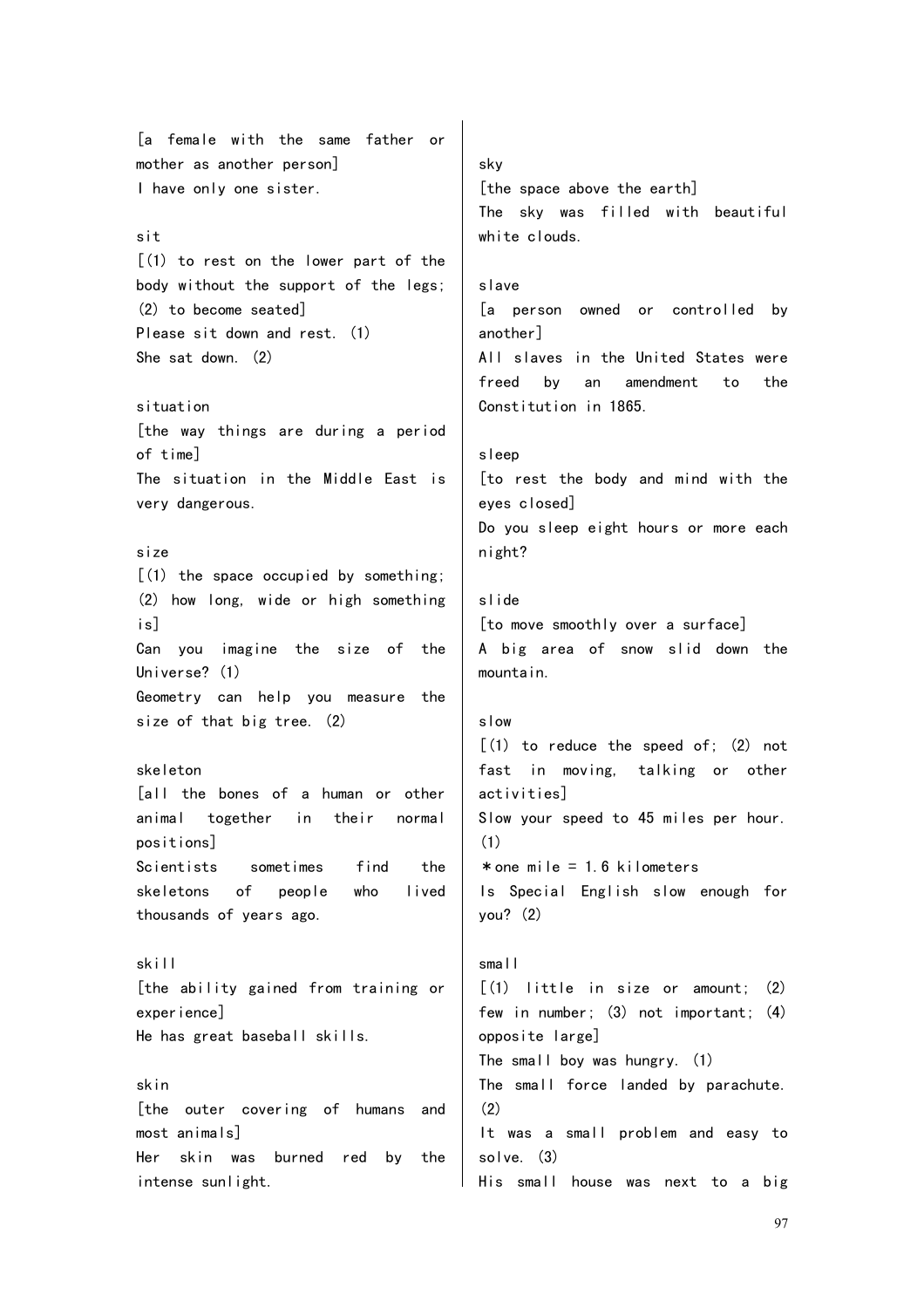building. (4) smash [(1) to break or be broken into small pieces by force; (2) to hit or move with force] He smashed the window with a rock. (1) The speeding car smashed into the wall.  $(2)$ smell  $\lceil$  (1) to sense through the nose; (2) something sensed by the nose] She smelled something burning. (1) I love the smell of food cooking. (2) smoke [(1) to use cigarettes or other tobacco products by burning them and breathing in the smoke; (2) that which can be seen rising into the air like a cloud from something burning] He smoked cigarettes until he died. (1) The smoke from the burning forest rose high into the sky. (2) smooth [(1) having a level surface; (2) opposite rough] The smooth floor was perfect for dancing. (1) The floor was rough until the workman made it smooth. (2) snow [soft, white pieces of frozen water that fall from the sky, usually in winter or when the air temperature is very cold] The snow fell for two days. so  $[(1)$  in such a way that;  $(2)$  also;  $(3)$  too;  $(4)$  very;  $(5)$  as a result; (6) in order that; (7) for the purpose of] He held the flag so all could see it. (1) She was tired and so was I. (2) She left early, and so did we. (3) I am so sick. (4) They were sick, so they could not come. (5) We plant seeds so plants will grow. (6) Come early so we can discuss the plans. (7) social [of or about people or a group] The president offered a new solution for some social problems. soft  $\lceil$  (1) not hard; (2) easily shaped; (3) pleasing to touch; (4) not loud] She likes a soft bed but her husband likes a hard bed. (1) Her daughter likes to shape things from soft clay. (2) I like to hold her soft hands. (3) The room was filled with soft music. (4) soil [earth in which plants grow] She put the seeds in the soil and the plants began to grow. soldier [a person in the army] A soldier is trained to be ready for any situation. solid [(1) having a hard shape with no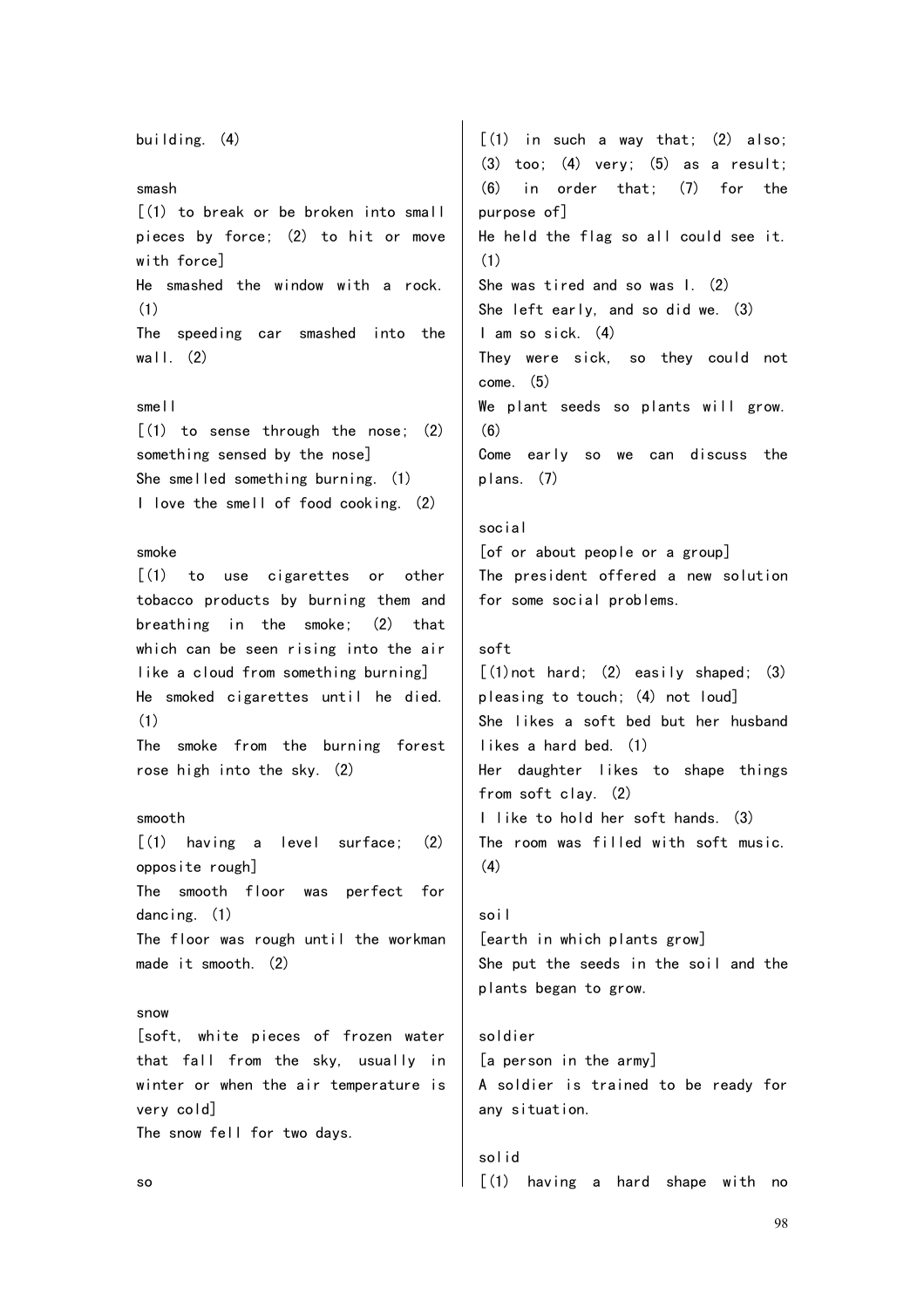empty spaces inside; (2) strong; (3) not in the form of a liquid or gas] The tools were solid metal and very heavy. (1) The house is solid, so it will survive the storm. (2) Ice is the solid form of water. (3)

solve  $\lceil$ (1) to find an answer; (2) to settle] The boy solved the mathematics problem. (1) The committee hopes its proposals will solve the current economic problem. (2)

## some

 $(1)$  of an amount or number or part not stated; (2) not all] Would you like some coffee? (1) Would you like some of my coffee? (2)

son [a person's male child] Tommy is my youngest son.

## soon

[(1) not long after the present time; (2) quickly] She will soon be 18 years old. (1) Tell him to get here as soon as possible. (2)

#### sort

[(1) any group of people or things that are the same or are similar in some way; (2) a kind of something] They are the same sort of people as I. (1) He is the sort of person you want as a friend. (2)

[(1) fast-moving waves of energy that affect the ear and result in hearing; (2) that which is heard] Sound travels through the air at a speed of 1,088 feet per second. (1)  $*$  one feet = 30.48 centimeters She says the sound of the ocean helps her sleep. (2)

## south

[the direction to the right of a person facing the rising sun] He lives 15 miles south of Washington.  $*$  one mile = 1.6 kilometers

## space

 $(1)$  the area outside the earth's atmosphere where the sun, moon, planets and stars are; (2) the area between or inside things] Humans began making flights into space in the early 1960's. (1) Their new house has more space than their old one. (2)

## speak

 $\lceil$ (1) to talk; (2) to say words with the mouth; (3) to express one's thoughts to others and exchange ideas; (4) to give a speech to a group] She would not speak to him. (1) He spoke to everyone. (2) He spoke about his proposal to everyone he met. (3) The Senator speaks to a group tomorrow about trade relations with East Asia. (4) special

 $(1)$  of a different or unusual kind: (2) not for general use; (3) better or more important than others of the

sound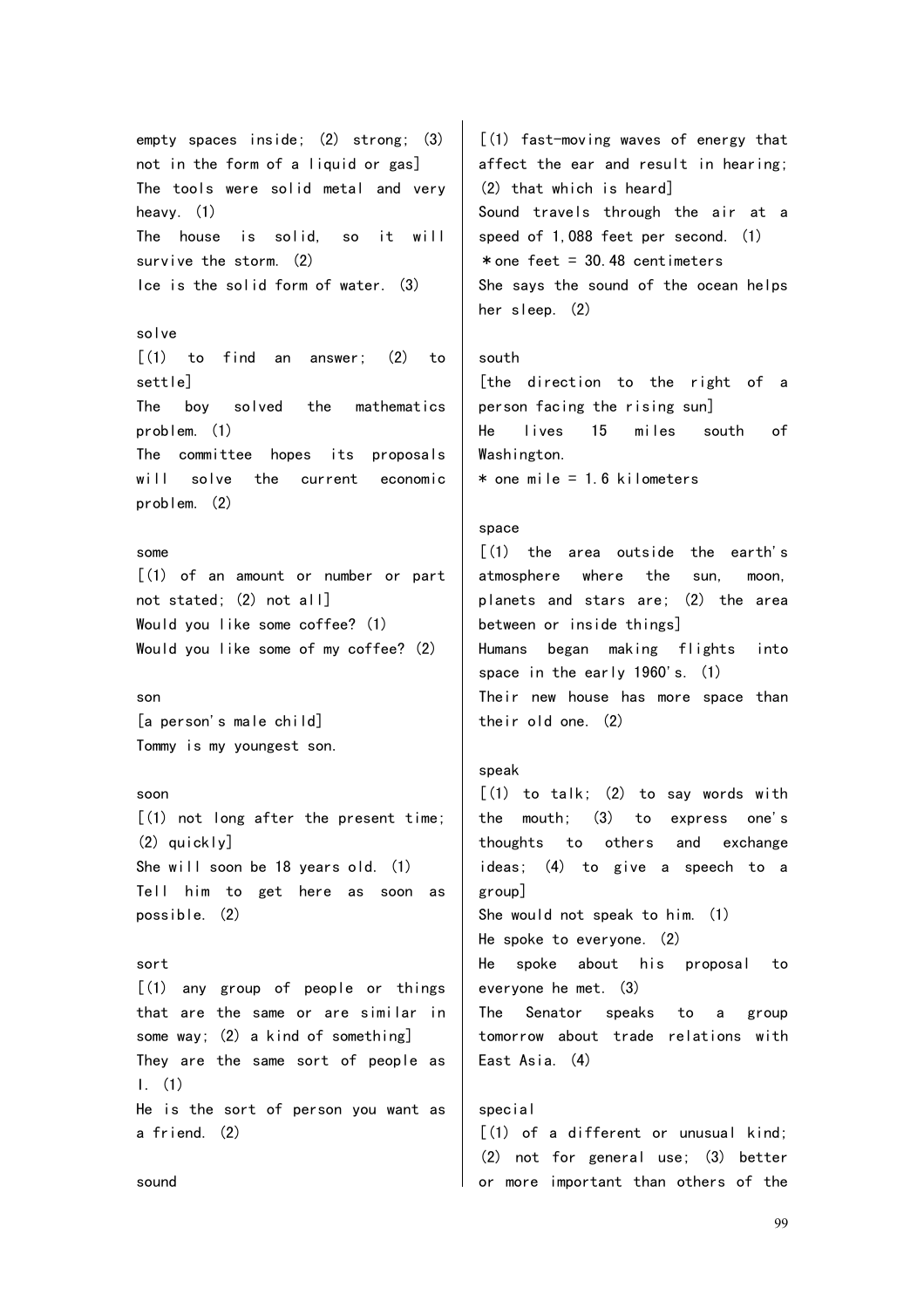same kind] Special English is a special kind of English that is easy to understand. (1) This is a special machine that can be used only by a trained worker. (2) She received a special award for a lifetime of service to others. (3) speech [a talk given to a group of people] The President will make a television speech tonight about civil rights. speed [(1) to make something go or move faster; (2) the rate at which something moves or travels; (3) the rate at which something happens or is done] The chairman is speeding up debate on the bill. (1) Do you know the speed of light? (2) Special English news is read at a speed of 90 words per minute. (3) spend [to give as payment; to use] He spent 45 dollars for food. (1) He spends much time studying. (2) spill [to cause or permit liquid to flow out, usually by accident] The big ship spilled hundreds of thousands of barrels of oil into the ocean. \*one barrel( $\#$ )= 42 gallons (159 liters) spirit  $(1)$  the part of a human that is not physical and is connected to thoughts and emotions; (2) the part of a person that is believed to remain alive after death] His spirit continued to fight the disease even after his body surrendered. (1) Many believe a person's spirit does not die but returns to the world in a new body. (2) split [(1) to separate into two or more parts; (2) to divide or break into parts] When you split wood for a fire, you are warmed two times: once by the work and later by the fire. (1) Cells split into two parts; the new part becomes a new cell that is exactly like the old one. (2) sport [any game or activity of competition involving physical effort or skill] His daughter plays four sports. spread [(1) to become longer or wider; (2) to make or become widely known] The old tree has spread its roots and branches over a wide area. (1) Please spread the news that we are having a party next Saturday. (2) spring [the time of the year between winter and summer] I hope spring starts early this year. spy [(1) to steal or get information secretly; (2) one who watches others secretly; (3) a person employed by a government to get secret information about another country]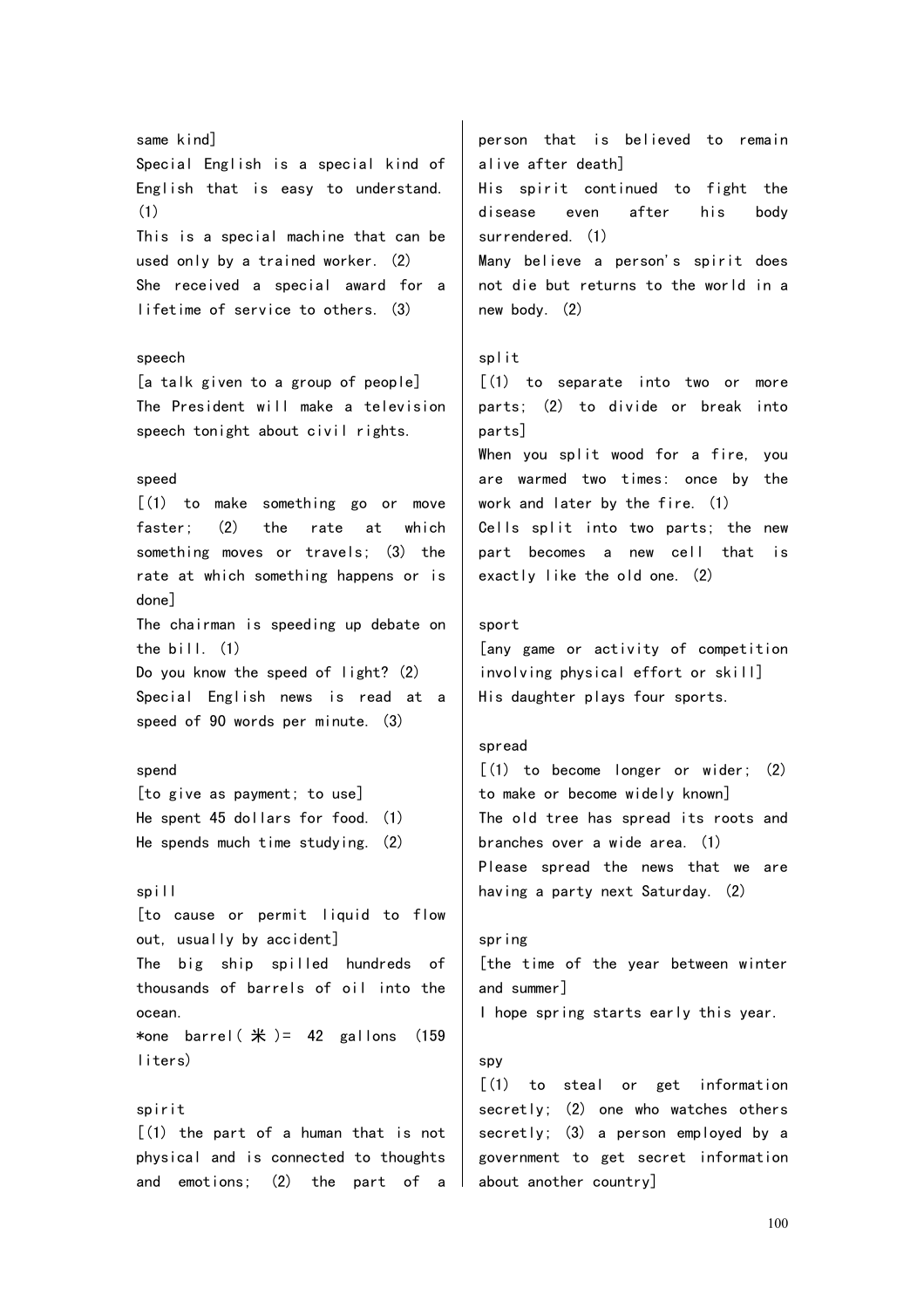She spied to get information for another company. (1) A spy for the man's wife watched him for several weeks. (2) Three people employed at the C.I.A. were accused of being spies for a foreign country. (3) square [a flat shape having four equal sides] Measure this square and tell me how much material is needed to cover it.

## stab

[to cut or push into or through with a pointed weapon] The person stabbed her then ran away.

## stand

 $(1)$  to move into or be in a position in which only the feet are on a surface; (2) to be in one position or place] She told the students to stand for the opening ceremony. (1) Two hours ago, she was standing where

the city bus stops. (2)

## star

start

 $\left[ (1)$  a mass of gas that usually appears as a small light in the sky at night, but is not a planet; (2) a famous person, usually an actor or singer] Those stars form the shape of Orion the Hunter. (1) Some Hollywood stars were at the White House last night. (2)

 $(1)$  to begin;  $(2)$  to make something begin] He will start the new job tomorrow.

(1) Will you start the car and turn on the heater? (2)

## starve

[to suffer or die from a lack of food] Thousands may have starved to death because of crop failures in Sudan.

## state

 $[(1)$  to say;  $(2)$  to declare;  $(3)$  a political part of a nation] The Ambassador stated his concern about the problem. (1) A White House spokesman stated that no changes had been made in policies affecting trade with Asia. (2) He plans to travel through several western states. (3)

#### station

[(1) a place of special work or purpose; (2) a place where passengers get on or off trains or buses; (3) a place for radio or television broadcasts] Rebels attacked a police station outside the city. (1) He plans to meet her when she arrives at the bus station. (2) She works at the television station. (3)

## statue

[a form of a human, animal or other creature usually made of stone, wood or metal] The Statue of Liberty in New York harbor was a gift from France.

## stay

[(1) to continue to be where one is; (2) to remain; (3) to not leave; (4)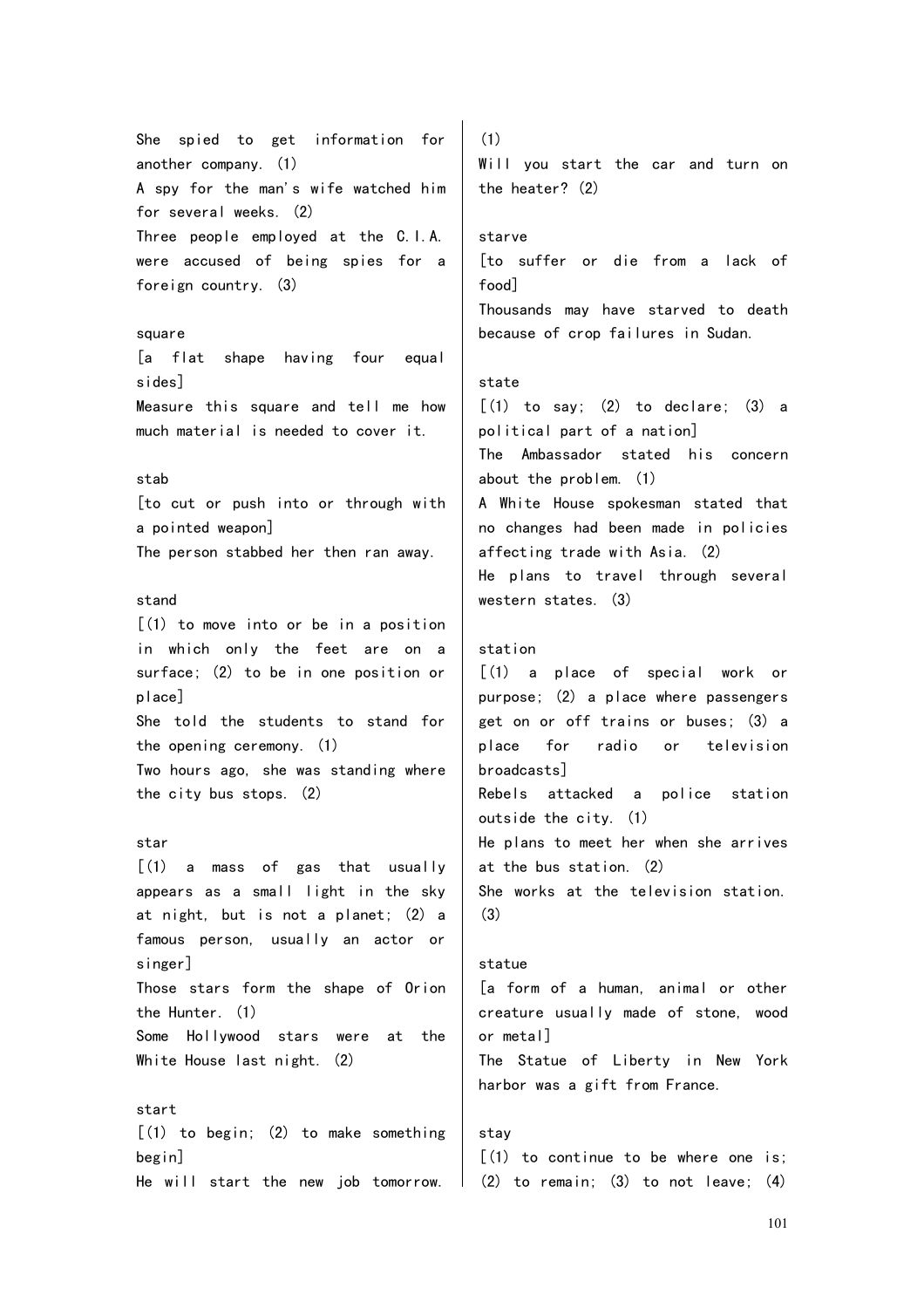to live for a time] I will stay here until you return. (1) He stayed at home yesterday. (2) She said I should stay until she calls. (3) They stayed in New York for two years. (4) steal [to take without permission or paying] Be careful. She will steal your heart. steam [the gas that comes from hot water] The kitchen is full of steam when his mother cooks. steel [iron made harder and stronger by mixing it with other substances] Much of the steel used now in the United States is imported. step [(1) to move by lifting one foot and placing it in a new position; (2) the act of stepping; (3)one of a series of actions designed to reach a goal] He stepped through the door. (1) We moved slowly up the mountain, one step at a time. (2) The final step is to put the new boat in the water. (3) stick [(1) to attach something to another thing using a substance that will hold them together; (2) to become fixed in one position so that movement is difficult; (3) a thin piece of wood] We will put glue on the wallpaper, then stick the paper to the wall. (1) Something is making the door stick. (2) We need some small sticks to start a campfire. (3) still [(1) not moving; (2) until the present or a stated time; (3) even so; (4) although] The man was standing still. (1) Was he still there? (2) She slept for nine hours, but she was still tired. (3) The job was difficult, but she still wanted to do it. (4) stone [a small piece of rock] The boys threw stones at the soldiers. stop [(1) to prevent any more movement or action; (2) to come or bring to an end] She stopped the car. (1) Stop that noise. (2) store [(1) to keep or put away for future use; (2) a place where people buy things] She stores food for emergencies. (1) His father owns an automobile parts store. (2) storm [violent weather, including strong winds and rain or snow] The storm caused severe damage across southern Florida.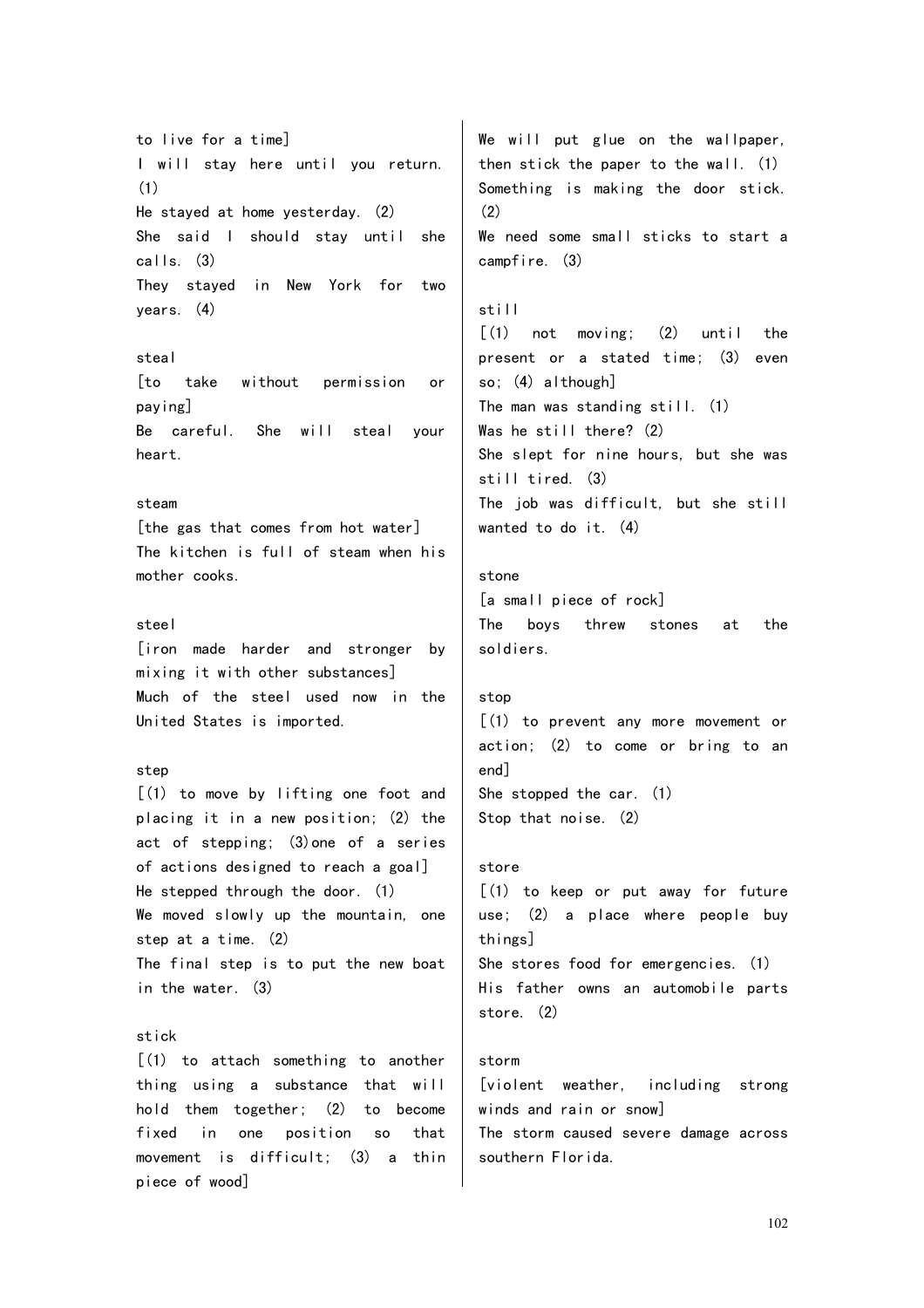story [the telling or writing of an event, either real or imagined] No one believed the story of her life, so she changed it. stove [a heating device used for cooking] The stove is broken so I cannot cook dinner. straight [continuing in one direction without turns] The road is straight, all the way across the desert. strange  $[(1)$  unusual;  $(2)$  not normal;  $(3)$  not known] I saw some strange lights in the sky last night. (1) Our backyard is a strange place to see a deer. (2) Some of our customs seem strange to her. (3) street [a road in a city, town or village] Which street are you looking for? stretch  $(1)$  to extend for a distance:  $(1)$  to pull on to make longer or wider] They stretched the rope across the river. (1) His shoulders stretched the coat. (2) strike  $[(1)$  to hit with force;  $(2)$  to stop work as a way to seek better conditions, more pay or to make other demands] He struck the baseball with the bat. (1) The workers are on strike for more money. (2) strong [(1) having much power; (2) not easily broken, damaged or destroyed] The strong wind blew down some trees. (1) Even some of the strong trees were damaged. (2) structure  $(1)$  the way something is built, made or organized; (2) a system that is formed or organized in a special way; (3) a building] This picture shows the structure of a plant cell. (1) He will propose some changes in the structure of the organization. (2) The new structure will have offices on 14 floors. (3) struggle  $(1)$  to try with much effort;  $(2)$  to fight with; (3) a great effort; (4) a fight] He struggled to keep his company open. (1) The two boys struggled for no reason. (2) It is a great struggle just to get up in the morning. (3) Who were the boys in that struggle outside the school? (4) study  $\lceil$ (1) to make an effort to gain knowledge by using the mind; (2) to examine carefully] He studied for many years to become a doctor. (1) She studied the problem carefully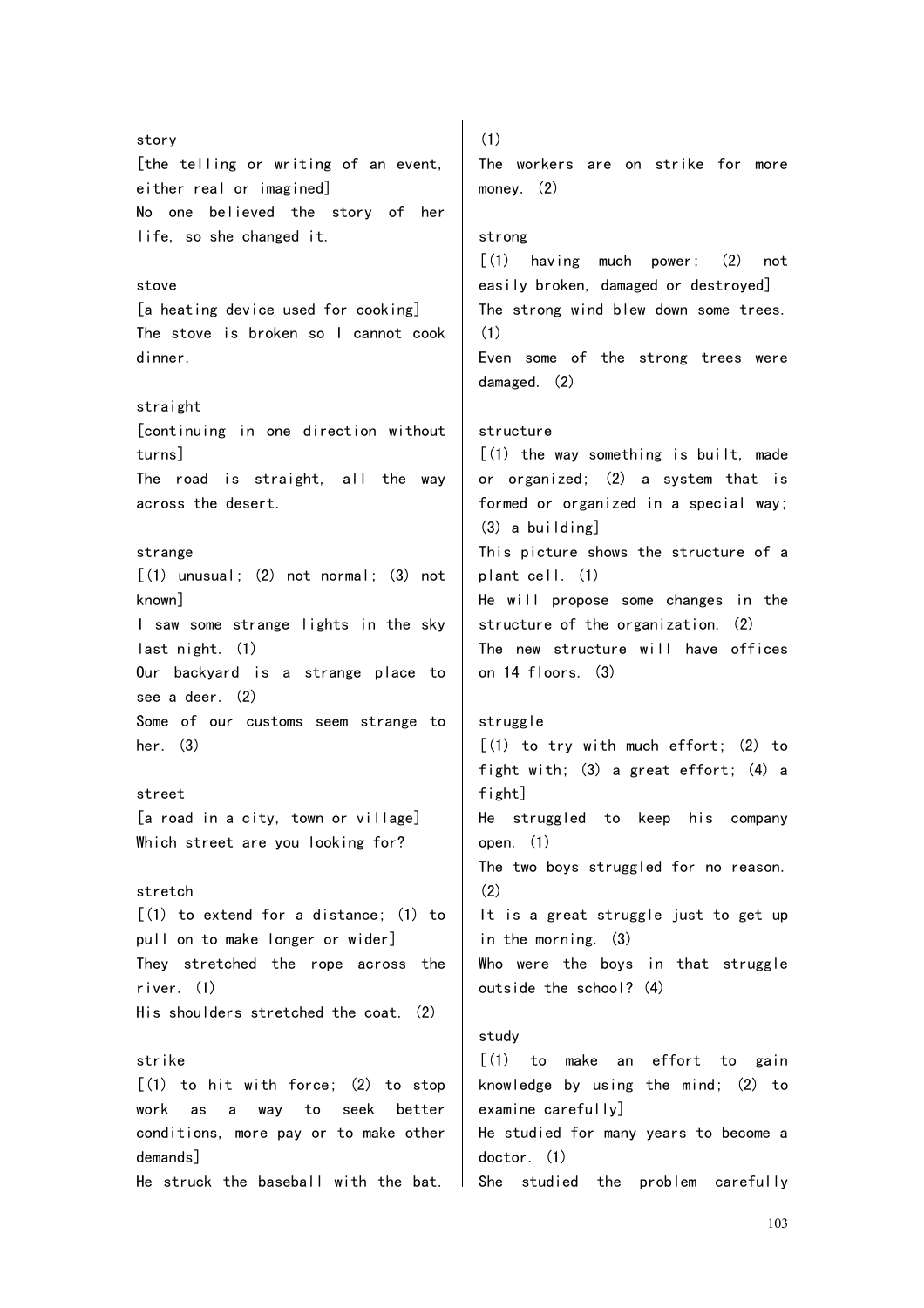# before making her proposal. (2) stupid [(1) not able to learn much; (2) not intelligent] You are not stupid, you have a learning problem. (1) There are no stupid people, only stupid mistakes. (2)

#### subject

[the person or thing being discussed, studied or written about] Everyone knows the subject of this meeting, so let us get started.

submarine [an underwater ship] The submarine is in trouble at the bottom of the ocean.

#### substance

[the material of which something is made (a solid, liquid or gas)] The new substance is a liquid that quickly changes to a solid when mixed with another chemical.

## substitute

[(1) to put or use in place of another; (2) a person or thing put or used in place of another] You can substitute this medicine for the one you have been using. (1) Jim is a substitute for Tom in today's game. (2)

#### subversion

[an attempt to weaken or destroy a political system or government, usually secretly]

The three men are accused of subversion.

## succeed

[(1) to reach a goal or thing desired; (2) to produce a planned result] He succeeded in marrying her. (1) The team succeeded in winning every game that year. (2)

## such

 $(1)$  of this or that kind;  $(2)$  of the same kind as; (3) similar to] She was surprised that they were interested in visiting such places. (1) Such people are never happy with their situation. (2)

He had coins, keys, gum and such in his pockets. (3)

## sudden

[(1) not expected; (2) without warning; (3) done or carried out quickly or without preparation] All of us got wet during that sudden rainstorm. (1) Police made a sudden arrest in the case. (2) He made a sudden decision to retire immediately. (3)

## suffer

[(1) to feel pain in the body or mind; (2) to receive or experience hurt or sadness] She suffered much before her death from cancer. (1) He suffered from depression when he did not use his medicine. (2)

## sugar

[a sweet substance made from liquids taken from plants] I would like sugar in my tea, please.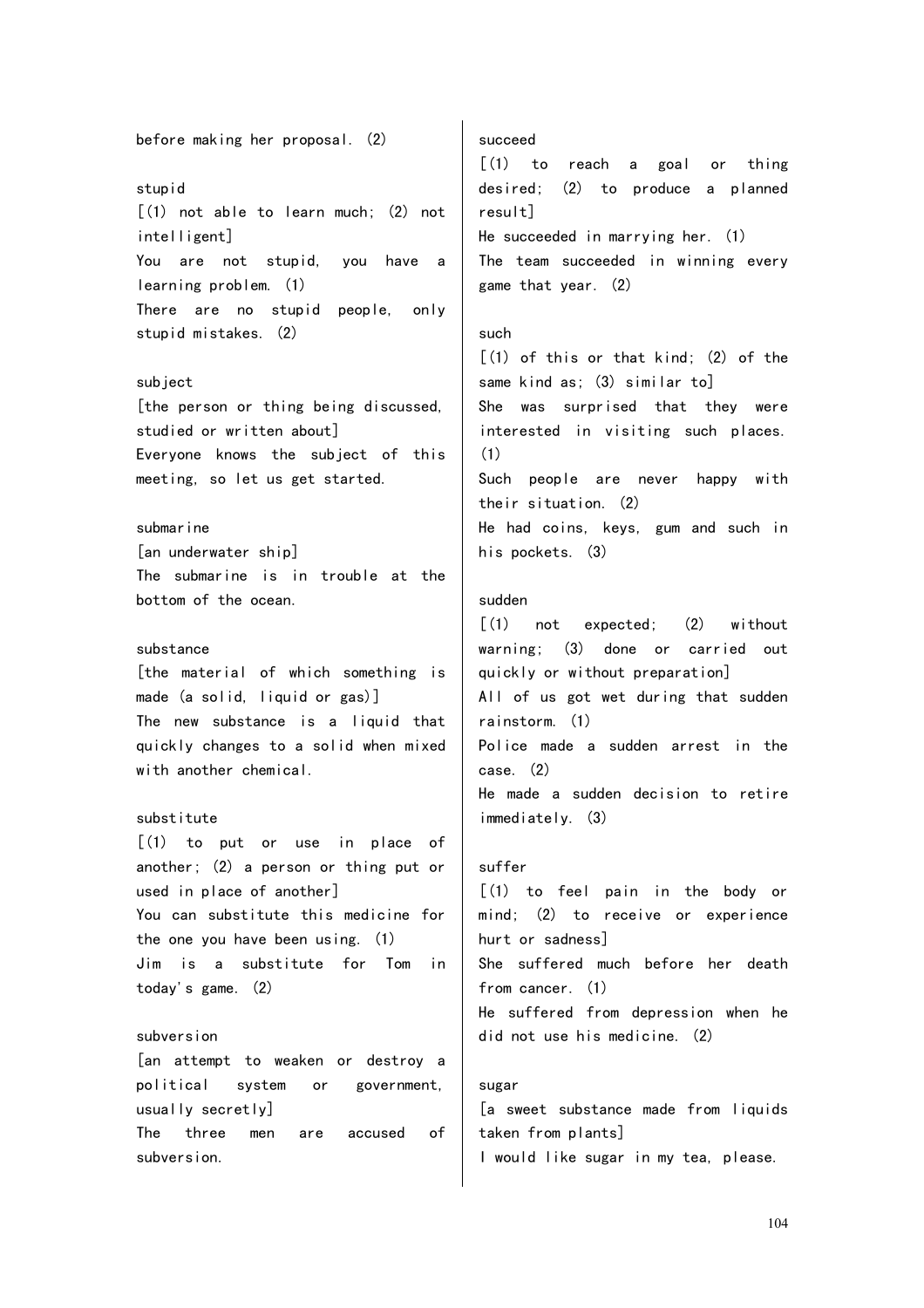suggest [to offer or propose something to think about or consider] She suggested doing the job a different way. summer [the warmest time of the year, between spring and autumn] Most public schools are closed during the summer. sun [the huge star in the sky that provides heat and light to earth] Without the sun, life would not exist on Earth. supervise [to direct and observe the work of others] She supervises a health services office. supply  $[(1)$  to give;  $(2)$  to provide;  $(3)$  the amount of something that can be given or sold to others] The organization supplies food and clothing to poor people. (1) The store supplies workers with low cost uniforms and other work clothing. (2) The store has large supplies of uniforms in all sizes. (3) support  $[(1)$  to carry the weight of;  $(2)$  to hold up or in position; (3) to agree with others and help them reach a goal; (4) to approve] The walls support the weight of the house. (1) My helper supports the part while I That country has a trade surplus. It connect it. (2) Her job is to support the other workers by agreeing with their decisions. (3) He supports them by approving their efforts to complete the work. (4) suppose [(1) to believe, think or imagine; (2) to expect] I suppose you are right. (1) It is supposed to rain tonight. (2) suppress [(1) to put down or to keep down by force; (2) to prevent information from being known publicly] The government suppressed any attempt to end its control. (1) The government suppressed all reports of demonstrations. (2) sure [(1) very probable; (2) with good reason to believe; (3) true without question] He believed he had a sure method of escape. (1) Everything she wrote was based on sure facts. (2) The government had sure proof that he did the crime. (3) surface [the outer side or top of something] The rocket landed on the surface of the moon. surplus [(1) an amount that is more than is needed; (2) extra] The United States had a big budget surplus. (1)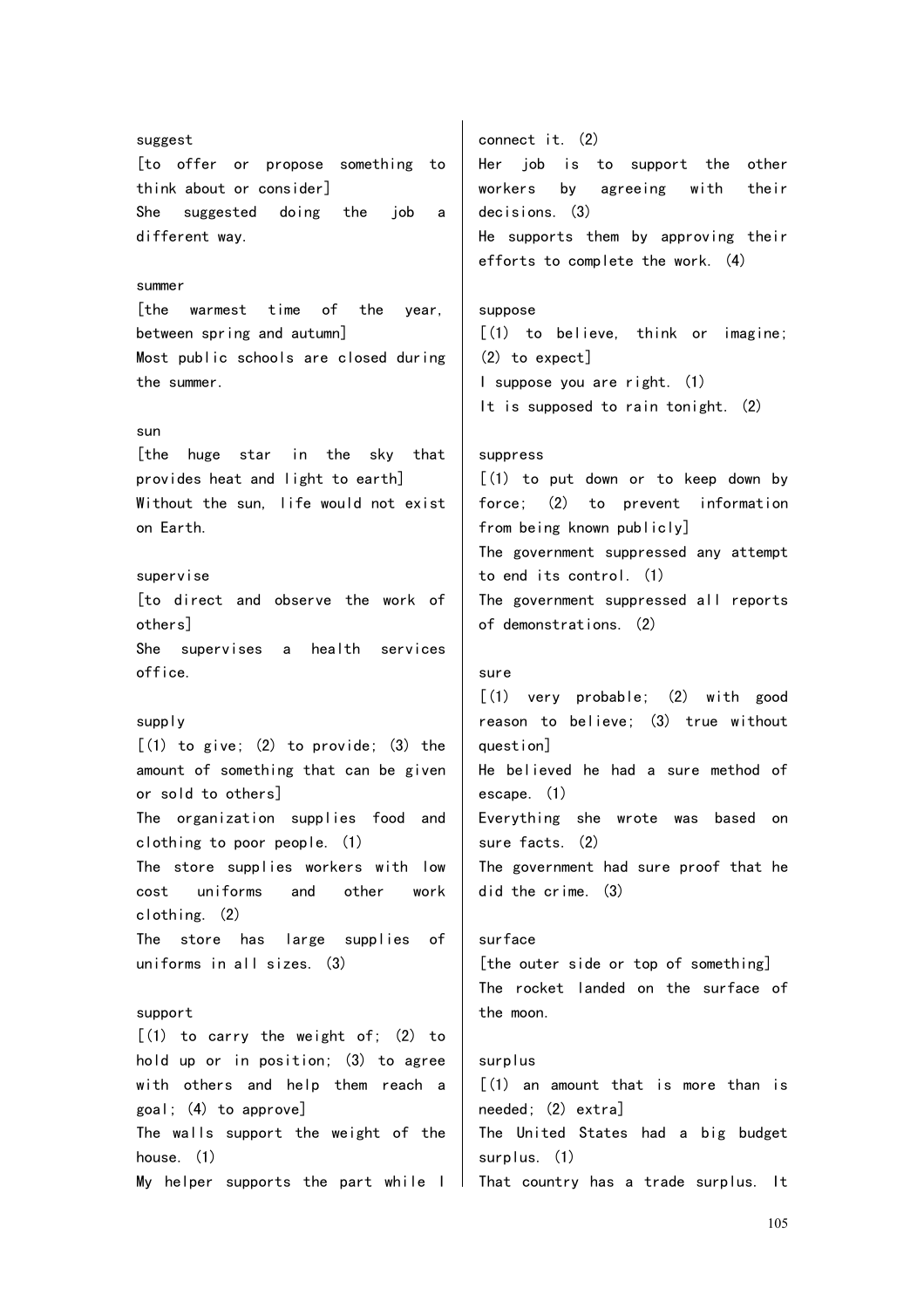exports more than it imports. (2) surprise [(1) to cause a feeling of wonder because something is not expected; (2) something not expected; (3) the feeling caused by something not expected] Her friends surprised her with a party. (1) The party was a big surprise. (2) Her real surprise made everyone else as happy as she. (3) surrender [(1) to give control of oneself or one's property to another or others; (2) to stop fighting and admit defeat] The robbers surrendered to police. (1) Germany surrendered to the allied powers to end the war in Europe. (2) surround  $\lceil$  (1) to form a circle around: (2) to be in positions all around someone or something] The house was surrounded by big trees. (1) Soldiers surrounded the enemy headquarters. (2) survive [to remain alive during or after a dangerous situation] No one survived when the plane crashed into the mountain. suspect [(1) to imagine or believe that a person is guilty of something bad or illegal; (2) a person believed to be guilty] Police suspected her from the beginning. (1) They questioned all the usual suspects. (2) suspend [to cause to stop for a period of time] The committee meeting was suspended because not enough voting members were there. swallow [to take into the stomach through the mouth] He swallowed the medicine. swear in [to put an official into office by having him or her promise to carry out the duties of that office] The chief justice will swear in the president. sweet [tasting pleasant, like sugar] This fruit is very sweet. swim [to move through water by making motions with the arms and legs] Can you swim across the river? sympathy [a sharing of feelings or emotions with another person, usually feelings of sadness] You have our sympathy for your loss. system [(1) a method of organizing or doing something by following rules or a plan; (2) a group of connected things or parts working together for a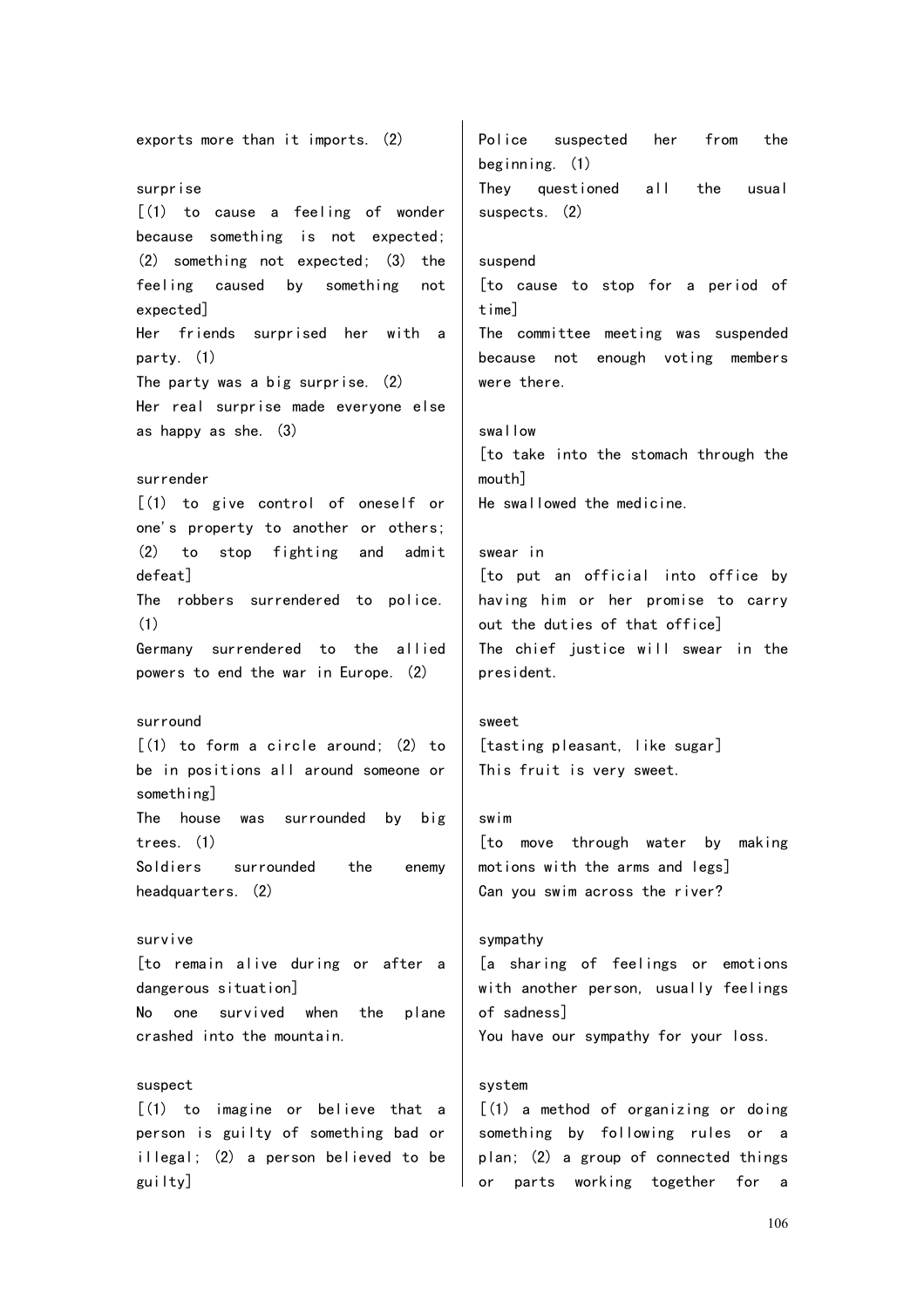common purpose or goal] The office established a filing system so that we can find documents easily and quickly. (1) Our system of justice sometimes makes mistakes and punishes an innocent person. (2)

#### $\langle T \rangle$

## take

 $\lceil$  (1) to put a hand or hands around something and hold it, often to move it to another place; (2) to carry something; (3) to seize; (4) to capture; (5) to begin to be in control] Take this glass. (1) They will take this with them. (2) Did the policemen take the evidence? (3) The Marines took the enemy position. (4) The President takes office tomorrow. (5)

## talk

[(1) to express thoughts in spoken words; (2) a meeting for discussion] He will talk to us. (1) The professor will give the talk. (2)

tall

[(1) higher than others; (2) opposite short] New York has many very tall buildings. (1)

Tom is tall but his wife is short. (2)

tank [(1) a large container for holding liquids; (2) a heavy military vehicle with guns] That oil tank is leaking. (1) The tank moved into position and began shelling the town. (2)

## target

[any person or object aimed at or fired at] We fired at paper targets 300 meters from us.

taste [to sense through the mouth] The fruit tastes sweet.

## tax

[the money a person or business must pay to the government so the government can provide services] Federal taxes are due April 15th, unless you pay them earlier.

```
tea
```
[a drink made from the plant of the same name] May I get you a cup of tea?

## teach

 $(1)$  to show how to do something;  $(2)$ to provide knowledge; (3) to cause to understand] Will you teach me how to drive a car? (1) She wants to teach high school students. (2) He taught me to understand poems. (3) team [a group organized for some purpose, often for sports]

She plays on the softball and soccer teams.

```
tear
```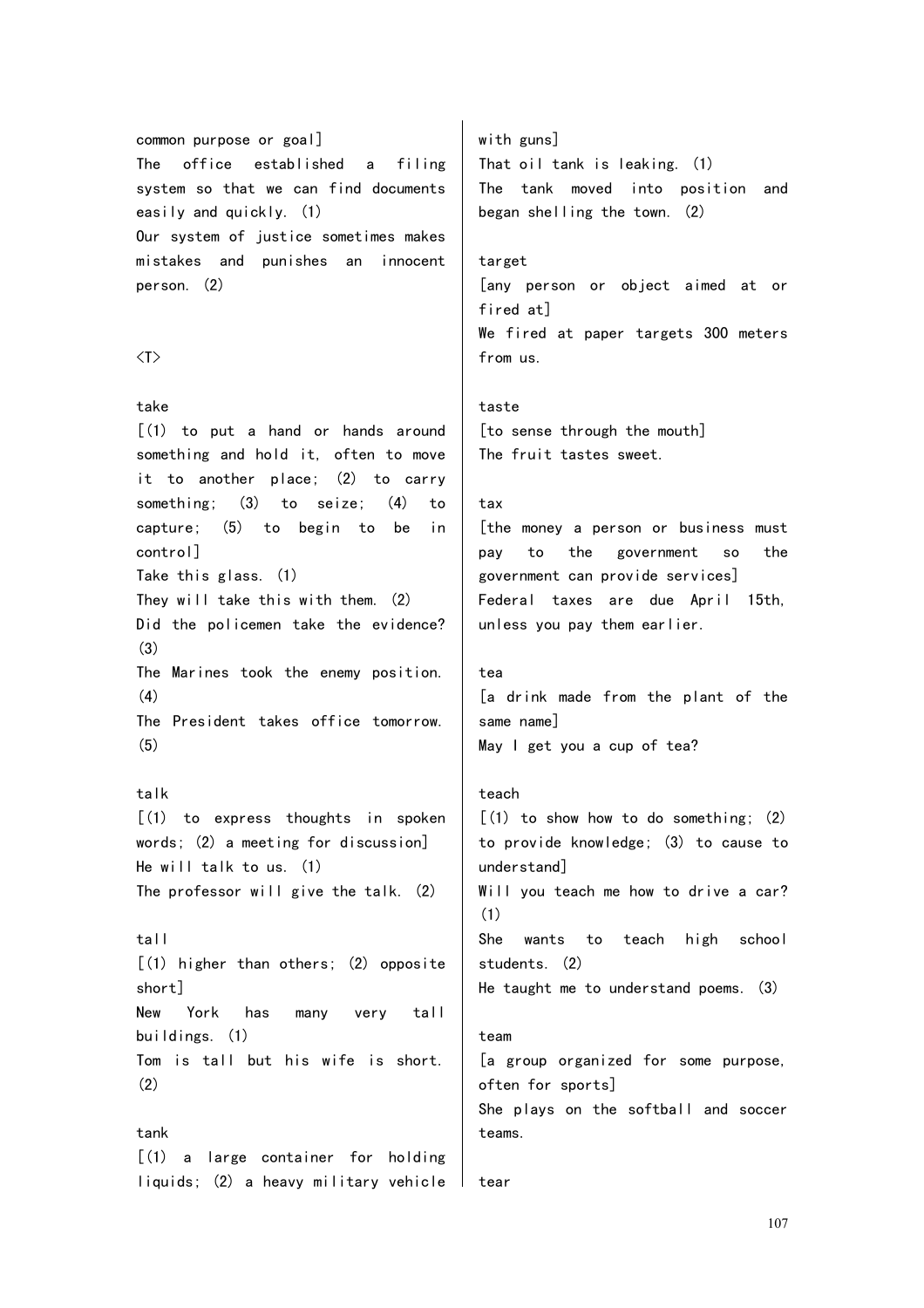[to pull apart, often by force] Did your dog tear the newspaper?

#### tears

[the fluid that comes out of the eyes while crying] Her eyes flooded with tears.

## technical

[(1) involving machines, processes and materials in industry, transportation and communications; (2) of or about a very special kind of subject or thing] He has made many technical improvements in our factory. (1)

You need technical knowledge to understand how this system works. (2)

#### technology

[the use of scientific knowledge and methods to produce goods and services] She works at a company that designs communications technology.

#### telephone

[a device or system for sending sounds, especially the voice, over distances] Do you have a wireless telephone?

#### telescope

[a device for making objects that are far away appear closer and larger] Space telescopes can see objects near the edge of our galaxy.

## television

[(1) a device that receives electronic signals and makes them into pictures and sounds; (2) the system of sending pictures and sounds by electronic signals over a distance

so others can see and hear them on a receiver] He has a television in every room. (1) Television has affected almost every part of our lives. (2)

## tell

 $(1)$  to give information;  $(2)$  to make known by speaking; (3) to command] He will tell everyone how to get to the party. (1) She will tell us about her trip to China. (2) Do what I tell you. (3)

#### temperature

[the measurement of heat and cold] What is the temperature outside?

## temporary

[lasting only a short time] He has a temporary job.

## tense

[(1) having fear or concern; (2) dangerous; (3) opposite calm] My pregnant sister is tense about the pain of childbirth. (1) The bomb threat created a tense situation. (2) The calm situation suddenly became a tense situation. (3)

#### term

[(1) a limited period of time during which someone does a job or carries out a responsibility; (2) the conditions of an agreement that have been accepted by those involved in it]

He served two terms in Congress. (1) The terms of the peace agreement were guaranteed by the United States and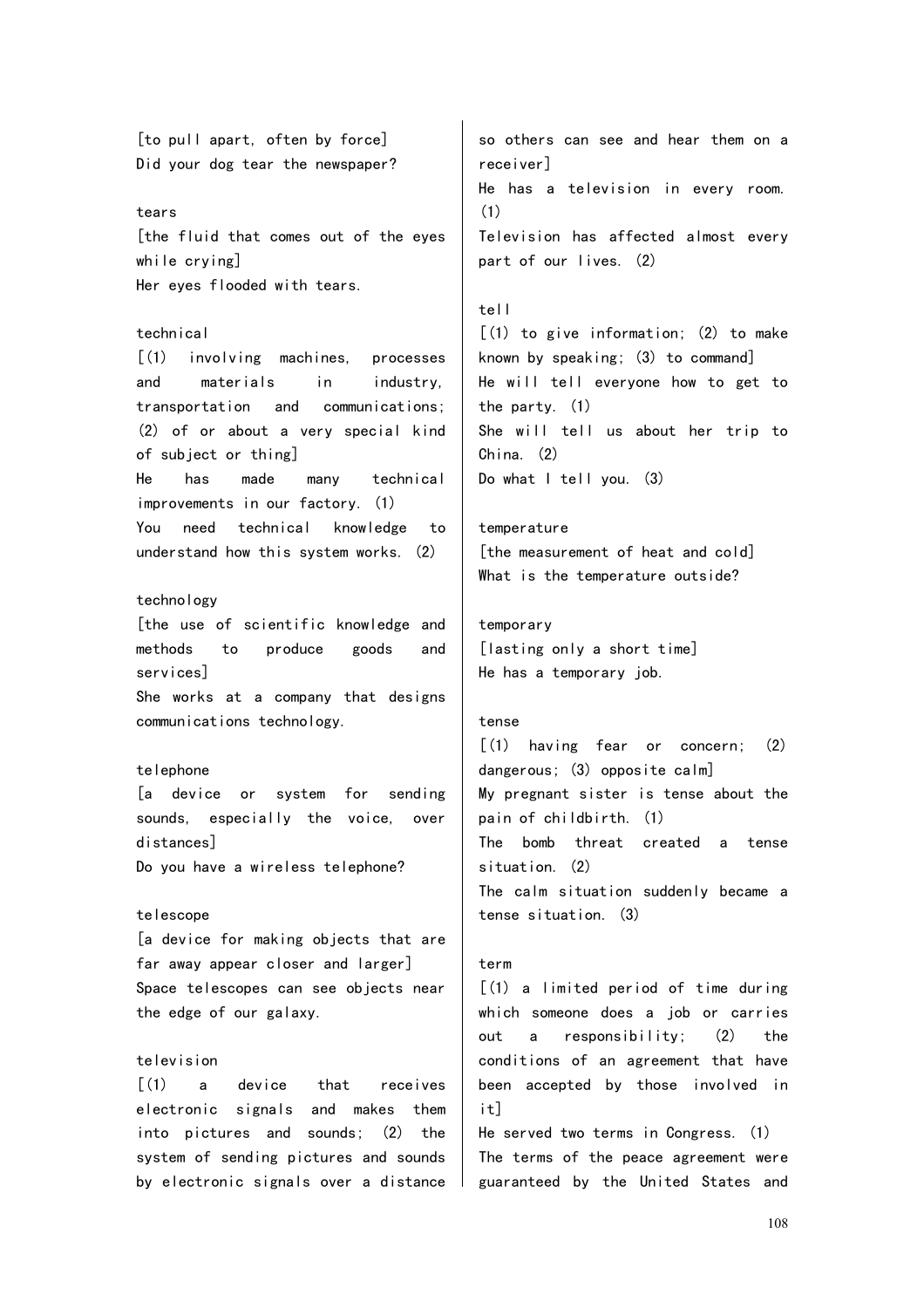Russia. (2) terrible [(1)very bad; (2) causing terror or fear] She had a terrible day at the office. (1) The hostages were in a terrible situation. (2) territory [a large area of land] The area is dangerous territory in summer because of extremely hot weather and lack of water. terror  $(1)$  extreme fear;  $(2)$  that which causes great fear] She lived with the terror that the attack could happen again. (1) He froze with terror when he saw the angry bear running toward him. (2) terrorist [a person who carries out acts of extreme violence as a protest or a way to influence a government] The terrorist admitted that he made the bomb. test [(1) to attempt to learn or prove what something is like or how it will act by studying or doing; (2) an attempt to learn or prove what something is like or how it will act by studying or doing; (3) a group of questions or problems used to find out a person's knowledge] The scientists will test the new engine soon. (1) The test of the new engine takes place today. (2) The students did well on the language test. (3) than [(1) connecting word used to link things that may be similar, but are not equal] My sister is taller than I am. thank [to say that one has a good feeling toward another because that person did something kind] I want to thank you for helping me. that [(1) showing the person, place or thing being spoken about; (2) the person, place or thing being spoken about] That man is a soldier. (1) The building that I saw was very large. (2) the [used in front of a name word to show that it is a person or thing that is known about or is being spoken about] The man watched the animal run into the woods. theater [a place where movies are shown or plays are performed] We saw a wonderful play last night at the theater. them [other people being spoken about] Did you talk to them about the dog? then  $[(1)$  at that time;  $(2)$  and so] We were young then. (1)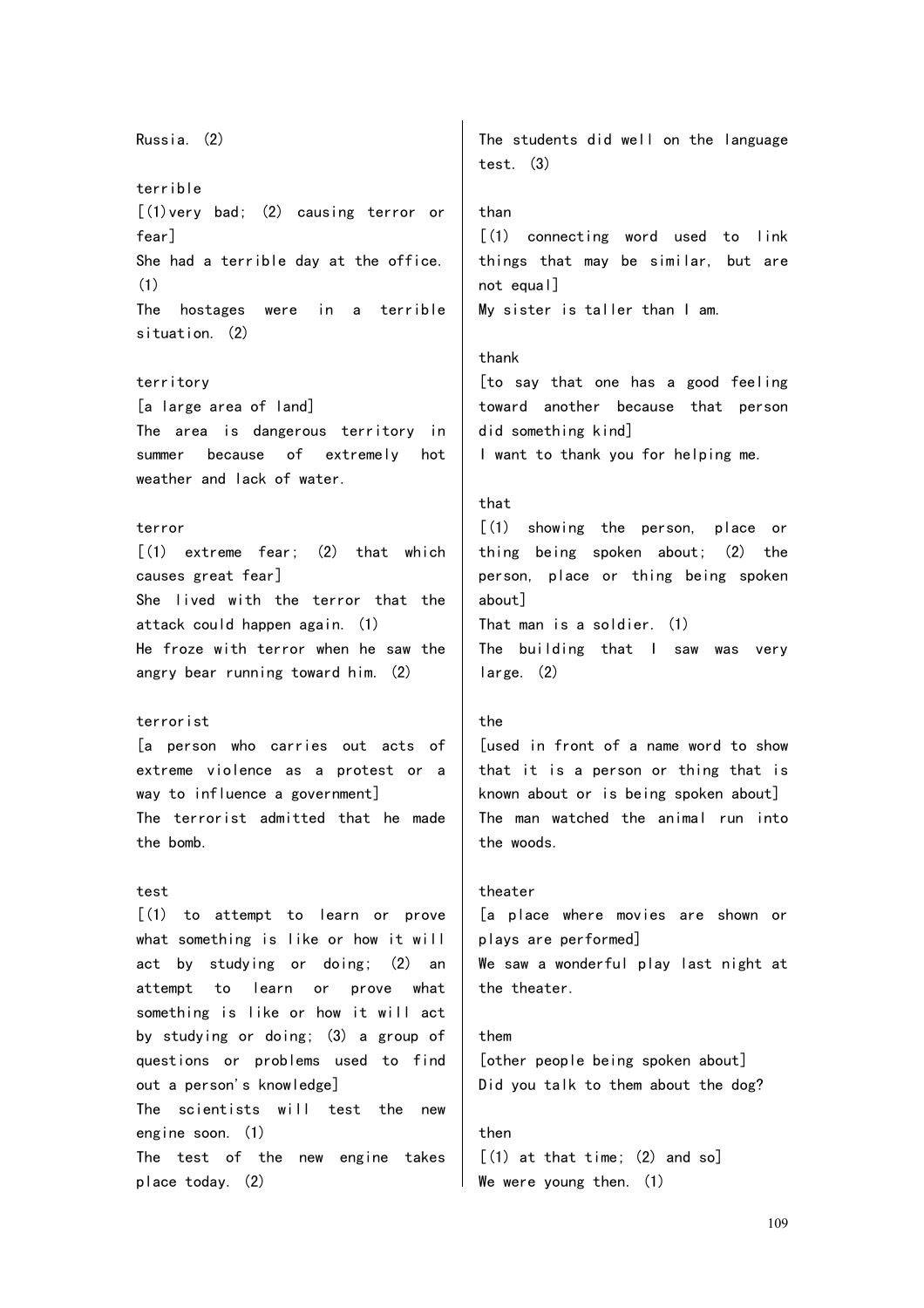If I am late then she gets angry. (2) theory [a possible explanation of why something exists or how something happens using experiments or ideas, but which is not yet proven] Other scientists are debating his theory about the disappearance of dinosaurs. there [(1) in that place or position; (2) to or toward that place] What did you find over there? (1) I am going there to get something to eat. (2) these [of or about the people, places or things nearby that have been spoken about already] These are my children. they [those ones being spoken about] They work with us on several projects. thick [(1) having a large distance between two opposite surfaces; (2) having many parts close together; (3) almost solid, such as a liquid that does not flow easily; (4) opposite thin] The wall is two meters thick. (1) The forest is very thick. (2) He put thick oil in the motor of his old car. (3) This house paint is thick, not thin like the other paint. (4) thin two opposite surfaces; (2) not fat; (3) not wide; (4) opposite thick] The walls in this house are very thin. (1) He was fat as a boy but is thin as a man. (2) The young trees are thin but will grow wide. (3) The electric wires were thin, not thick. (4) thing [any object] Do you know what that thing is? think [(1) to produce thoughts; (2) to form ideas in the mind; (3) to consider; (4) to believe] What is it in humans that makes them think? (1) Sometimes he thinks about the purpose of his life. (2) I will think about your request. (3) I think you are right. (4) third [coming after two others] You are the third person to tell me about that. this [of or about the person, place or thing nearby that has been spoken about already] This note will answer your question. threaten [to warn that one will do harm or cause damage] The bank threatened to seize his house. | through

# [(1) having a small distance between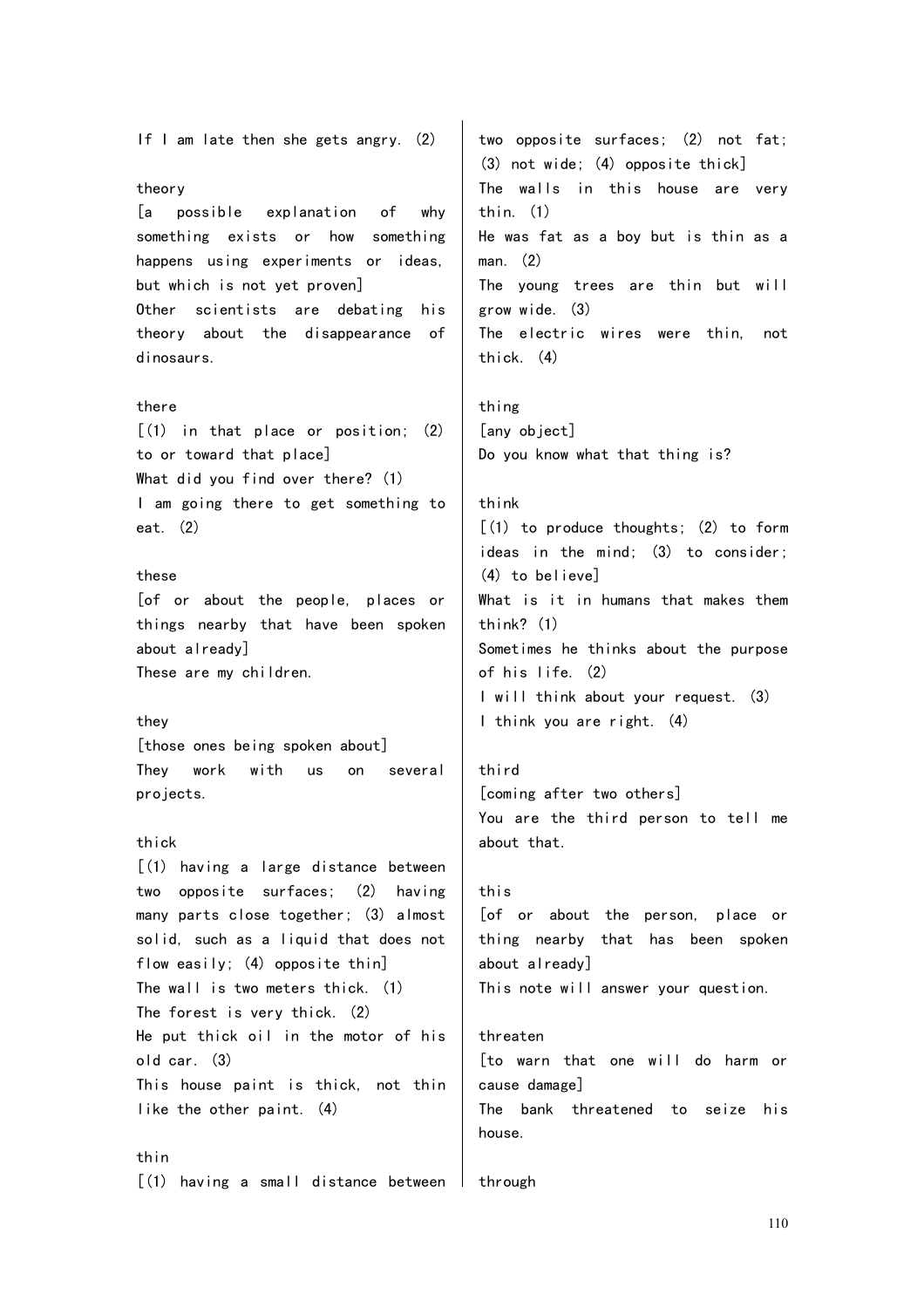$(1)$  in at one end and out at the other; (2) from front to back; (3) from top to bottom; (4) with the help of; (5) by] Oil is shipped through a pipe from Texas to Virginia. (1) The dog ran through the house. (2) The submarine sank through the water. (3) They got help through their church. (4) They came through the back way. (5) throw [to cause to go through the air by a movement of the arm] Very few baseball players can throw a ball 100 miles an hour.  $*$  one mile = 1.6 kilometers tie [(1) to join or hold together with some material; (2) anything that joins or unites; (3) links or connections] He tied his dog to the tree. (1) They are connected by business ties.  $(2)$ The two nations have strong trade ties. (3) time  $\lceil$ (1) that which is measured in minutes, hours, days and years; (2) a period that can be identified in hours and minutes and is shown on a clock; (3) a period when an event should or will take place] We have been friends for a long time. (1) What time is it? (2) The time for starting the meeting is two o'clock. (3) tired [(1) having less strength because of work or exercise; (2) needing sleep or rest] Talking all day makes him tired. (1) I am so tired I could sleep all day. (2) to  $\lceil$ (1) showing the direction of an action; (2) showing the person or place toward which an action is directed; (3) showing a goal or purpose] At the first stoplight, turn to the right. (1) She is flying to Seattle. (2) Come to my house to study tonight. (3) today [this day] I am glad that school ends today. together  $\lceil$ (1) in one group; (2) at the same time or place; (3) in cooperation] Her wedding will bring us all together next month. (1) They will be together at school tomorrow. (2) We agreed to work together. (3) tomorrow [the day after today] You will feel better tomorrow, after a night's rest. tonight [this night] Are you going to see her tonight? too

 $\lceil$  (1) also; (2) as well; (3) more than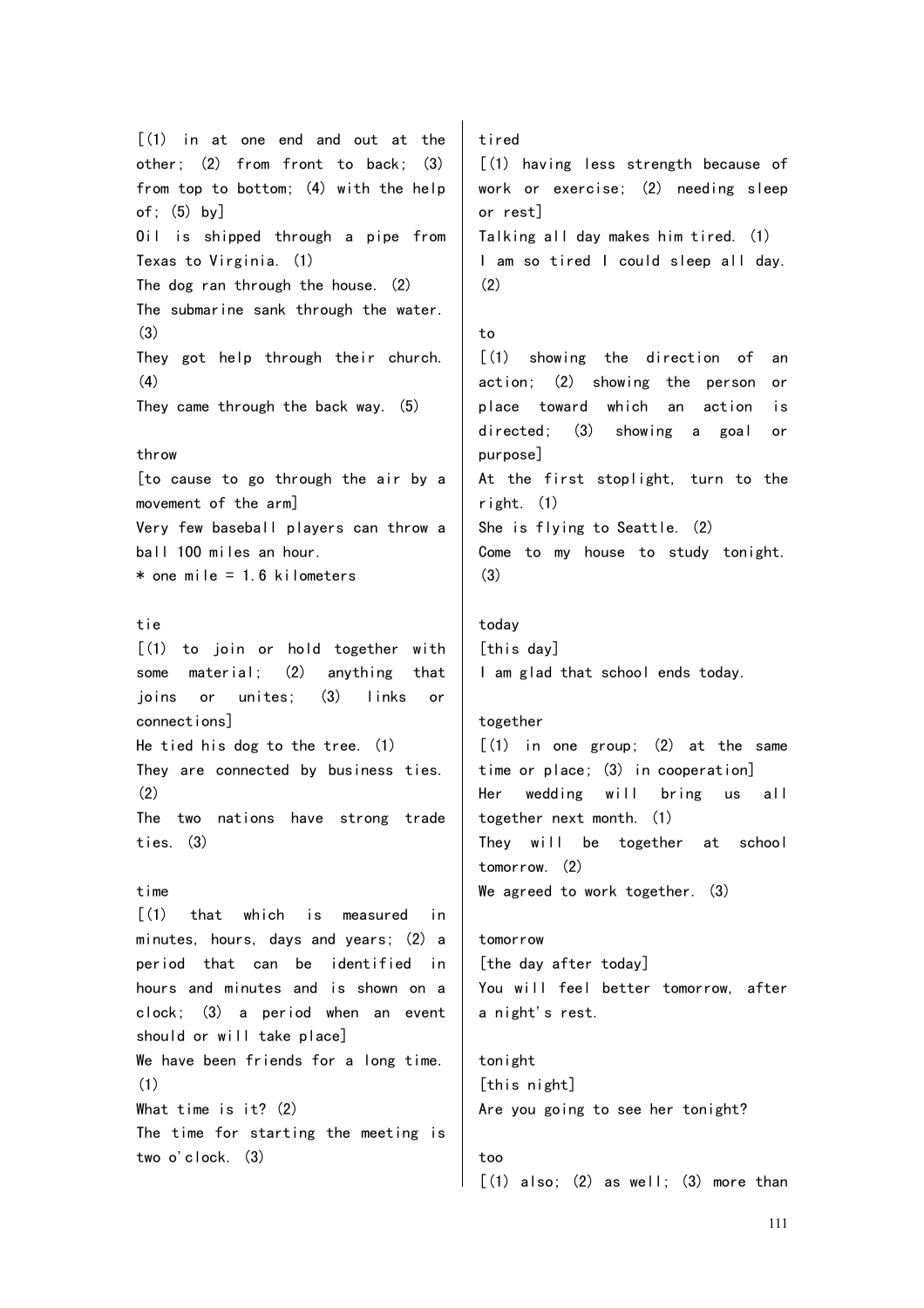is necessary] I like him too. (1) She will be at the party too. (2) He works too much. (3)

### tool

[any instrument or device designed to help one do work] May I borrow a tool from you to fix my keyboard.

# top

 $(1)$  the upper edge or surface;  $(2)$ the highest part; (3) the cover of something] The food is in the pan on the top of the stove. (1) She climbed to the top of the mountain. (2) Please put the top on the box of tea. (3)

### torture

 $(1)$  to cause severe pain;  $(2)$  the act of causing severe pain in order to harm, to punish or to get information from] The guards tortured the prisoners by beating them. (1) Torture was used to get information about the rebels. (2)

# total

[the complete amount] The measure proposes a tax-reduction total of 1.6 trillion dollars over ten years.

touch [to put the hand or fingers on] Please do not touch the wet paint.

### toward

 $[(1)$  in the direction of; (2) leading I train

to] He walked toward the river. (1) They took the first steps toward a peace agreement. (2)

# town

[a center where people live, larger than a village but not as large as a city] Many towns are smaller now because

young people move to the cities.

### trade

[(1) to buy and sell or exchange products or services; (2) the activity of buying, selling or exchanging products or services] He trades shares of stock on the New York Stock Exchange. (1) The United States wants to sell more American products in its trade with China. (2)

#### tradition

[a ceremony, activity or belief that has existed for a long time] A big Thanksgiving Day dinner is a tradition in our family.

# traffic

[the movement of people, vehicles or ships along a street, road or waterway] Traffic was very slow during the evening rush hour.

# tragic

[(1) extremely sad; (2) terrible] The boy's struggle against disease was a tragic story. (1) A tragic car crash killed five people. (2)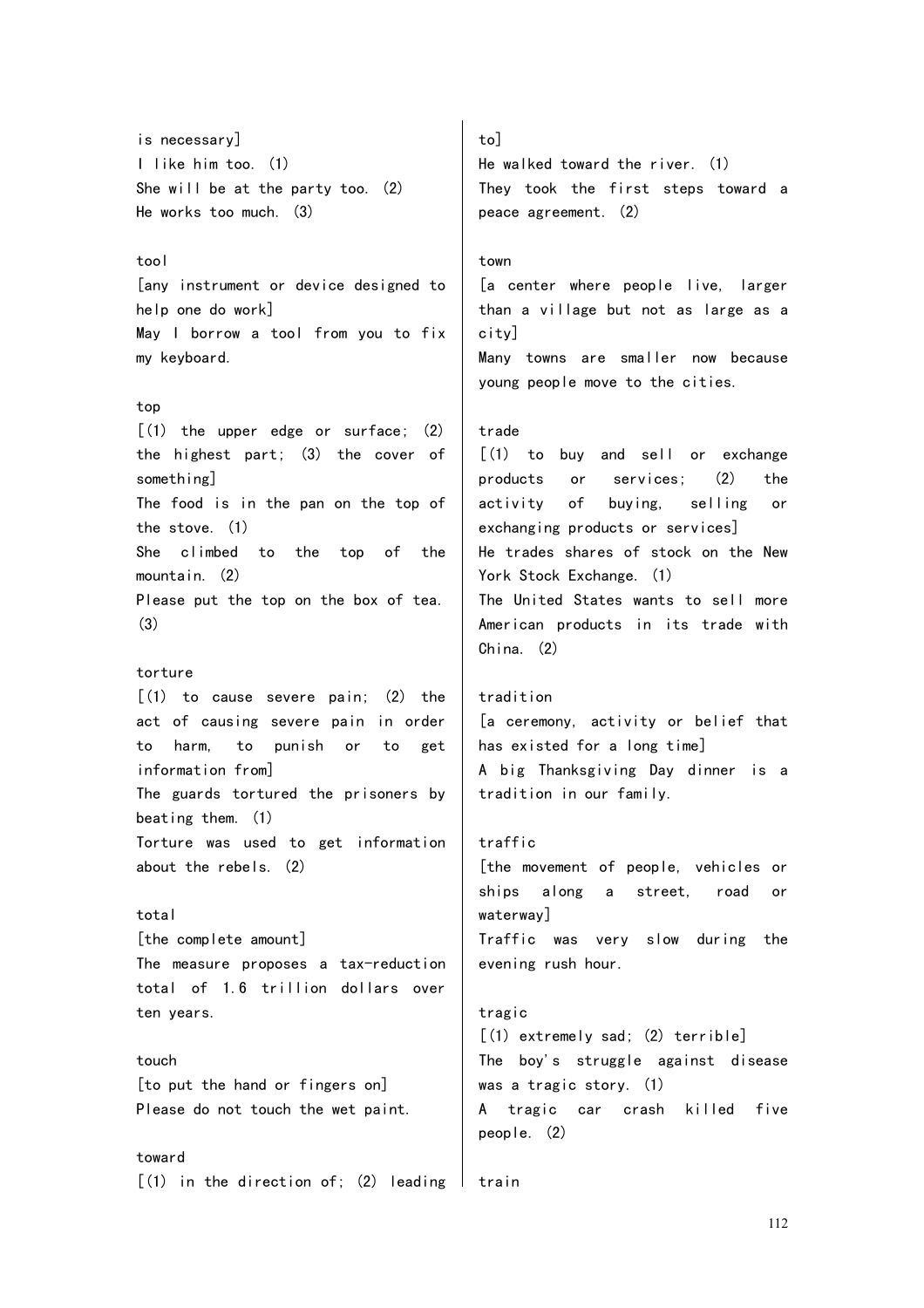[(1) to teach or learn how to do something; (2) to prepare for an activity; (3) an engine and the cars connected to it that move along a railroad] A doctor will train the group in emergency medical treatment. (1) The soldiers trained for days to prepare for the attack. (2) She rides a train to work every day. (3) transport [to move goods or people from one place to another] Trucks will transport the goods. transportation [the act or business of moving goods or people] Effective transportation depends on reasonable fuel costs. trap [(1) to catch or be caught by being tricked; (2) to be unable to move or escape; (3) a device used to catch animals] Police trapped robbers by opening stores that offered to buy stolen

goods. (1) He was trapped in the burning building. (2) Few people use traps now to catch animals for their fur or skins. (3)

# travel

[to go from one place to another, usually for a long distance] He travels to California several times a year.

treason [the act of fighting against one's own country or of helping its enemies] Only a few persons have been tried for treason in the past 50 years.

# treasure

[a large collection of money, jewels or other things of great value] Searchers still find treasure in ships that sank as they carried gold to Europe.

# treat

 $[(1)$  to deal with;  $(2)$  to act toward in a special way; (3) to try to cure] The new book treats the subject of political wrong-doing in the 1990's. (1) His political enemies treated him unfairly. (2) Doctors are treating the disease with

a new medicine. (3)

### treatment

 $(1)$  the act of treating;  $(2)$  the use of medicine to try to cure or make better] A new report offers a different

treatment on the costs of reducing air pollution. (1)

Doctors are developing some new treatments for the AIDS disease. (2)

### treaty

[a written agreement between two or more nations] The United States may seek changes in the Nuclear Test Ban Treaty.

### tree

[a very tall plant that is mostly wood, except for its leaves] Some new rules are expected to reduce the number of trees cut in the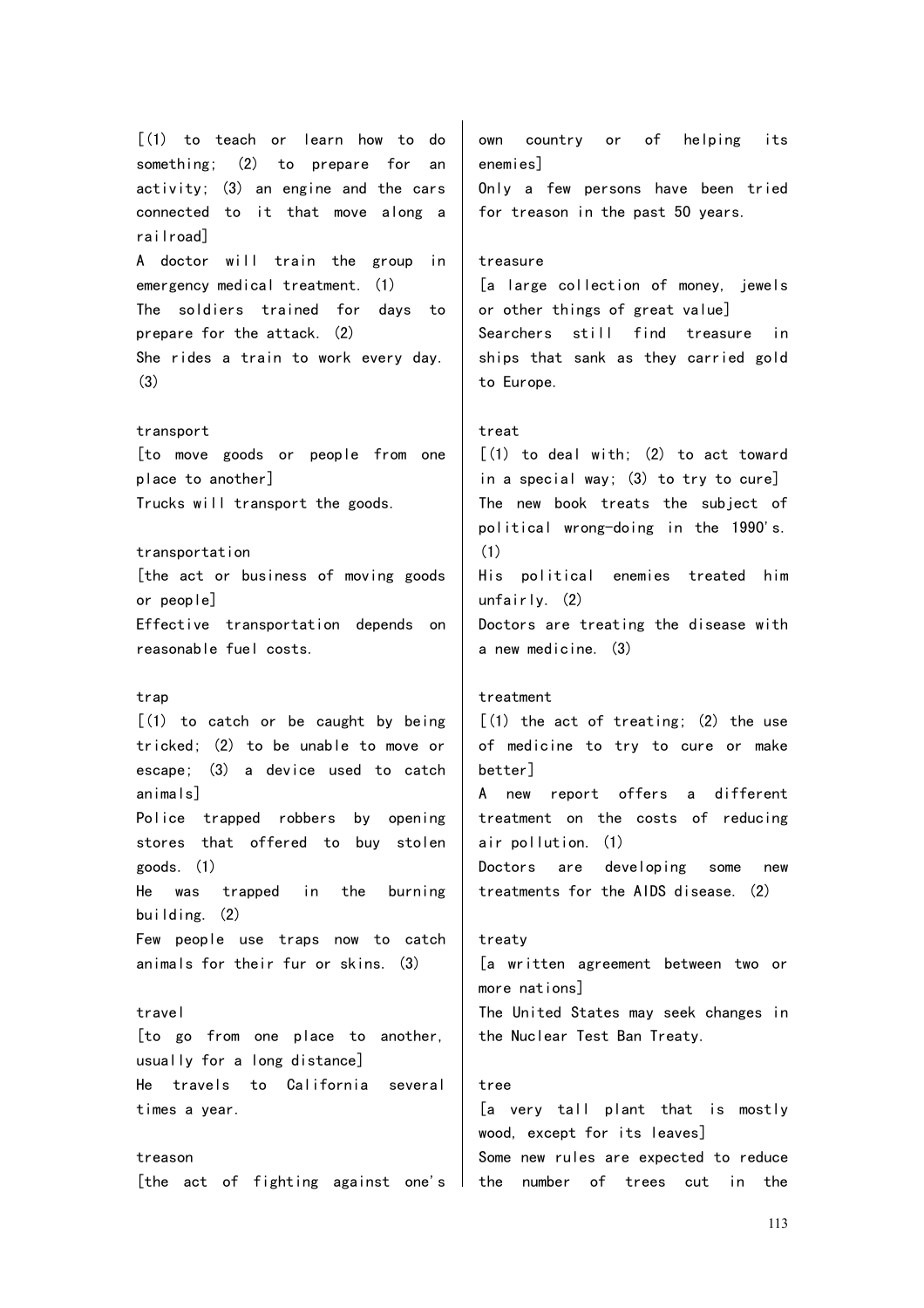National Forests. trial [an examination in a court of a question or dispute to decide if a charge is true] Evidence against the terrorists will be presented at a trial in New York. tribe [a group of families ruled by a common chief or leader] Another Native American tribe is seeking the return of lands taken by the government in the 1800's. trick [(1) to cheat; (2) to fool a person so as to get something or make him or her do something] He used false documents to trick the tax office into reducing his taxes. (1) She tricked him into giving her private information about his credit card. (2) trin [a movement from one place to another, usually a long distance] We will go on a trip to Europe next month. troops [a number of soldiers in a large controlled group] American and European troops are keeping peace in Yugoslavia. trouble [that which causes concern, fear, difficulty or problems] He always has trouble starting his car.

### truce

[a temporary halt in fighting agreed to by all sides involved] Fighting ended when the two sides agreed to a truce.

### truck

[a heavy vehicle used to carry goods] The men loaded everything that I own into the truck.

#### true

 $[(1)$ correct:  $(2)$  not false] The news report was true. (1) The woman made a true statement to the court. (2)

### trust

[to believe that someone is honest and will not cause harm] Many important people trusted him.

#### try

[(1) to make an effort; (2) to take court action against a person to decide if he or she is guilty or innocent of a crime] We will try to find her. (1) The court will try him next week. (2)

# tube

[(1) a long, round structure through which liquids or gases can flow; (2) a long, thin container in which they can be kept] The patient breathed through a tube placed in his throat. (1) The tube of toothpaste is empty. (2)

# turn

 $(1)$  to change direction:  $(2)$  to move into a different position; (3) to change color, form or shape]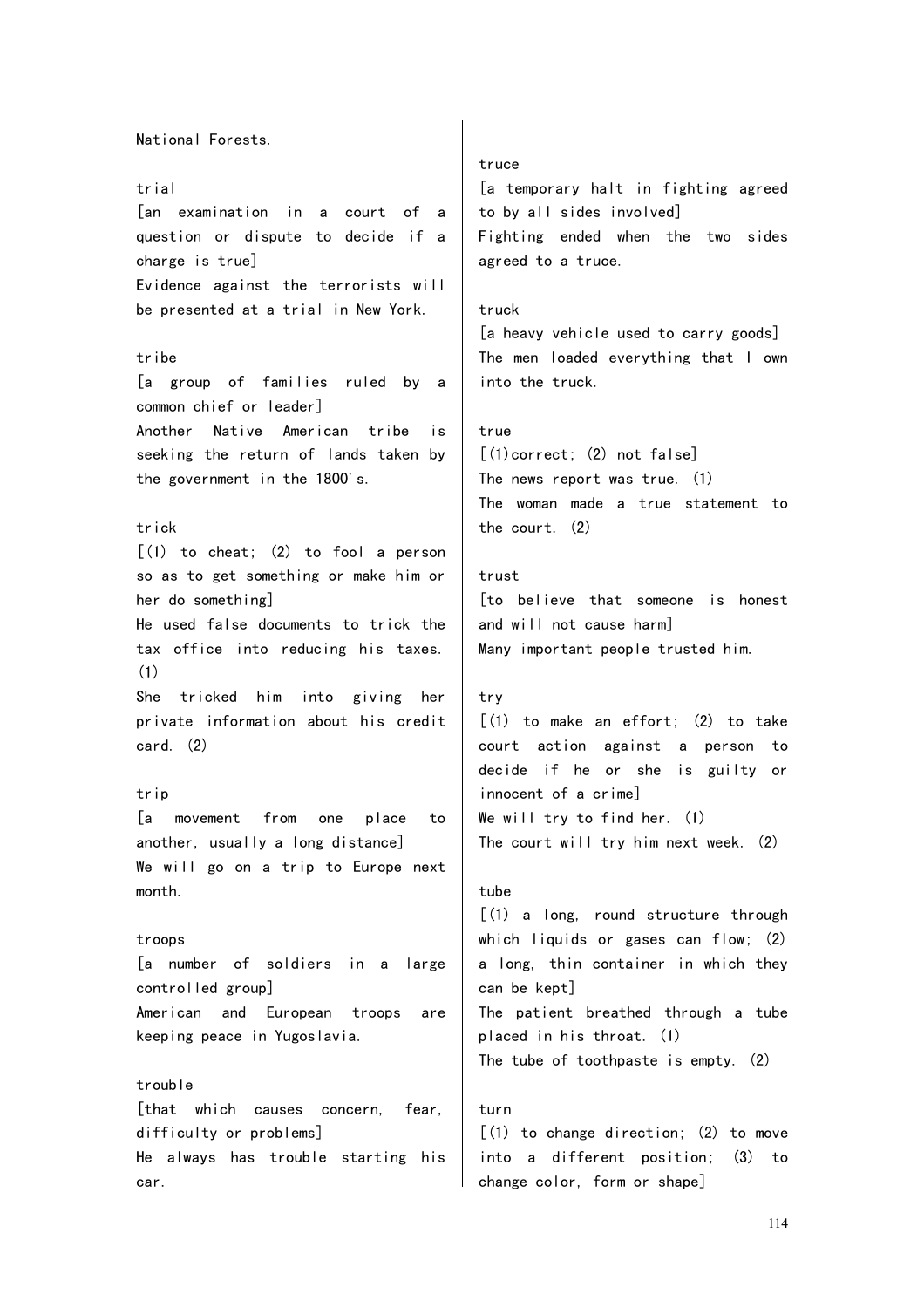Turn to the left at the next street. (1) Turn the meat so it will cook on both sides. (2) Her beautiful black hair turned white as years passed. (3) <U> under [(1) below; (2) below the surface of; (3) less than; (4) as called for by a law, agreement or system] The river flows under the bridge. (1) The submarine went under. (2) The book was under 20 dollars. (3) Such action is not permitted under the law. (4) understand  $\lceil$ (1) to know what is meant: (2) to have knowledge of] I understand what you mean. (1) He understands chemistry. (2) unite [to join together] The new president will try to unite all parties in support of his program. universe [all of space, including planets and stars] Do you know why the universe is expanding? university [a place of education that usually includes several colleges and research organizations] Her sons are students at different universities. unless [(1) except if it happens; (2) on condition that] I will not go, unless the rain stops. (1) I will come to your house unless it rains. (2) until [(1) up to a time; (2) before] She said she would wait for me until three o'clock. (1) We cannot start until everyone arrives. (2) up [to, in or at a higher position or value] We will walk up the stairs. urge  $[(1)$  to advise strongly;  $(2)$  to make a great effort to get someone to do something] He urged the governor to think carefully before signing such a bill. (1) The speaker urged the crowd to take control of the university. (2) urgent [needing an immediate decision or action] She said urgent action is necessary. us [(1) the form of the word "we" used after a preposition; (2) or used as an object of a verb] He said he would write to us. (1) They saw us yesterday. (2) use  $(1)$  to employ for a purpose;  $(2)$  to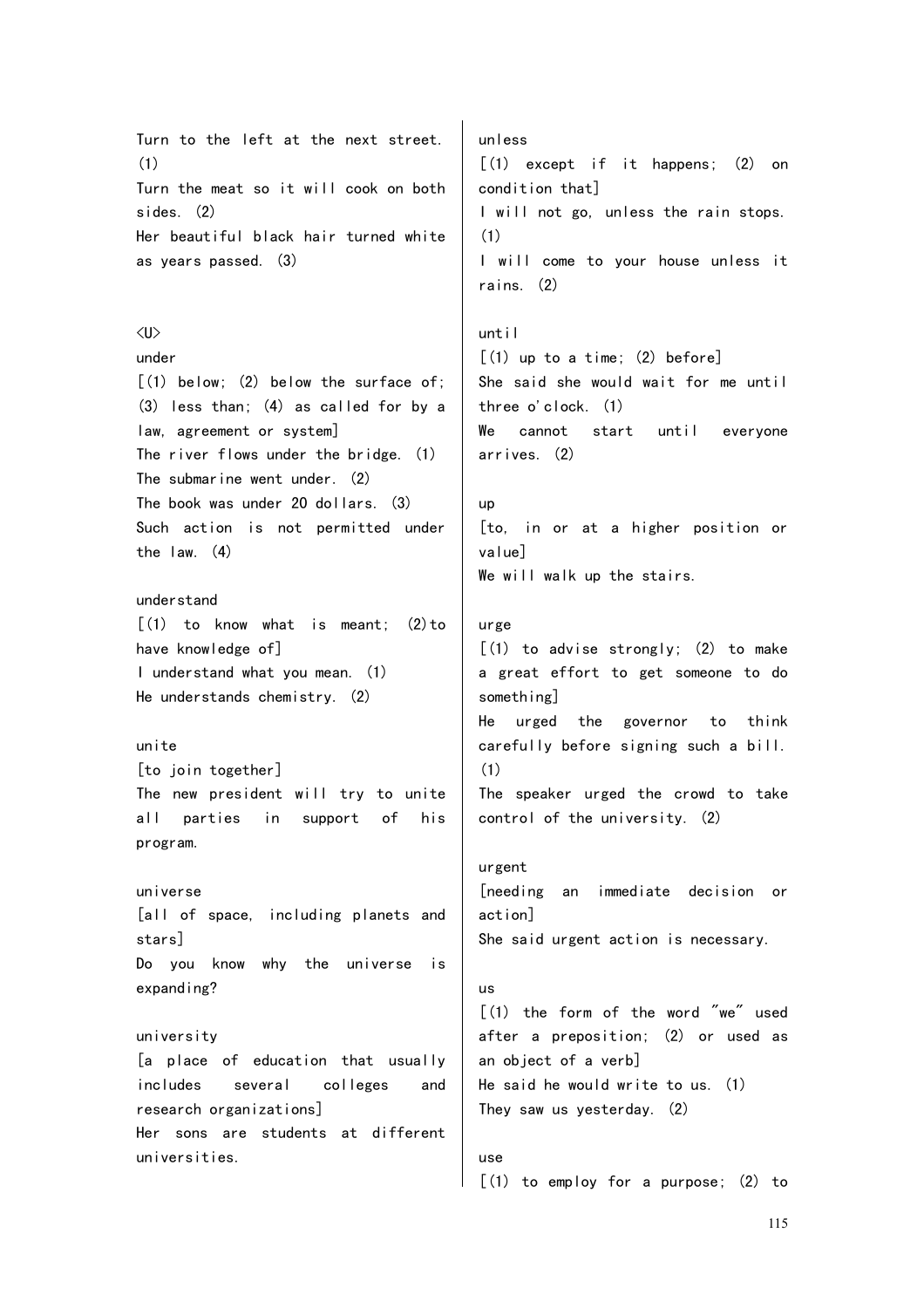put into action] We use electricity to light our house. (1) He used a piece of glass to cut the ropes that tied our hands. (2)

# usual

 $\lceil$  (1) as is normal or common: (2) as is most often done, seen or heard] They watched all the usual television shows. (1) We left for work at our usual time. (2)

### $\langle V \rangle$

valley [a long area of land between higher areas of land] The people in the valley worry about snow sliding down the mountain.

### value

[(1) the quality of being useful, important or desired; (2) the amount of money that could be received if something is sold] His greatest value is honesty. (1) The value of their house rose 50 percent in two years. (2)

# vegetable

[a plant grown for food] She is healthy because she eats lots of vegetables and exercises every day.

### vehicle

[(1) anything on or in which a person or thing can travel or be transported, especially anything on wheels; (2) a car or truck] This area is closed to all vehicles.

(1)

We pay a tax based on the value of each vehicle we own. (2)

#### version

[the form of something with different details than earlier or later forms] Are you using the latest version of that computer program?

# very [extremely] He was very late.

#### veto

[to reject or refuse to approve] The President promised to veto the bill if Congress passes it.

### vicious

 $[(1)$  bad;  $(2)$  dangerous;  $(3)$  showing harm or hate] They had a vicious argument about money. (1) That vicious dog has bitten several people. (2) He made some vicious statements about the President. (3)

# victim

[(1) someone or something that is injured, killed or made to suffer; (2) someone who is tricked] The victim never saw the vicious person who struck her. (1) The victim trusted the woman who took her money. (2)

# victory

[a success in a fight or competition] The little school won its first basketball victory in two years.

village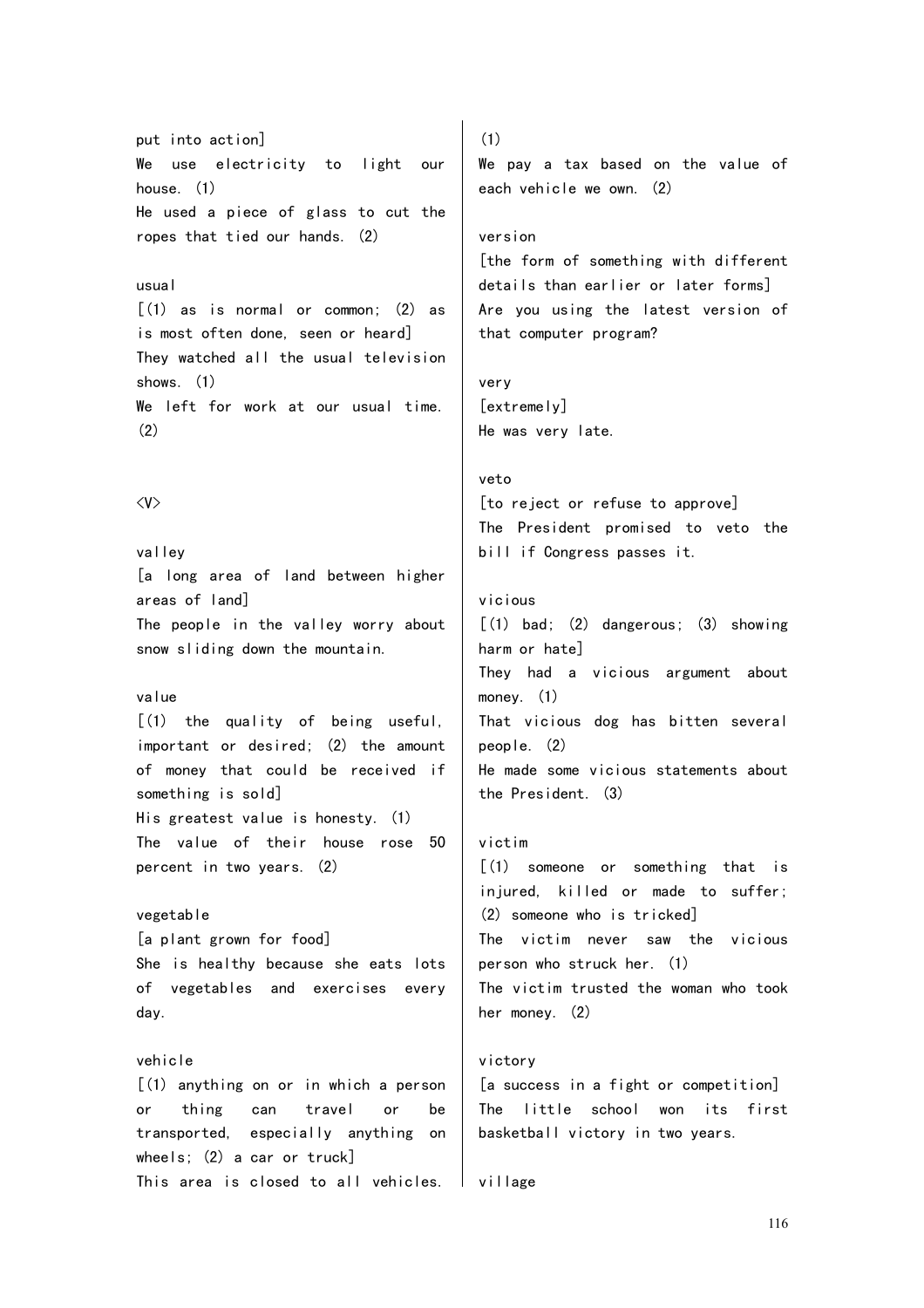[a very small town] Many villages are dying as people move to towns and cities. violate [(1) to fail to obey or honor; (2) to break (an agreement)] He violated laws against making illegal drugs. (1) He violated the loan agreement by making payments late. (2) violence [the use of force to cause injury, death or damage] She said parents are concerned about violence in the schools. visit [to go to or come to a place for a short time for friendly or business reasons] The President will visit Japan next month. voice [the sound made by creatures, especially humans, for speaking] She has a nice voice for speaking. volcano [a hill or mountain around a hole in the earth's surface that can explode, sending hot, melted rock and ash into the air] Many volcanoes are active and could explode suddenly. vote  $\lceil$ (1) to choose a candidate in an election; (2) a choice or decision expressed by the voice, by hand or by

Americans vote in national elections

writing]

every two years. (1) Officials hope to reduce mistakes in votes by replacing old voting systems with new and better ones. (2)

<W> wages [money received for work done] Jack receives his wages every Friday.

wait [(1) to delay acting; (2) to postpone] Wait for me. (1) We will wait until next Tuesday to discuss the problem. (2)

walk [to move by putting one foot in front of the other] She walks two miles every day. \*one mile  $= 1.6$  kilometers

wall [(1) the side of a room or building formed by wood, stone or other material; (2) a structure sometimes used to separate areas of land]

He has many pictures on his wall. (1) China built the Great Wall to protect against enemy invasions. (2)

want  $[(1)$  to desire;  $(2)$  to wish for; (3) to need] He wants to see her more often. (1) She wants to win a lot of money in the lottery. (2) They want to eat now. (3)

war [fighting between nations, or groups in a nation, using weapons] The world's last major war, World War II, ended in 1945.

warm [(1) almost hot; (2) having or feeling some heat]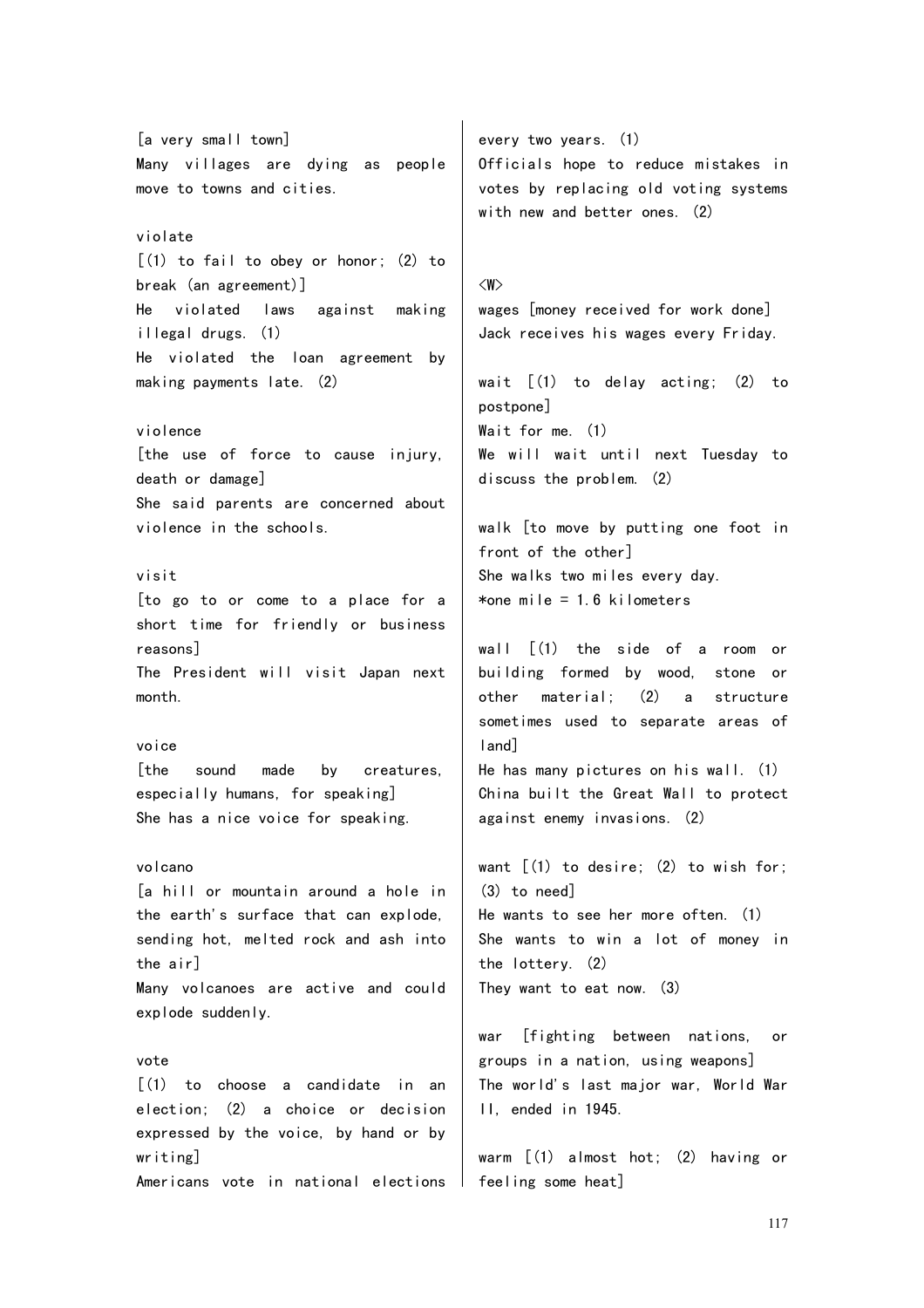My coffee is warm instead of hot. (1) She likes to sit outside in the warm sunlight. (2) warn  $[(1)$  to tell of possible danger; (2) to advise or inform about something bad that may happen] A weather radio warns of dangerous storms. (1) The President warned that the country may be entering an economic recession. (2) wash [to make clean, usually with water] Tommy says that he will wash the car today. waste [(1) to spend or use without need or care; (2) to make bad use of; (3) a spending of money, time or effort with no value gained or returned; (4) something thrown away as having no value; (5) the liquid and solid substances that result from body processes and are passed out of the body] Do not waste your money by buying video games. (1) He wasted his life by using drugs and alcohol. (2) Watching television is a waste of time. (3) Chemical wastes pollute our water supplies. (4) How do astronauts deal with the problem of wastes from their bodies? (5) watch  $[(1)$  to look at;  $(2)$  to observe closely; (3) to look and wait for]

Did you watch the football game on

television? (1)

Watch every move he makes. (2) I will watch for her train to arrive.  $(3)$ 

water [the liquid that falls from the sky as rain or is found in lakes, rivers and oceans] May I have some water, please?

wave [(1) to move or cause to move one way and the other, as a flag in the wind; (2) to signal by moving the hand one way and the other; (3) a large mass of water that forms and moves on the surface of a lake or ocean] The flag is waving in the wind. (1) She waved at me. (2) The waves are especially large today.

(3)

way [(1) a path on land or sea or in the air; (2) how something is done; (3) method] This trail is the way to our camp. (1) She says I should drive the way that she does. (2) Show me the way to hit the ball. (3)

we [two or more people, including the speaker or writer] He and I will go together, and we will return together.

weak [(1) having little power; (2) easily broken, damaged or destroyed; (3) opposite strong]He was weak from hunger. (1) We are worried about crossing the weak bridge. (2) You need a strong rope, not a weak one, to tie the boat to the tree. (3)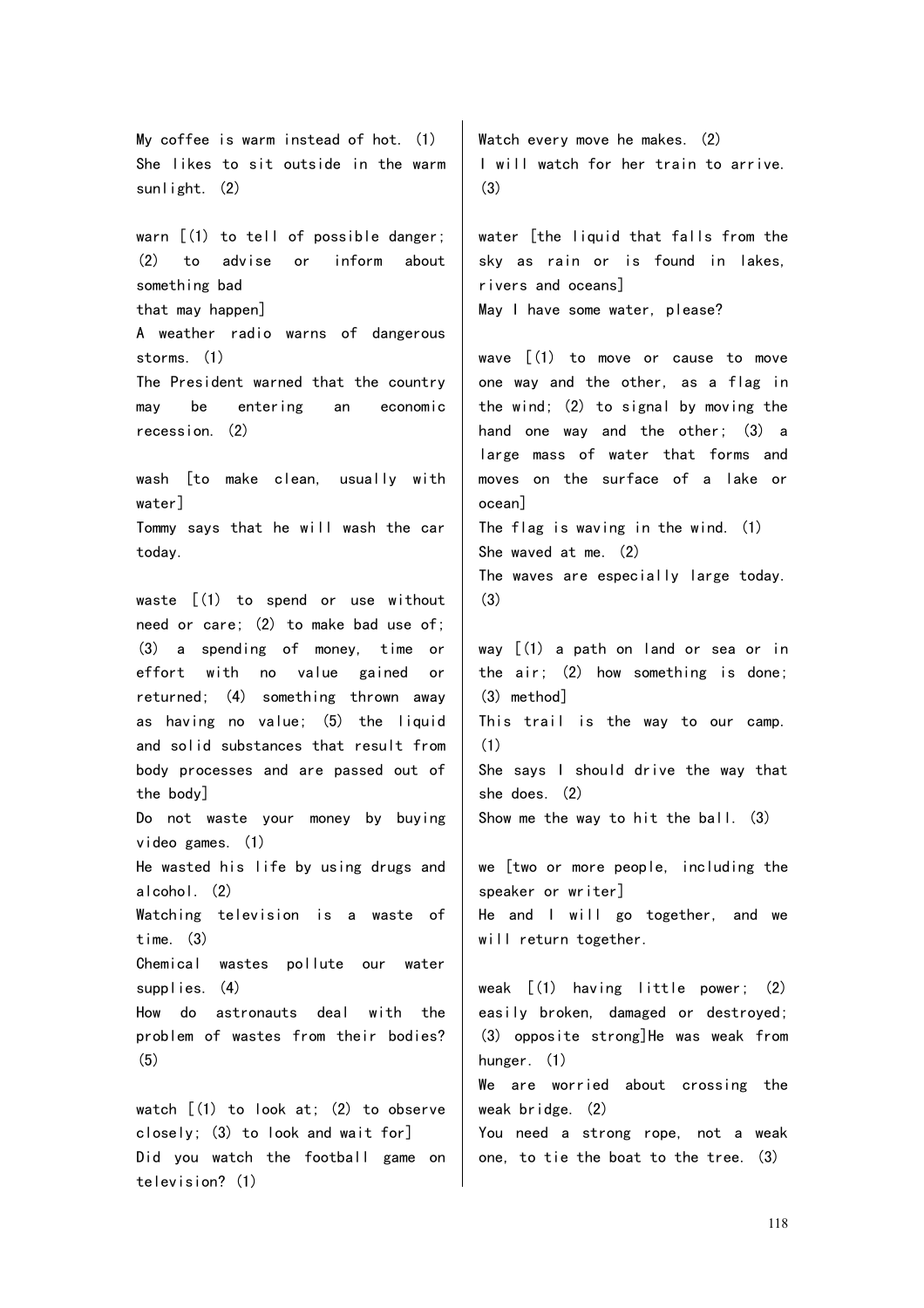wealth [a large amount of possessions, money or other things of value] His wealth comes from his rich grandfather. weapon [anything used to cause injury or to kill during an attack, fight or war] Police could not find the weapon used in the murder. wear [to have on the body, as clothes]What will you wear to the party? weather [the condition of the atmosphere resulting from sun, wind, rain, heat or cold] We will have more cold weather tomorrow. week [a period of time equal to seven days] She will be gone for two weeks. weigh [to measure how heavy someone or something is] The ticket agent will weigh your bag at the airport. welcome [to express happiness or pleasure when someone arrives or something develops] We welcomed the sun after a week of rain. well [(1) in a way that is good or pleasing; (2) in good health; (3) a hole in the ground where water, gas or oil can be found] She is doing well at school. (1) He was sick, but he is well now. (2) We may see more oil wells in Alaska soon. (3) west [the direction in which the sun goes down] They live in a town 50 miles west of Chicago.  $*$  one mile = 1.6 kilometers wet  $\left[ (1)$  covered with water or other liquid; (2) not dry] It rained just enough to make the streets wet. (1) My clothing got wet in the rain. (2) what  $(1)$  used to ask about something or to ask for information about ; (2) which or which kind] What is this? (1) He wants to know what you would like to drink. (2) wheat [(1) a grain used to make bread; (2) the plant that produces the grain] We like bread made from whole wheat. (1) The farmer grows wheat in most of his fields. (2) wheel [a round structure that turns around a center] The wheel on his bicycle came off. when  $\lceil$  (1) at what time; (2) at any time; (3) during or at the time] When does the train leave? (1) When will she come home? (2) I studied hard when I was in school. (3) where [(1) at, to or in what place; (2) place in which] Where is his house? (1) The house where he lives is in the

119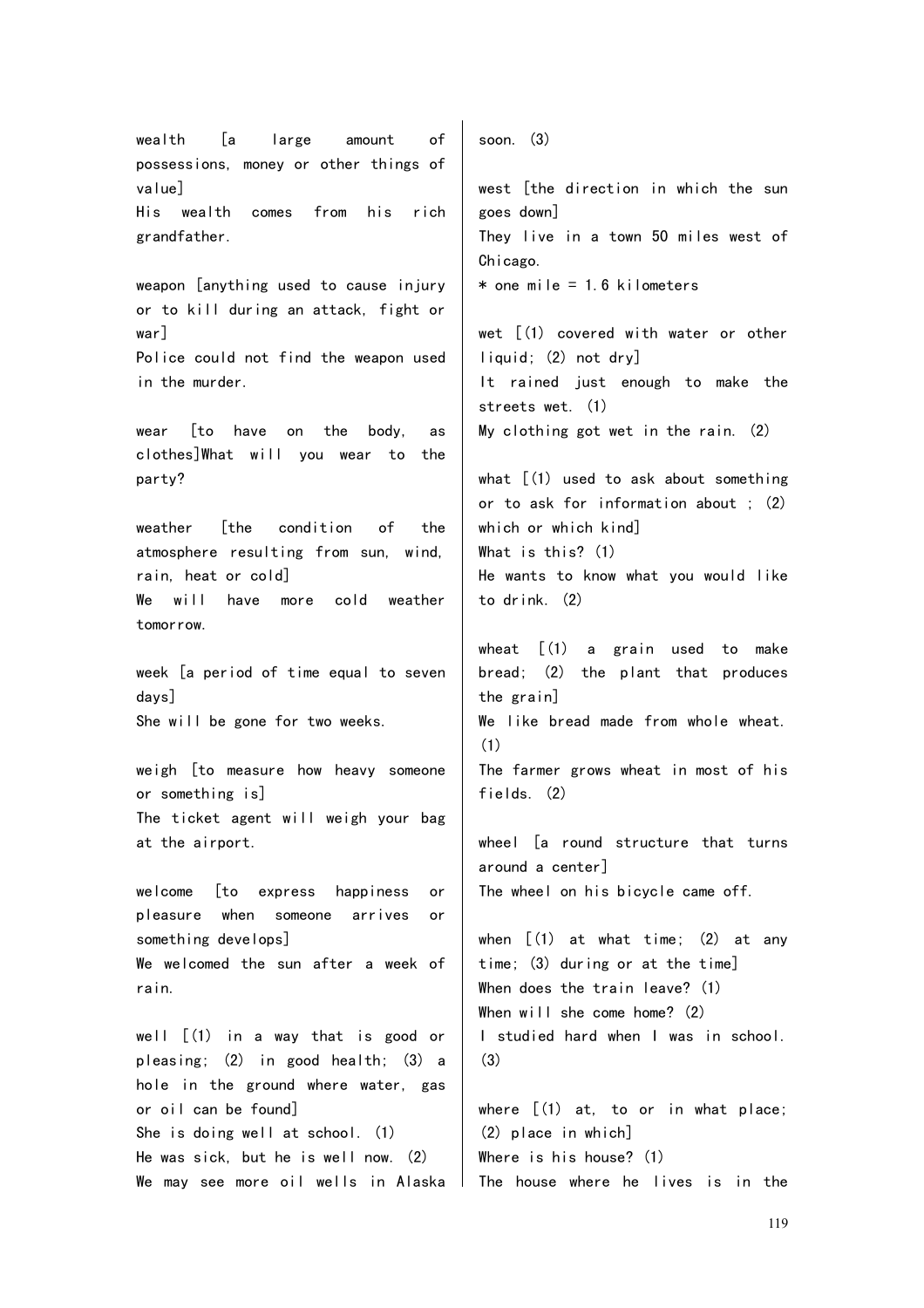old part of the city. (2) which [used to ask about what one or what ones of a group of things or people] Which program do you like best? (1) Which students will take the test? (2) while [(1) a space of time; (2) at or during the same time] Please come to my house for a while. (1) It may not be a good idea to eat while you are driving. (2) white [having the color like that of milk or snow] She calls her cat Snowball because it is white. who [(1) what or which person or persons that; (2) the person or persons] Who wants to go? (1) They are the ones who want to go. (2) whole  $\lceil (1)$  the complete amount:  $(2)$ all together; (3) not divided; (4) not cut into pieces] He paid the whole cost of the dinner. (1) The whole group is invited. (2) The whole country celebrates Independence Day. (3) The boy ate the whole cake. (4) why  $[(1)$  for what cause or reason; (2) the reason for which] Why did she do it? (1) I do not know why she did it. (2) wide [(1) having a great distance problem. glass]

limited] The flood covered a wide area along the river. (1) The new store offered a wide choice of products. (2)

wife [a woman who is married] His wife works at home.

wild [(1) living and growing in natural conditions and not organized or supervised by humans; (2) angry; (3) uncontrolled] Many kinds of wild animals live in America's National Forests. (1) The man was wild with anger. (2) Police broke up the wild party. (3)

will [a word used with action words to show future action] They will hold talks tomorrow.

willing [being ready or having a desire to] They are willing to talk about the

win  $(1)$  to gain a victory; (2) to defeat another or others in a competition, election or battle] Our school won first prize in the foreign language competition. (1) The candidate with the most campaign money usually wins the election. (2)

wind [a strong movement of air] In some areas, wind is used to produce electricity.

from one side to the other; (2) not window [an opening in a wall to let in light and air, usually filled with The glass is broken in many of the windows of the old house.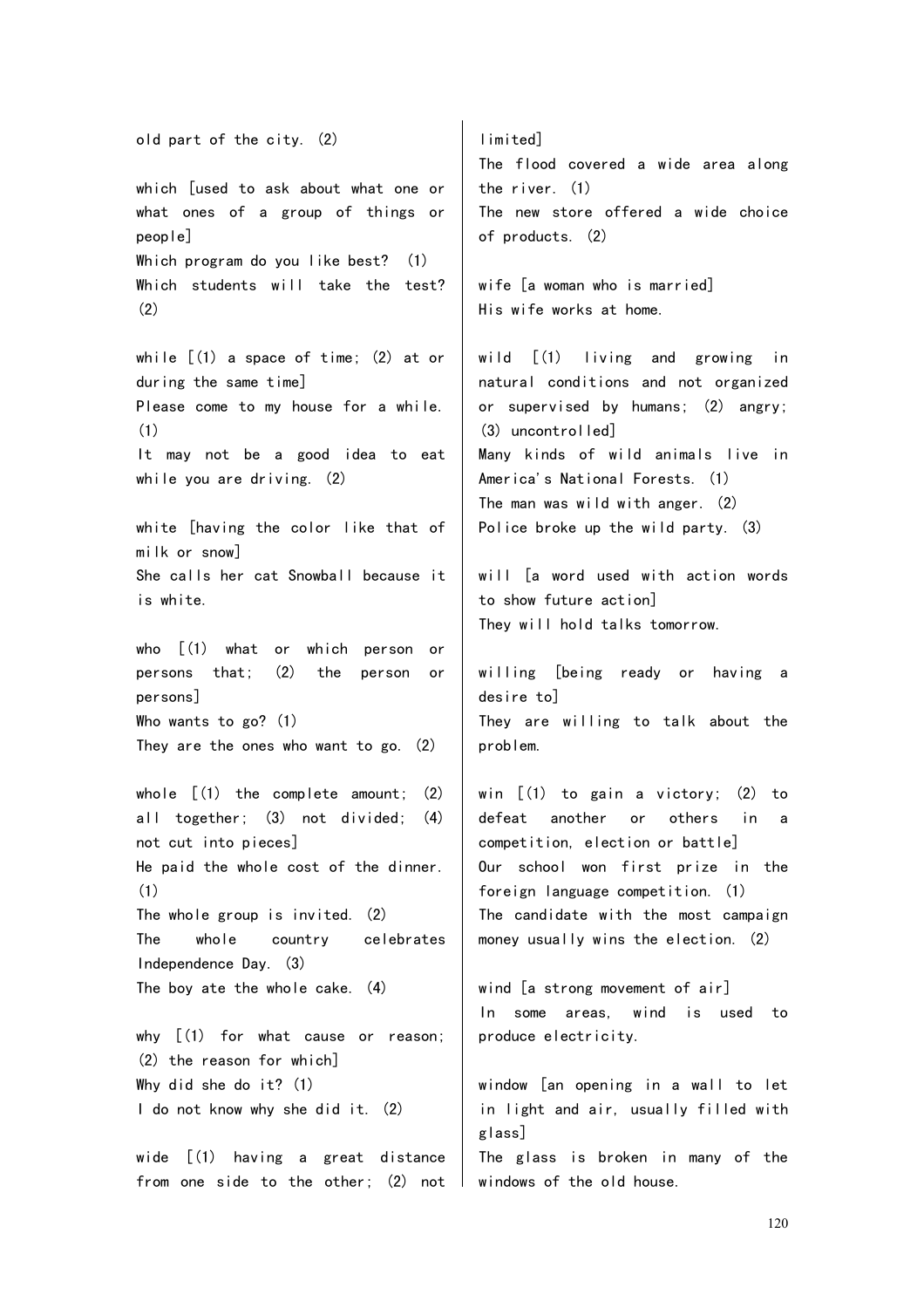winter [the coldest time of year, between autumn and spring] Winter lasts for a long time in the mountains.

wire [a long, thin piece of metal used to hang objects or to carry electricity or electronic communications from one place to another] Most electric wires in our town are buried in the ground.

wise  $(1)$  having much knowledge and understanding; (2) able to use knowledge and understanding to make good or correct decisions] She is a wise woman. (1) The President is a wise leader. (2)

wish [(1) to want; (2) to express a desire for] I wish to have Japanese food tonight. (1) She wishes that her friend will call her. (2)

with  $\lceil$  (1) along or by the side of: (2) together; (3) using; (4) having] She walked with her friend. (1) She is here with me. (2) He fixed it with a tool. (3) They live in the house with the red door. (4)

withdraw [(1) to take or move out, away or back; (2) to remove] He said he will withdraw from the presidential race. (1) The company says it will withdraw the disputed product from stores. (2)

without [(1) with no; (2) not having  $\mid$  You need a strong back to do farm

or using; (3) free from; (4) not doing] He grew up without a father. (1) We were without electricity for four hours. (2) They said goodbye without tears. (3) He spoke without thinking. (4)

woman [an adult female human] The woman with him was his mother.

wonder [(1) to ask oneself; (2) to question; (3) a feeling of surprise] I wonder why she did that. (1) She wonders if it is true. (2) The child's eyes were wide with wonder at the fireworks. (3)

wonderful [(1) causing wonder; (2) especially good] Astronauts on the moon took some wonderful pictures of the Earth. (1) It is a wonderful day. (2)

wood [the solid material of which trees are made]His stove burns wood.

word [one or more connected sounds that form a single part of a language] The Word Book is a list of words used

in VOA Special English radio programs.

work [(1) to use physical or mental effort to make or do something; (2) the effort used to make or to do something; (3) that which needs effort; (4) the job one does to earn money] She works as an airline pilot. (1) This old house requires a lot of work. (2)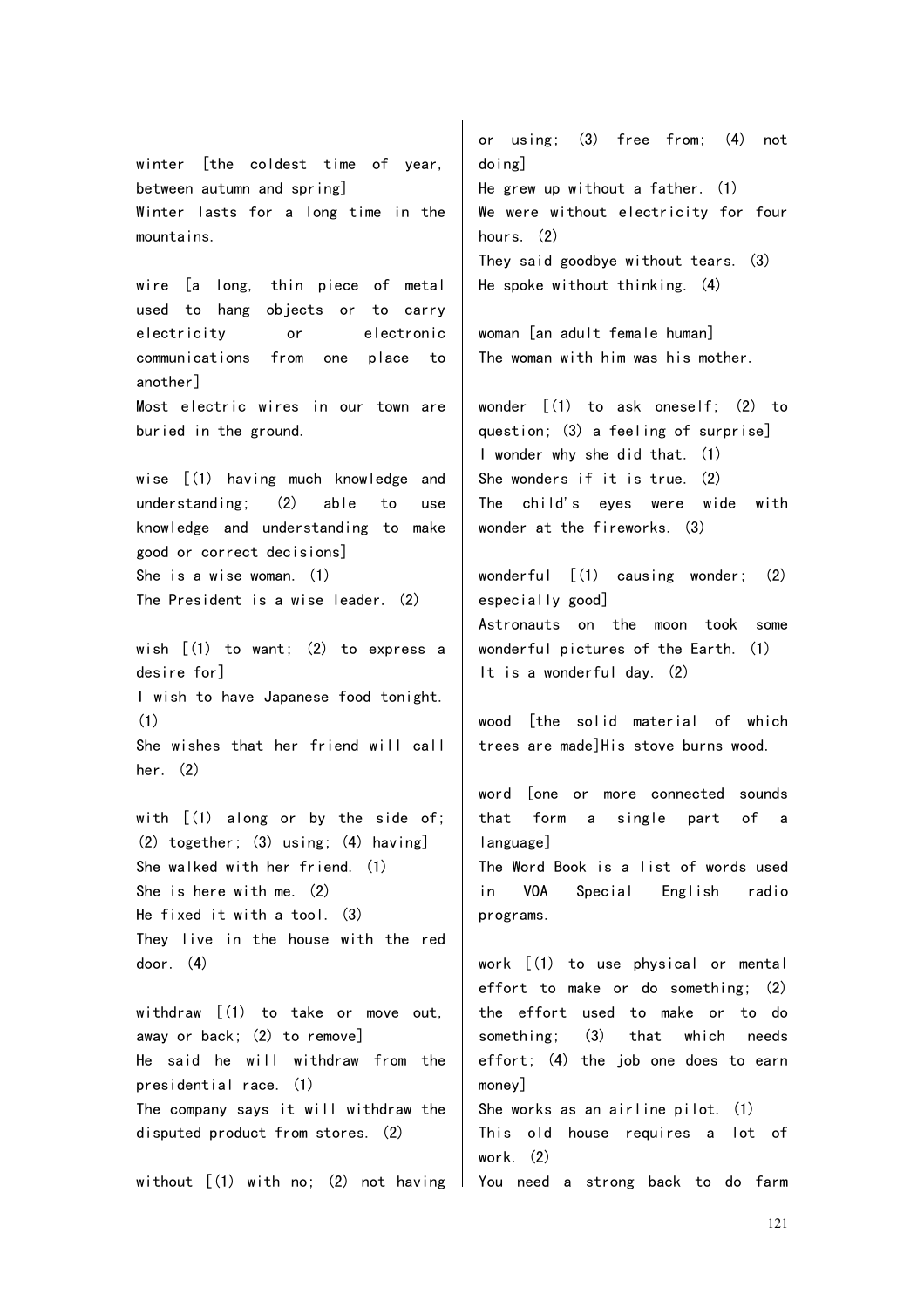work. (3) What kind of work do you do? (4) world [(1) the earth; (2) the people who live on the earth] Communication satellites let us talk almost instantly to people in any part of the world. (1) Most of the world wants an end to nuclear weapons. (2) worry [(1) to be concerned; (2) to continue thinking that something, possibly bad, can happen] They worry that taxes are too high. (1) Others worry that the government will not provide the services they need. (2) worse [more bad than] Air pollution is worse today than it was yesterday. worth [value measured in money] badly damaged or broken] town. (1) The boy wrecked the family car. (2) party. (3) severely damaged or destroyed] airplane high on a mountain. paper] new address. wrong  $(1)$  not correct;  $(2)$  bad;  $(3)$ not legal; (4) opposite right] His answer is wrong. (1) He made the wrong decision. (2) It is wrong to steal her money. (3) She knew the difference between right and wrong. (4)

### <Y>

year [a period of time equal to twelve months] We signed a work agreement for one year.

yellow [having the color like that of gold or the sun] The skin of bananas is yellow.

yes [used to express agreement or to permit] When he asked her to marry him, she said, "Yes."

yesterday [the day before today] We talked vesterday about her

The new house is worth almost one million dollars.

wound [(1) to injure; (2) to hurt; (3) to cause physical damage to a person or animal; (4) an injury to the body of a human or animal in which the skin is usually cut or broken] The terrorist attack wounded twelve people. (1) Her feelings were wounded by him. (2) Many were wounded by glass from broken windows. (3) Blood was pouring from the wound in his leg. (4)

wreck [(1) to damage greatly; (2) to destroy; (3) anything that has been The storm wrecked many houses in the The house was a wreck after the wild

wreckage [what remains of something Searchers found the wreckage of the

write [to use an instrument to make words appear on a surface, such as Please write a note to me with your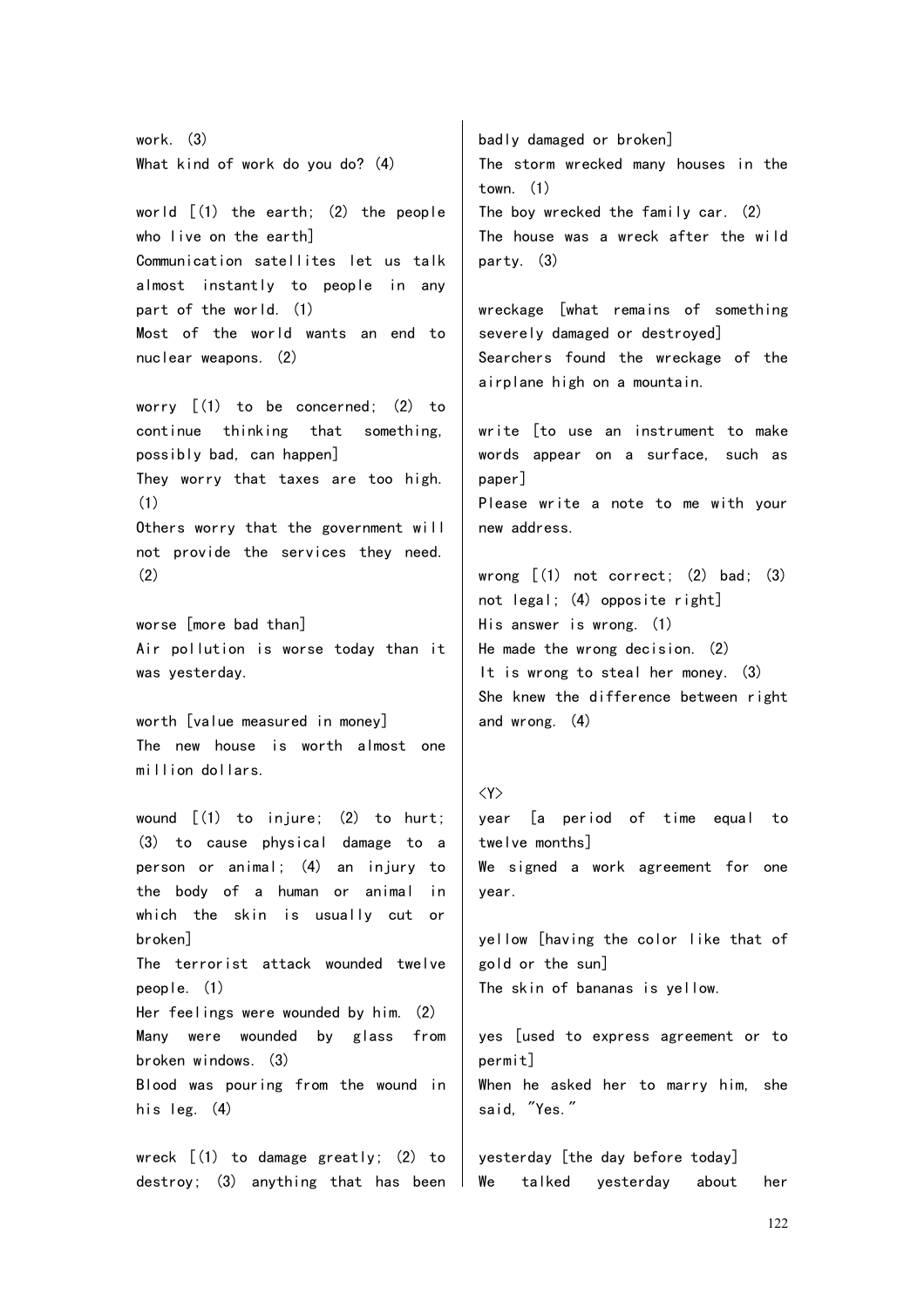problem. vet  $(1)$  at some time before now:  $(2)$ now; (3) at this time; (4) however] Have they arrived yet? (1) Do not sit down yet. (2) I cannot tell you about it yet. (3) The sun was shining, yet it was cold. (4) you [the person or persons being spoken to] I am glad to see you. young [(1) in the early years of life; (2) not old] The young girl missed her mother. (1) He seemed too young to know so much.  $(2)$ zero [the number meaning none or nothing] One minus one equals zero. zoo [a place where animals are kept for the public to look at and study] We saw the new panda at the zoo. (COMMON EXPRESSIONS) a lot of [much or many] We had a lot of rain. carry out [to do; to put into effect] Please carry out the plan. pass a bill [approve] Congress is expected to pass a bill to cut taxes. take steps [to start to do something] The government will take steps to halt inflation. (WORDS USED IN VOA SPECIAL ENGLISH SCIENCE PROGRAMS) antibodies [special proteins, produced in the blood, that kill harmful bacteria] The body's defense system creates different antibodies for each disease it fights. atom [a very small part of all things; the smallest part of an element that can join with parts of other elements] All matter is made of atoms. bacteria [living things that are one cell and can be seen only through a microscope; some cause disease] Some bacteria cause disease. cell [a small mass of living material that is part of all plants and animals] All plants and animals are made of cells. chromosome [a line of genes; most human cells contain 46 chromosomes] Chromosomes carry the genes that make each of us different. compound [a substance containing two or more elements] A compound contains two or more chemical elements. dense [close together; thick] Lead is a dense material. electron [a small part of an atom that has an electrical force] An electron is a small part of an atom.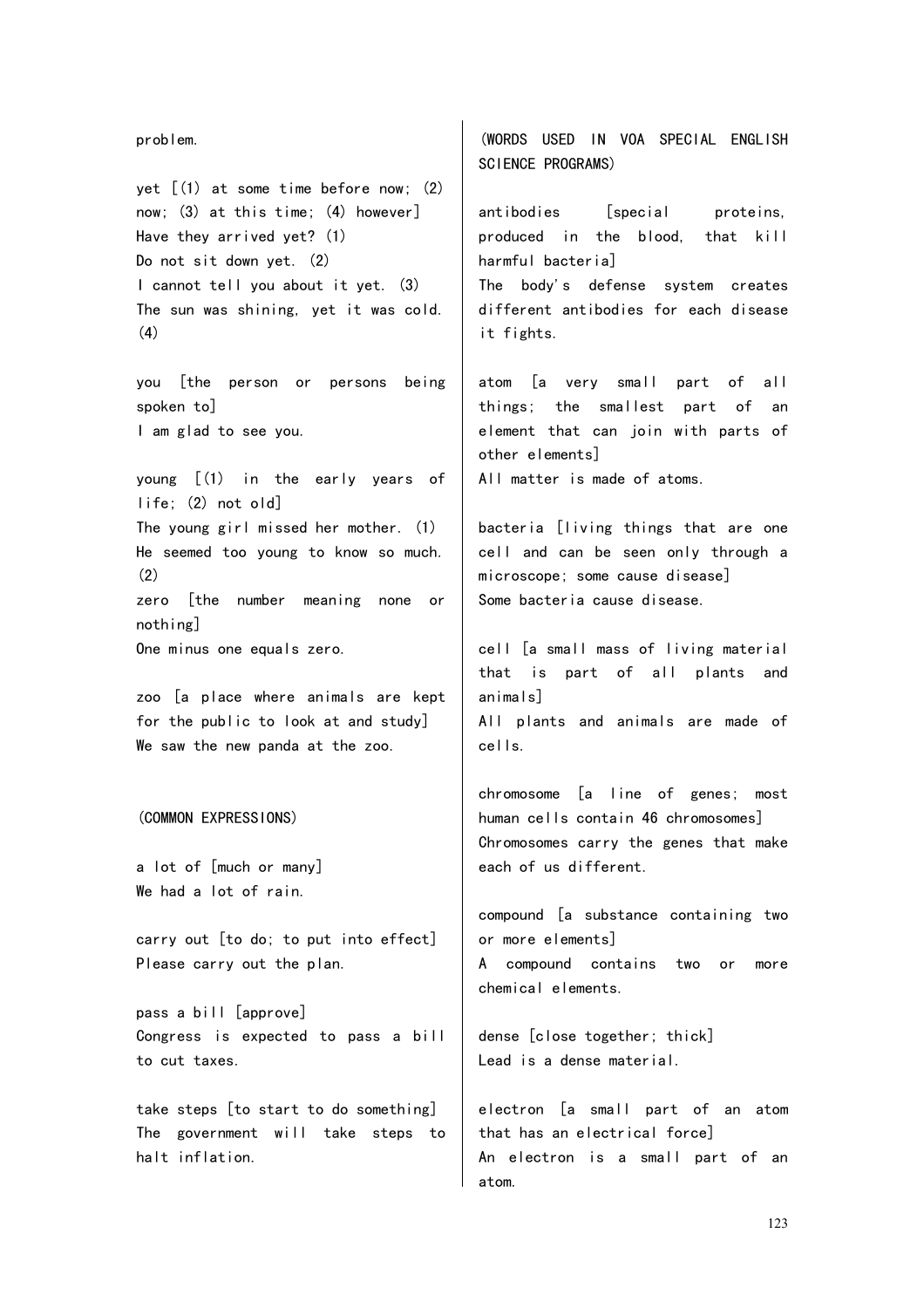element [one of more than 100 substances known to science that cannot be separated into other substances] An element cannot be separated into other substances.

enzyme [a special kind of protein; it produces changes in other substances without being changed itself] An enzyme can change other substances without being changed itself.

fetus [unborn young] A human embryo becomes a fetus after eight weeks.

fission [a splitting; in atomic fission, the nucleus of an atom is split to produce nuclear energy] Nuclear fission splits atoms to produce energy.

fusion [a joining together; in atomic fusion, atomic particles are joined together to produce nuclear energy] Nuclear fusion joins atoms to produce energy.

genes [parts of cells that control the growth and development of living things; genes from the mother and father are passed to the child; genes contain nucleic acid]

Genes in the cell control the growth and development of living things.

genetic engineering [the science of changing the genes of a living thing] Genetic engineering changes the genes of a living organism.

gravity [the force that pulls things

toward the center] Gravity is the force that pulls things toward the center.

image [a reproduction of the appearance of a person or thing] An image is a picture of someone or something.

laser [an instrument that makes a thin, powerful light] A laser makes a thin, powerful beam of light.

magnet [a piece of iron or other material that has a pulling force; this pulling force is called magnetism]

A magnet pulls on objects of iron or steel.

molecule [the smallest amount of a chemical substance that can exist] A molecule is the smallest part of a chemical substance.

nerve [a thin piece of tissue that sends information through the body to and from the brain] Nerves carry information between the brain and the other parts of the body.

nucleic acid [a molecule that holds the genetic information necessary for life; there are two kinds of nucleic acid: DNA (deoxyribonucleic acid) and RNA (ribonucleic acid)]

A molecule of nucleic acid holds the genetic information necessary for life.

nucleus [the center part of an atom or cell]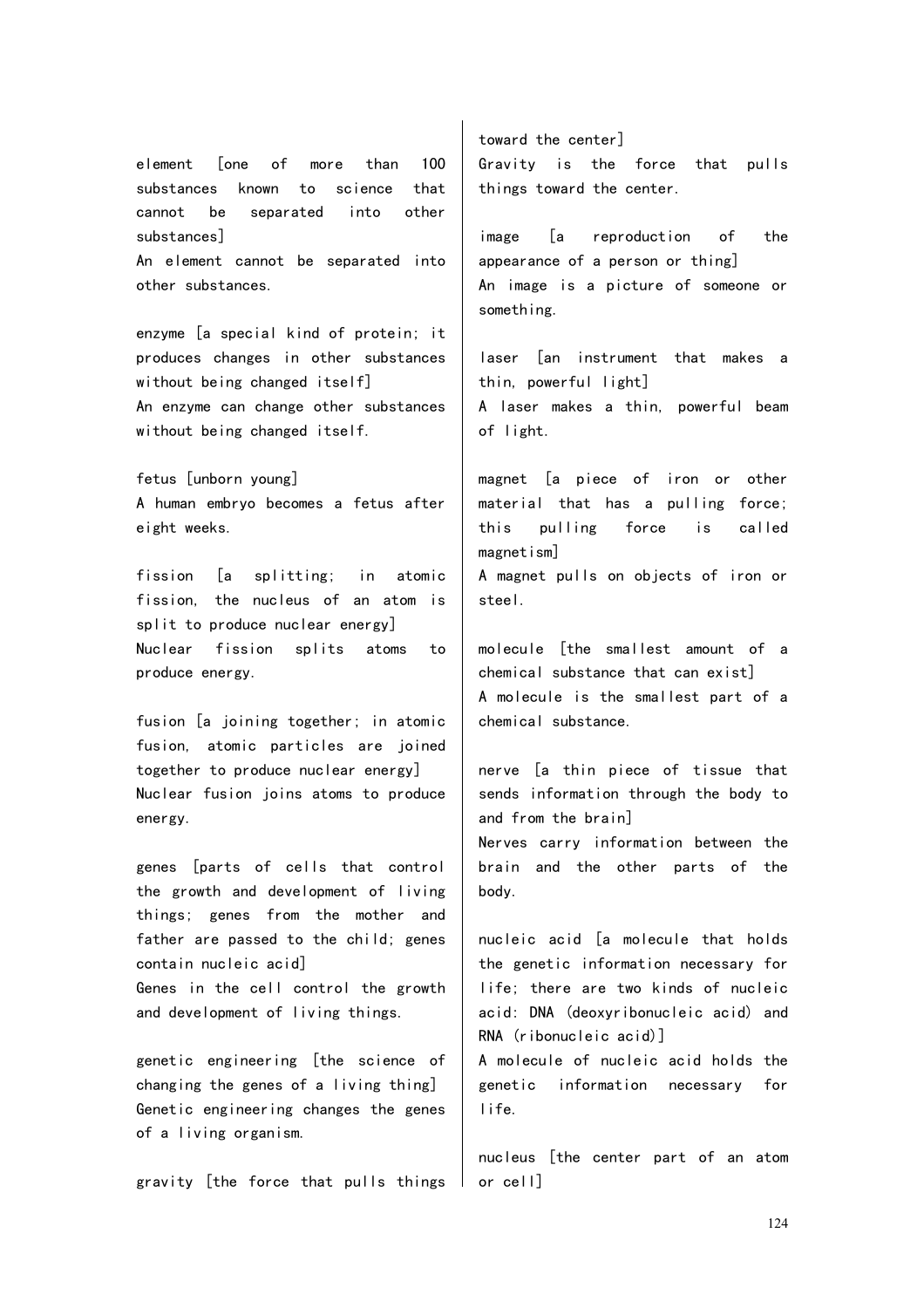The nucleus is the center part of an atom or cell.

nutrient [a food or substance that makes plants, humans or animals grow] Food is a nutrient that makes humans and animals grow.

organ [a part of the body that has a special purpose, such as the heart or brain]

The heart and the brain are organs.

organism [a living thing, often so small it can be seen only through a microscope]

An organism is a living plant or animal of any size.

particle [a very small piece of matter] A particle is a very small piece of matter.

proteins [substances responsible for the growth of tissue and for fixing damaged tissue] Proteins fix damaged tissue and help tissue grow.

robot [a machine that moves and performs tasks] A robot is a machine that moves and does work.

tissue [living material; a group of cells that are similar in appearance and do the same thing] Tissue is a group of living cells.

virus [a kind of organism that causes disease] A virus is a tiny organism that invades cells and causes disease.

x-rays [a kind of radiation that can pass through most solid materials, often used in medicine]

X-ray radiation is used to make images of bones and tissue for medical purposes.

(SOME CHEMICAL ELEMENTS)

hydrogen: H helium: He carbon: C nitrogen: N oxygen: O sodium: Na magnesium: Mg aluminum: Al silicon: Si phosphorus: P sulfur: S chlorine: Cl potassium: K calcium: Ca titanium: Ti iron: 鉄 Fe

nickel: Ni copper: 銅 Cu zinc: Zn silver: 銀 Ag tin: Sn iodine: I platinum: Pt gold: 金 Au mercury: 水銀 Hg lead: 鉛 Pb radon: Rn radium: Ra uranium: U plutonium: Pu

(PARTS OF THE BODY)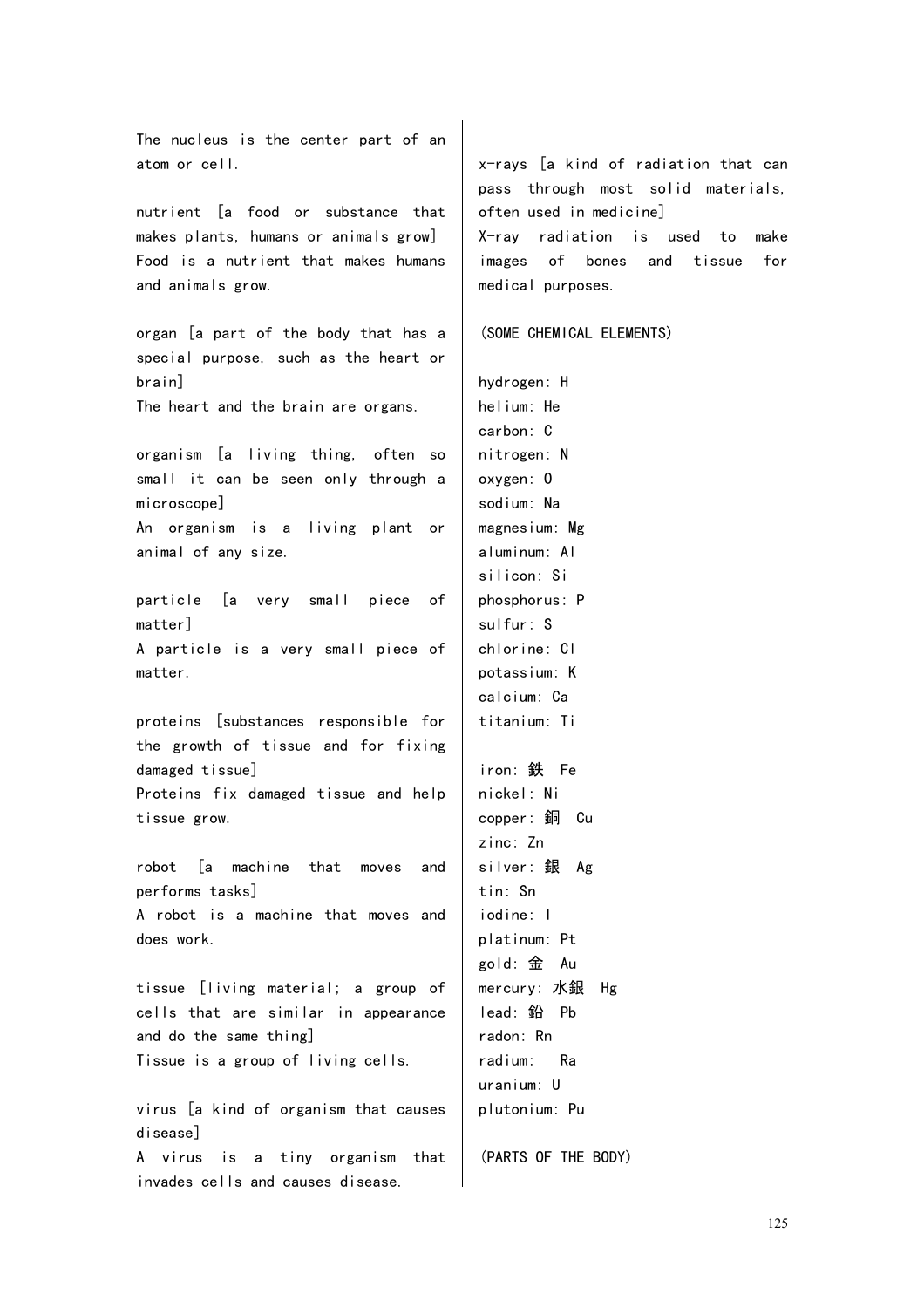head:頭 hair:毛、頭髪 face: ear:耳 mouth: 口 nose:鼻 eye:目 chin: neck:首 shoulder:肩 chest:胸 arm:腕 elbow: wrist:手首 hand:手 thumb: fingers:手指 leg:脚 knee: ankle: foot:足 toes:足指 (ORGANS OF THE BODY) breast The breast produces mother's milk to feed a baby. heart The heart pumps blood through the body. intestines The intestines are tubes through which food passes after it is broken down in the stomach. Part of the intestines also remove solid wastes from the body. kidney The kidneys clean wastes from the body. liver The liver makes some proteins and enzymes. It also removes poisons from the blood. lung The lungs take in and expel air from the body. prostate The prostate is a part of the male reproductive system. stomach The stomach breaks down food for the body to use. uterus The uterus is a part of the female reproductive system where a fetus develops. (DISEASES) AIDS: Alzheimer's: botulism: cancer: chicken pox: cholera: cystic fibrosis: dengue fever: diabetes: 糖尿病 diarrhea: encephalitis: hepatitis: 肝炎 influenza: leukemia: 白血病 multiple sclerosis: muscular dystrophy: malaria: measles: